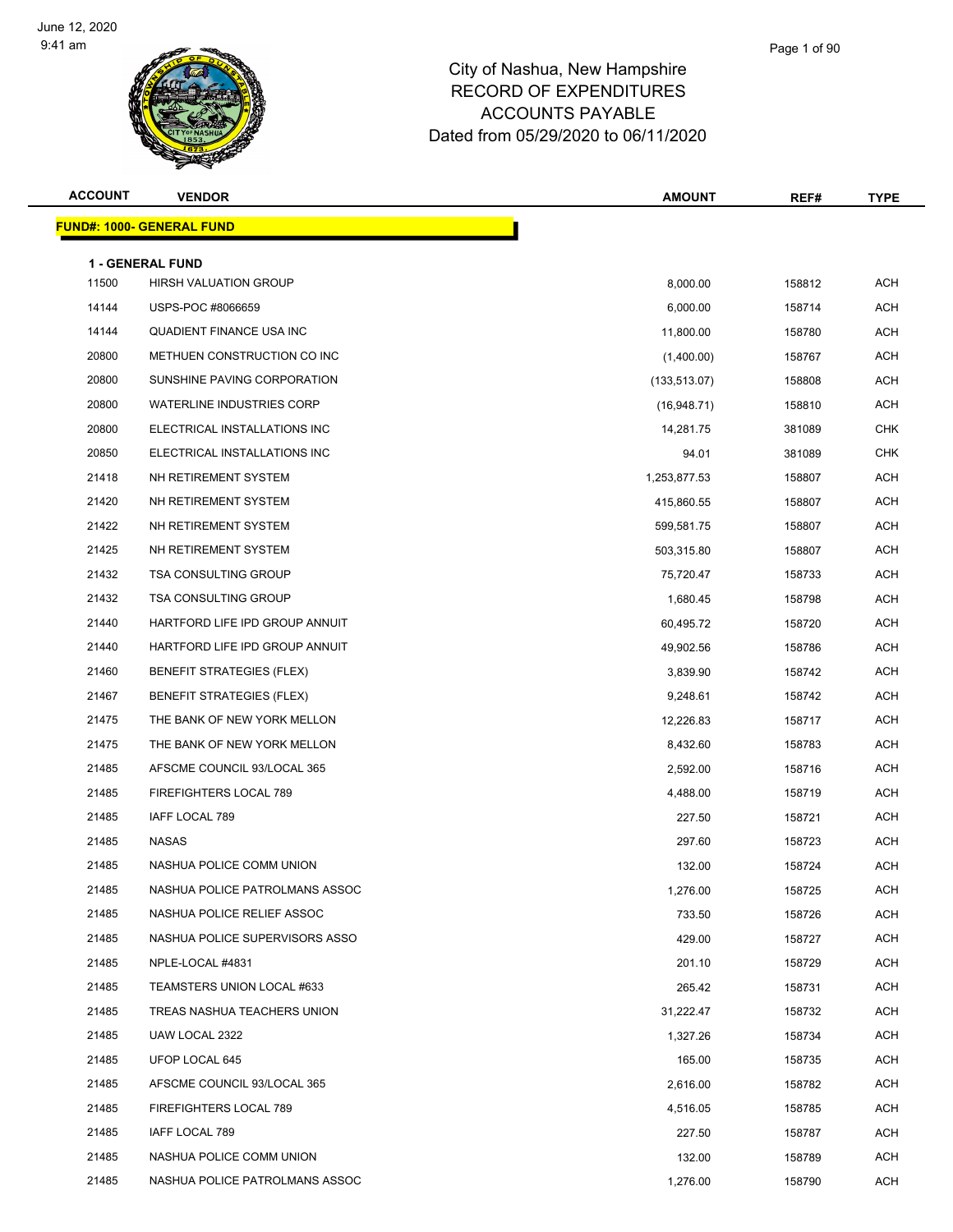

| <b>ACCOUNT</b> | <b>VENDOR</b>                     | <b>AMOUNT</b> | REF#   | <b>TYPE</b> |
|----------------|-----------------------------------|---------------|--------|-------------|
|                | <u> FUND#: 1000- GENERAL FUND</u> |               |        |             |
|                | 1 - GENERAL FUND                  |               |        |             |
| 21485          | NASHUA POLICE RELIEF ASSOC        | 733.50        | 158791 | <b>ACH</b>  |
| 21485          | NASHUA POLICE SUPERVISORS ASSO    | 429.00        | 158792 | <b>ACH</b>  |
| 21485          | NPLE-LOCAL #4831                  | 192.82        | 158794 | <b>ACH</b>  |
| 21485          | TEAMSTERS UNION LOCAL #633        | 265.42        | 158796 | ACH         |
| 21485          | TREAS NASHUA TEACHERS UNION       | 4,486.71      | 158797 | <b>ACH</b>  |
| 21485          | UAW LOCAL 2322                    | 1,317.88      | 158799 | <b>ACH</b>  |
| 21485          | UFOP LOCAL 645                    | 165.00        | 158800 | <b>ACH</b>  |
| 21485          | AMERICAN FEDERATION OF TEACHER    | 171.00        | 380977 | <b>CHK</b>  |
| 21485          | AMERICAN FEDERATION OF TEACHER    | 6.50          | 381383 | <b>CHK</b>  |
| 21490          | UNITED WAY OF GREATER NASHUA      | 603.69        | 380989 | <b>CHK</b>  |
| 21490          | UNITED WAY OF GREATER NASHUA      | 241.92        | 381393 | <b>CHK</b>  |
| 21495          | <b>WAGE ASSIGNMENT</b>            | 300.00        | 158722 | <b>ACH</b>  |
| 21495          | <b>WAGE ASSIGNMENT</b>            | 259.00        | 158730 | <b>ACH</b>  |
| 21495          | <b>WAGE ASSIGNMENT</b>            | 300.00        | 158788 | ACH         |
| 21495          | <b>WAGE ASSIGNMENT</b>            | 259.00        | 158795 | ACH         |
| 21495          | <b>WAGE ASSIGNMENT</b>            | 1,111.50      | 380978 | <b>CHK</b>  |
| 21495          | <b>WAGE ASSIGNMENT</b>            | 100.00        | 380979 | <b>CHK</b>  |
| 21495          | <b>WAGE ASSIGNMENT</b>            | 149.76        | 380980 | <b>CHK</b>  |
| 21495          | <b>WAGE ASSIGNMENT</b>            | 155.00        | 380981 | <b>CHK</b>  |
| 21495          | <b>WAGE ASSIGNMENT</b>            | 104.00        | 380982 | <b>CHK</b>  |
| 21495          | <b>WAGE ASSIGNMENT</b>            | 25.00         | 380983 | <b>CHK</b>  |
| 21495          | <b>WAGE ASSIGNMENT</b>            | 226.00        | 380984 | <b>CHK</b>  |
| 21495          | <b>WAGE ASSIGNMENT</b>            | 1,305.31      | 380985 | CHK         |
| 21495          | <b>WAGE ASSIGNMENT</b>            | 11.54         | 380986 | <b>CHK</b>  |
| 21495          | <b>WAGE ASSIGNMENT</b>            | 311.88        | 380987 | <b>CHK</b>  |
| 21495          | WAGE ASSIGNMENT                   | 120.22        | 380988 | <b>CHK</b>  |
| 21495          | <b>WAGE ASSIGNMENT</b>            | 1,111.50      | 381384 | <b>CHK</b>  |
| 21495          | <b>WAGE ASSIGNMENT</b>            | 100.00        | 381385 | <b>CHK</b>  |
| 21495          | <b>WAGE ASSIGNMENT</b>            | 155.00        | 381386 | <b>CHK</b>  |
| 21495          | <b>WAGE ASSIGNMENT</b>            | 104.00        | 381387 | <b>CHK</b>  |
| 21495          | <b>WAGE ASSIGNMENT</b>            | 226.00        | 381388 | <b>CHK</b>  |
| 21495          | <b>WAGE ASSIGNMENT</b>            | 1,160.31      | 381389 | <b>CHK</b>  |
| 21495          | <b>WAGE ASSIGNMENT</b>            | 11.54         | 381390 | <b>CHK</b>  |
| 21495          | <b>WAGE ASSIGNMENT</b>            | 311.88        | 381391 | <b>CHK</b>  |
| 21495          | <b>WAGE ASSIGNMENT</b>            | 120.22        | 381392 | <b>CHK</b>  |
| 21538          | NASHUA TEACHERS UNION             | 2,883.80      | 158728 | <b>ACH</b>  |
| 21538          | NASHUA TEACHERS UNION             | 116.06        | 158793 | <b>ACH</b>  |
| 21780          | ALBINA, MELVIS ANN REV LVNG TR    | 2,173.57      | 381430 | <b>CHK</b>  |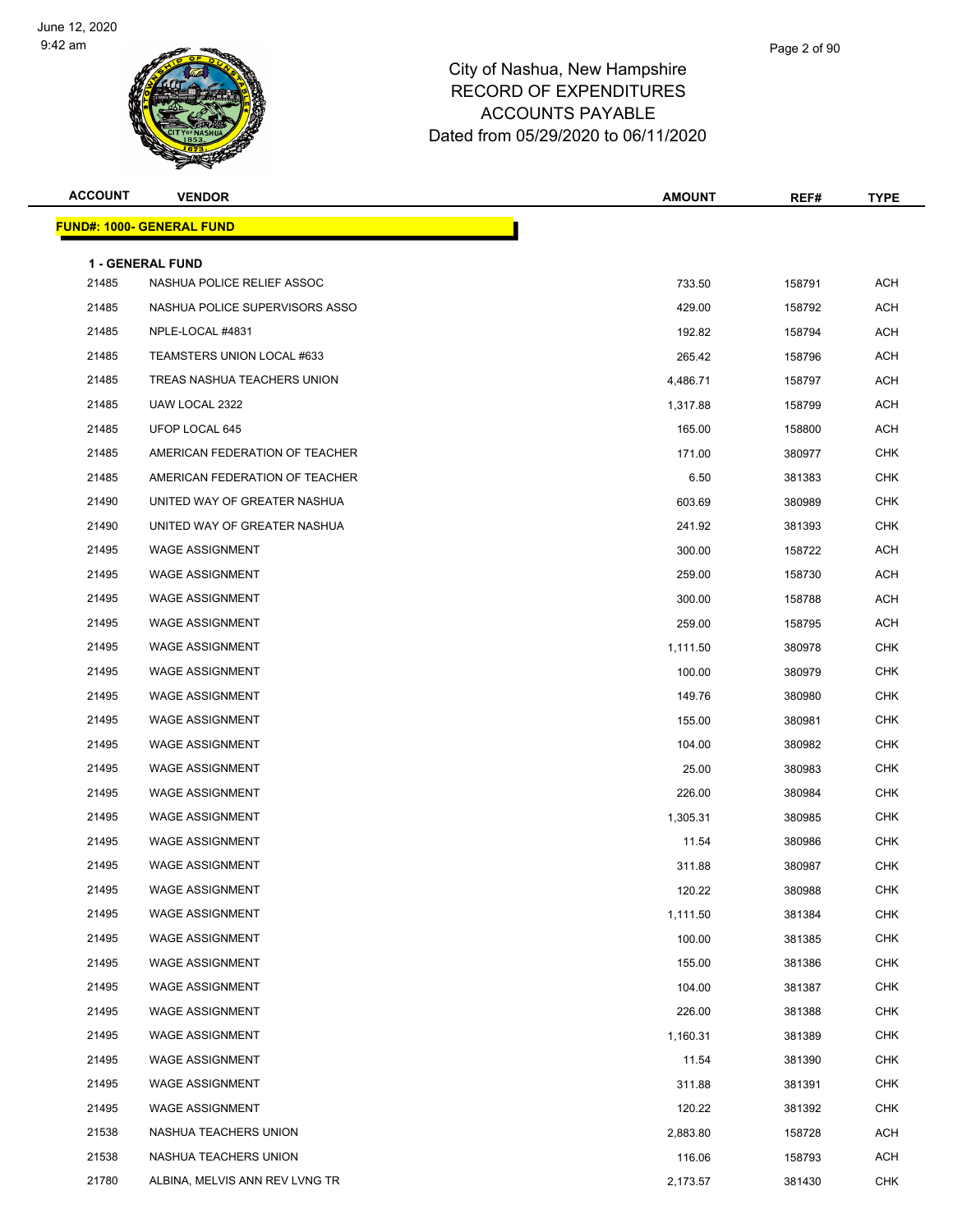

| <b>ACCOUNT</b>     | <b>VENDOR</b>                                       |                                | <b>AMOUNT</b>  | REF#         | <b>TYPE</b> |
|--------------------|-----------------------------------------------------|--------------------------------|----------------|--------------|-------------|
|                    | <u> FUND#: 1000- GENERAL FUND</u>                   |                                |                |              |             |
|                    | 1 - GENERAL FUND                                    |                                |                |              |             |
| 21780              | DUARTE, MARY LOU                                    |                                | 342.03         | 381431       | <b>CHK</b>  |
| 21780              | <b>MATHONI, ANITA &amp;</b>                         |                                | 1,511.23       | 381432       | <b>CHK</b>  |
| 21780              | ROBERTSON, DE REV LV TRUST                          |                                | 2,322.79       | 381433       | <b>CHK</b>  |
| 21780              | <b>WK V REALTY</b>                                  |                                | 17,493.36      | 381434       | <b>CHK</b>  |
| 21780              | WESTON ASSOCIATES DEVELOPMENT                       |                                | 63,563.84      | 381435       | <b>CHK</b>  |
| 21780              | WHITE DUCK REALITY LLC                              |                                | 14,166.40      | 381436       | <b>CHK</b>  |
| 21921              | STATE OF NH-MV                                      |                                | 27,663.12      | 158708       | ACH         |
| 21921              | STATE OF NH-MV                                      |                                | 35,288.76      | 158709       | <b>ACH</b>  |
| 21921              | STATE OF NH-MV                                      |                                | 14,003.08      | 158710       | <b>ACH</b>  |
| 21921              | STATE OF NH-MV                                      |                                | 24,752.19      | 158715       | <b>ACH</b>  |
| 21921              | STATE OF NH-MV                                      |                                | 18,063.81      | 158737       | <b>ACH</b>  |
| 21921              | STATE OF NH-MV                                      |                                | 16,130.58      | 158777       | <b>ACH</b>  |
| 21921              | STATE OF NH-MV                                      |                                | 23,324.62      | 158778       | <b>ACH</b>  |
| 21921              | STATE OF NH-MV                                      |                                | 10,895.32      | 158779       | <b>ACH</b>  |
| 21921              | STATE OF NH-MV                                      |                                | 18,660.17      | 158781       | <b>ACH</b>  |
| 21921              | STATE OF NH-MV                                      |                                | 16,743.31      | 158801       | <b>ACH</b>  |
|                    | TOTAL 1 - GENERAL FUND                              |                                | \$3,261,371.29 | .            |             |
| <b>103 - LEGAL</b> |                                                     |                                |                |              |             |
| 55200              | CITIZENS BANK CREDIT CARD                           | International Municipal Lawyer | 922.50         | 9202012<br>. | <b>ACH</b>  |
|                    | TOTAL 103 - LEGAL                                   |                                | \$922.50       |              |             |
|                    | 107 - CITY CLERK                                    |                                |                |              |             |
| 42512              | TREASURER STATE OF NH                               |                                | 13,773.50      | 381026       | <b>CHK</b>  |
| 55118              | <b>SPRINT</b>                                       |                                | 46.22          | 381405       | <b>CHK</b>  |
|                    | <b>TOTAL 107 - CITY CLERK</b>                       |                                | \$13,819.72    |              |             |
|                    |                                                     |                                |                |              |             |
|                    | <b>109 - CIVIC &amp; COMMUNITY ACTIVITIES</b>       |                                |                |              |             |
| 56214              | HUMANE SOCIETY FOR GREATER                          |                                | 8,256.75       | 381413       | <b>CHK</b>  |
| 56351              | NASHUA SENIOR ACTIVITY CENTER                       |                                | 25,000.00      | 381382       | <b>CHK</b>  |
|                    | <b>TOTAL 109 - CIVIC &amp; COMMUNITY ACTIVITIES</b> |                                | \$33,256.75    |              |             |
|                    |                                                     |                                |                |              |             |
| 55425              | <b>111 - HUMAN RESOURCES</b><br>PEOPLEFACTS LLC     |                                | 13.10          | 381019       | <b>CHK</b>  |
| 55425              | TREASURER STATE OF NH                               |                                | 5,000.00       | 381406       | <b>CHK</b>  |
| 61100              | WB MASON CO INC                                     |                                | 100.59         | 381199       | <b>CHK</b>  |
|                    |                                                     |                                |                |              |             |
|                    | <b>TOTAL 111 - HUMAN RESOURCES</b>                  |                                | \$5,113.69     |              |             |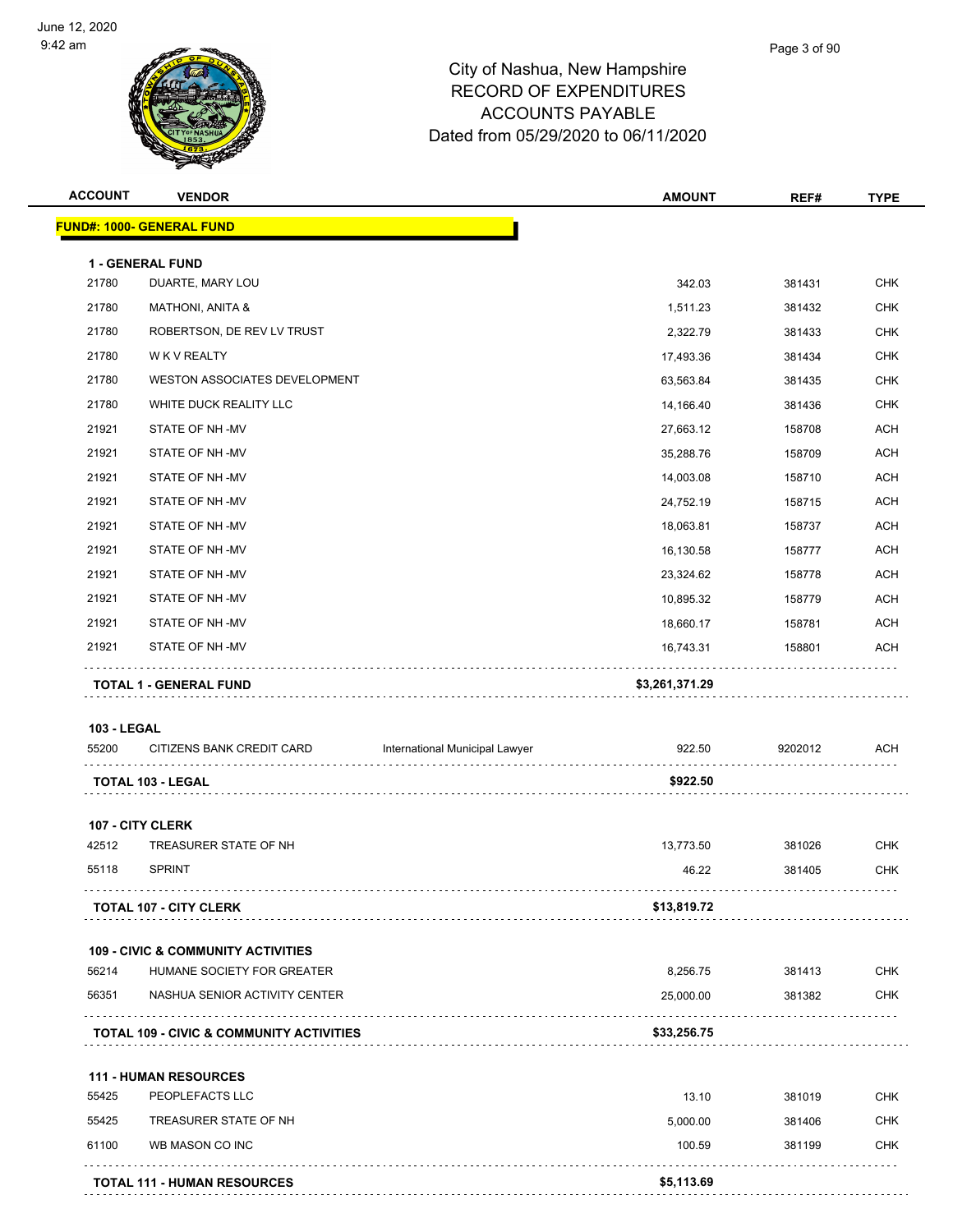

| <b>ACCOUNT</b> | <b>VENDOR</b>                             |                           | <b>AMOUNT</b> | REF#    | <b>TYPE</b> |
|----------------|-------------------------------------------|---------------------------|---------------|---------|-------------|
|                | <b>FUND#: 1000- GENERAL FUND</b>          |                           |               |         |             |
|                | <b>120 - TELECOMMUNICATIONS</b>           |                           |               |         |             |
| 55109          | CONSOLIDATED COMMUNICATIONS               |                           | 2,083.89      | 381005  | <b>CHK</b>  |
| 55109          | <b>WINDSTREAM</b>                         |                           | 2,614.25      | 381035  | CHK         |
| 55109          | <b>WINDSTREAM</b>                         |                           | 636.24        | 381036  | <b>CHK</b>  |
| 55109          | PACIFIC TELEMANAGEMENT SERVICE            |                           | 75.00         | 381144  | <b>CHK</b>  |
| 55118          | <b>COMCAST</b>                            |                           | 234.49        | 381004  | <b>CHK</b>  |
|                |                                           |                           |               |         |             |
| 55118          | <b>VERIZON WIRELESS 342053899-001</b>     |                           | 882.47        | 381409  | CHK         |
|                | TOTAL 120 - TELECOMMUNICATIONS            |                           | \$6,526.34    |         |             |
|                | <b>122 - INFORMATION TECHNOLOGY</b>       |                           |               |         |             |
| 53142          | <b>MARCIA ROGOWSKY</b>                    |                           | 525.00        | 380976  | CHK         |
| 53142          | <b>CLEARSKY CONSULTING</b>                |                           | 855.00        | 381073  | <b>CHK</b>  |
| 53142          | <b>MARCIA ROGOWSKY</b>                    |                           | 206.25        | 381162  | CHK         |
| 54407          | CITIZENS BANK CREDIT CARD                 | DNHGODADDY.COM            | (127.98)      | 9202012 | <b>ACH</b>  |
| 54407          | <b>CITIZENS BANK CREDIT CARD</b>          | DNHGODADDY.COM            | (127.98)      | 9202012 | <b>ACH</b>  |
| 54407          | CITIZENS BANK CREDIT CARD                 | PAYPAL*MILLET SOFTWARE    | 170.00        | 9202012 | <b>ACH</b>  |
| 54407          | CITIZENS BANK CREDIT CARD                 | PAYPAL*MILLET SOFTWARE    | 60.00         | 9202012 | <b>ACH</b>  |
| 54407          | CITIZENS BANK CREDIT CARD                 | <b>MXTOOLBOX</b>          | 99.00         | 9202012 | <b>ACH</b>  |
| 54407          | CITIZENS BANK CREDIT CARD                 | LOGMEIN*GOTOMEETING       | 55.00         | 9202012 | <b>ACH</b>  |
| 54407          | CITIZENS BANK CREDIT CARD                 | <b>JOTFORM INC</b>        | 495.00        | 9202012 | <b>ACH</b>  |
| 54414          | AXIS BUSINESS SOLUTIONS LTD               |                           | 4,685.66      | 381045  | <b>CHK</b>  |
| 54414          | HEWLETT PACKARD ENTERPRISE                |                           | 4,064.16      | 381102  | <b>CHK</b>  |
| 54421          | CONWAY TECHNOLOGY GROUP                   |                           | 1,750.50      | 381076  | <b>CHK</b>  |
| 54828          | US BANK EQUIPMENT FINANCE                 |                           | 2,212.78      | 381407  | <b>CHK</b>  |
| 55118          | VERIZON WIRELESS-985557535                |                           | 40.01         | 381028  | <b>CHK</b>  |
| 55118          | <b>SPRINT</b>                             |                           | 19.97         | 381405  | CHK         |
| 55200          | CITIZENS BANK CREDIT CARD                 | NATIONAL EMERGENCY NUMBER | 255.00        | 9202012 | <b>ACH</b>  |
| 61615          | CONWAY TECHNOLOGY GROUP                   |                           | 121.95        | 381076  | <b>CHK</b>  |
| 71221          | AMAZON CAPITAL SERV (CITY ACH)            |                           | 123.20        | 158802  | ACH         |
| 71228          | CITIZENS BANK CREDIT CARD                 | MSFT*MSBILLINFO           | 5.00          | 9202012 | <b>ACH</b>  |
|                |                                           |                           |               |         |             |
|                | <b>TOTAL 122 - INFORMATION TECHNOLOGY</b> |                           | \$15,487.52   |         |             |

| 42200 | SANDRA L ITALIA           | 196.00   | 381110 | <b>CHK</b> |
|-------|---------------------------|----------|--------|------------|
| 42200 | LINDA M MWANZA WILKINS    | 6.00     | 381414 | <b>CHK</b> |
| 42200 | ANGEL M RODRIGUEZ         | 3.00     | 381415 | <b>CHK</b> |
| 42200 | <b>JOSHUA M SMITH</b>     | 4.56     | 381416 | <b>CHK</b> |
| 42200 | SANDRA VILLEGAS           | 22.75    | 381417 | <b>CHK</b> |
| 42200 | WORKHORSE TRUCKING INC    | 33.44    | 381420 | <b>CHK</b> |
| 53467 | <b>MAILINGS UNLIMITED</b> | 6.204.75 | 158762 | <b>ACH</b> |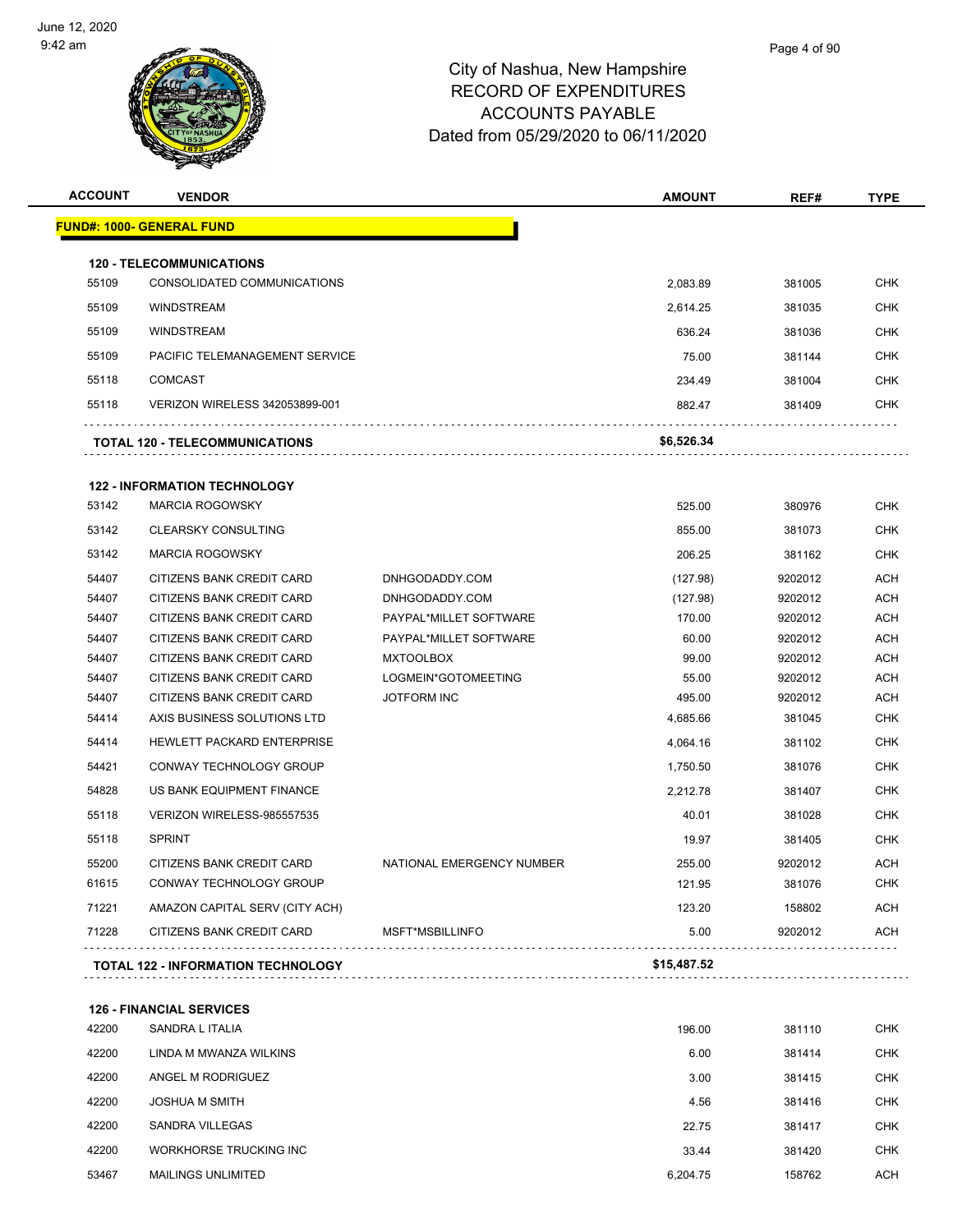

| <b>ACCOUNT</b> | <b>VENDOR</b>                         |                            | <b>AMOUNT</b> | REF#    | <b>TYPE</b> |
|----------------|---------------------------------------|----------------------------|---------------|---------|-------------|
|                | <u> FUND#: 1000- GENERAL FUND</u>     |                            |               |         |             |
|                | <b>126 - FINANCIAL SERVICES</b>       |                            |               |         |             |
| 55607          | <b>MAILINGS UNLIMITED</b>             |                            | 275.90        | 158762  | <b>ACH</b>  |
| 55614          | TOTAL NOTICE LLC                      |                            | 10,809.30     | 381190  | <b>CHK</b>  |
| 55699          | SHRED-IT USA                          |                            | 1,358.56      | 381021  | <b>CHK</b>  |
| 55699          | CITIZENS BANK CREDIT CARD             | <b>ZOOM</b>                | 14.99         | 9202012 | <b>ACH</b>  |
| 61100          | WB MASON CO INC                       |                            | 410.93        | 381199  | <b>CHK</b>  |
| 61100          | CITIZENS BANK CREDIT CARD             | CDW Computer Centers, Inc. | 115.80        | 9202012 | <b>ACH</b>  |
|                | <b>TOTAL 126 - FINANCIAL SERVICES</b> |                            | \$19,455.98   |         |             |
|                | <b>129 - CITY BUILDINGS</b>           |                            |               |         |             |
| 54100          | <b>EVERSOURCE</b>                     |                            | 3,167.03      | 381009  | <b>CHK</b>  |
| 54114          | <b>LIBERTY UTILITIES - NH</b>         |                            | 262.37        | 381399  | <b>CHK</b>  |
| 54114          | <b>LIBERTY UTILITIES - NH</b>         |                            | 396.85        | 381400  | <b>CHK</b>  |
| 54141          | PENNICHUCK WATER WORKS INC            |                            | 658.71        | 381018  | <b>CHK</b>  |
| 54228          | BAIN PEST CONTROL SERVICE INC         |                            | 164.00        | 381047  | <b>CHK</b>  |
| 54243          | J LAWRENCE HALL COMPANY INC           |                            | 610.00        | 158758  | <b>ACH</b>  |
| 54243          | DMS PLUMBING & HEATING LLC            |                            | 300.00        | 381085  | <b>CHK</b>  |
| 54280          | M & M ELECTRICAL SUPPLY CO INC        |                            | 17.40         | 158761  | <b>ACH</b>  |
| 54280          | CINTAS FIRE PROTECTION                |                            | 1,780.53      | 381071  | <b>CHK</b>  |
| 54280          | KERRY FIRE PROTECTION INC             |                            | 350.00        | 381112  | <b>CHK</b>  |
| 54280          | NASHUA WALLPAPER CO INC               |                            | 104.67        | 381134  | <b>CHK</b>  |
| 54280          | PROTECTION ONE ALARM MONTORING        |                            | 576.48        | 381156  | <b>CHK</b>  |
| 55118          | <b>SPRINT</b>                         |                            | 72.74         | 381405  | <b>CHK</b>  |
| 61428          | NEW ENGLAND PAPER & SUPPLY            |                            | 488.38        | 381137  | <b>CHK</b>  |
| 61499          | NASHUA WALLPAPER CO INC               |                            | 207.41        | 381134  | <b>CHK</b>  |
|                | <b>TOTAL 129 - CITY BUILDINGS</b>     |                            | \$9,156.57    |         |             |
|                | <b>130 - PURCHASING</b>               |                            |               |         |             |
| 55607          | QUADIENT FINANCE USA INC              |                            | 118.00        | 158780  | ACH         |
| 61100          | <b>FORMAX - DIV BESCORP INC</b>       |                            | 387.50        | 381093  | <b>CHK</b>  |
|                | <b>TOTAL 130 - PURCHASING</b>         |                            | \$505.50      |         |             |
| 134 - GIS      |                                       |                            |               |         |             |
| 53500          | THE SANBORN MAP COMPANY INC           |                            | 41,951.00     | 381168  | <b>CHK</b>  |
| 54407          | MAPLOGIC CORPORATION                  |                            | 250.00        | 381120  | CHK         |
|                | TOTAL 134 - GIS                       |                            | \$42,201.00   |         |             |

54280 F W WEBB COMPANY 26.81 381090 CHK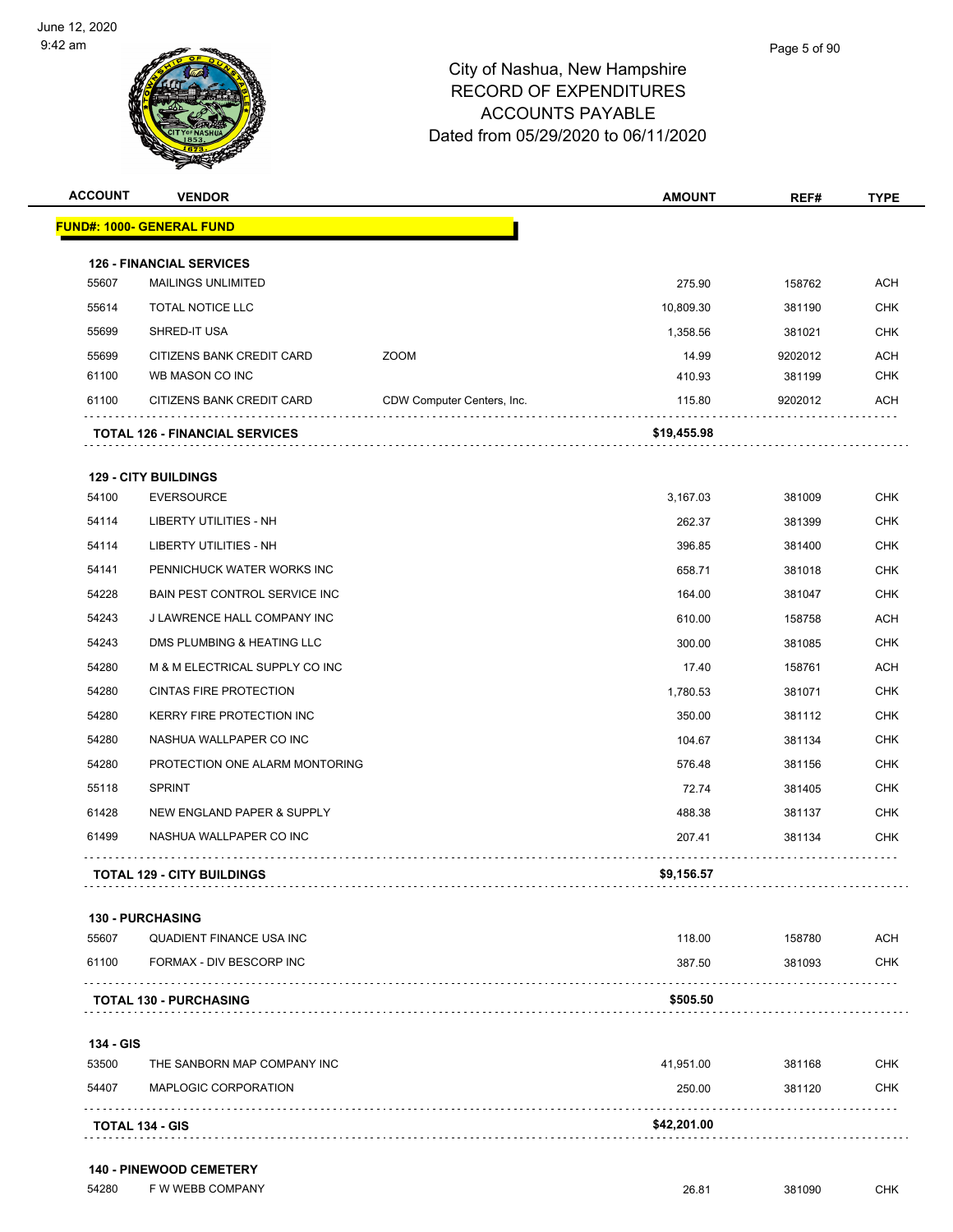

| <b>ACCOUNT</b> | <b>VENDOR</b>                                               | <b>AMOUNT</b>    | REF#             | <b>TYPE</b>              |
|----------------|-------------------------------------------------------------|------------------|------------------|--------------------------|
|                | <u> FUND#: 1000- GENERAL FUND</u>                           |                  |                  |                          |
|                |                                                             |                  |                  |                          |
|                | <b>TOTAL 140 - PINEWOOD CEMETERY</b>                        | \$26.81          |                  |                          |
|                | <b>142 - WOODLAWN CEMETERY</b>                              |                  |                  |                          |
| 54100          | <b>EVERSOURCE</b>                                           | 358.00           | 381009           | <b>CHK</b>               |
| 54114          | LIBERTY UTILITIES - NH                                      | 179.34           | 381015           | <b>CHK</b>               |
| 54280          | F W WEBB COMPANY                                            | 40.16            | 381090           | CHK                      |
| 54280          | THE KMB GROUP                                               | 1.710.00         | 381113           | <b>CHK</b>               |
| 54399          | <b>CINTAS</b>                                               | 99.00            | 381069           | <b>CHK</b>               |
| 61499          | AMAZON CAPITAL SERV (CITY ACH)                              | 109.68           | 158802           | <b>ACH</b>               |
| 61499          | NASHUA WALLPAPER CO INC                                     | 63.98            | 381134           | <b>CHK</b>               |
| 61705          | <b>MAYNARD &amp; LESIEUR INC</b>                            | 26.40            | 381125           | CHK                      |
|                | TOTAL 142 - WOODLAWN CEMETERY                               | \$2,586.56       |                  |                          |
|                | <b>144 - EDGEWOOD &amp; SUBURBAN CEMETERIES</b>             |                  |                  |                          |
| 54100          | <b>EVERSOURCE</b>                                           | 180.33           | 381009           | <b>CHK</b>               |
| 54280          | AMAZON CAPITAL SERV (CITY ACH)                              | 110.94           | 158802           | ACH                      |
| 54280          | NASHUA WALLPAPER CO INC                                     | 12.99            | 381134           | <b>CHK</b>               |
| 54280          | THE COLLINS GROUP INC                                       | 67.49            | 381188           | <b>CHK</b>               |
| 55699          | SHATTUCK MALONE OIL CO                                      | 267.87           | 381020           | CHK                      |
|                | TOTAL 144 - EDGEWOOD & SUBURBAN CEMETERIES                  | \$639.62         |                  |                          |
|                |                                                             |                  |                  |                          |
| 150 - POLICE   |                                                             |                  |                  |                          |
| 45999          | TREASURER STATE OF NH                                       | 3,417.00         | 381025           | <b>CHK</b>               |
| 53135          | DISA GLOBAL SOLUTIONS INC                                   | 600.00           | 158748           | <b>ACH</b>               |
| 54100          | <b>EVERSOURCE</b>                                           | 579.68           | 381009           | <b>CHK</b>               |
| 54114          | <b>LIBERTY UTILITIES - NH</b>                               | 65.31            | 381013           | <b>CHK</b>               |
| 54141          | PENNICHUCK WATER WORKS INC                                  | 106.16           | 381018           | <b>CHK</b>               |
| 54280          | SITEONE LANDSCAPE SUPPLY LLC<br>AXIS BUSINESS SOLUTIONS LTD | 137.60           | 381176           | <b>CHK</b>               |
| 54414          |                                                             | 1,420.00         | 381045           | <b>CHK</b><br><b>CHK</b> |
| 54487<br>54600 | ASAP FIRE & SAFETY CORP<br>SAFETY-KLEEN SYSTEMS INC         | 149.00<br>285.00 | 381042<br>381165 | <b>CHK</b>               |
| 54600          | SULLIVAN TIRE COMPANY                                       | 42.00            | 381185           | <b>CHK</b>               |
| 54600          | TMDE CALIBRATION LABS INC                                   | 70.00            |                  | <b>CHK</b>               |
| 54849          | COMCAST                                                     | 1,535.38         | 381189<br>381004 | <b>CHK</b>               |
| 54849          | CONSOLIDATED COMMUNICATIONS                                 | 68.52            | 381005           | <b>CHK</b>               |
| 55109          | WINDSTREAM                                                  | 207.81           | 381036           | <b>CHK</b>               |
| 55118          | VERIZON WIRELESS-581499451                                  | 597.25           | 381029           | <b>CHK</b>               |
| 55200          | TREASURER STATE OF NH                                       | 150.00           | 381024           | <b>CHK</b>               |
| 55307          | <b>CHRISTOPHER MURPHY</b>                                   | 46.40            | 380998           | <b>CHK</b>               |
|                |                                                             |                  |                  |                          |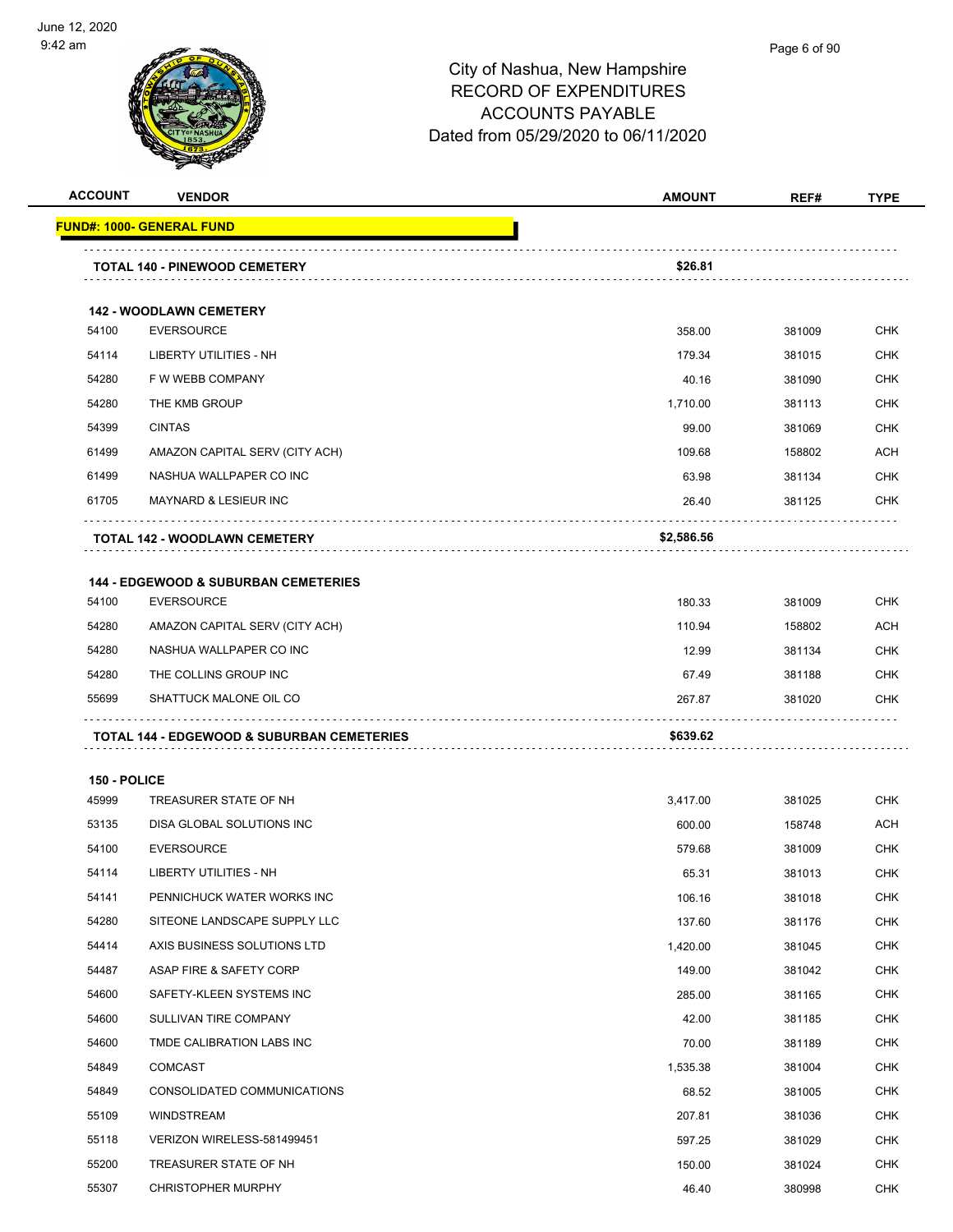

| 150 - POLICE | <b>FUND#: 1000- GENERAL FUND</b> |                             |          |         |            |
|--------------|----------------------------------|-----------------------------|----------|---------|------------|
|              |                                  |                             |          |         |            |
|              |                                  |                             |          |         |            |
| 55400        | MERRIMACK VALLEY TRAINING CTR    |                             | 1,750.00 | 381128  | <b>CHK</b> |
| 55400        | <b>SIG SAUER INC</b>             |                             | 2,770.00 | 381175  | <b>CHK</b> |
| 55400        | CITIZENS BANK CREDIT CARD        | Cellebrite Inc.             | 1,995.00 | 9202012 | ACH        |
| 55500        | CITIZENS BANK CREDIT CARD        | Facebk                      | 4.06     | 9202012 | <b>ACH</b> |
| 55607        | UNITED PARCEL SERVICE            |                             | 10.51    | 381027  | CHK        |
| 61100        | OWLSTAMP VISUAL SOLUTIONS        |                             | 69.85    | 381142  | <b>CHK</b> |
| 61100        | WB MASON CO INC                  |                             | 1,051.99 | 381199  | CHK        |
| 61100        | CITIZENS BANK CREDIT CARD        | Amazon                      | 257.28   | 9202012 | <b>ACH</b> |
| 61107        | <b>BEN'S UNIFORMS</b>            |                             | 2,165.00 | 381050  | CHK        |
| 61110        | <b>BEN'S UNIFORMS</b>            |                             | 1,407.00 | 381050  | CHK        |
| 61110        | CITIZENS BANK CREDIT CARD        | Amazon                      | 174.20   | 9202012 | <b>ACH</b> |
| 61121        | ATLANTIC TACTICAL INC            |                             | 1,924.00 | 381044  | CHK        |
| 61185        | CITIZENS BANK CREDIT CARD        | Amazon                      | 29.76    | 9202012 | <b>ACH</b> |
| 61299        | PETTY CASH                       |                             | 35.95    | 380999  | CHK        |
| 61299        | SAM'S CLUB DIRECT-0860           |                             | 25.44    | 381166  | <b>CHK</b> |
| 61299        | CITIZENS BANK CREDIT CARD        | Amazon                      | 194.96   | 9202012 | ACH        |
| 61428        | THE DURKIN CO INC                |                             | 753.06   | 381087  | <b>CHK</b> |
| 61428        | <b>IMPERIAL DADE</b>             |                             | 263.84   | 381107  | <b>CHK</b> |
| 61650        | WB MASON CO INC                  |                             | 378.60   | 381199  | <b>CHK</b> |
| 61705        | <b>MAYNARD &amp; LESIEUR INC</b> |                             | 3,240.00 | 381123  | <b>CHK</b> |
| 61799        | <b>FACTORY MOTOR PARTS</b>       |                             | 376.00   | 158750  | ACH        |
| 61799        | <b>BEST FORD</b>                 |                             | 122.41   | 381052  | <b>CHK</b> |
| 61799        | CARPARTS DISTRIBUTION CENTER.    |                             | 101.52   | 381062  | CHK        |
| 61799        | MACMULKIN CHEVROLET INC          |                             | 65.81    | 381117  | <b>CHK</b> |
| 61799        | MANCHESTER HARLEY-DAVIDSON       |                             | 1,159.09 | 381119  | <b>CHK</b> |
| 61799        | NYTECH SUPPLY CO                 |                             | 189.51   | 381140  | <b>CHK</b> |
| 61799        | SNAP-ON CREDIT LLC               |                             | 124.91   | 381177  | <b>CHK</b> |
| 71221        | <b>GOVCONNECTION INC</b>         |                             | 3,239.00 | 158753  | <b>ACH</b> |
| 71221        | DELL MARKETING LP                |                             | 8,751.49 | 381081  | <b>CHK</b> |
| 71228        | <b>GOVCONNECTION INC</b>         |                             | 3,080.00 | 158753  | <b>ACH</b> |
| 71228        | CITIZENS BANK CREDIT CARD        | Privacy Data Systems        | 499.50   | 9202012 | <b>ACH</b> |
| 71228        | CITIZENS BANK CREDIT CARD        | Privacy Data Systems        | 499.50   | 9202012 | <b>ACH</b> |
| 71228        | CITIZENS BANK CREDIT CARD        | <b>Privacy Data Systems</b> | 499.50   | 9202012 | <b>ACH</b> |
| 71228        | CITIZENS BANK CREDIT CARD        | Privacy Data Systems        | (499.50) | 9202012 | <b>ACH</b> |
| 71228        | CITIZENS BANK CREDIT CARD        | Privacy Data Systems        | (499.50) | 9202012 | <b>ACH</b> |
| 71400        | <b>BEN'S UNIFORMS</b>            |                             | 872.00   | 381050  | <b>CHK</b> |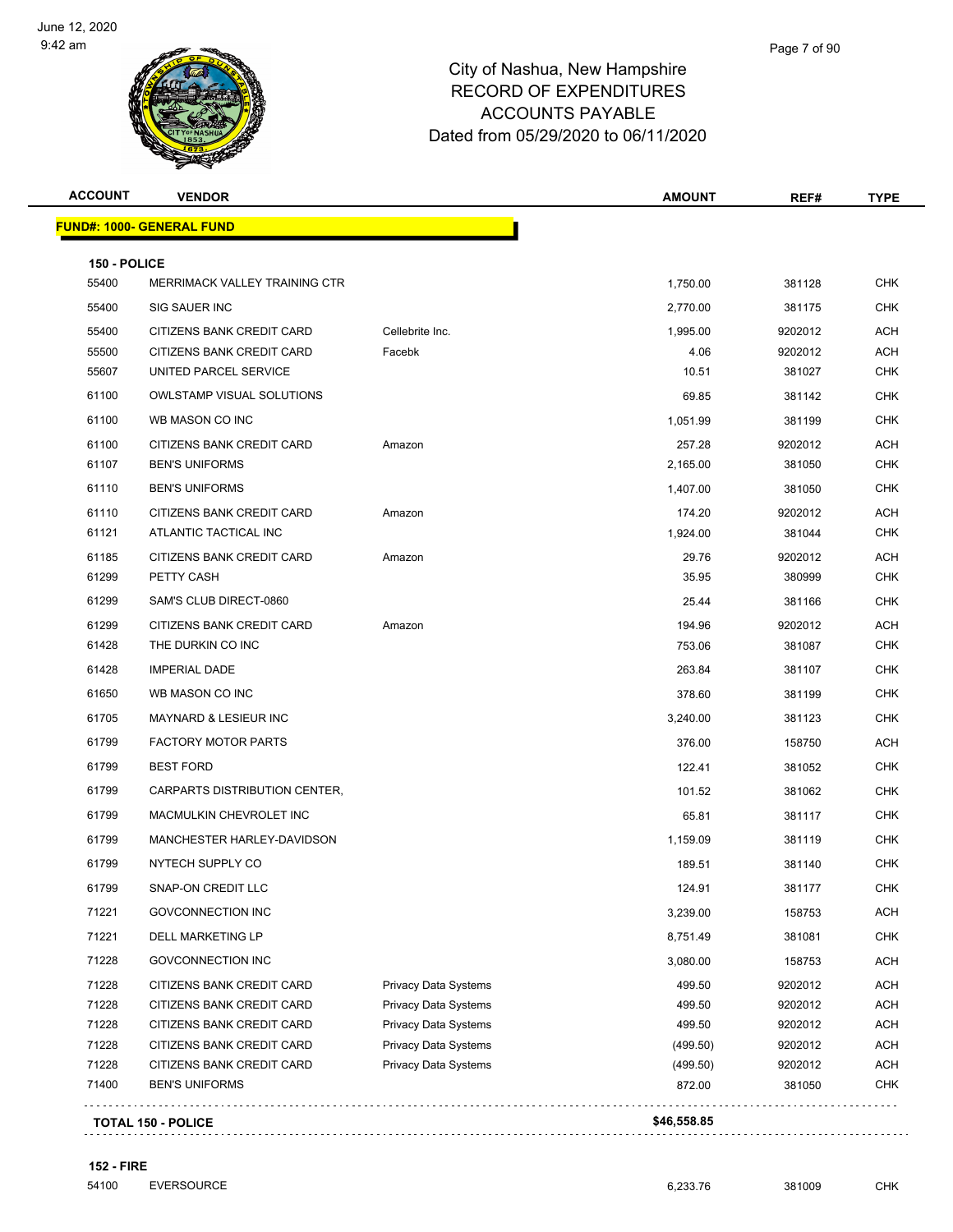

| <b>ACCOUNT</b>    | <b>VENDOR</b>                    | <b>AMOUNT</b> | REF#   | <b>TYPE</b> |
|-------------------|----------------------------------|---------------|--------|-------------|
|                   | <b>FUND#: 1000- GENERAL FUND</b> |               |        |             |
| <b>152 - FIRE</b> |                                  |               |        |             |
| 54114             | <b>DIRECT ENERGY BUSINESS</b>    | 423.04        | 158747 | <b>ACH</b>  |
| 54114             | LIBERTY UTILITIES - NH           | 687.76        | 381011 | <b>CHK</b>  |
| 54114             | LIBERTY UTILITIES - NH           | 142.82        | 381012 | <b>CHK</b>  |
| 54114             | LIBERTY UTILITIES - NH           | 231.66        | 381016 | <b>CHK</b>  |
| 54114             | <b>LIBERTY UTILITIES - NH</b>    | 184.69        | 381401 | <b>CHK</b>  |
| 54141             | PENNICHUCK WATER WORKS INC       | 973.98        | 381018 | <b>CHK</b>  |
| 54228             | <b>JP PEST SERVICES LLC</b>      | 178.00        | 158759 | <b>ACH</b>  |
| 54280             | ADAM POULIOT                     | 57.08         | 380992 | <b>CHK</b>  |
| 54280             | <b>FIMBEL GARAGE DOORS</b>       | 150.00        | 381092 | <b>CHK</b>  |
| 54280             | HOME DEPOT CREDIT SERVICE 3065   | 139.00        | 381103 | <b>CHK</b>  |
| 54280             | WIND RIVER ENVIRONMENTAL LLC     | 147.00        | 381201 | <b>CHK</b>  |
| 54414             | AMAZON CAPITAL SERV (CITY ACH)   | 93.97         | 158802 | <b>ACH</b>  |
| 54487             | <b>BATTERIES PLUS</b>            | 71.90         | 381049 | <b>CHK</b>  |
| 54487             | STANLEY ELEVATOR CO INC          | 704.00        | 381182 | <b>CHK</b>  |
| 54600             | <b>FACTORY MOTOR PARTS</b>       | 1,725.96      | 158750 | <b>ACH</b>  |
| 54600             | <b>BSC INDUSTRIES INC</b>        | 138.00        | 381058 | <b>CHK</b>  |
| 54600             | <b>FASTENAL CO</b>               | 84.00         | 381091 | <b>CHK</b>  |
| 54600             | LIBERTY INTNL TRUCKS OF NH LLC   | 441.66        | 381116 | <b>CHK</b>  |
| 54600             | SANEL NAPA                       | 655.71        | 381172 | <b>CHK</b>  |
| 55118             | <b>SPRINT</b>                    | 77.93         | 381405 | <b>CHK</b>  |
| 55607             | UNITED PARCEL SERVICE            | 4.35          | 381027 | <b>CHK</b>  |
| 55699             | TRUE BLUE CLEANERS               | 230.80        | 381192 | <b>CHK</b>  |
| 61100             | AMAZON CAPITAL SERV (CITY ACH)   | 218.07        | 158802 | <b>ACH</b>  |
| 61100             | NEW ENGLAND PAPER & SUPPLY       | 81.49         | 381137 | <b>CHK</b>  |
| 61100             | WB MASON CO INC                  | 89.33         | 381199 | <b>CHK</b>  |
| 61107             | J B SIMONS INC                   | 72.00         | 381111 | <b>CHK</b>  |
| 61110             | BERGERON PROTECTIVE CLOTHING     | 8.803.68      | 381051 | <b>CHK</b>  |
| 61142             | FIRE TECH & SAFETY OF NEW ENGL   | 494.80        | 158751 | <b>ACH</b>  |
| 61142             | MCKESSON MEDICAL-SURGICAL        | 98.52         | 158764 | ACH         |
| 61428             | NEW ENGLAND PAPER & SUPPLY       | 488.90        | 381137 | <b>CHK</b>  |
| 61428             | WB MASON CO INC                  | 116.15        | 381199 | <b>CHK</b>  |
| 61699             | POWER & TELEPHONE SUPPLY CO      | 5,583.78      | 381152 | CHK         |
| 61709             | <b>SANEL NAPA</b>                | 469.99        | 381172 | <b>CHK</b>  |
| 61799             | AMAZON CAPITAL SERV (CITY ACH)   | 15.98         | 158802 | ACH         |
| 61799             | ALLEGIANCE TRUCKS                | 48.78         | 381039 | <b>CHK</b>  |
| 61799             | CHAPPELL TRACTOR SALES INC       | 274.22        | 381066 | <b>CHK</b>  |
| 61799             | <b>FASTENAL CO</b>               | 294.22        | 381091 | <b>CHK</b>  |
| 61799             | LIBERTY INTNL TRUCKS OF NH LLC   | 496.61        | 381116 | <b>CHK</b>  |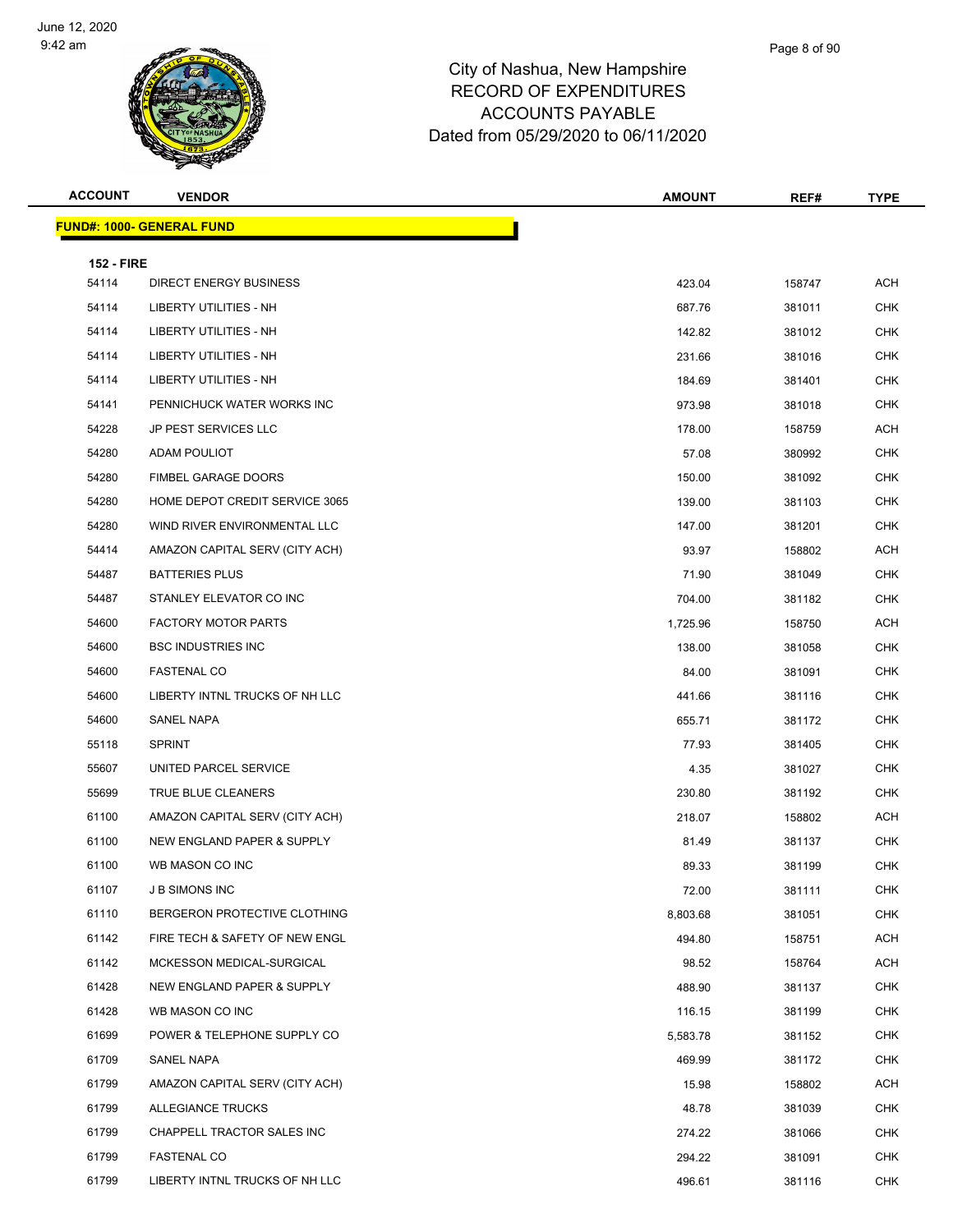

| <b>ACCOUNT</b>    | <b>VENDOR</b>                          |                     | <b>AMOUNT</b> | REF#    | <b>TYPE</b> |
|-------------------|----------------------------------------|---------------------|---------------|---------|-------------|
|                   | <b>FUND#: 1000- GENERAL FUND</b>       |                     |               |         |             |
| <b>152 - FIRE</b> |                                        |                     |               |         |             |
| 61799             | MAINE OXY                              |                     | 26.92         | 381118  | <b>CHK</b>  |
| 61799             | NEW ENGLAND KENWORTH                   |                     | 159.80        | 381135  | CHK         |
| 61799             | NEW ENGLAND PAPER & SUPPLY             |                     | 223.04        | 381137  | CHK         |
| 61807             | CITIZENS BANK CREDIT CARD              | <b>Union Leader</b> | 312.00        | 9202012 | <b>ACH</b>  |
| 61830             | <b>CLIA LABORATORY PROGRAM</b>         |                     | 180.00        | 381074  | <b>CHK</b>  |
| 61900             | CITIZENS BANK CREDIT CARD              | Grubhub             | 38.62         | 9202012 | <b>ACH</b>  |
| 61900             | CITIZENS BANK CREDIT CARD              | Grubhub             | 39.27         | 9202012 | <b>ACH</b>  |
| 61900             | CITIZENS BANK CREDIT CARD              | Grubhub             | 59.94         | 9202012 | <b>ACH</b>  |
| 61900             | CITIZENS BANK CREDIT CARD              | Grubhub             | 69.07         | 9202012 | ACH         |
| 61900             | CITIZENS BANK CREDIT CARD              | Grubhub             | 47.97         | 9202012 | <b>ACH</b>  |
| 71400             | FIRE TECH & SAFETY OF NEW ENGL         |                     | 929.15        | 158751  | <b>ACH</b>  |
| 71414             | AMAZON CAPITAL SERV (CITY ACH)         |                     | 410.96        | 158802  | ACH         |
| 71432             | FIRE TECH & SAFETY OF NEW ENGL         |                     | 447.00        | 158751  | ACH         |
| 71800             | <b>BOB'S DISCOUNT FURNITURE</b>        |                     | 2,523.99      | 381054  | <b>CHK</b>  |
| 71999             | DC AQUATIC SPECIALTIES INC             |                     | 856.90        | 158740  | ACH         |
|                   | TOTAL 152 - FIRE                       |                     | \$37,748.22   |         |             |
|                   |                                        |                     |               |         |             |
|                   | <b>153 - BUILDING INSPECTION</b>       |                     |               |         |             |
| 55100             | VERIZON WIRELESS-642044677             |                     | 160.04        | 381032  | <b>CHK</b>  |
| 55307             | TIMOTHY DUPONT                         |                     | 152.95        | 158736  | ACH         |
| 55307             | <b>JEFFREY RICHARD</b>                 |                     | 150.65        | 380995  | CHK         |
| 55307             | <b>RUSS MARCUM</b>                     |                     | 175.38        | 380996  | CHK         |
| 55307             | <b>DAWN MICHAUD</b>                    |                     | 135.13        | 380997  | CHK         |
|                   | <b>TOTAL 153 - BUILDING INSPECTION</b> |                     | \$774.15      |         |             |
|                   |                                        |                     |               |         |             |
|                   | <b>155 - CODE ENFORCEMENT</b>          |                     |               |         |             |
| 55100             | VERIZON WIRELESS 542313821-001         |                     | 120.03        | 381034  | CHK         |
| 55100             | VERIZON WIRELESS 542313821-001         |                     | 120.03        | 381410  | CHK         |
|                   | <b>TOTAL 155 - CODE ENFORCEMENT</b>    |                     | \$240.06      |         |             |
|                   |                                        |                     |               |         |             |
|                   | <b>157 - CITYWIDE COMMUNICATIONS</b>   |                     |               |         |             |
| 54100             | <b>EVERSOURCE</b>                      |                     | 493.07        | 381009  | CHK         |
| 55118             | VERIZON WIRELESS-581499451             |                     | 120.03        | 381029  | <b>CHK</b>  |
| 61299             | PETTY CASH                             |                     | 24.54         | 380999  | CHK         |
| 61299             | CITIZENS BANK CREDIT CARD              | Amazon              | 17.47         | 9202012 | <b>ACH</b>  |
| 61299             | CITIZENS BANK CREDIT CARD              | Amazon              | 17.78         | 9202012 | ACH         |
| 61299             | CITIZENS BANK CREDIT CARD              | Amazon              | 12.37         | 9202012 | <b>ACH</b>  |
| 71207             | AXIS BUSINESS SOLUTIONS LTD            |                     | 3,578.00      | 381045  | CHK         |
| 71999             | PETTY CASH                             |                     | 39.94         | 380999  | <b>CHK</b>  |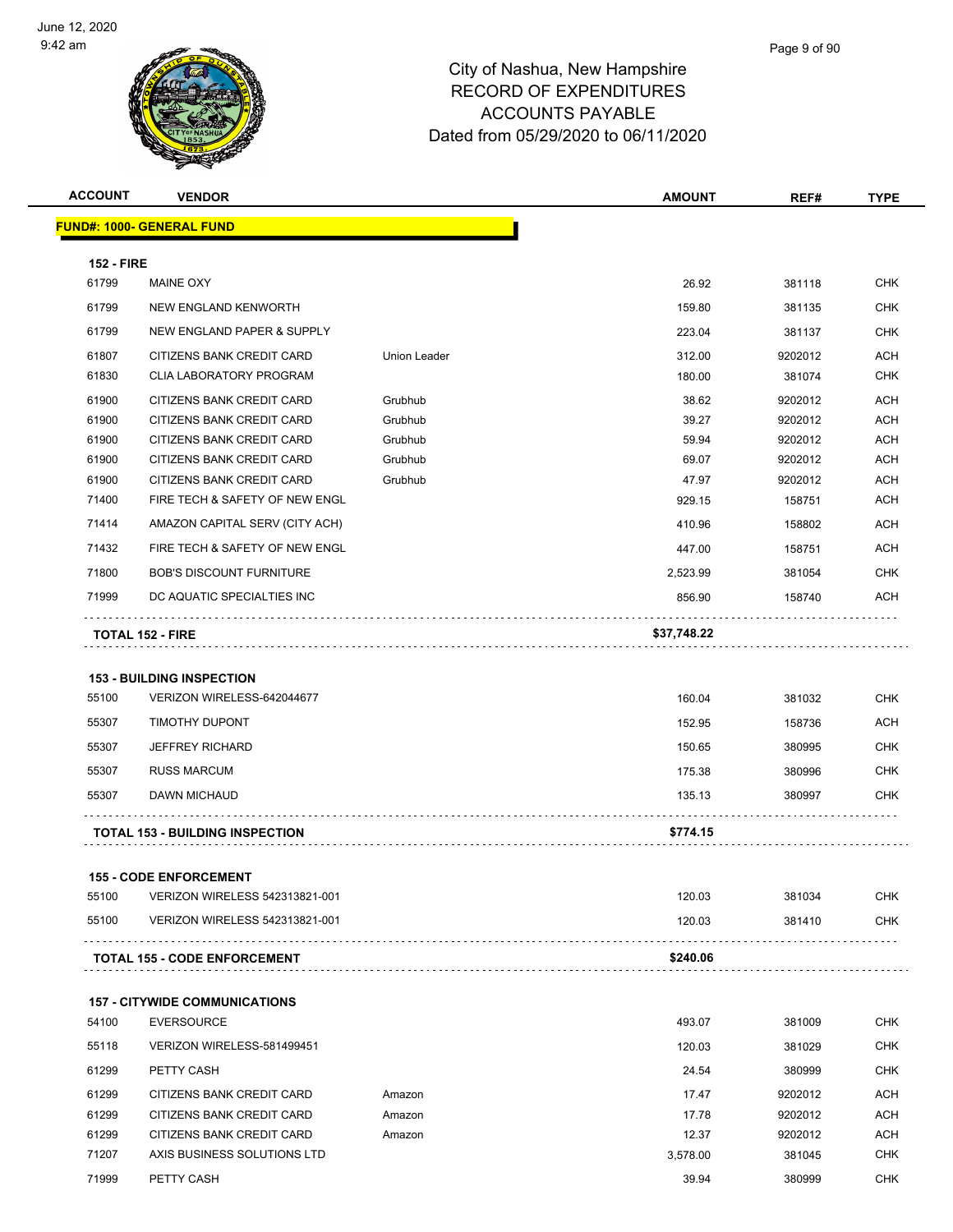

| <b>ACCOUNT</b> | <b>VENDOR</b>                                                           |                 | <b>AMOUNT</b> | REF#    | <b>TYPE</b> |
|----------------|-------------------------------------------------------------------------|-----------------|---------------|---------|-------------|
|                | <b>FUND#: 1000- GENERAL FUND</b>                                        |                 |               |         |             |
|                | <b>TOTAL 157 - CITYWIDE COMMUNICATIONS</b>                              |                 | \$4,303.20    |         |             |
|                |                                                                         |                 |               |         |             |
| 54835          | <b>159 - HYDRANT FEES-FIRE PROTECTION</b><br>PENNICHUCK WATER WORKS INC |                 | 251,774.71    | 381018  | CHK         |
|                |                                                                         |                 |               |         |             |
|                | <b>TOTAL 159 - HYDRANT FEES-FIRE PROTECTION</b>                         |                 | \$251,774.71  |         |             |
|                | <b>160 - PW-ADMIN &amp; ENGINEERING</b>                                 |                 |               |         |             |
| 54100          | <b>EVERSOURCE</b>                                                       |                 | 4,528.53      | 381009  | <b>CHK</b>  |
| 55118          | <b>SPRINT</b>                                                           |                 | 114.66        | 381405  | <b>CHK</b>  |
| 55307          | <b>WILLIAM TOOMEY</b>                                                   |                 | 366.85        | 381001  | <b>CHK</b>  |
| 61310          | ALTERNATIVE VEHICLE SERVICE GR                                          |                 | 47.99         | 158741  | ACH         |
| 71228          | CITIZENS BANK CREDIT CARD                                               | MSFT*MSBILLINFO | 20.00         | 9202012 | ACH         |
|                | TOTAL 160 - PW-ADMIN & ENGINEERING                                      |                 | \$5,078.03    |         |             |
| 161 - STREETS  |                                                                         |                 |               |         |             |
| 54100          | <b>EVERSOURCE</b>                                                       |                 | 4,792.41      | 381009  | <b>CHK</b>  |
| 54100          | <b>EVERSOURCE</b>                                                       |                 | 1,134.22      | 381396  | <b>CHK</b>  |
| 54141          | PENNICHUCK WATER WORKS INC                                              |                 | 173.80        | 381018  | <b>CHK</b>  |
| 54200          | LFRT CLEANING SERVICES INC                                              |                 | 855.00        | 381115  | <b>CHK</b>  |
| 54492          | <b>SPRINT</b>                                                           |                 | 1,969.55      | 381405  | <b>CHK</b>  |
| 54600          | SOUTHWORTH-MILTON INC                                                   |                 | 1,175.46      | 381022  | <b>CHK</b>  |
| 54600          | ATLANTIC BROOM SERVICE INC                                              |                 | 1,420.00      | 381043  | CHK         |
| 54600          | <b>BSC INDUSTRIES INC</b>                                               |                 | 74.79         | 381058  | <b>CHK</b>  |
| 54600          | CARPARTS DISTRIBUTION CENTER,                                           |                 | 955.61        | 381062  | <b>CHK</b>  |
| 54600          | <b>CHADWICK BAROSS INC</b>                                              |                 | 155.72        | 381065  | <b>CHK</b>  |
| 54600          | <b>FASTENAL CO</b>                                                      |                 | 346.51        | 381091  | <b>CHK</b>  |
| 54600          | <b>GRAINGER</b>                                                         |                 | 351.75        | 381098  | <b>CHK</b>  |
| 54600          | MILL METALS CORP                                                        |                 | 387.50        | 381129  | <b>CHK</b>  |
| 54600          | NEW ENGLAND KENWORTH                                                    |                 | 49.11         | 381136  | <b>CHK</b>  |
| 54600          | ROGERS RADIATOR INC                                                     |                 | 1,275.50      | 381161  | <b>CHK</b>  |
| 54600          | SANITARY EQUIPMENT CO INC                                               |                 | 231.19        | 381173  | <b>CHK</b>  |
| 54600          | TENNANT SALES & SERVICE CO                                              |                 | 750.00        | 381186  | <b>CHK</b>  |
| 55118          | <b>SPRINT</b>                                                           |                 | 59.91         | 381405  | <b>CHK</b>  |
| 55699          | SAFETY-KLEEN SYSTEMS INC                                                |                 | 655.10        | 381165  | <b>CHK</b>  |
| 61107          | UNIFIRST CORPORATION                                                    |                 | 753.45        | 381194  | <b>CHK</b>  |
| 61166          | AMERIGAS                                                                |                 | 1,096.64      | 381003  | <b>CHK</b>  |
| 61166          | AIRGAS USA LLC                                                          |                 | 80.00         | 381037  | <b>CHK</b>  |
| 61166          | BOT L GAS INC                                                           |                 | 127.00        | 381055  | <b>CHK</b>  |
| 61299          | AMAZON CAPITAL SERV (CITY ACH)                                          |                 | 80.74         | 158802  | ACH         |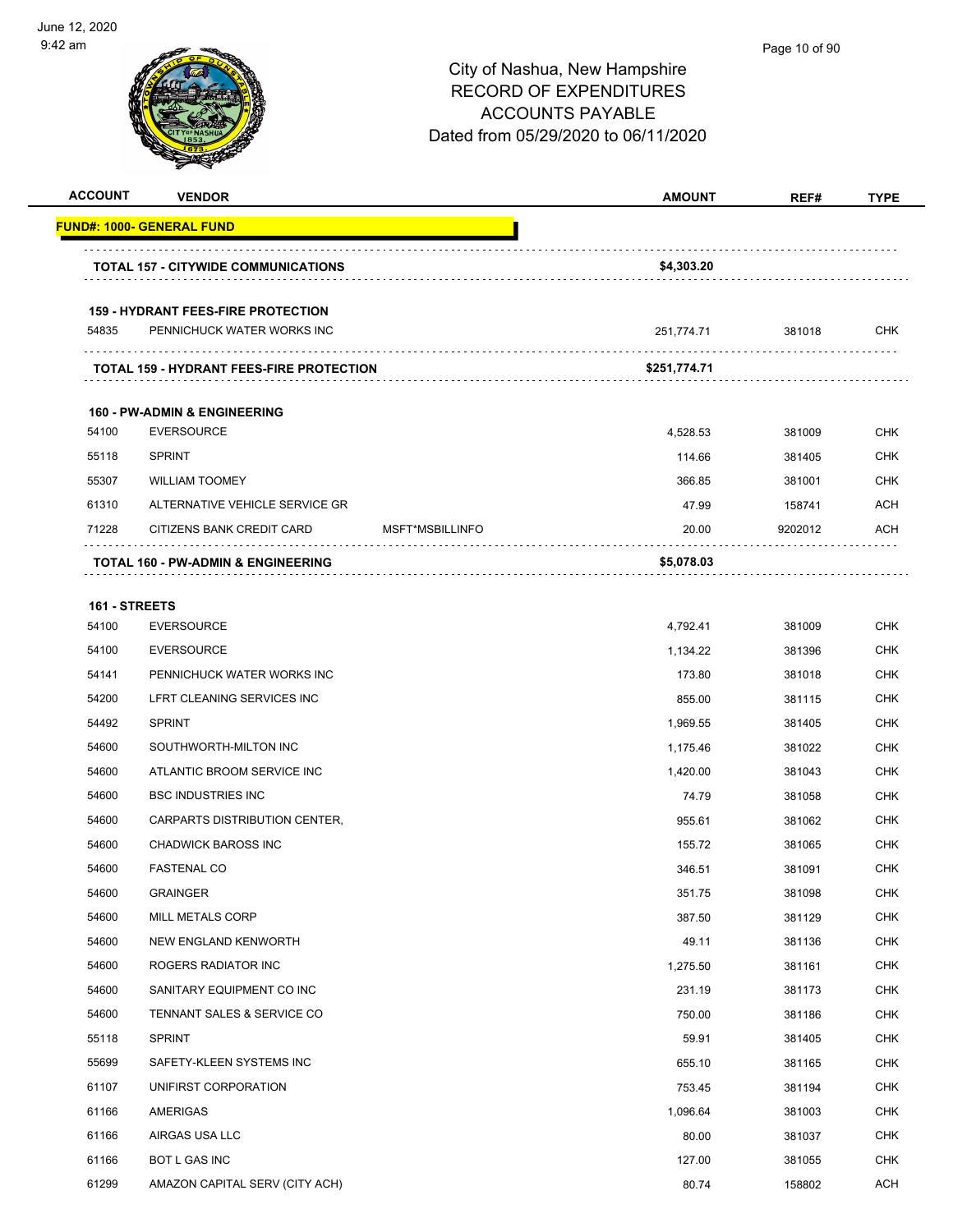

| <b>ACCOUNT</b>         | <b>VENDOR</b>                      |      | <b>AMOUNT</b> | REF#    | <b>TYPE</b> |
|------------------------|------------------------------------|------|---------------|---------|-------------|
|                        | <b>FUND#: 1000- GENERAL FUND</b>   |      |               |         |             |
|                        |                                    |      |               |         |             |
| 161 - STREETS<br>61299 | STEPHANIE BEFUMO                   |      | 135.48        | 380994  | <b>CHK</b>  |
| 61299                  | <b>FASTENAL CO</b>                 |      | 140.09        | 381091  | <b>CHK</b>  |
| 61299                  | HOME DEPOT CREDIT SERVICE 3065     |      | 104.00        | 381103  | <b>CHK</b>  |
| 61300                  | DENNIS K BURKE INC                 |      | 27,235.00     | 381082  | <b>CHK</b>  |
| 61310                  | ALTERNATIVE VEHICLE SERVICE GR     |      | 1,480.98      | 158741  | <b>ACH</b>  |
| 61507                  | CONTINENTAL PAVING INC             |      | 2,366.42      | 381075  | <b>CHK</b>  |
| 61535                  | <b>BROX INDUSTRIES INC</b>         |      | 128.48        | 158744  | <b>ACH</b>  |
| 61542                  | PERMA LINE CORP OF NEW ENGLAND     |      | 378.29        | 381145  | <b>CHK</b>  |
| 61560                  | HUDSON QUARRY CORP                 |      | 253.44        | 381104  | <b>CHK</b>  |
| 61705                  | <b>MAYNARD &amp; LESIEUR INC</b>   |      | 763.66        | 381124  | <b>CHK</b>  |
| 61705                  | PETE'S TIRE BARNS INC              |      | 2,800.00      | 381147  | <b>CHK</b>  |
| 61799                  | O'REILLY AUTO PARTS                |      | 11.36         | 381141  | <b>CHK</b>  |
| 61799                  | <b>RELIABLE EQUIPMENT LLC</b>      |      | 60.13         | 381159  | <b>CHK</b>  |
| 61799                  | SANEL NAPA                         |      | 24.98         | 381171  | <b>CHK</b>  |
| 61799                  | TENNANT SALES & SERVICE CO         |      | 693.55        | 381186  | <b>CHK</b>  |
| 71025                  | AMAZON CAPITAL SERV (CITY ACH)     |      | 39.68         | 158802  | ACH         |
| 71025                  | CARPARTS DISTRIBUTION CENTER,      |      | 704.17        | 381062  | <b>CHK</b>  |
| 71025                  | <b>GMS HYDRAULICS INC</b>          |      | 236.70        | 381097  | <b>CHK</b>  |
|                        |                                    |      |               |         |             |
|                        | <b>TOTAL 161 - STREETS</b>         |      | \$56,507.37   |         |             |
|                        | <b>162 - STREET LIGHTING</b>       |      |               |         |             |
| 54100                  | EVERSOUCE-POWER SUPPLY             |      | 37,770.35     | 381007  | <b>CHK</b>  |
| 54100                  | <b>EVERSOURCE</b>                  |      | 1,105.20      | 381009  | <b>CHK</b>  |
|                        |                                    |      |               |         |             |
|                        | <b>TOTAL 162 - STREET LIGHTING</b> |      | \$38,875.55   |         |             |
|                        | <b>166 - PARKING OPERATIONS</b>    |      |               |         |             |
| 54100                  | <b>EVERSOURCE</b>                  |      | 1,365.71      | 381009  | <b>CHK</b>  |
| 54141                  | PENNICHUCK WATER WORKS INC         |      | 149.24        | 381018  | CHK         |
| 54487                  | <b>INTERSTATE BILLING</b>          |      | 661.78        | 381108  | <b>CHK</b>  |
| 55100                  | CALE AMERICA INC                   |      | 1,160.00      | 381061  | CHK         |
| 55699                  | CALE AMERICA INC                   |      | 1,840.00      | 381061  | <b>CHK</b>  |
| 55699                  | POM INC                            |      | 100.00        | 381151  | CHK         |
| 55699                  | CITIZENS BANK CREDIT CARD          | Zoom | 14.99         | 9202012 | <b>ACH</b>  |
| 61100                  | WB MASON CO INC                    |      | 39.99         | 381199  | CHK         |
| 61299                  | NASHUA WALLPAPER CO INC            |      | 15.99         | 381134  | CHK         |
| 61428                  | NASHUA WALLPAPER CO INC            |      | 14.99         | 381134  | <b>CHK</b>  |
| 61542                  | <b>STADIUM GRAPHICS</b>            |      | 130.00        | 381181  | CHK         |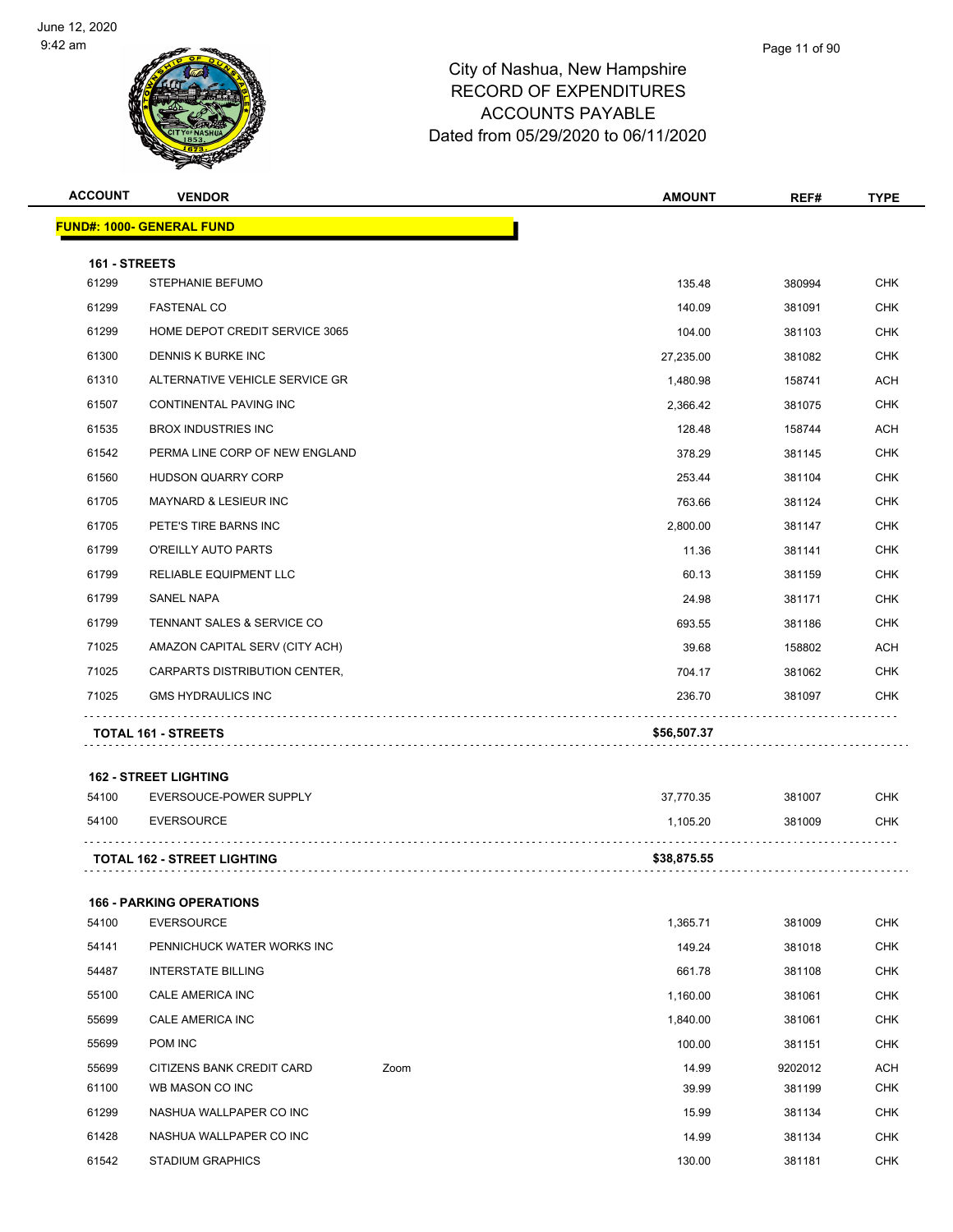

|                | <b>VENDOR</b>                                          |                    | <b>AMOUNT</b>    | REF#               | <b>TYPE</b>                                                                                                         |
|----------------|--------------------------------------------------------|--------------------|------------------|--------------------|---------------------------------------------------------------------------------------------------------------------|
|                | <u> FUND#: 1000- GENERAL FUND</u>                      |                    |                  |                    |                                                                                                                     |
|                | <b>TOTAL 166 - PARKING OPERATIONS</b>                  |                    | \$5,492.69       |                    |                                                                                                                     |
|                | <b>170 - HYDROELECTRIC OPERATIONS</b>                  |                    |                  |                    |                                                                                                                     |
| 54221          | CHARLES GEORGE COMPANIES INC                           |                    | 130.39           | 381067             | <b>CHK</b>                                                                                                          |
| 54821          | TRIANGLE PORTABLE SERVICES INC                         |                    | 176.00           | 381191             | <b>CHK</b>                                                                                                          |
| 55109          | CONSOLIDATED COMMUNICATIONS                            |                    | 273.63           | 381005             | <b>CHK</b>                                                                                                          |
|                | <b>TOTAL 170 - HYDROELECTRIC OPERATIONS</b>            |                    | \$580.02         |                    |                                                                                                                     |
|                | <b>171 - COMMUNITY SERVICES</b>                        |                    |                  |                    |                                                                                                                     |
| 54141          | PENNICHUCK WATER WORKS INC                             |                    | 420.73           | 381018             | <b>CHK</b>                                                                                                          |
| 61250          | <b>NACCHO</b>                                          |                    | 450.00           | 381130             | CHK                                                                                                                 |
|                | <b>TOTAL 171 - COMMUNITY SERVICES</b>                  |                    | \$870.73         |                    |                                                                                                                     |
|                | <b>172 - COMMUNITY HEALTH</b>                          |                    |                  |                    |                                                                                                                     |
| 55118          | <b>SPRINT</b>                                          |                    | 46.22            | 381405             | CHK                                                                                                                 |
|                | <b>TOTAL 172 - COMMUNITY HEALTH</b>                    |                    | \$46.22          |                    |                                                                                                                     |
|                |                                                        |                    |                  |                    |                                                                                                                     |
|                | <b>173 - ENVIRONMENTAL HEALTH</b>                      |                    |                  |                    |                                                                                                                     |
| 55100          | VERIZON WIRELESS-642274605                             |                    | 120.03           | 381033             | <b>CHK</b>                                                                                                          |
|                | TOTAL 173 - ENVIRONMENTAL HEALTH                       |                    | \$120.03         |                    |                                                                                                                     |
|                |                                                        |                    |                  |                    |                                                                                                                     |
|                | <b>175 - WELFARE ASSISTANCE</b>                        |                    |                  |                    |                                                                                                                     |
| 55810          | 188 CONCORD ST LLC                                     |                    | 1,862.37         | 381377             | <b>CHK</b>                                                                                                          |
| 55810          | <b>COUNTRY BARN MOTEL</b>                              |                    | 404.59           | 381378             | <b>CHK</b>                                                                                                          |
| 55810          | MILE HIGH REAL ESTATE MGT LLC                          |                    | 1,500.00         | 381379             |                                                                                                                     |
| 55810          | <b>EDWARD PAQUIN</b>                                   |                    | 1,100.00         | 381380             |                                                                                                                     |
| 55810          | 188 CONCORD ST LLC                                     |                    | 744.95           | 381437             |                                                                                                                     |
| 55810          | <b>B36 REAL ESTATE LLC</b>                             |                    | 675.00           | 381438             |                                                                                                                     |
| 55810          | <b>COUNTRY BARN MOTEL</b>                              |                    | 1,072.47         | 381439             |                                                                                                                     |
| 55810          | SANDEY NDEGWA                                          |                    |                  |                    |                                                                                                                     |
| 55810          | COSTAS GEORGAKOPOULOS                                  |                    | 1,550.00         | 381441             |                                                                                                                     |
|                |                                                        |                    | 1,475.00         | 381442             |                                                                                                                     |
| 55810<br>55810 | LAMERAND ENTERPRISES<br>RADISSON HOTEL NASHUA          |                    | 960.00<br>473.06 | 381443<br>381444   |                                                                                                                     |
|                |                                                        |                    |                  |                    |                                                                                                                     |
| 55810<br>55810 | CITIZENS BANK CREDIT CARD<br>CITIZENS BANK CREDIT CARD | Motel 6<br>Motel 6 | 369.46<br>369.46 | 9202012<br>9202012 | CHK<br>CHK<br><b>CHK</b><br><b>CHK</b><br><b>CHK</b><br><b>CHK</b><br>CHK<br><b>CHK</b><br><b>CHK</b><br>ACH<br>ACH |
| 55810          | CITIZENS BANK CREDIT CARD                              | Motel 6            | 369.46           | 9202012            | ACH                                                                                                                 |
| 55810          | CITIZENS BANK CREDIT CARD                              | Motel 6            | 369.46           | 9202012            | <b>ACH</b>                                                                                                          |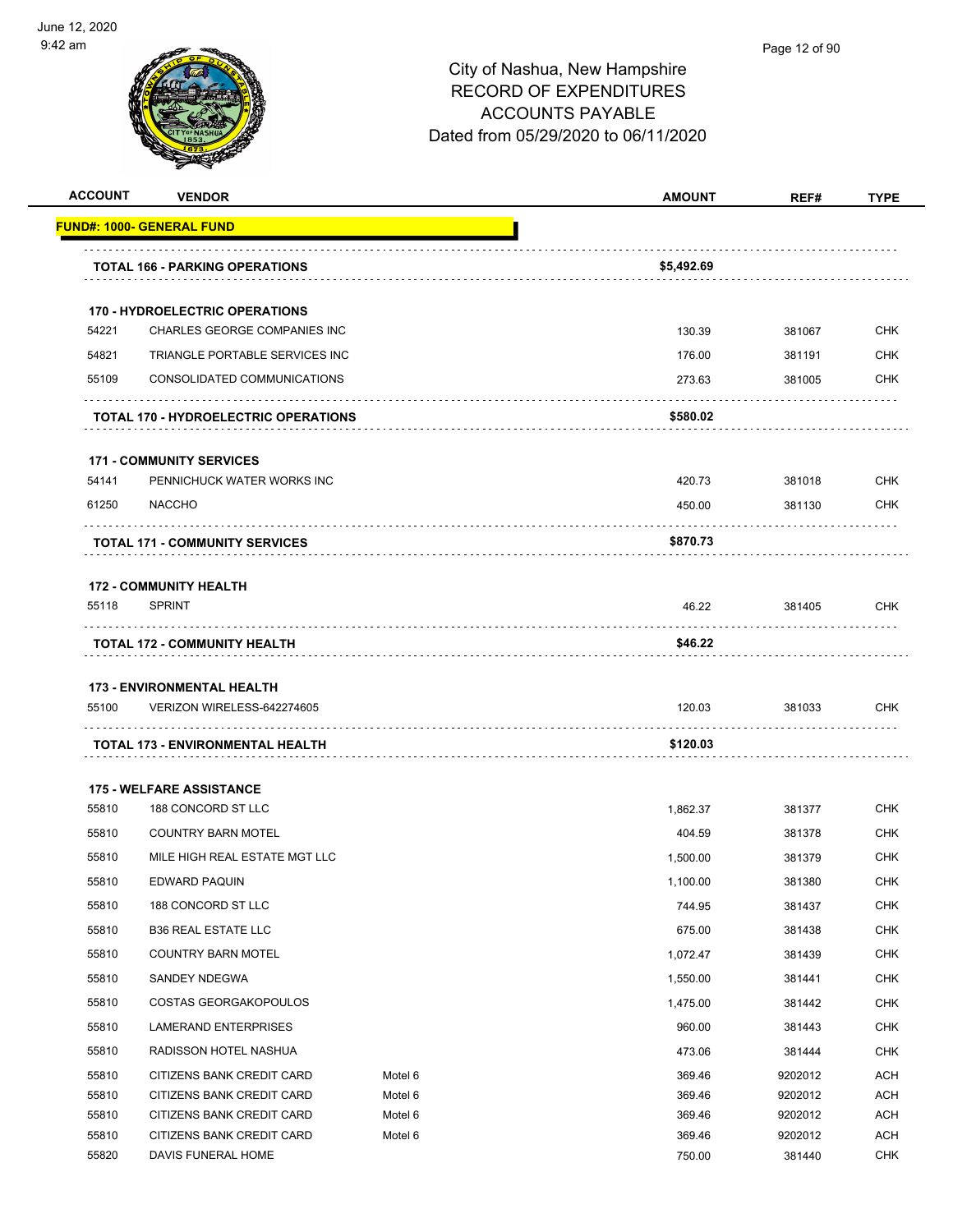

#### Page 13 of 90

## City of Nashua, New Hampshire RECORD OF EXPENDITURES ACCOUNTS PAYABLE Dated from 05/29/2020 to 06/11/2020

| <b>ACCOUNT</b> | <b>VENDOR</b>                         | <b>AMOUNT</b> | REF#   | <b>TYPE</b> |
|----------------|---------------------------------------|---------------|--------|-------------|
|                | <u> FUND#: 1000- GENERAL FUND</u>     |               |        |             |
|                | <b>TOTAL 175 - WELFARE ASSISTANCE</b> | \$14,045.28   |        |             |
|                |                                       |               |        |             |
|                | <b>177 - PARKS &amp; RECREATION</b>   |               |        |             |
| 44549          | <b>ALICIA HENDERSON</b>               | 20.00         | 381426 | <b>CHK</b>  |
| 44549          | <b>SARAH MERRIGAN</b>                 | 40.00         | 381427 | <b>CHK</b>  |
| 44549          | SAMANTHA PAOLUCCI                     | 20.00         | 381428 | <b>CHK</b>  |
| 44549          | AMIT YADAV                            | 40.00         | 381429 | <b>CHK</b>  |
| 53999          | <b>STADIUM GRAPHICS</b>               | 1,000.00      | 381181 | <b>CHK</b>  |
| 54100          | <b>EVERSOURCE</b>                     | 7,057.15      | 381009 | <b>CHK</b>  |
| 54100          | <b>EVERSOURCE</b>                     | 4,368.65      | 381396 | <b>CHK</b>  |
| 54114          | LIBERTY UTILITIES - NH                | 52.60         | 381398 | <b>CHK</b>  |
| 54114          | LIBERTY UTILITIES - NH                | 361.77        | 381402 | <b>CHK</b>  |
| 54141          | PENNICHUCK WATER WORKS INC            | 1,456.23      | 381018 | <b>CHK</b>  |
| 54253          | SOUTHERN NH TREE & LANDSCAPE L        | 2,500.00      | 381179 | <b>CHK</b>  |
| 54280          | <b>JP PEST SERVICES LLC</b>           | 261.20        | 158759 | ACH         |
| 54280          | AIRGAS USA LLC                        | 33.30         | 381037 | <b>CHK</b>  |
| 54280          | F W WEBB COMPANY                      | 667.71        | 381090 | <b>CHK</b>  |
| 54280          | <b>FASTENAL CO</b>                    | 268.16        | 381091 | <b>CHK</b>  |
| 54280          | LFRT CLEANING SERVICES INC            | 450.00        | 381115 | <b>CHK</b>  |
| 54280          | NASHUA WALLPAPER CO INC               | 475.84        | 381134 | <b>CHK</b>  |
| 54280          | SITEONE LANDSCAPE SUPPLY LLC          | 5,887.24      | 381176 | <b>CHK</b>  |
| 54280          | <b>STATELINE IRRIGATION</b>           | 948.04        | 381183 | <b>CHK</b>  |
| 54280          | YANKEE EQUIPMENT SYSTEMS INC          | 236.00        | 381202 | <b>CHK</b>  |
| 55118          | <b>SPRINT</b>                         | 89.90         | 381405 | <b>CHK</b>  |
| 61310          | ALTERNATIVE VEHICLE SERVICE GR        | 603.12        | 158741 | ACH         |
| 61705          | PETE'S TIRE BARNS INC                 | 880.00        | 381147 | <b>CHK</b>  |
| 61799          | <b>BEST FORD</b>                      | 90.76         | 381052 | <b>CHK</b>  |
| 61799          | CARPARTS DISTRIBUTION CENTER,         | 271.31        | 381062 | <b>CHK</b>  |
| 61799          | LIBERTY INTNL TRUCKS OF NH LLC        | 37.00         | 381116 | <b>CHK</b>  |
| 61799          | MILL METALS CORP                      | 215.60        | 381129 | <b>CHK</b>  |
| 61799          | NASHUA OUTDOOR POWER EQUIPMENT        | 121.98        | 381132 | <b>CHK</b>  |
| 61799          | SANEL NAPA                            | 149.71        | 381171 | <b>CHK</b>  |
| 61799          | <b>TEXTRAIL TRAILER PARTS</b>         | 71.78         | 381187 | <b>CHK</b>  |
| 71999          | F W WEBB COMPANY                      | 50.76         | 381090 | <b>CHK</b>  |

#### **179 - LIBRARY**

| 54280 | JP PEST SERVICES LLC | 114.00 | 158759 | <b>ACH</b> |
|-------|----------------------|--------|--------|------------|
| 54428 | COMCAST              | 243.35 | 381004 | CHK        |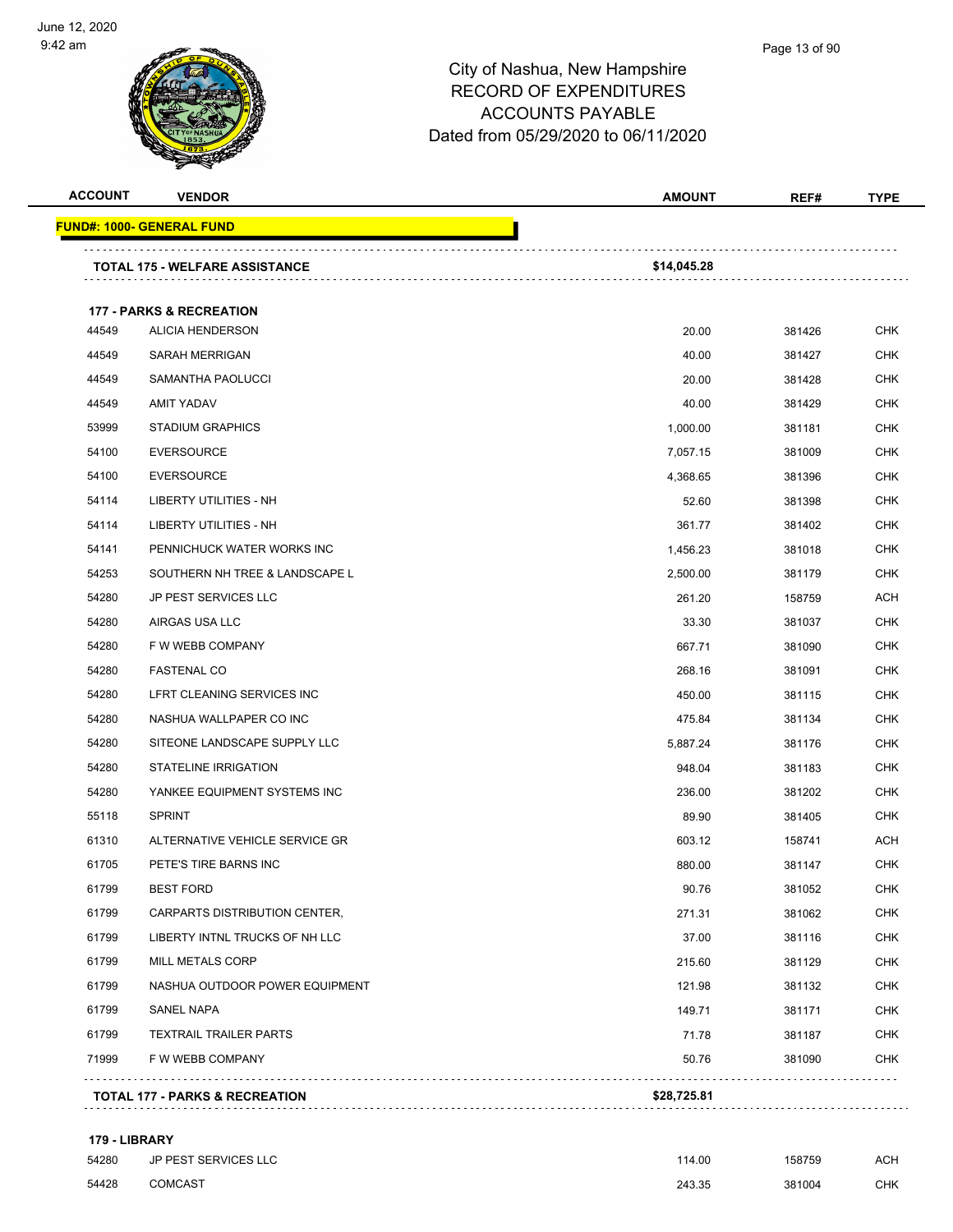

| <b>ACCOUNT</b> | <b>VENDOR</b>                      |                      | <b>AMOUNT</b> | REF#    | <b>TYPE</b> |
|----------------|------------------------------------|----------------------|---------------|---------|-------------|
|                | <b>FUND#: 1000- GENERAL FUND</b>   |                      |               |         |             |
| 179 - LIBRARY  |                                    |                      |               |         |             |
| 54428          | PACIFIC TELEMANAGEMENT SERVICE     |                      | 53.00         | 381144  | <b>CHK</b>  |
| 54428          | SPLASHTOP                          |                      | 1,089.00      | 381180  | <b>CHK</b>  |
| 54428          | CITIZENS BANK CREDIT CARD          | LOGMEIN*GOTOMYPC     | 114.96        | 9202012 | <b>ACH</b>  |
| 54428          | CITIZENS BANK CREDIT CARD          | LOGMEIN*GOTOMYPC     | 114.96        | 9202012 | <b>ACH</b>  |
| 54428          | CITIZENS BANK CREDIT CARD          | LOGMEIN*GOTOMYPC     | (114.96)      | 9202012 | <b>ACH</b>  |
| 54428          | CITIZENS BANK CREDIT CARD          | LOGMEIN*GOTOMYPC     | (114.96)      | 9202012 | <b>ACH</b>  |
| 54428          | CITIZENS BANK CREDIT CARD          | ADOBE*STOCK          | 29.99         | 9202012 | <b>ACH</b>  |
| 54428          | CITIZENS BANK CREDIT CARD          | DREAMHOST DH-FEE.COM | 15.00         | 9202012 | <b>ACH</b>  |
| 55109          | <b>SPRINT</b>                      |                      | 50.69         | 381405  | <b>CHK</b>  |
| 61299          | <b>ALPHAGRAPHICS</b>               |                      | 98.94         | 381041  | <b>CHK</b>  |
| 61428          | WB MASON CO INC                    |                      | 319.06        | 381199  | <b>CHK</b>  |
| 61807          | <b>INGRAM LIBRARY SERVICES LLC</b> |                      | 2,812.00      | 158756  | <b>ACH</b>  |
| 61807          | <b>BAKER &amp; TAYLOR</b>          |                      | 2,869.39      | 381048  | <b>CHK</b>  |
| 61807          | HARPER COLLINS PUBLISHERS LLC      |                      | 38.97         | 381101  | <b>CHK</b>  |
| 61814          | <b>MIDWEST TAPE LLC</b>            |                      | 366.49        | 158768  | <b>ACH</b>  |
| 61814          | <b>BAKER &amp; TAYLOR</b>          |                      | 131.94        | 381048  | <b>CHK</b>  |
| 68322          | AMAZON CAPITAL SERV (CITY ACH)     |                      | 34.18         | 158802  | <b>ACH</b>  |
| 68322          | <b>LISA ALLEN</b>                  |                      | 375.00        | 380993  | <b>CHK</b>  |
| 71000          | TUCKER LIBRARY INTERIORS LLC       |                      | 20,413.76     | 381193  | <b>CHK</b>  |
| 71221          | AMAZON CAPITAL SERV (CITY ACH)     |                      | (898.97)      | 158802  | ACH         |
| 71221          | RACHEL GUALCO                      |                      | 39.99         | 381158  | <b>CHK</b>  |
|                | <b>TOTAL 179 - LIBRARY</b>         |                      | \$28,195.78   |         |             |
|                |                                    |                      |               |         |             |

#### **183 - ECONOMIC DEVELOPMENT**

|       | <b>TOTAL 183 - ECONOMIC DEVELOPMENT</b> |      | \$14.99 |         |     |
|-------|-----------------------------------------|------|---------|---------|-----|
| 55699 | CITIZENS BANK CREDIT CARD               | Zoom | 14.99   | 9202012 | ACH |
|       |                                         |      |         |         |     |

#### **191 - SCHOOL**

| 53135 | CHARLES T CAPPETTA, MD #9330   |             | 2,500.00  | 381230  | <b>CHK</b> |
|-------|--------------------------------|-------------|-----------|---------|------------|
| 53600 | NASHUA ADULT LEARNING CENTER   |             | 29,509.30 | 381211  | <b>CHK</b> |
| 53600 | YOUTH COUNCIL                  |             | 6,132.50  | 381363  | <b>CHK</b> |
| 53628 | STATE OF NH CRIMINAL RECORDS   |             | 166.00    | 381207  | <b>CHK</b> |
| 53628 | CUSTOM COMPUTER SPECIALIST INC |             | 300.00    | 381244  | <b>CHK</b> |
| 53628 | NASH CONSULTING LLC            |             | 1,200.00  | 381310  | <b>CHK</b> |
| 53628 | <b>PROFISHANT INC</b>          |             | 793.00    | 381325  | <b>CHK</b> |
| 53628 | SEACOAST SPEECH & LANGUAGE     |             | 3,187.50  | 381338  | <b>CHK</b> |
| 53628 | THE METRO GROUP INC            |             | 1,690.00  | 381346  | <b>CHK</b> |
| 53628 | CITIZENS BANK CREDIT CARD      | <b>ZOOM</b> | 164.99    | 9202012 | <b>ACH</b> |
| 54114 | <b>AMERIGAS</b>                |             | 2,017.18  | 381215  | <b>CHK</b> |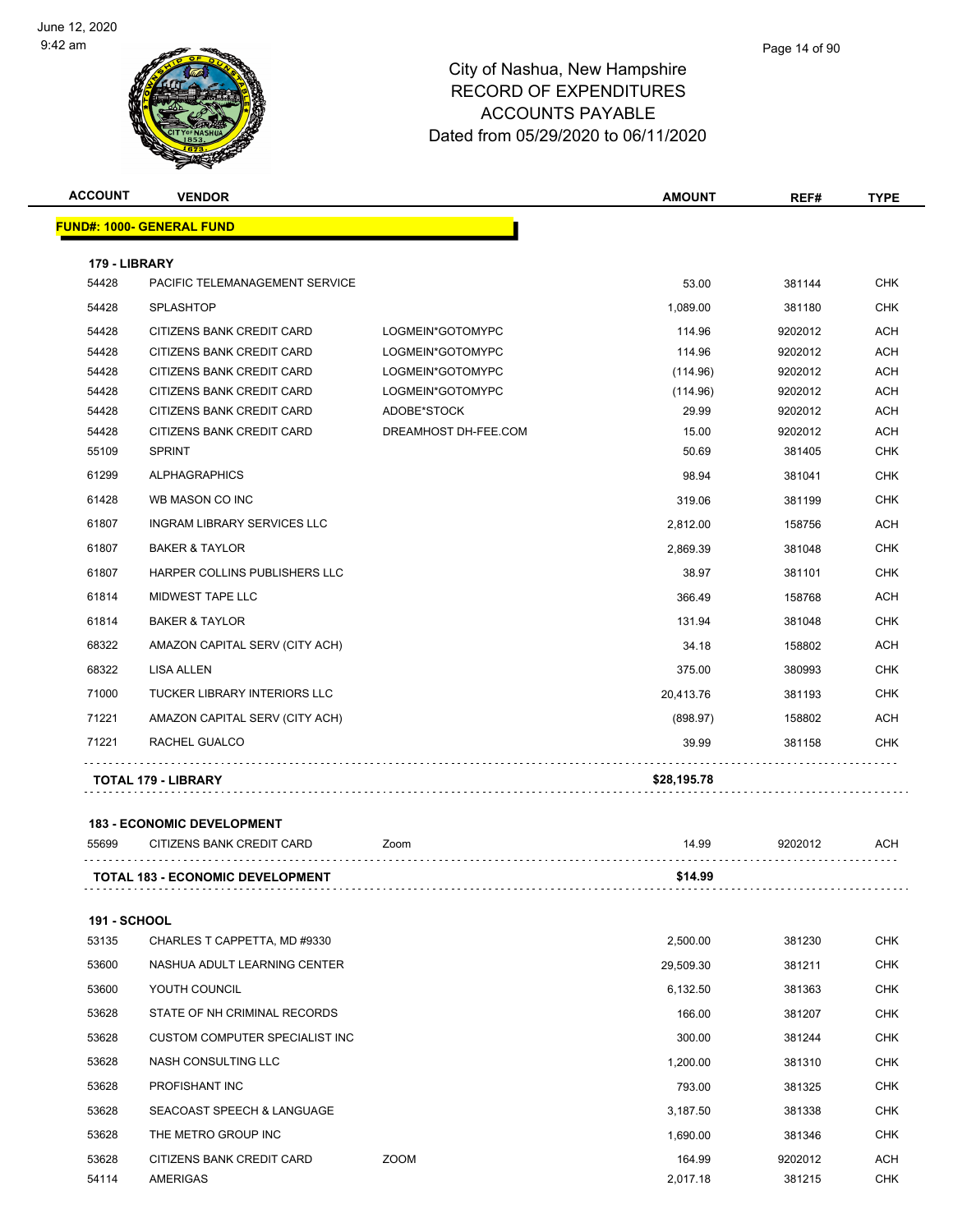

| <b>ACCOUNT</b>               | <b>VENDOR</b>                            |                          | <b>AMOUNT</b> | REF#    | <b>TYPE</b> |
|------------------------------|------------------------------------------|--------------------------|---------------|---------|-------------|
|                              | <b>FUND#: 1000- GENERAL FUND</b>         |                          |               |         |             |
|                              |                                          |                          |               |         |             |
| <b>191 - SCHOOL</b><br>54280 | <b>BELLETETES INC</b>                    |                          | 14.39         | 381225  | <b>CHK</b>  |
| 54280                        | NASHUA WALLPAPER CO INC                  |                          | 6,857.78      | 381312  | <b>CHK</b>  |
| 54280                        | <b>PASEK CORP</b>                        |                          | 480.00        | 381318  | <b>CHK</b>  |
| 54280                        | <b>VIKING ROOFING INC</b>                |                          | 695.49        | 381353  | <b>CHK</b>  |
| 54487                        | CLEAN-O-RAMA                             |                          | 3,603.24      | 381237  | <b>CHK</b>  |
| 54487                        | <b>TEXTRAIL TRAILER PARTS</b>            |                          | 156.80        | 381345  | <b>CHK</b>  |
| 54600                        | CARPARTS DISTRIBUTION CENTER,            |                          | 1,941.63      | 381232  | <b>CHK</b>  |
| 54600                        | SANEL NAPA                               |                          | 407.33        | 381332  | <b>CHK</b>  |
| 54899                        | <b>BRADY SULLIVAN</b>                    |                          | 12,932.18     | 158774  | <b>ACH</b>  |
| 55109                        | <b>COMCAST</b>                           |                          | 515.39        | 381204  | <b>CHK</b>  |
| 55109                        | CONSOLIDATED COMMUNICATIONS              |                          | 1,504.76      | 381205  | <b>CHK</b>  |
| 55200                        | ACTFL.ORG                                |                          | 45.00         | 381209  | <b>CHK</b>  |
| 55500                        | <b>DEAFDIGEST</b>                        |                          | 99.00         | 381245  | <b>CHK</b>  |
| 55500                        | CITIZENS BANK CREDIT CARD                | <b>MAILCHIMP MONTHLY</b> | 67.49         | 9202012 | <b>ACH</b>  |
| 55600                        | <b>JOSTENS INC</b>                       |                          | 1,710.25      | 381286  | <b>CHK</b>  |
| 55607                        | PITNEY BOWES INC                         |                          | 128.55        | 381206  | <b>CHK</b>  |
| 55607                        | US POSTAL SERVICE                        |                          | 1,500.00      | 381350  | <b>CHK</b>  |
| 55607                        | <b>USPS HASLER</b>                       |                          | 600.00        | 381351  | <b>CHK</b>  |
| 55690                        | FIRST STUDENT INC                        |                          | 260,758.58    | 381257  | <b>CHK</b>  |
| 55691                        | FIRST STUDENT INC                        |                          | 268,677.37    | 381257  | <b>CHK</b>  |
| 55694                        | ADULT LEARNING CENTER                    |                          | 30,700.00     | 381212  | <b>CHK</b>  |
| 55694                        | <b>CEDARCREST INC</b>                    |                          | 721.00        | 381235  | <b>CHK</b>  |
| 55694                        | <b>COMPASS INNOVATIVE BEHAVIOR</b>       |                          | 387.50        | 381238  | <b>CHK</b>  |
| 55694                        | <b>CROTCHED MOUNTAIN REHAB CTR</b>       |                          | 440.78        | 381242  | <b>CHK</b>  |
| 55694                        | <b>MELMARK NEW ENGLAND</b>               |                          | 8,384.40      | 381304  | <b>CHK</b>  |
| 55694                        | MOUNT PROSPECT ACADEMY INC               |                          | 51,127.73     | 381308  | CHK         |
| 55694                        | <b>REGIONAL SERVICES &amp; EDUCATION</b> |                          | 6,878.64      | 381329  | <b>CHK</b>  |
| 55694                        | SPAULDING YOUTH CTR                      |                          | 1,186.84      | 381340  | <b>CHK</b>  |
| 55699                        | YOUTH COUNCIL                            |                          | 5,000.00      | 381363  | <b>CHK</b>  |
| 61100                        | (SCHOOL ACH) AMAZON CAPITAL SE           |                          | 322.20        | 158773  | ACH         |
| 61100                        | PIONEER VALLEY BOOKS                     |                          | 115.94        | 381319  | <b>CHK</b>  |
| 61100                        | <b>BARBARA PUKT</b>                      |                          | 166.98        | 381326  | <b>CHK</b>  |
| 61100                        | <b>SCHOOL SPECIALTY</b>                  |                          | 1,491.41      | 381337  | <b>CHK</b>  |
| 61100                        | WB MASON CO INC                          |                          | 3,124.48      | 381356  | <b>CHK</b>  |
| 61107                        | APOGEE ROCKETS                           |                          | 723.12        | 381217  | <b>CHK</b>  |
| 61107                        | <b>MSgt NICHOLAS ELLIS</b>               |                          | 319.04        | 381253  | <b>CHK</b>  |
| 61135                        | (SCHOOL ACH) AMAZON CAPITAL SE           |                          | 210.45        | 158773  | ACH         |
| 61135                        | APPLAUSE LEARNING RESOURCES IN           |                          | 559.29        | 381218  | <b>CHK</b>  |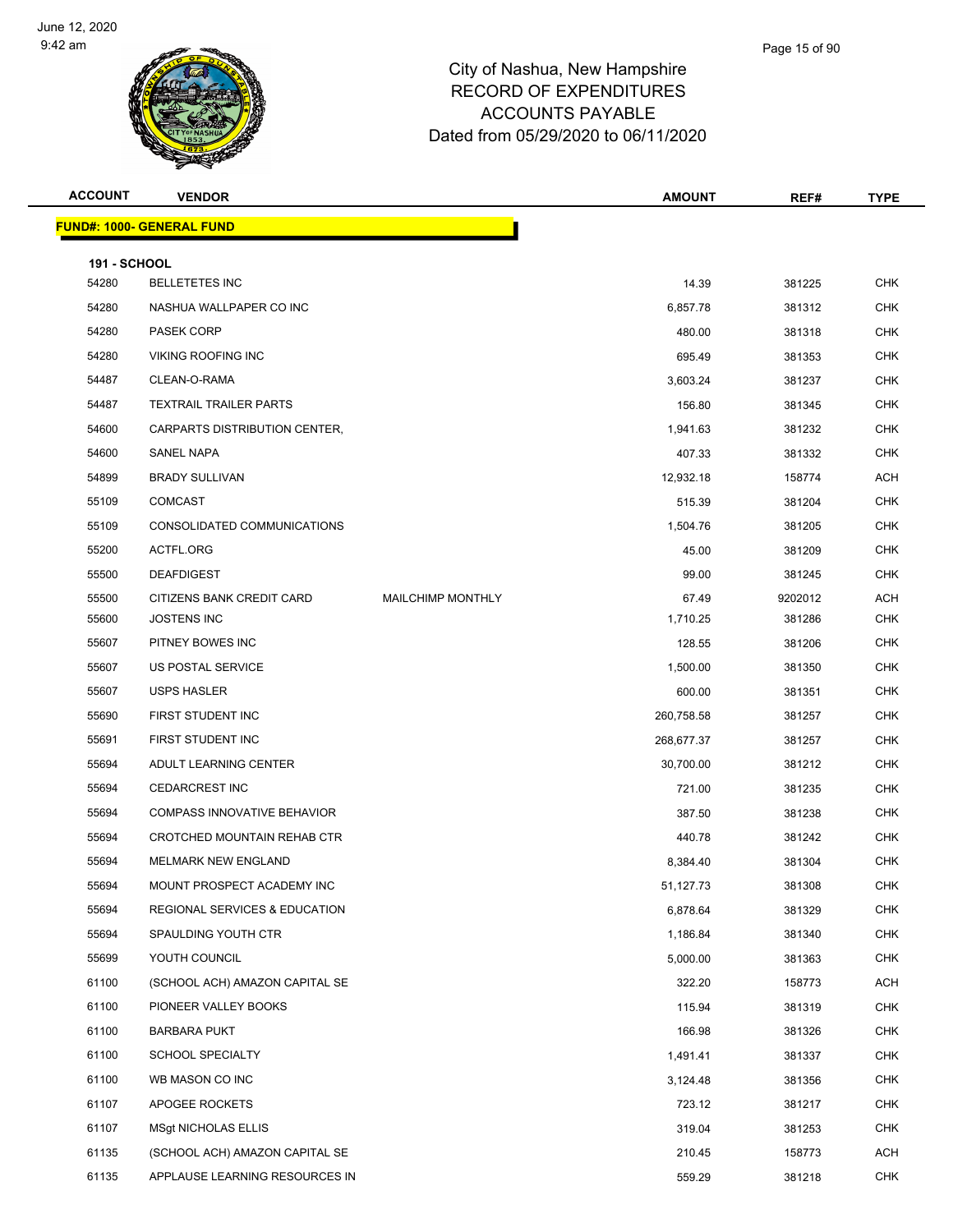

| <b>ACCOUNT</b>               | <b>VENDOR</b>                     | <b>AMOUNT</b> | REF#   | <b>TYPE</b> |
|------------------------------|-----------------------------------|---------------|--------|-------------|
|                              | <u> FUND#: 1000- GENERAL FUND</u> |               |        |             |
|                              |                                   |               |        |             |
| <b>191 - SCHOOL</b><br>61135 | <b>BARNES &amp; NOBLE INC</b>     | 483.64        | 381223 | <b>CHK</b>  |
| 61135                        | NATALIE CARDIN                    | 1,625.00      | 381231 | <b>CHK</b>  |
| 61135                        | <b>CURRICULUM ASSOCIATES LLC</b>  | 261.52        | 381243 | <b>CHK</b>  |
| 61135                        | <b>DEMCO</b>                      | 298.76        | 381247 | <b>CHK</b>  |
| 61135                        | <b>DISCOUNT SCHOOL SUPPLY</b>     | 70.05         | 381248 | <b>CHK</b>  |
| 61135                        | STEPHANIE DOUCET                  | 131.00        | 381250 | <b>CHK</b>  |
| 61135                        | F W WEBB COMPANY                  | 11.64         | 381254 | <b>CHK</b>  |
| 61135                        | FLINN SCIENTIFIC INC              | 975.00        | 381258 | <b>CHK</b>  |
| 61135                        | <b>HEALTH EDCO</b>                | 521.85        | 381271 | <b>CHK</b>  |
| 61135                        | <b>HEINEMANN</b>                  | 591.30        | 381272 | <b>CHK</b>  |
| 61135                        | <b>RICHARD HEUSLEIN</b>           | 625.00        | 381273 | <b>CHK</b>  |
| 61135                        | I.T. INSIDERS                     | 397.95        | 381283 | <b>CHK</b>  |
| 61135                        | J W PEPPER & SONS INC             | 234.99        | 381285 | <b>CHK</b>  |
| 61135                        | LAKESHORE LEARNING MATERIALS      | 712.46        | 381290 | <b>CHK</b>  |
| 61135                        | <b>AUDREY LANGILL</b>             | 100.00        | 381291 | <b>CHK</b>  |
| 61135                        | ANGELICA LONERGAN                 | 72.00         | 381295 | <b>CHK</b>  |
| 61135                        | LYNDA MANGANELLO-WALSH            | 167.10        | 381299 | <b>CHK</b>  |
| 61135                        | MARKET BASKET ACCT 2589096        | 140.26        | 381300 | <b>CHK</b>  |
| 61135                        | <b>NASCO</b>                      | 1,010.57      | 381309 | <b>CHK</b>  |
| 61135                        | <b>NCS PEARSON</b>                | 21.73         | 381314 | <b>CHK</b>  |
| 61135                        | PITSCO INC                        | 1,014.65      | 381320 | <b>CHK</b>  |
| 61135                        | PJ CURRIER LUMBER COMPNAY         | 527.28        | 381321 | <b>CHK</b>  |
| 61135                        | PORTLAND POTTERY                  | 448.80        | 381322 | <b>CHK</b>  |
| 61135                        | PRO-ED                            | 115.50        | 381324 | <b>CHK</b>  |
| 61135                        | SADDLEBACK EDUCATIONAL INC        | 638.29        | 381331 | <b>CHK</b>  |
| 61135                        | SCHOOL OUTFITTERS, LLC            | 1,066.21      | 381336 | <b>CHK</b>  |
| 61135                        | SCHOOL SPECIALTY                  | 3,373.85      | 381337 | <b>CHK</b>  |
| 61135                        | <b>TEACHERS DISCOVERY</b>         | 338.75        | 381344 | <b>CHK</b>  |
| 61135                        | <b>TOUCHBOARDS</b>                | 97.81         | 381347 | <b>CHK</b>  |
| 61135                        | TRIM & TASSELS                    | 645.29        | 381348 | <b>CHK</b>  |
| 61135                        | <b>JENNIFER TURK</b>              | 36.00         | 381349 | <b>CHK</b>  |
| 61135                        | <b>KIM VITCHKOSKI</b>             | 110.00        | 381354 | <b>CHK</b>  |
| 61135                        | <b>WAYSIDE PUBLISHING</b>         | 297.00        | 381355 | <b>CHK</b>  |
| 61135                        | WB MASON CO INC                   | 4,206.33      | 381356 | <b>CHK</b>  |
| 61135                        | <b>WCEPS</b>                      | 396.00        | 381357 | <b>CHK</b>  |
| 61135                        | JAYNE WING                        | 110.00        | 381361 | <b>CHK</b>  |
| 61135                        | ZANER BLOSER INC                  | 455.60        | 381364 | <b>CHK</b>  |
| 61142                        | <b>SCHOOL HEALTH</b>              | 381.49        | 381334 | <b>CHK</b>  |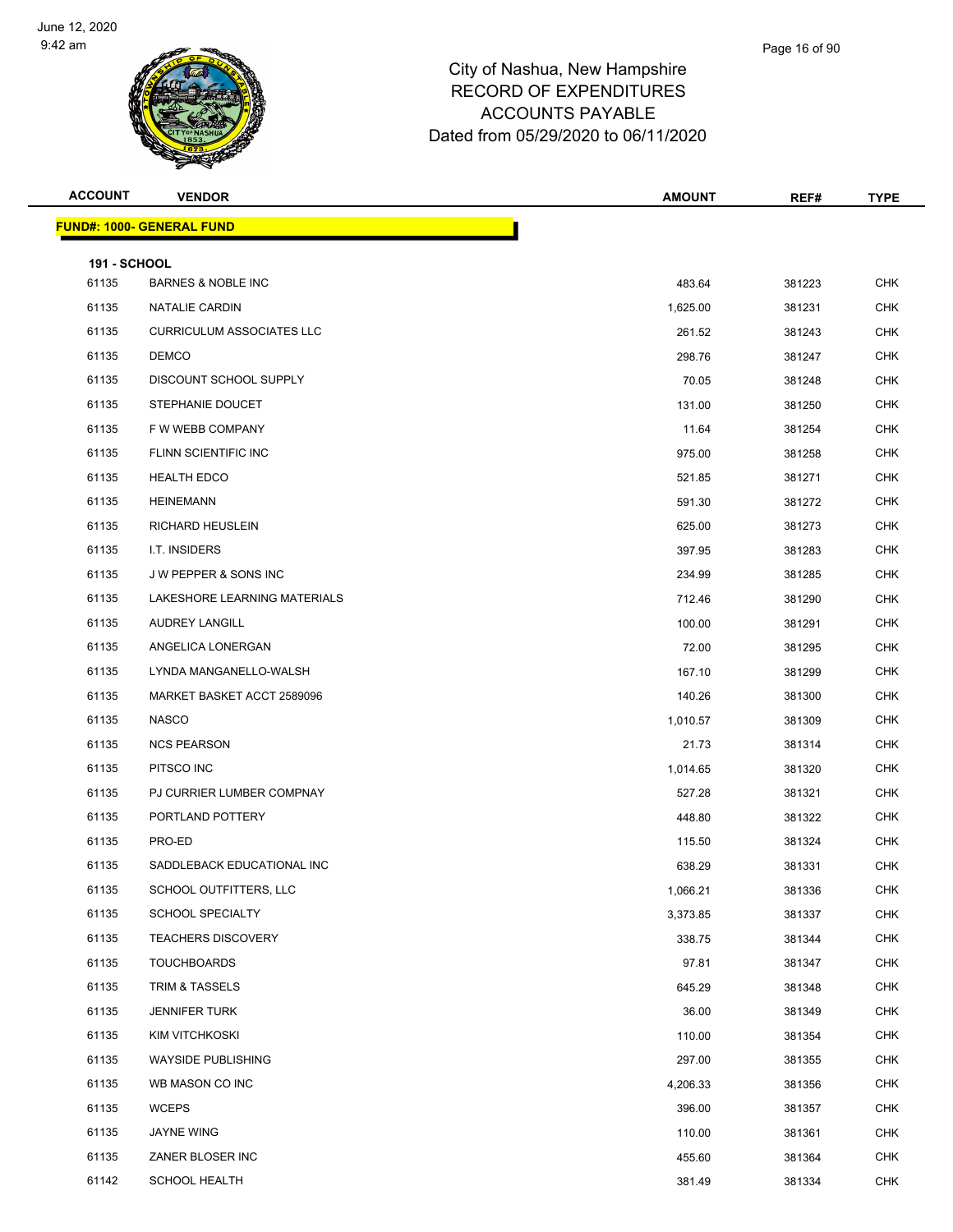

| <b>ACCOUNT</b>      | <b>VENDOR</b>                         | <b>AMOUNT</b>       | REF#             | <b>TYPE</b> |
|---------------------|---------------------------------------|---------------------|------------------|-------------|
|                     | <u> FUND#: 1000- GENERAL FUND</u>     |                     |                  |             |
| <b>191 - SCHOOL</b> |                                       |                     |                  |             |
| 61142               | SCHOOL NURSE SUPPLY INC               |                     | 463.25<br>381335 | <b>CHK</b>  |
| 61142               | TACTICAL MEDICAL SOLUTIONS INC        |                     | 115.16<br>381343 | <b>CHK</b>  |
| 61142               | WB MASON CO INC                       |                     | 5.97<br>381356   | <b>CHK</b>  |
| 61142               | WILLIAM V MACGILL & CO                |                     | 732.24<br>381358 | <b>CHK</b>  |
| 61249               | <b>HEINEMANN</b>                      |                     | 200.00<br>381272 | <b>CHK</b>  |
| 61249               | MCGRAW HILL SCHOOL EDUCATION          |                     | 478.60<br>381303 | CHK         |
| 61249               | <b>NCS PEARSON</b>                    |                     | 212.00<br>381314 | <b>CHK</b>  |
| 61299               | ARCSOURCE INC                         |                     | 172.80<br>381220 | <b>CHK</b>  |
| 61299               | <b>B &amp; S LOCKSMITHS INC</b>       |                     | 208.50<br>381222 | <b>CHK</b>  |
| 61299               | <b>FASTENAL CO</b>                    |                     | 495.24<br>381255 | <b>CHK</b>  |
| 61299               | HOME DEPOT CREDIT SERVICE 3065        |                     | 226.47<br>381275 | CHK         |
| 61299               | HOME DEPOT CREDIT SERVICES            |                     | 278.77<br>381276 | <b>CHK</b>  |
| 61299               | HOME DEPOT CREDIT SERVICE             |                     | 85.92<br>381277  | <b>CHK</b>  |
| 61299               | HOME DEPOT CREDIT SERVICES            |                     | 26.41<br>381278  | <b>CHK</b>  |
| 61299               | M E O'BRIEN & SONS INC                |                     | 156.00<br>381296 | <b>CHK</b>  |
| 61299               | <b>RC WELDING LLC</b>                 |                     | 195.00<br>381327 | CHK         |
| 61407               | M & M ELECTRICAL SUPPLY CO INC        | 2,115.61            | 158775           | <b>ACH</b>  |
| 61407               | ALARMAX                               |                     | 913.15<br>381214 | <b>CHK</b>  |
| 61407               | CED                                   |                     | 393.89<br>381234 | <b>CHK</b>  |
| 61407               | CEN-COM                               |                     | 223.00<br>381236 | <b>CHK</b>  |
| 61407               | <b>GRAINGER</b>                       | 1,368.30            | 381265           | CHK         |
| 61407               | <b>WILLIAMS COMMUNICATIONS SERVIC</b> |                     | 500.00<br>381359 | <b>CHK</b>  |
| 61414               | F W WEBB COMPANY                      |                     | 478.73<br>381254 | <b>CHK</b>  |
| 61414               | FW WEBB COMPANY                       |                     | 384.71<br>381262 | <b>CHK</b>  |
| 61414               | <b>HAJOCA CORPORATION</b>             |                     | 795.09<br>381268 | <b>CHK</b>  |
| 61421               | <b>BSC INDUSTRIES INC</b>             |                     | 381229<br>98.10  | <b>CHK</b>  |
| 61421               | CONTROL TECHNOLOGIES INC              | 2,331.38            | 381239           | <b>CHK</b>  |
| 61428               | <b>IMPERIAL DADE</b>                  | 2,329.71            | 381284           | <b>CHK</b>  |
| 61428               | NATIONWIDE SALES & SERVICE            |                     | 460.43<br>381313 | <b>CHK</b>  |
| 61599               | AMHERST EARTH PRODUCTS                |                     | 204.00<br>381216 | <b>CHK</b>  |
| 61599               | COUSINEAU FOREST PRODUCTS             | 1,800.00            | 381241           | <b>CHK</b>  |
| 61599               | NASHUA OUTDOOR POWER EQUIPMENT        | 3,506.41            | 381311           | <b>CHK</b>  |
| 61599               | SITEONE LANDSCAPE SUPPLY LLC          |                     | 588.00<br>381339 | <b>CHK</b>  |
| 61607               | I.T. INSIDERS                         | 8,300.00            | 381283           | <b>CHK</b>  |
| 61607               | <b>SCHOOL SPECIALTY</b>               |                     | 380.02<br>381337 | <b>CHK</b>  |
| 61607               | I.T. INSIDERS                         | COVID19<br>1,600.00 | 381283           | CHK         |
| 61607               | WB MASON CO INC                       | COVID19             | 479.44<br>381356 | <b>CHK</b>  |
| 61814               | FOLLETT SCHOOL SOLUTIONS INC          | 1,301.72            | 381261           | <b>CHK</b>  |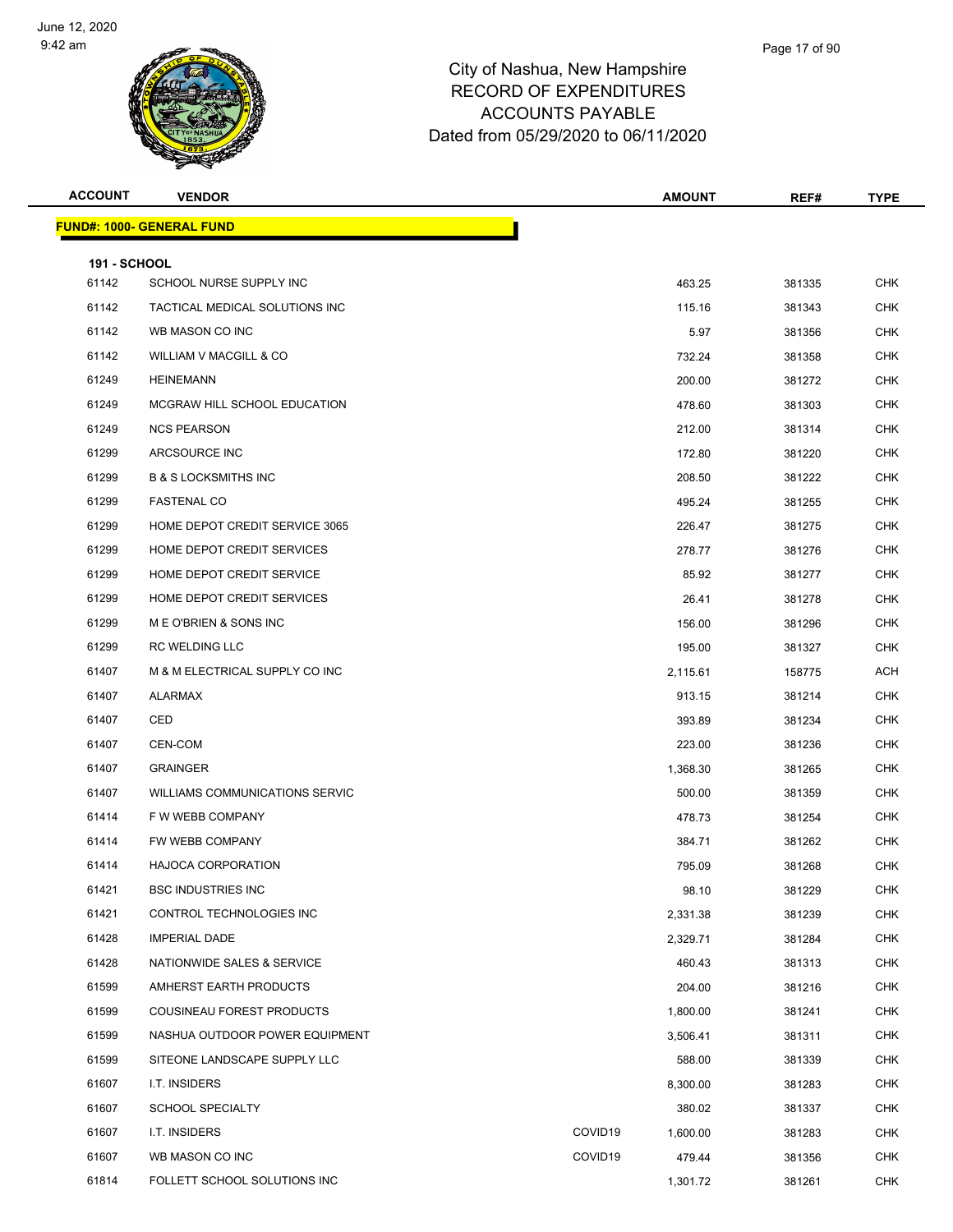

| <b>ACCOUNT</b>      | <b>VENDOR</b>                                 |                    | <b>AMOUNT</b>  | REF#        | <b>TYPE</b> |
|---------------------|-----------------------------------------------|--------------------|----------------|-------------|-------------|
|                     | <b>FUND#: 1000- GENERAL FUND</b>              |                    |                |             |             |
| <b>191 - SCHOOL</b> |                                               |                    |                |             |             |
| 61814               | <b>JUNIOR LIBRARY GUILD</b>                   |                    | 228.20         | 381287      | <b>CHK</b>  |
| 61821               | FOLLETT EDUCATIONAL SERVICES                  |                    | 99.96          | 381259      | CHK         |
| 61875               | ACADEMIC THERAPY/HIGH NOON BKS                |                    | 131.28         | 381208      | <b>CHK</b>  |
| 61875               | PRO-ED                                        |                    | 222.20         | 381324      | <b>CHK</b>  |
| 71221               | APPLE INC                                     |                    | 5,382.00       | 381219      | <b>CHK</b>  |
| 71221               | I.T. INSIDERS                                 |                    | 2,048.75       | 381283      | CHK         |
| 71221               | PRO AV SYSTEMS INC                            |                    | 578.00         | 381323      | <b>CHK</b>  |
| 71221               | I.T. INSIDERS                                 | COVID19            | 335.00         | 381283      | <b>CHK</b>  |
| 71228               | <b>EDUCATION LOGISTICS INC</b>                |                    | 1,584.00       | 381251      | <b>CHK</b>  |
| 71228               | AXIS BUSINESS SOLUTIONS LTD                   | COVID19            | 127.25         | 381221      | <b>CHK</b>  |
| 71800               | LAKESHORE LEARNING MATERIALS                  |                    | 310.43         | 381290      | <b>CHK</b>  |
| 71800               | PRO AV SYSTEMS INC                            |                    | 6,722.27       | 381323      | CHK         |
| 71800               | WB MASON CO INC                               |                    | 1,872.77       | 381356      | <b>CHK</b>  |
| 71999               | <b>THOMAS ADAMAKOS</b>                        |                    | 144.99         | 381210      | CHK         |
| 71999               | APPLE INC                                     |                    | 299.00         | 381219      | <b>CHK</b>  |
| 71999               | J W PEPPER & SONS INC                         |                    | 797.00         | 381285      | <b>CHK</b>  |
| 71999               | SWEETWATER SOUND INC                          |                    | 202.69         | 381342      | CHK         |
| 71999               | WOODWIND & BRASSWIND                          |                    | 649.93         | 381362      | <b>CHK</b>  |
|                     | <b>TOTAL 191 - SCHOOL</b>                     |                    | \$801,265.91   |             |             |
|                     | 193 - DEBT SERVICE                            |                    |                |             |             |
| 75400               | HILLTOP SECURITIES INC                        |                    | 2,500.00       | 381412      | <b>CHK</b>  |
|                     | <b>TOTAL 193 - DEBT SERVICE</b>               |                    | \$2,500.00     |             |             |
|                     | <b>TOTAL FUND 1000 - GENERAL FUND</b>         |                    | \$4,734,787.45 |             |             |
|                     | <b>FUND#: 1001- GF-CAPITAL IMPROVEMENTS</b>   |                    |                |             |             |
|                     | 160 - PW-ADMIN & ENGINEERING                  |                    |                |             |             |
| 81100               | FUSS & O'NEILL, INC.                          | 2052.60.18.30<br>. | 2,590.73       | 381411      | <b>CHK</b>  |
|                     | <b>TOTAL 160 - PW-ADMIN &amp; ENGINEERING</b> |                    | \$2,590.73     |             |             |
|                     | <b>177 - PARKS &amp; RECREATION</b>           |                    |                |             |             |
| 81100               | PIONEER MANUFACTURING COMPANY                 | 2062.77.17.35      | 2,394.00       | 381148<br>. | <b>CHK</b>  |
|                     | <b>TOTAL 177 - PARKS &amp; RECREATION</b>     |                    | \$2,394.00     |             |             |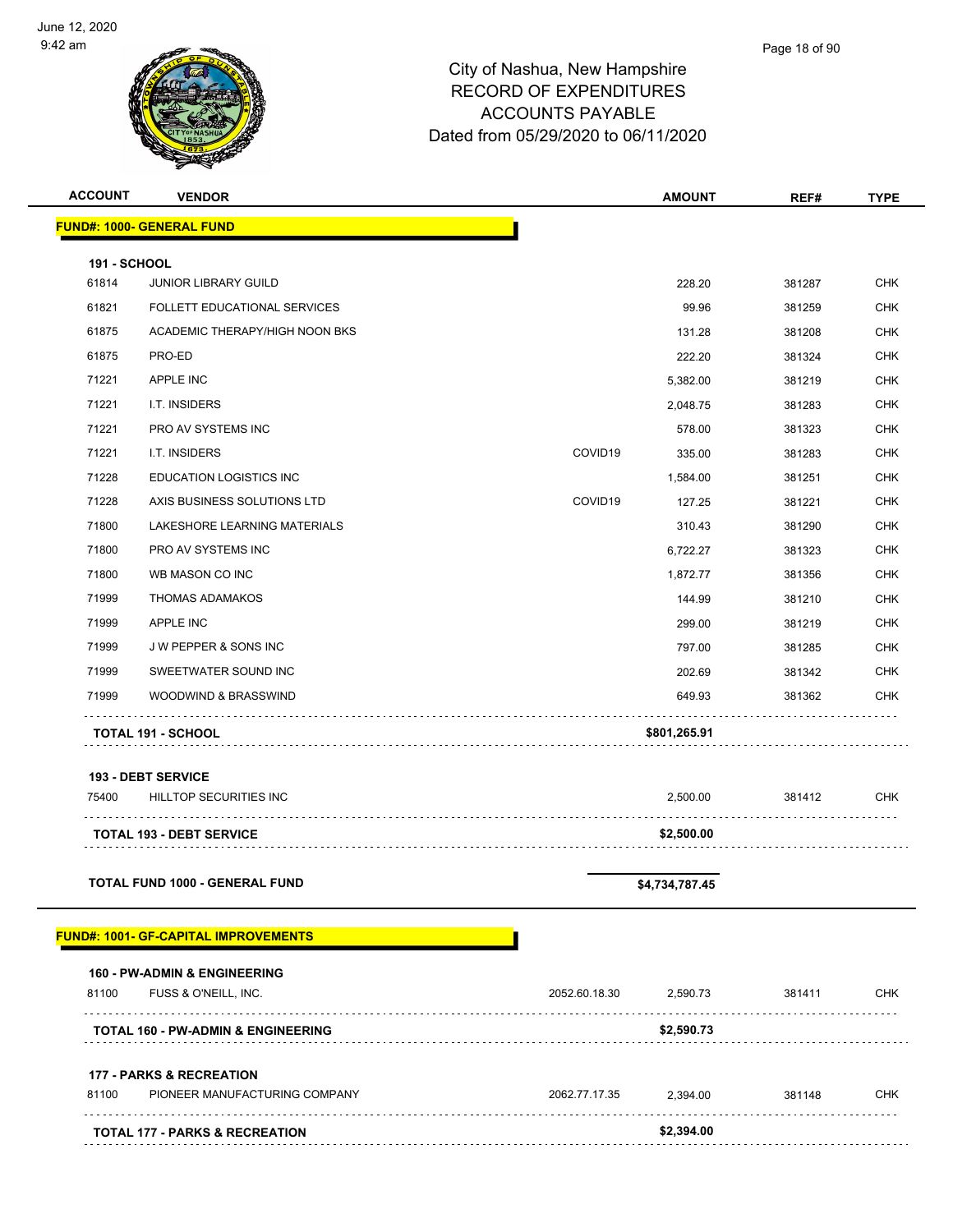| <b>ACCOUNT</b><br><b>VENDOR</b>                          |               | <b>AMOUNT</b> | REF#   | <b>TYPE</b> |
|----------------------------------------------------------|---------------|---------------|--------|-------------|
| <b>TOTAL FUND 1001 - GF-CAPITAL IMPROVEMENTS</b>         |               | \$4,984.73    |        |             |
| <b>FUND#: 1010- GF-PRIOR YEAR ENC &amp; ESCROWS</b>      |               |               |        |             |
| <b>160 - PW-ADMIN &amp; ENGINEERING</b>                  |               |               |        |             |
| <b>BURKE STREET NASHUA LLC</b><br>54230                  |               | 85.13         | 381059 | CHK         |
| <b>TOTAL 160 - PW-ADMIN &amp; ENGINEERING</b>            |               | \$85.13       |        |             |
| <b>181 - COMMUNITY DEVELOPMENT</b>                       |               |               |        |             |
| 81100<br><b>IBI GROUP NEW YORK</b>                       | 2019.81.19.30 | 5,375.00      | 381105 | <b>CHK</b>  |
| <b>TOTAL 181 - COMMUNITY DEVELOPMENT</b>                 |               | \$5,375.00    |        |             |
| <b>183 - ECONOMIC DEVELOPMENT</b>                        |               |               |        |             |
| 53142<br>WESTON TITLE SERVICES LLC                       |               | 1,387.00      | 381200 | <b>CHK</b>  |
| <b>TOTAL 183 - ECONOMIC DEVELOPMENT</b>                  |               | \$1,387.00    |        |             |
| <b>TOTAL FUND 1010 - GF-PRIOR YEAR ENC &amp; ESCROWS</b> |               | \$6,847.13    |        |             |

|       | <b>FUND#: 2100- FOOD SERVICES FUND</b> |          |        |
|-------|----------------------------------------|----------|--------|
| 44503 | <b>GERALDINE CIARDELLI</b>             | 61.00    | 381203 |
| 44503 | MOHAMMED EL-FARAMAWI                   | 46.25    | 381252 |
| 44503 | <b>KRISTEN GOTT</b>                    | 45.85    | 381264 |
| 44503 | <b>KRISTI GUILLEMETTE</b>              | 49.95    | 381266 |
| 44503 | KATHLEEN GUNTHER                       | 62.99    | 381267 |
| 44503 | <b>RICHARD F HILL JR</b>               | 222.80   | 381274 |
| 44503 | <b>SERENA KLEPPINGER</b>               | 14.75    | 381288 |
| 44503 | <b>JENNIFER KRISAK</b>                 | 23.15    | 381289 |
| 44503 | <b>JENNIFER LAURENT</b>                | 5.50     | 381292 |
| 44503 | <b>MYEONG-HWAN LEE</b>                 | 29.40    | 381293 |
| 44503 | TIFFANY LEE                            | 30.50    | 381294 |
| 44503 | <b>LESLIE MCGRATH</b>                  | 20.10    | 381302 |
| 44503 | LEAH OUELLETTE                         | 40.65    | 381317 |
| 44503 | <b>MARISSA ROGERS</b>                  | 25.00    | 381330 |
| 44503 | YAN ZHU                                | 91.10    | 381365 |
| 54487 | AFFILIATED HVAC SERVICES LLC           | 5,824.50 | 381213 |
| 55600 | THE COPY SHOP                          | 551.53   | 381240 |
| 61214 | <b>BIMBO FOODS BAKERIES INC</b>        | 803.72   | 381226 |
| 61214 | DEAN FOODS COMPANY                     | 2,781.38 | 381246 |
| 61214 | <b>M SAUNDERS INC</b>                  | 1,688.55 | 381297 |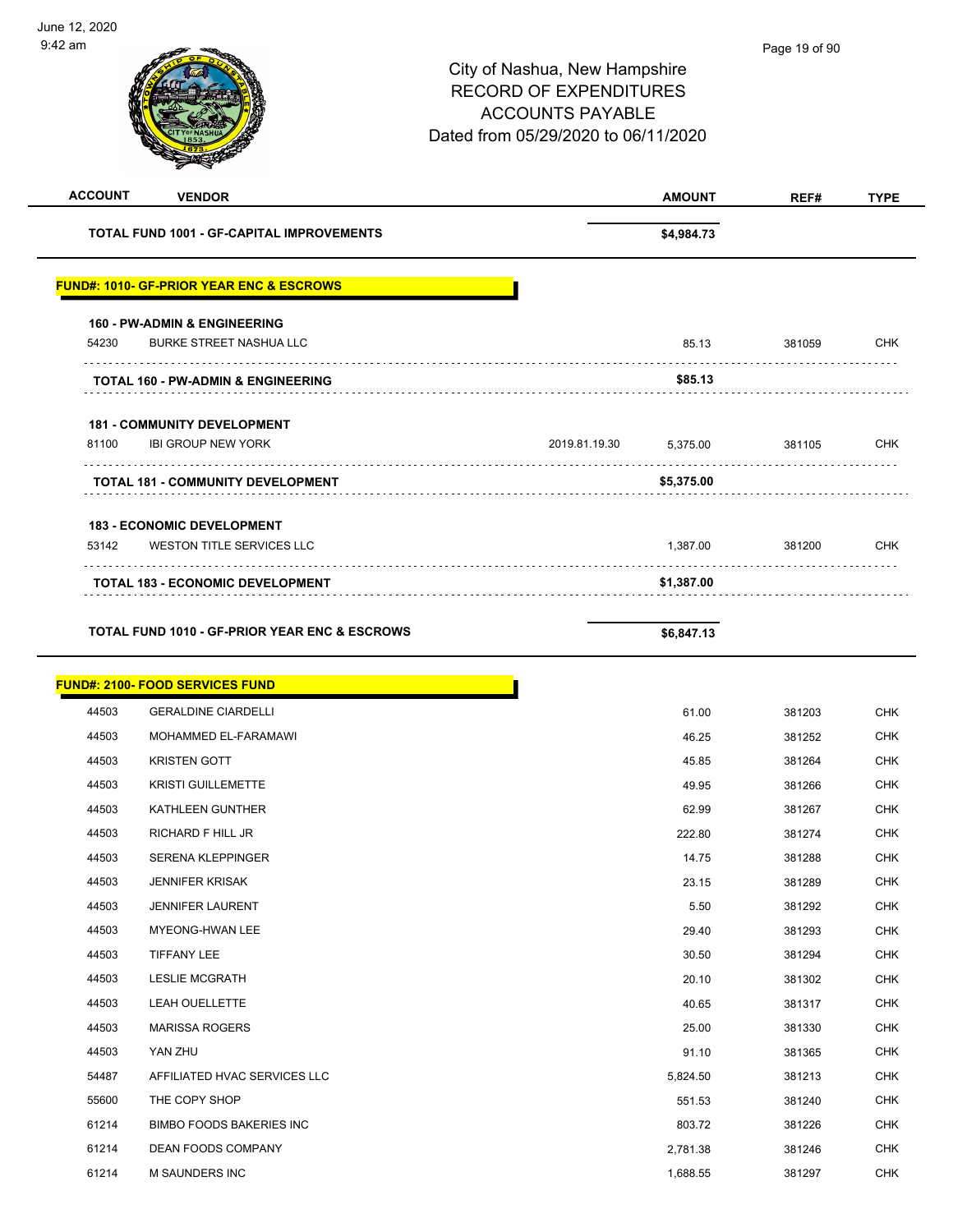

| <b>ACCOUNT</b> | <b>VENDOR</b>                                          | <b>AMOUNT</b> | REF#    | <b>TYPE</b> |
|----------------|--------------------------------------------------------|---------------|---------|-------------|
|                | <b>FUND#: 2100- FOOD SERVICES FUND</b>                 |               |         |             |
| 61214          | NORTHCENTER FOODS                                      | 4,136.58      | 381316  | <b>CHK</b>  |
| 61299          | <b>IMPERIAL DADE</b>                                   | 2,988.69      | 381284  | <b>CHK</b>  |
| 71221          | I.T. INSIDERS                                          | 129.95        | 381283  | <b>CHK</b>  |
|                | <b>TOTAL FUND 2100 - FOOD SERVICES FUND</b>            | \$19,673.89   |         |             |
|                | <b>FUND#: 2207- ADULT ED/CONTINUING ED</b>             |               |         |             |
| 55500          | MINUTEMAN PRESS OF NASHUA                              | 324.73        | 381307  | <b>CHK</b>  |
| 61135          | <b>JOSTENS INC</b>                                     | 76.36         | 381286  | <b>CHK</b>  |
| 61299          | BROAD ST RESTAURANT GROUP LLC                          | 568.03        | 381228  | <b>CHK</b>  |
| 61299          | <b>RENEE SANTOS</b>                                    | 102.27        | 381333  | <b>CHK</b>  |
| 61299          | WB MASON CO INC                                        | 108.20        | 381356  | <b>CHK</b>  |
|                | <b>TOTAL FUND 2207 - ADULT ED/CONTINUING ED</b>        | \$1,179.59    |         |             |
|                | <b>FUND#: 2212- ATHLETICS REVENUE FUND</b>             |               |         |             |
| 44563          | PayPal<br>CITIZENS BANK CREDIT CARD                    | 14,909.76     | 9202012 | <b>ACH</b>  |
| 61299          | HUDSON TROPHY COMPANY                                  | 600.00        | 381282  | <b>CHK</b>  |
| 61299          | NIXON CO INC                                           | 920.00        | 381315  | <b>CHK</b>  |
|                | TOTAL FUND 2212 - ATHLETICS REVENUE FUND               | \$16,429.76   |         |             |
|                | <b>FUND#: 2503- PARKS &amp; REC PROGRAMS FUND</b>      |               |         |             |
| 44549          | <b>WENDY CARLSTROM</b>                                 | 300.00        | 381366  | <b>CHK</b>  |
| 44549          | <b>TANYA LEBLOND</b>                                   | 510.00        | 381368  | <b>CHK</b>  |
| 44549          | DANIELLE SANTOS                                        | 110.00        | 381369  | <b>CHK</b>  |
| 44549          | AMY TEFFT                                              | 165.00        | 381421  | <b>CHK</b>  |
| 44549          | AMANDA BRIEN                                           | 100.00        | 381422  | CHK         |
| 44549          | <b>KELLY DABROWSKI</b>                                 | 100.00        | 381423  | <b>CHK</b>  |
| 44549          | ERIN DALY                                              | 60.00         | 381424  | <b>CHK</b>  |
| 44549          | <b>LAURA GRAUDONS</b>                                  | 200.00        | 381425  | <b>CHK</b>  |
|                | <b>TOTAL FUND 2503 - PARKS &amp; REC PROGRAMS FUND</b> | \$1,545.00    |         |             |
|                | <b>FUND#: 2504- HOLMAN STADIUM EVENTS FUND</b>         |               |         |             |
| 44550          | <b>MARK CIBULSKI</b>                                   | 600.00        | 381367  | <b>CHK</b>  |
|                | TOTAL FUND 2504 - HOLMAN STADIUM EVENTS FUND           | \$600.00      |         |             |
|                |                                                        |               |         |             |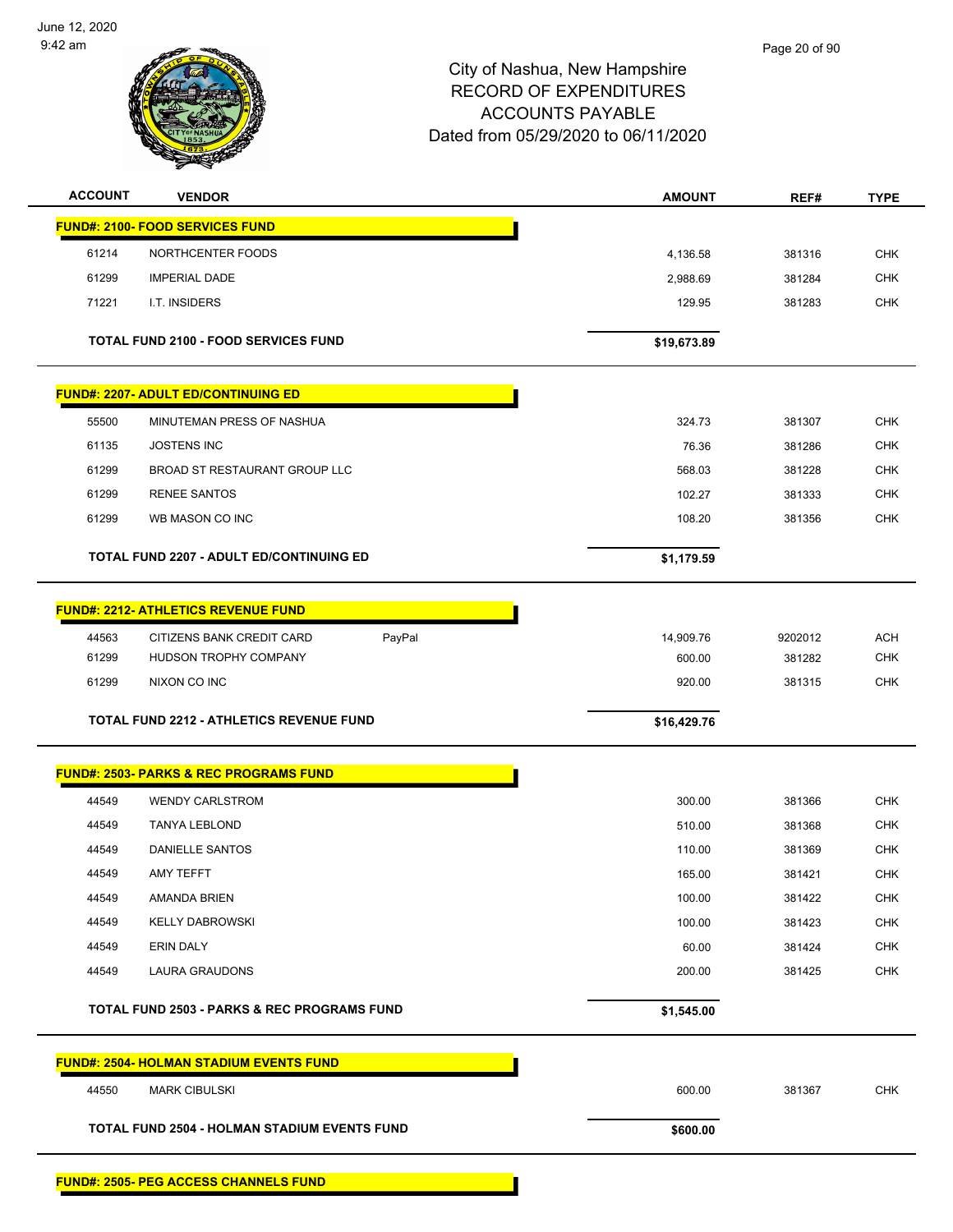

| <b>ACCOUNT</b> | <b>VENDOR</b>                                          |                     | AMOUNT      | REF#    | <b>TYPE</b> |
|----------------|--------------------------------------------------------|---------------------|-------------|---------|-------------|
|                | <b>FUND#: 2505- PEG ACCESS CHANNELS FUND</b>           |                     |             |         |             |
| 54100          | <b>EVERSOURCE</b>                                      |                     | 168.66      | 381009  | <b>CHK</b>  |
| 55200          | ALLIANCE FOR COMMUNITY MEDIA                           |                     | 400.00      | 381040  | <b>CHK</b>  |
| 55699          | <b>COMCAST</b>                                         |                     | 10.40       | 381004  | <b>CHK</b>  |
| 81100          | <b>CDW GOVERNMENT</b>                                  |                     | 2,491.70    | 381064  | <b>CHK</b>  |
|                | <b>TOTAL FUND 2505 - PEG ACCESS CHANNELS FUND</b>      |                     | \$3,070.76  |         |             |
|                | <b>FUND#: 2506- HUNT BLDG FACILITY RENTAL FUND</b>     |                     |             |         |             |
| 53628          | <b>COMCAST</b>                                         |                     | 88.40       | 381394  | <b>CHK</b>  |
| 54100          | <b>EVERSOURCE</b>                                      |                     | 410.15      | 381009  | <b>CHK</b>  |
| 54114          | <b>LIBERTY UTILITIES - NH</b>                          |                     | 196.21      | 381397  | <b>CHK</b>  |
| 54200          | PERSIAN RUG GALLERIES INC                              | COVID19             | 730.00      | 381146  | <b>CHK</b>  |
| 54236          | PROTECTION ONE ALARM MONTORING                         |                     | 64.30       | 381156  | <b>CHK</b>  |
| 68350          | <b>TERI DAVIS</b>                                      | COVID <sub>19</sub> | 175.00      | 381080  | <b>CHK</b>  |
| 68350          | DAVID MARCHAND                                         | COVID19             | 350.00      | 381121  | <b>CHK</b>  |
| 68350          | <b>NICOLE SAPIEL</b>                                   | COVID <sub>19</sub> | 175.00      | 381174  | <b>CHK</b>  |
|                | TOTAL FUND 2506 - HUNT BLDG FACILITY RENTAL FUND       |                     | \$2,189.06  |         |             |
|                | <b>FUND#: 2507- FIRE TRAINING FACILITY RENTAL</b>      |                     |             |         |             |
| 54821          | UNITED SITE SERVICES                                   |                     | 110.97      | 381195  | <b>CHK</b>  |
|                | <b>TOTAL FUND 2507 - FIRE TRAINING FACILITY RENTAL</b> |                     | \$110.97    |         |             |
|                | <b>FUND#: 2508- SPECIAL ROAD &amp; HIGHWAY FUND</b>    |                     |             |         |             |
| 81704          | S W COLE ENGINEERING INC                               | 1055.60.15.30       | 1,280.14    | 381163  | <b>CHK</b>  |
|                | TOTAL FUND 2508 - SPECIAL ROAD & HIGHWAY FUND          |                     | \$1,280.14  |         |             |
|                | <b>FUND#: 3030- EMERGENCY MGMT GRANTS FUND</b>         |                     |             |         |             |
| 71000          | PROPAC INC                                             | 56.1001.20.01       | 11,556.35   | 381155  | <b>CHK</b>  |
|                | TOTAL FUND 3030 - EMERGENCY MGMT GRANTS FUND           |                     | \$11,556.35 |         |             |
|                | <b>FUND#: 3035- FEMA DISASTER ASSIST GRANTS</b>        |                     |             |         |             |
| 54200          | LFRT CLEANING SERVICES INC                             | 20.1006.161         | 395.00      | 381115  | <b>CHK</b>  |
| 61142          | AMAZON CAPITAL SERV (CITY ACH)                         | 20.1006.106         | 608.59      | 158802  | <b>ACH</b>  |
| 61428          | MC ALL CLEAN CLEANERS LLC                              | 20.1006.106         | 4,752.25    | 381038  | <b>CHK</b>  |
| 61428          | NEW ENGLAND PAPER & SUPPLY                             | 20.1006.106         | 239.97      | 381137  | <b>CHK</b>  |
| 61428          | CITIZENS BANK CREDIT CARD                              | 14109CITIZENS BANK  | 3,500.00    | 9202012 | <b>ACH</b>  |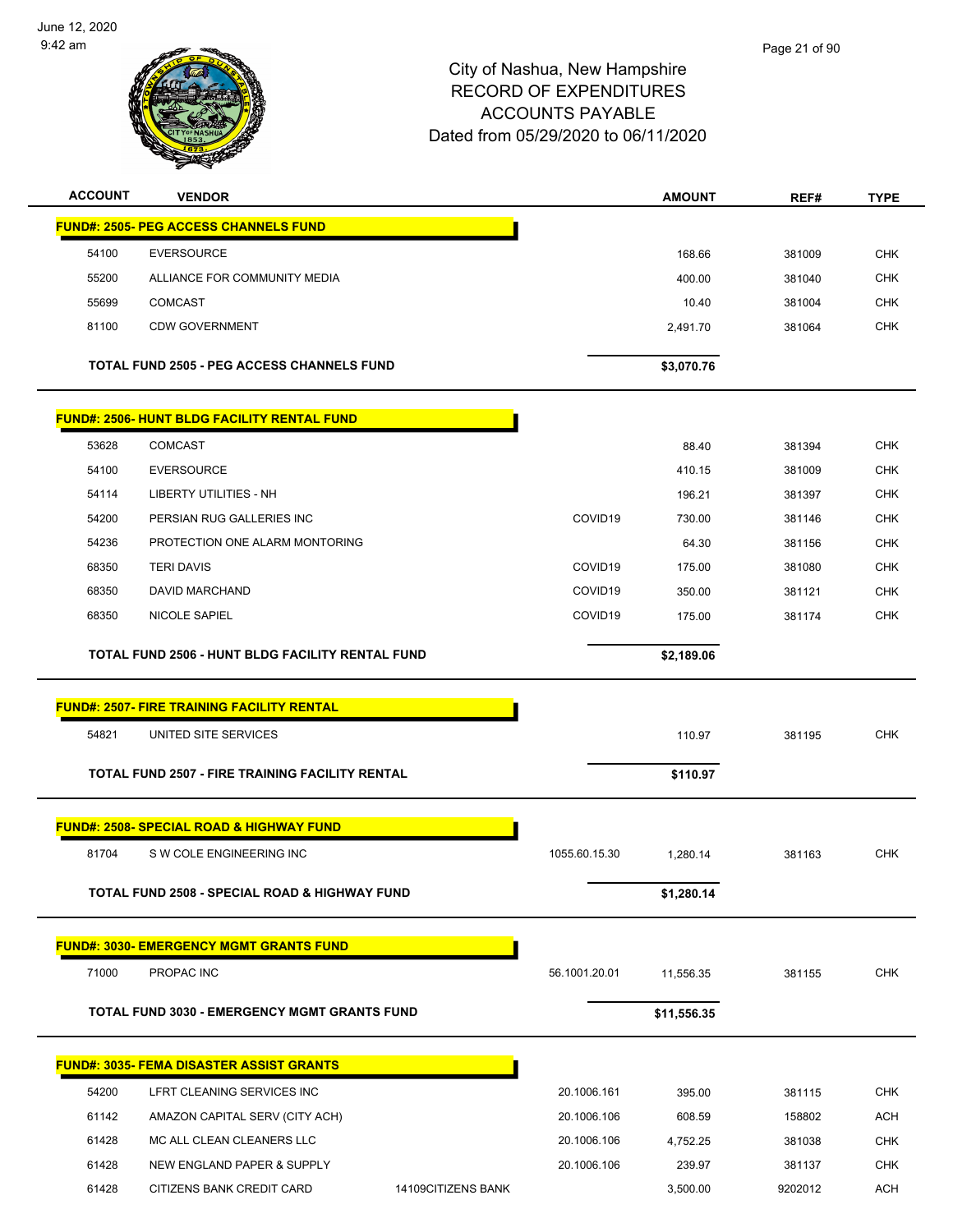

| <b>ACCOUNT</b> | <b>VENDOR</b>                                           |                    |               | <b>AMOUNT</b>   | REF#              | <b>TYPE</b> |
|----------------|---------------------------------------------------------|--------------------|---------------|-----------------|-------------------|-------------|
|                | <b>FUND#: 3035- FEMA DISASTER ASSIST GRANTS</b>         |                    |               |                 |                   |             |
| 61560          | NASHUA WALLPAPER CO INC                                 |                    | 20.1006.300   | 17.99           | 381312            | <b>CHK</b>  |
| 71000          | SITEONE LANDSCAPE SUPPLY LLC                            |                    | 20.1006.177   | 639.59          | 381176            | <b>CHK</b>  |
| 71221          | AMAZON CAPITAL SERV (CITY ACH)                          |                    | 20.1006.156   | 179.97          | 158802            | <b>ACH</b>  |
| 71221          | AMAZON CAPITAL SERV (CITY ACH)                          |                    | 20.1010.122   | 2,999.50        | 158802            | <b>ACH</b>  |
| 71228          | <b>CDW GOVERNMENT</b>                                   |                    | 20.1010.122   | 5,900.00        | 381064            | <b>CHK</b>  |
| 71228          | <b>CUSTOM COMPUTER SPECIALIST INC</b>                   |                    | 20.1010.122   | 3,358.60        | 381078            | <b>CHK</b>  |
| 71410          | AMAZON CAPITAL SERV (CITY ACH)                          |                    | 20.1006.106   | (3,227.18)      | 158802            | <b>ACH</b>  |
| 71410          | <b>JENNIFER DESHAIES</b>                                |                    | 20.1006.106   | 127.86          | 381381            | <b>CHK</b>  |
| 71410          | CITIZENS BANK CREDIT CARD                               | 14109CITIZENS BANK |               | 4,380.00        | 9202012           | <b>ACH</b>  |
| 71410          | CITIZENS BANK CREDIT CARD                               | 14109CITIZENS BANK |               | 9,500.00        | 9202012           | <b>ACH</b>  |
|                | <b>TOTAL FUND 3035 - FEMA DISASTER ASSIST GRANTS</b>    |                    |               | \$33,372.14     |                   |             |
|                |                                                         |                    |               |                 |                   |             |
|                | <b>FUND#: 3060- FIRE GRANTS FUND</b>                    |                    |               |                 |                   |             |
| 71000          | DQE INC                                                 |                    | 52.1001.20.01 | 3,706.50        | 158749            | <b>ACH</b>  |
|                | <b>TOTAL FUND 3060 - FIRE GRANTS FUND</b>               |                    |               | \$3,706.50      |                   |             |
|                | <b>FUND#: 3068- COMMUNITY SERVICES GRANTS FUND</b>      |                    |               |                 |                   |             |
| 55100          | <b>SPRINT</b>                                           |                    |               |                 |                   | <b>CHK</b>  |
| 55600          | CITIZENS BANK CREDIT CARD                               | <b>ZOOM</b>        | 71.1004.20.01 | 75.98<br>399.32 | 381405<br>9202012 | <b>ACH</b>  |
| 55699          | SOUTHERN NH HIV AIDS                                    |                    | 71.1006.18.02 | 7,394.00        | 381178            | CHK         |
| 61250          | <b>OUTFRONT MEDIA LLC</b>                               |                    | 71.1004.20.01 | 3,000.00        | 158771            | <b>ACH</b>  |
| 61250          | CITIZENS BANK CREDIT CARD                               | Google             |               | 99.57           | 9202012           | <b>ACH</b>  |
| 68235          | SOUTHERN NH HIV AIDS                                    |                    | 71.1006.18.02 | 518.00          | 381178            | <b>CHK</b>  |
| 68332          | <b>BOBBIE BAGLEY</b>                                    |                    | 71.1004.20.01 | 174.25          | 381046            | <b>CHK</b>  |
| 71000          | PATRICIA CROOKER                                        |                    | 71.1004.20.01 | 140.16          | 158745            | <b>ACH</b>  |
| 71000          | <b>BOBBIE BAGLEY</b>                                    |                    | 71.1004.20.01 | 71.97           | 381046            | CHK         |
| 71000          | DEPENDABLE LOCK SERVICE INC                             |                    | 71.1004.20.10 | 483.00          | 381084            | <b>CHK</b>  |
|                | <b>TOTAL FUND 3068 - COMMUNITY SERVICES GRANTS FUND</b> |                    |               | \$12,356.25     |                   |             |
|                |                                                         |                    |               |                 |                   |             |
|                | <b>FUND#: 3080- COMMUNITY DEVELOPMENT GRANTS</b>        |                    |               |                 |                   |             |
| 54210          | <b>BROX INDUSTRIES INC</b>                              |                    | 2134.81.18.30 | 782.81          | 158744            | <b>ACH</b>  |
| 54210          | P & L LANDSCAPING LLC                                   |                    | 2134.81.18.30 | 1,755.00        | 381143            | <b>CHK</b>  |
| 54210          | SITEONE LANDSCAPE SUPPLY LLC                            |                    | 2134.81.18.30 | 917.57          | 381176            | <b>CHK</b>  |
|                | <b>TOTAL FUND 3080 - COMMUNITY DEVELOPMENT GRANTS</b>   |                    |               | \$3,455.38      |                   |             |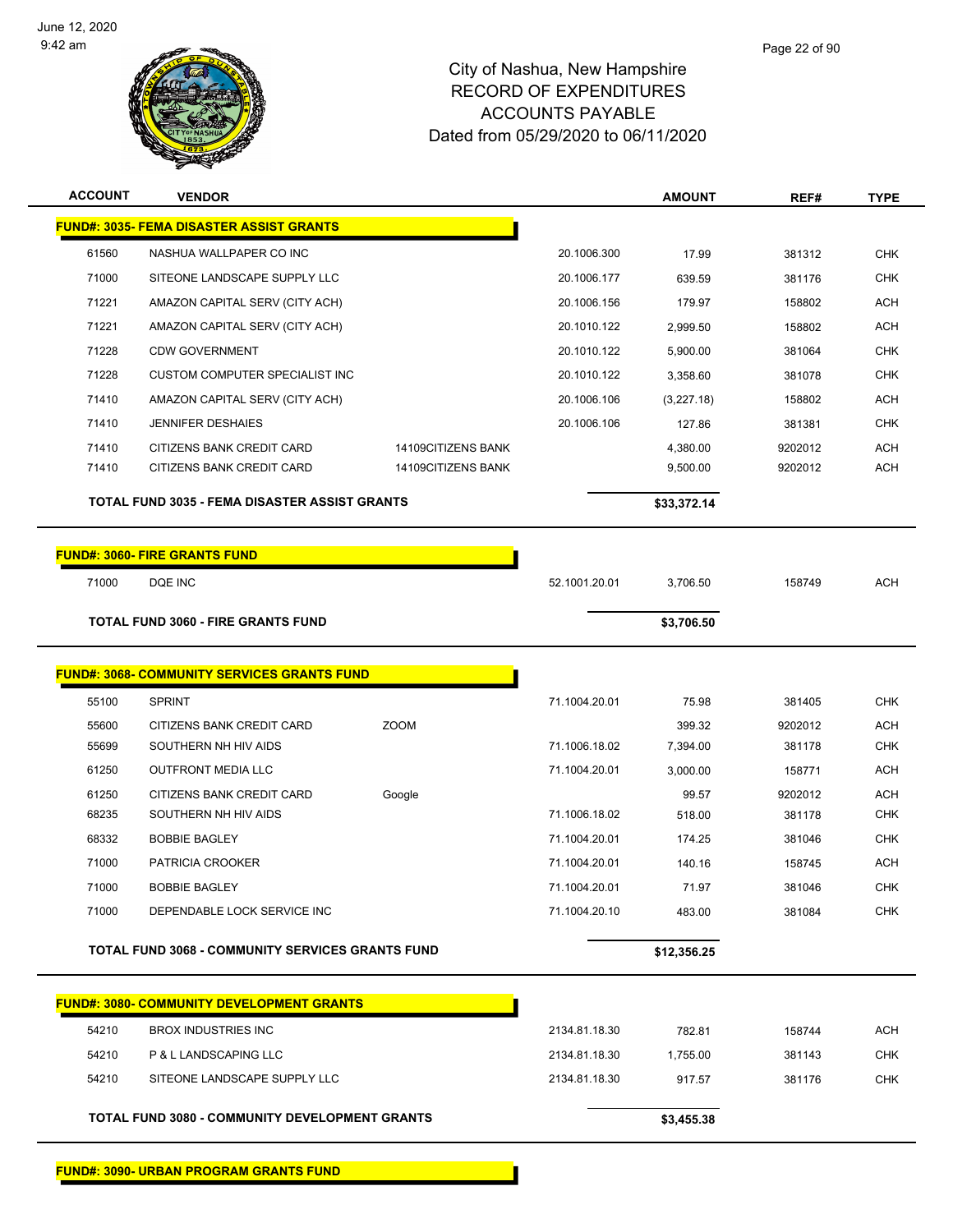

| <b>ACCOUNT</b> | <b>VENDOR</b>                                 |                | <b>AMOUNT</b> | REF#   | <b>TYPE</b> |
|----------------|-----------------------------------------------|----------------|---------------|--------|-------------|
|                | <b>FUND#: 3090- URBAN PROGRAM GRANTS FUND</b> |                |               |        |             |
| 69075          | NASHUA POLICE ATHLETIC LEAGUE                 | 8400.20.30.306 | 6,717.36      | 381133 | <b>CHK</b>  |
| 69075          | <b>BOYS &amp; GIRLS CLUB OF</b>               | 8400.20.30.315 | 1,505.00      | 381056 | <b>CHK</b>  |
|                |                                               |                |               |        |             |
|                | TOTAL FUND 3090 - URBAN PROGRAM GRANTS FUND   |                | \$8,222.36    |        |             |
|                | <b>FUND#: 3120- TRANSIT GRANTS FUND</b>       |                |               |        |             |
| 53107          | <b>GREENMAN-PEDERSEN INC</b>                  | 5339.19.90.02  | 8,482.16      | 381099 | <b>CHK</b>  |
| 54100          | <b>EVERSOURCE</b>                             | 5307.20.10.17  | 624.02        | 381009 | <b>CHK</b>  |
| 54100          | <b>EVERSOURCE</b>                             | 5307.20.10.19  | 239.70        | 381009 | CHK         |
| 54141          | PENNICHUCK WATER WORKS INC                    | 5307.20.10.19  | 41.44         | 381018 | <b>CHK</b>  |
| 54280          | BILLS WORLD CLASS CLEANING SER                | 5307.20.40.20  | 550.00        | 381053 | <b>CHK</b>  |
| 55100          | VERIZON WIRELESS-842008777                    | 5307.20.40.35  | 206.53        | 381030 | <b>CHK</b>  |
| 55100          | VERIZON WIRELESS-842008777                    | 5307.20.40.40  | 127.17        | 381030 | <b>CHK</b>  |
| 55109          | CONSOLIDATED COMMUNICATIONS                   | 5307.20.10.10  | 70.00         | 381395 | CHK         |
| 55118          | <b>SPRINT</b>                                 | 5307.20.10.10  | 19.97         | 381405 | <b>CHK</b>  |
| 55690          | FIRST TRANSIT INC                             | 5307.20.10.10  | 43,154.00     | 158752 | ACH         |
| 55690          | FIRST TRANSIT INC                             | 5307.20.10.35  | 85,287.08     | 158752 | <b>ACH</b>  |
| 55690          | FIRST TRANSIT INC                             | 5307.20.10.40  | 27,043.18     | 158752 | <b>ACH</b>  |
| 55699          | SAFETY KLEEN SYSTEMS INC                      | 5307.20.10.30  | 3,441.00      | 381164 | <b>CHK</b>  |
| 61100          | WB MASON CO INC                               | 5307.20.10.30  | 554.84        | 381199 | <b>CHK</b>  |
| 61107          | CINTAS #016                                   | 5307.20.40.20  | 203.83        | 381070 | CHK         |
| 61299          | AMAZON CAPITAL SERV (CITY ACH)                | 5307.20.10.30  | 234.48        | 158802 | <b>ACH</b>  |
| 61299          | CLEAN-O-RAMA                                  | 5307.20.10.30  | 1,194.48      | 381072 | <b>CHK</b>  |
| 61299          | WB MASON CO INC                               | 5307.20.10.30  | 107.12        | 381199 | <b>CHK</b>  |
| 61299          | NORTHEAST ELECTRICAL                          | 5307.20.40.20  | 40.00         | 381138 | <b>CHK</b>  |
| 61299          | AMAZON CAPITAL SERV (CITY ACH)                | 5307.20.40.50  | 91.27         | 158802 | ACH         |
| 61299          | <b>FASTENAL CO</b>                            | 5307.20.40.50  | 17.46         | 381091 | <b>CHK</b>  |
| 61299          | HOME DEPOT CREDIT SERVICE 3065                | 5307.20.40.50  | 310.86        | 381103 | <b>CHK</b>  |
| 61310          | ALTERNATIVE VEHICLE SERVICE GR                | 5307.20.10.30  | 953.15        | 158741 | <b>ACH</b>  |
| 61705          | MAYNARD & LESIEUR INC                         | 5307.19.10.55  | (665.00)      | 381126 | <b>CHK</b>  |
| 61705          | STRATHAM TIRE                                 | 5307.20.10.40  | 1,056.00      | 381184 | <b>CHK</b>  |
| 61705          | <b>MAYNARD &amp; LESIEUR INC</b>              | 5307.20.10.55  | 930.00        | 381126 | <b>CHK</b>  |
| 61799          | <b>GILLIG LLC</b>                             | 5307.20.40.35  | 3,066.82      | 381096 | <b>CHK</b>  |
| 61799          | SANEL NAPA                                    | 5307.20.40.35  | (72.00)       | 381170 | <b>CHK</b>  |
| 61799          | SANEL NAPA                                    | 5307.20.40.40  | 206.08        | 381170 | <b>CHK</b>  |
| 61799          | FREIGHTLINER OF NH INC                        | 5307.20.40.45  | 22.46         | 381094 | <b>CHK</b>  |
| 61799          | SANEL NAPA                                    | 5307.20.40.45  | 250.00        | 381170 | <b>CHK</b>  |
| 61799          | SANEL NAPA                                    | 5307.20.40.50  | 4.49          | 381170 | <b>CHK</b>  |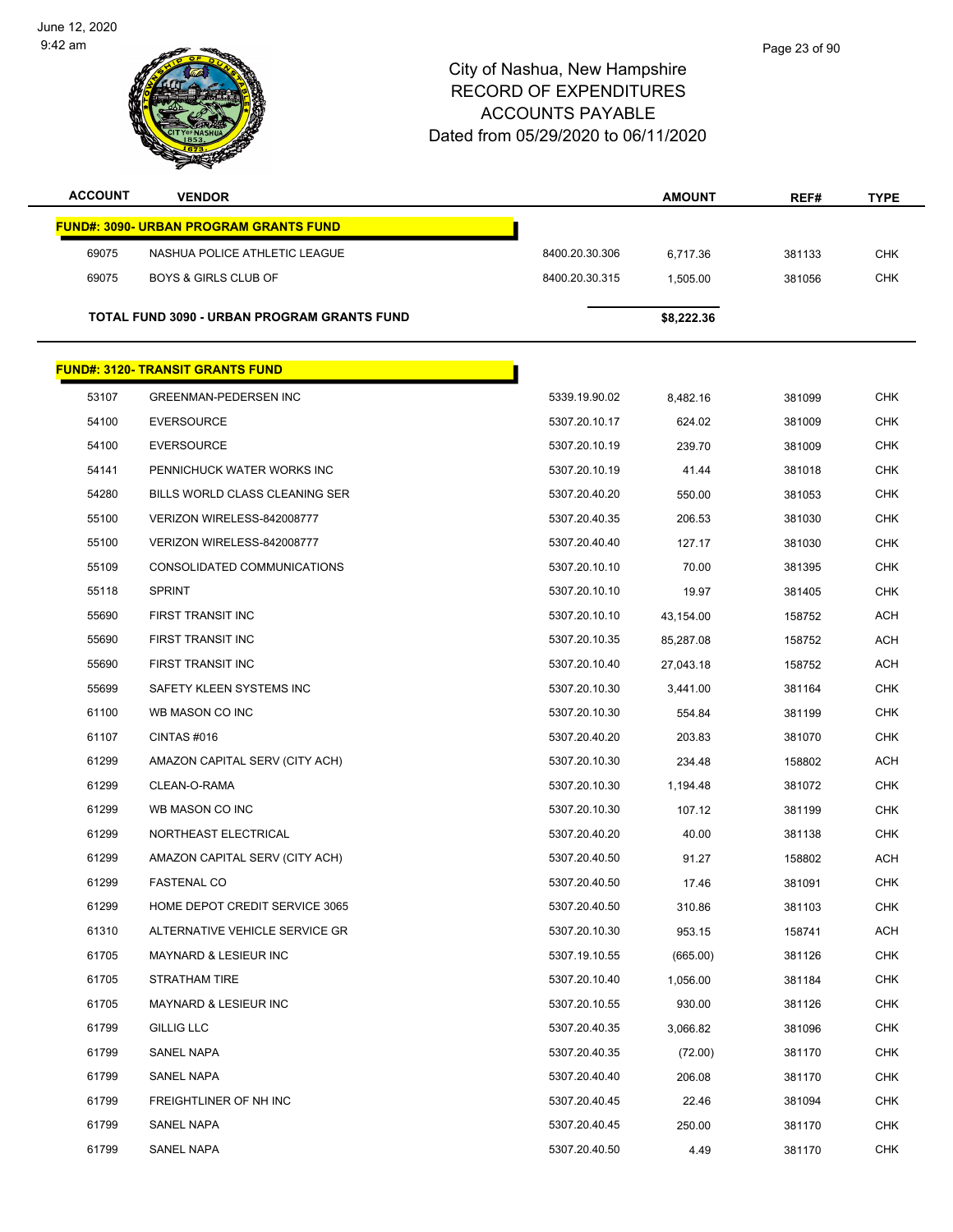| <b>ACCOUNT</b> | <b>VENDOR</b>                                               |                 | <b>AMOUNT</b> | REF#   | <b>TYPE</b> |
|----------------|-------------------------------------------------------------|-----------------|---------------|--------|-------------|
|                | <b>TOTAL FUND 3120 - TRANSIT GRANTS FUND</b>                |                 | \$177,792.59  |        |             |
|                | <b>FUND#: 3200- PARKS &amp; RECREATION GRANTS FUND</b>      |                 |               |        |             |
| 81650          | GATE CITY FENCE CO INC                                      | 77.1005.20.01   | 2,500.00      | 381095 | <b>CHK</b>  |
|                | <b>TOTAL FUND 3200 - PARKS &amp; RECREATION GRANTS FUND</b> |                 | \$2,500.00    |        |             |
|                | <b>FUND#: 3800- SCHOOL GRANTS FUND</b>                      |                 |               |        |             |
| 53628          | CASSIE YACKLEY, PSY.D PLLC                                  | 91.03499.992212 | 160.00        | 381233 | <b>CHK</b>  |
| 53628          | MATHEMATICALLY MINDED LLC                                   | 91.03760.091430 | 594.00        | 381301 | <b>CHK</b>  |
| 53628          | <b>STEVE BLUNT</b>                                          | 91.03760.231249 | 800.00        | 381227 | <b>CHK</b>  |
| 53628          | <b>BAY STATE INTERPRETING</b>                               | 91.03779.991260 | 210.00        | 381224 | <b>CHK</b>  |
| 53628          | <b>MARK GARDINER DODGE</b>                                  | 91.03900.042210 | 1,400.00      | 381249 | <b>CHK</b>  |
| 53628          | DOUGLAS M HOWE                                              | 91.03900.042210 | 1,400.00      | 381280 | <b>CHK</b>  |
| 53628          | TALCOTT GEORGE HUBBARD JR                                   | 91.03900.042210 | 1,400.00      | 381281 | <b>CHK</b>  |
| 54807          | <b>FIRST CHURCH</b>                                         | 91.03760.231240 | 4,074.00      | 381256 | <b>CHK</b>  |
| 55500          | MINUTEMAN PRESS OF NASHUA                                   | 91.03530.991600 | 15.00         | 381307 | <b>CHK</b>  |
| 55690          | MANCHESTER SCHOOL DISTRICT                                  | 91.03760.991244 | 7,575.00      | 381298 | <b>CHK</b>  |
| 55690          | MERRIMACK SCHOOL DISTRICT                                   | 91.03760.991244 | 6,355.40      | 381305 | <b>CHK</b>  |
| 55694          | ADULT LEARNING CENTER                                       | 91.03959.021210 | 4,654.88      | 381212 | <b>CHK</b>  |
| 61299          | WB MASON CO INC                                             | 91.03530.991600 | 65.71         | 381356 | <b>CHK</b>  |
| 61299          | WB MASON CO INC                                             | 91.03760.231240 | 236.31        | 381356 | <b>CHK</b>  |
| 61807          | <b>HOUGHTON MIFFLIN HARCOURT PUB.</b>                       | 91.03760.992215 | 9,676.49      | 381279 | <b>CHK</b>  |
| 61875          | <b>FOLLETT EDUCATIONAL SERVICES</b>                         | 91.03499.991160 | 734.41        | 381259 | CHK         |
| 61875          | FOLLETT SCHOOL SOLUTIONS INC                                | 91.03499.991160 | 907.37        | 381260 | <b>CHK</b>  |
| 71228          | STRIVVEN MEDIA LLC                                          | 91.03900.041300 | 6,370.00      | 381341 | CHK         |
| 71602          | HARVEY CONSTRUCTION CORP                                    | 7018.062690.02  | 7,435.00      | 381270 | <b>CHK</b>  |
| 71602          | HARVEY CONSTRUCTION CORP                                    | 7018.072690.02  | 10,885.00     | 381270 | <b>CHK</b>  |
| 71800          | WB MASON CO INC                                             | 91.03760.111100 | 1,673.80      | 381356 | <b>CHK</b>  |
| 71800          | SCHOOL OUTFITTERS, LLC                                      | 91.03760.181100 | 2,084.04      | 381336 | <b>CHK</b>  |
| 71800          | SCHOOL SPECIALTY                                            | 91.03760.181100 | 454.45        | 381337 | <b>CHK</b>  |
| 71800          | <b>SCHOOL SPECIALTY</b>                                     | 91.03760.201100 | 3,778.40      | 381337 | <b>CHK</b>  |
|                | <b>TOTAL FUND 3800 - SCHOOL GRANTS FUND</b>                 |                 | \$72,939.26   |        |             |

|       | <u> FUND#: 4005- TRAFFIC VIOLATIONS FUND</u> |        |        |            |
|-------|----------------------------------------------|--------|--------|------------|
| 45400 | ANA DENYOU                                   | 25.00  | 381083 | <b>CHK</b> |
| 55100 | <b>SPRINT</b>                                | 94.50  | 381405 | <b>CHK</b> |
| 61107 | <b>M &amp; N SPORTS LLC</b>                  | 163.70 | 158804 | ACH        |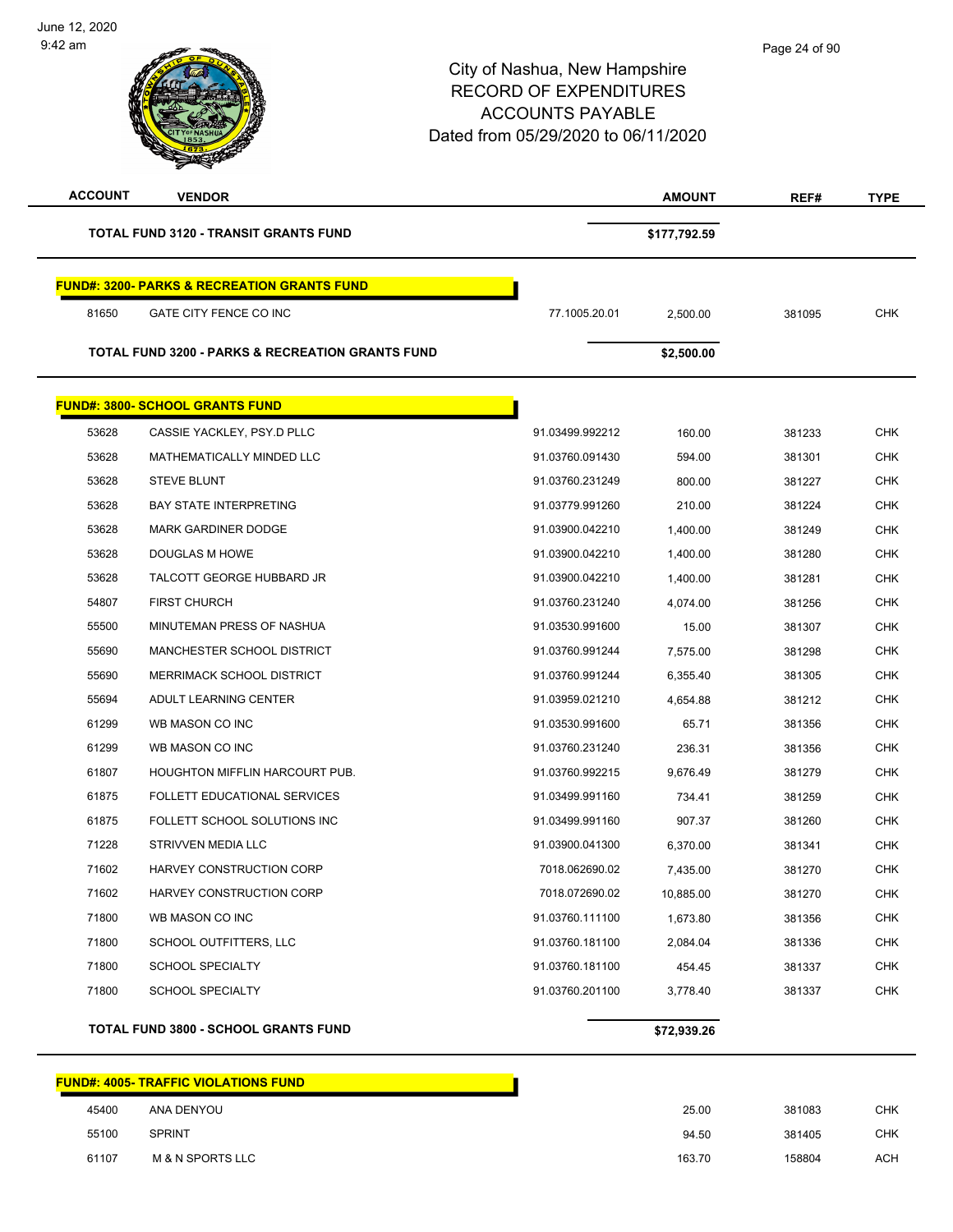| <b>ACCOUNT</b> | <b>VENDOR</b>                                      |               | <b>AMOUNT</b> | REF#   | <b>TYPE</b> |
|----------------|----------------------------------------------------|---------------|---------------|--------|-------------|
|                | <b>TOTAL FUND 4005 - TRAFFIC VIOLATIONS FUND</b>   |               | \$283.20      |        |             |
|                | <u> FUND#: 4025- DOJ DRUG FORFEITURE FUND</u>      |               |               |        |             |
| 55118          | VERIZON WIRELESS-785728687                         |               | 409.36        | 381408 | <b>CHK</b>  |
| 61799          | CARPARTS DISTRIBUTION CENTER,                      |               | (27.00)       | 381062 | <b>CHK</b>  |
| 61799          | NORTHERN FOREIGN CAR PARTS INC                     |               | 276.65        | 381139 | <b>CHK</b>  |
|                | <b>TOTAL FUND 4025 - DOJ DRUG FORFEITURE FUND</b>  |               | \$659.01      |        |             |
|                | <b>FUND#: 4053- FIRE REGIONAL HAZMAT FUND</b>      |               |               |        |             |
| 71000          | MCKESSON MEDICAL-SURGICAL                          |               | 765.67        | 158764 | <b>ACH</b>  |
| 71000          | VERIZON WIRELESS-842015493                         |               | 80.02         | 381031 | <b>CHK</b>  |
|                | TOTAL FUND 4053 - FIRE REGIONAL HAZMAT FUND        |               | \$845.69      |        |             |
|                | <b>FUND#: 4085- RIVERFRONT PROMENADE TIF FUND</b>  |               |               |        |             |
| 53107          | VANASSE HANGEN BRUSTLIN INC                        |               | 18,349.09     | 381196 | <b>CHK</b>  |
|                | TOTAL FUND 4085 - RIVERFRONT PROMENADE TIF FUND    |               | \$18,349.09   |        |             |
|                | <b>FUND#: 5020- CAPITAL PROJECTS-POLICE</b>        |               |               |        |             |
| 81200          | LAVALLEE BRENSINGER ARCHITECTS                     | 2018.50.19.30 | 5,400.00      | 381114 | <b>CHK</b>  |
|                | TOTAL FUND 5020 - CAPITAL PROJECTS-POLICE          |               | \$5,400.00    |        |             |
|                | <b>FUND#: 5090- CAPITAL PROJECTS-HYDROELECTRIC</b> |               |               |        |             |
| 81200          | NORMANDEAU ASSOCIATES INC                          | 2201.70.20.30 | 19,685.47     | 158770 | <b>ACH</b>  |
|                | TOTAL FUND 5090 - CAPITAL PROJECTS-HYDROELECTRIC   |               | \$19,685.47   |        |             |
|                | <b>FUND#: 5100- CAP PROJECTS-ECONOMIC DEV</b>      |               |               |        |             |
| 53107          | <b>ICON ARCHITECTURE INC</b>                       | 2021.83.19.01 | 50,714.22     | 381106 | <b>CHK</b>  |
|                | TOTAL FUND 5100 - CAP PROJECTS-ECONOMIC DEV        |               | \$50,714.22   |        |             |
|                | <b>FUND#: 5200- CAPITAL PROJECTS-PUBLIC WORKS</b>  |               |               |        |             |
| 81704          | SUNSHINE PAVING CORPORATION                        | 2055.60.17.30 | 419,505.01    | 158808 | <b>ACH</b>  |
| 81704          | SUNSHINE PAVING CORPORATION                        | 2055.60.18.30 | 229,816.85    | 158808 | <b>ACH</b>  |
| 81704          | SUNSHINE PAVING CORPORATION                        | 2055.60.19.30 | 90,505.47     | 158808 | <b>ACH</b>  |
| 81704          | S W COLE ENGINEERING INC                           | 2055.60.19.30 | 1,439.86      | 381163 | <b>CHK</b>  |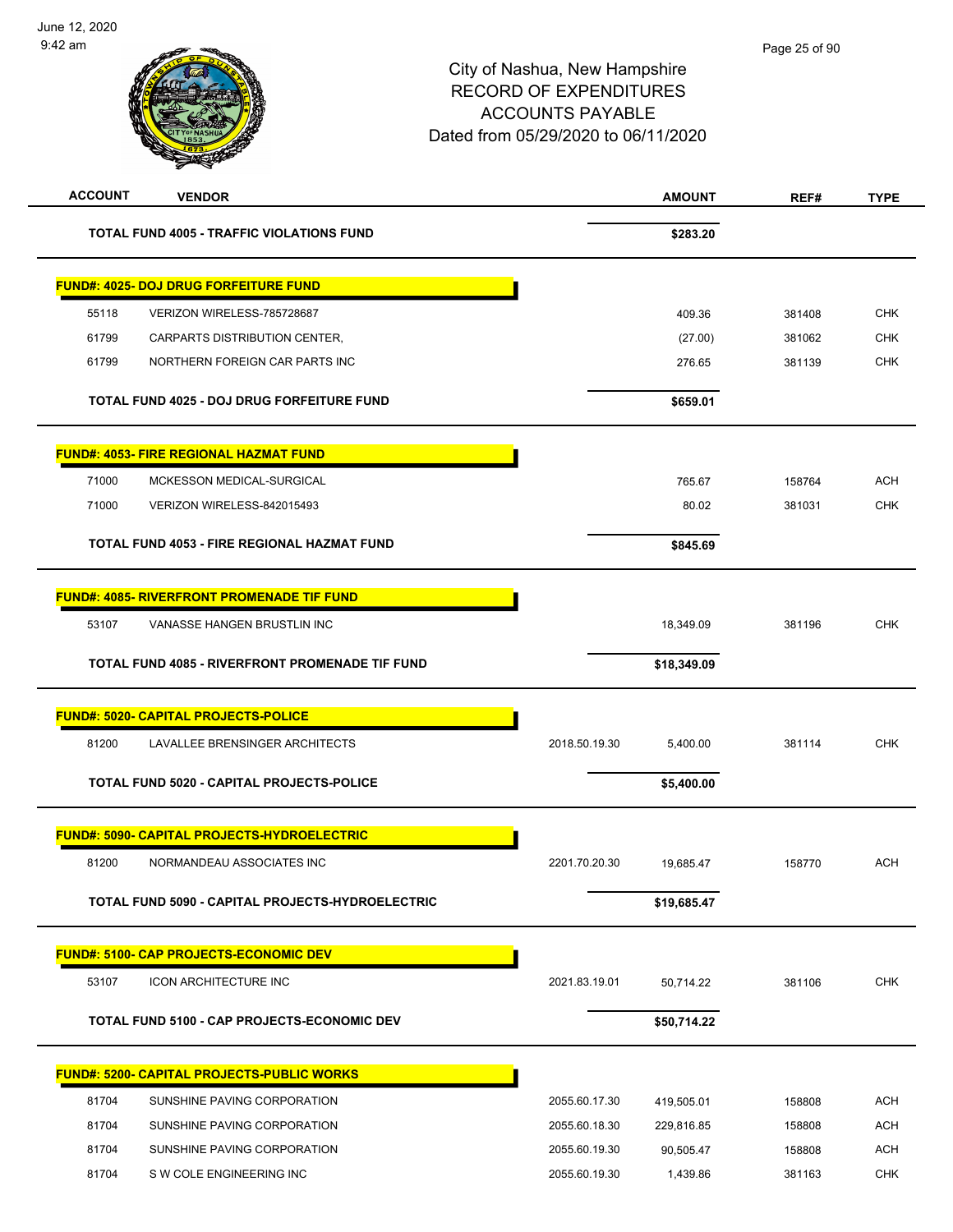

| <b>ACCOUNT</b> | <b>VENDOR</b>                                          |               | <b>AMOUNT</b> | REF#   | <b>TYPE</b> |
|----------------|--------------------------------------------------------|---------------|---------------|--------|-------------|
|                | <b>FUND#: 5200- CAPITAL PROJECTS-PUBLIC WORKS</b>      |               |               |        |             |
| 81704          | SUNSHINE PAVING CORPORATION                            | 2055.60.20.30 | 80,163.71     | 158808 | <b>ACH</b>  |
|                | <b>TOTAL FUND 5200 - CAPITAL PROJECTS-PUBLIC WORKS</b> |               | \$821,430.90  |        |             |
|                |                                                        |               |               |        |             |
|                | <b>FUND#: 5700- CAP PROJECTS-BROAD ST PARKWAY</b>      |               |               |        |             |
| 81700          | PENNICHUCK WATER WORKS INC                             | 1061.60.07.55 | 532.23        | 381018 | <b>CHK</b>  |
| 81700          | PENNICHUCK WATER WORKS INC                             | 1061.60.11.10 | 58.29         | 381018 | <b>CHK</b>  |
| 81700          | <b>LIBERTY UTILITIES - NH</b>                          | 1061.60.11.10 | 169.69        | 381403 | <b>CHK</b>  |
|                |                                                        |               |               |        |             |
|                | TOTAL FUND 5700 - CAP PROJECTS-BROAD ST PARKWAY        |               | \$760.21      |        |             |
|                | <b>FUND#: 5800- SCHOOL CAPITAL PROJECTS FUND</b>       |               |               |        |             |
|                |                                                        |               |               |        |             |
| 81200          | <b>HARRIMAN ASSOCIATES</b>                             | 1175.91.19.31 | 65,252.49     | 381269 | <b>CHK</b>  |
| 81200          | <b>HARRIMAN ASSOCIATES</b>                             | 1175.91.19.32 | 91,950.91     | 381269 | <b>CHK</b>  |
| 81200          | MILONE & MACBROOM INC                                  | 1175.91.19.32 | 5.100.00      | 381306 | CHK         |
| 81200          | WILLIAMS SCOTSMAN INC                                  | 1175.91.19.32 | 1,500.00      | 381360 | <b>CHK</b>  |
| 81200          | <b>HARRIMAN ASSOCIATES</b>                             | 1175.91.19.33 | 46,070.40     | 381269 | <b>CHK</b>  |
|                | TOTAL FUND 5800 - SCHOOL CAPITAL PROJECTS FUND         |               | \$209,873.80  |        |             |
|                |                                                        |               |               |        |             |
|                | <b>FUND#: 6000- SOLID WASTE FUND</b>                   |               |               |        |             |
| 53107          | CHEMSERVE ENVIRONMENTAL ANALYS                         |               | 12,392.67     | 381068 | <b>CHK</b>  |
| 53107          | SANBORN HEAD & ASSOC INC                               |               | 12,090.21     | 381167 | CHK         |
| 53500          | THE SANBORN MAP COMPANY INC                            |               | 15,600.00     | 381168 | <b>CHK</b>  |
| 53999          | USDA APHIS WILDLIFE SERVICES                           |               | 5,827.74      | 158738 | <b>ACH</b>  |
| 54100          | <b>EVERSOURCE</b>                                      |               | 294.15        | 381009 | <b>CHK</b>  |
| 54114          | <b>AMERIGAS</b>                                        |               | 1,079.37      | 381002 | <b>CHK</b>  |
| 54141          | PENNICHUCK WATER WORKS INC                             |               | 232.99        | 381018 | <b>CHK</b>  |
| 54200          | BILLS WORLD CLASS CLEANING SER                         |               | 780.00        | 381053 | <b>CHK</b>  |
| 54280          | AMAZON CAPITAL SERV (CITY ACH)                         |               | 719.90        | 158802 | ACH         |
| 54280          | COUNTRYBROOK FARMS LLC                                 |               | 968.00        | 381077 | <b>CHK</b>  |
| 54280          | <b>GRAINGER</b>                                        |               | 78.26         | 381098 | <b>CHK</b>  |
| 54280          | <b>ISCO INDUSTRIES</b>                                 |               | 1,177.92      | 381109 | CHK         |
| 54280          | MCMASTER-CARR                                          |               | 35.33         | 381127 | <b>CHK</b>  |
| 54280          | <b>QED ENVIRONMETNAL SYSTEMS INC</b>                   |               | 1,732.32      | 381157 | <b>CHK</b>  |
| 54492          | <b>SPRINT</b>                                          |               | 468.00        | 381405 | CHK         |
| 54600          | <b>FACTORY MOTOR PARTS</b>                             |               | 33.88         | 158750 | <b>ACH</b>  |
| 54600          | THE HOPE GROUP                                         |               | 278.66        | 158755 | ACH         |
| 54600          | MCDEVITT TRUCKS INC                                    |               | 2,024.83      | 158763 | <b>ACH</b>  |
| 54600          | MCNEILUS TRUCK & MANUFACTURING                         |               | 172.81        | 158765 | <b>ACH</b>  |
|                |                                                        |               |               |        |             |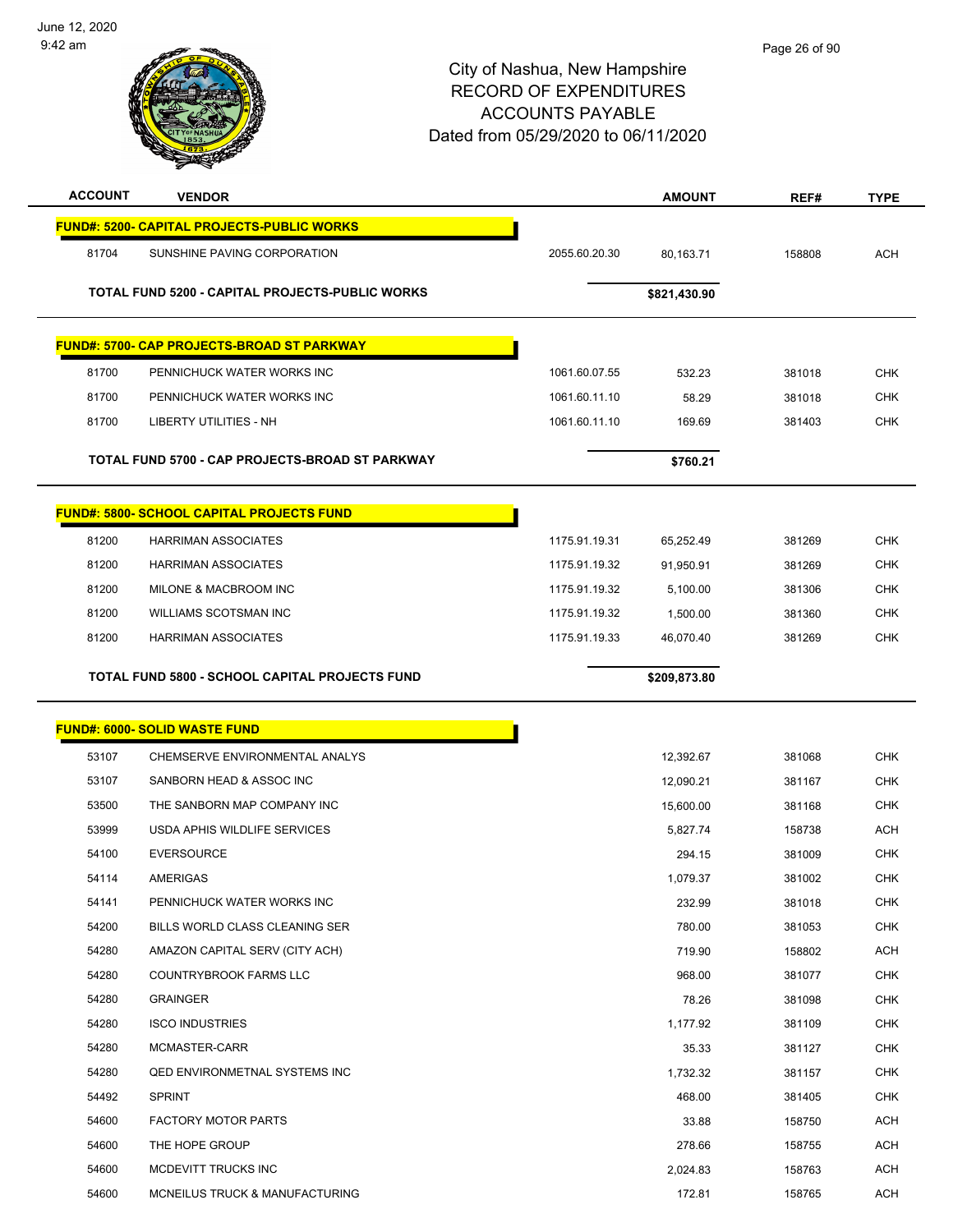

| <b>ACCOUNT</b> | <b>VENDOR</b>                        |               | <b>AMOUNT</b> | REF#   | <b>TYPE</b> |
|----------------|--------------------------------------|---------------|---------------|--------|-------------|
|                | <b>FUND#: 6000- SOLID WASTE FUND</b> |               |               |        |             |
| 54600          | SOUTHWORTH-MILTON INC                |               | 6,935.20      | 381022 | <b>CHK</b>  |
| 54600          | C <sub>2</sub> ALT FUELS             |               | 255.00        | 381060 | <b>CHK</b>  |
| 54600          | CARPARTS DISTRIBUTION CENTER,        |               | 556.20        | 381062 | <b>CHK</b>  |
| 54600          | DONOVAN SPRING CO INC                |               | 148.26        | 381086 | <b>CHK</b>  |
| 54600          | LIBERTY INTNL TRUCKS OF NH LLC       |               | 159.83        | 381116 | <b>CHK</b>  |
| 54600          | MILL METALS CORP                     |               | 120.00        | 381129 | CHK         |
| 54600          | NASHUA OUTDOOR POWER EQUIPMENT       |               | 52.11         | 381132 | <b>CHK</b>  |
| 54600          | NEW ENGLAND KENWORTH                 |               | 702.23        | 381136 | <b>CHK</b>  |
| 54600          | ROGERS RADIATOR INC                  |               | 185.50        | 381161 | <b>CHK</b>  |
| 54600          | SANEL NAPA                           |               | 309.86        | 381171 | <b>CHK</b>  |
| 54625          | D & R TOWING INC                     |               | 330.00        | 381079 | <b>CHK</b>  |
| 55109          | <b>WINDSTREAM</b>                    |               | 4.46          | 381035 | <b>CHK</b>  |
| 55421          | TREASURER STATE OF NH                |               | 40.00         | 380991 | CHK         |
| 55421          | <b>SWANA</b>                         |               | 250.00        | 381000 | <b>CHK</b>  |
| 55514          | TREASURER STATE OF NH                |               | 360.00        | 380990 | <b>CHK</b>  |
| 55699          | ACTION SPORTS NETTING INC            |               | 8,934.80      | 158739 | ACH         |
| 55699          | CYN ENVIROMENTAL SERVICES            |               | 875.00        | 158746 | <b>ACH</b>  |
| 55699          | <b>INTERSTATE REFRIGERANT</b>        |               | 1,092.00      | 158757 | ACH         |
| 55699          | <b>COMCAST</b>                       |               | 160.52        | 381004 | <b>CHK</b>  |
| 55699          | JOHNSON CONTROLS SECURITY            |               | 320.00        | 381010 | <b>CHK</b>  |
| 55699          | CASELLA RECYCLING LLC                |               | 28,594.66     | 381063 | <b>CHK</b>  |
| 55699          | PETE'S TIRE BARNS INC                |               | 11,536.68     | 381147 | <b>CHK</b>  |
| 55699          | RENEW MECHANICAL MAINTENANCE         |               | 1,750.00      | 381160 | <b>CHK</b>  |
| 55699          | SANBORN HEAD & ASSOC INC             |               | 4,750.00      | 381167 | <b>CHK</b>  |
| 61100          | AMAZON CAPITAL SERV (CITY ACH)       |               | 39.57         | 158802 | ACH         |
| 61100          | WB MASON CO INC                      |               | 9.38          | 381199 | CHK         |
| 61107          | UNIFIRST CORPORATION                 |               | 292.24        | 381194 | <b>CHK</b>  |
| 61192          | AMAZON CAPITAL SERV (CITY ACH)       |               | 142.53        | 158802 | ACH         |
| 61307          | SHATTUCK MALONE OIL CO               |               | 2,261.52      | 381020 | <b>CHK</b>  |
| 61310          | ALTERNATIVE VEHICLE SERVICE GR       |               | 13,744.94     | 158741 | <b>ACH</b>  |
| 61428          | NEW ENGLAND PAPER & SUPPLY           |               | 320.44        | 381137 | <b>CHK</b>  |
| 61705          | MAYNARD & LESIEUR INC                |               | 1,484.00      | 381122 | <b>CHK</b>  |
| 61705          | PETE'S TIRE BARNS INC                |               | 880.00        | 381147 | <b>CHK</b>  |
| 81300          | SANBORN HEAD & ASSOC INC             | 2401.68.20.30 | 7,074.64      | 381167 | <b>CHK</b>  |
| 81500          | MCNEILUS TRUCK & MANUFACTURING       | 2404.68.19.30 | 321,018.00    | 158765 | ACH         |
|                |                                      |               |               |        |             |

**TOTAL FUND 6000 - SOLID WASTE FUND \$471,676.61**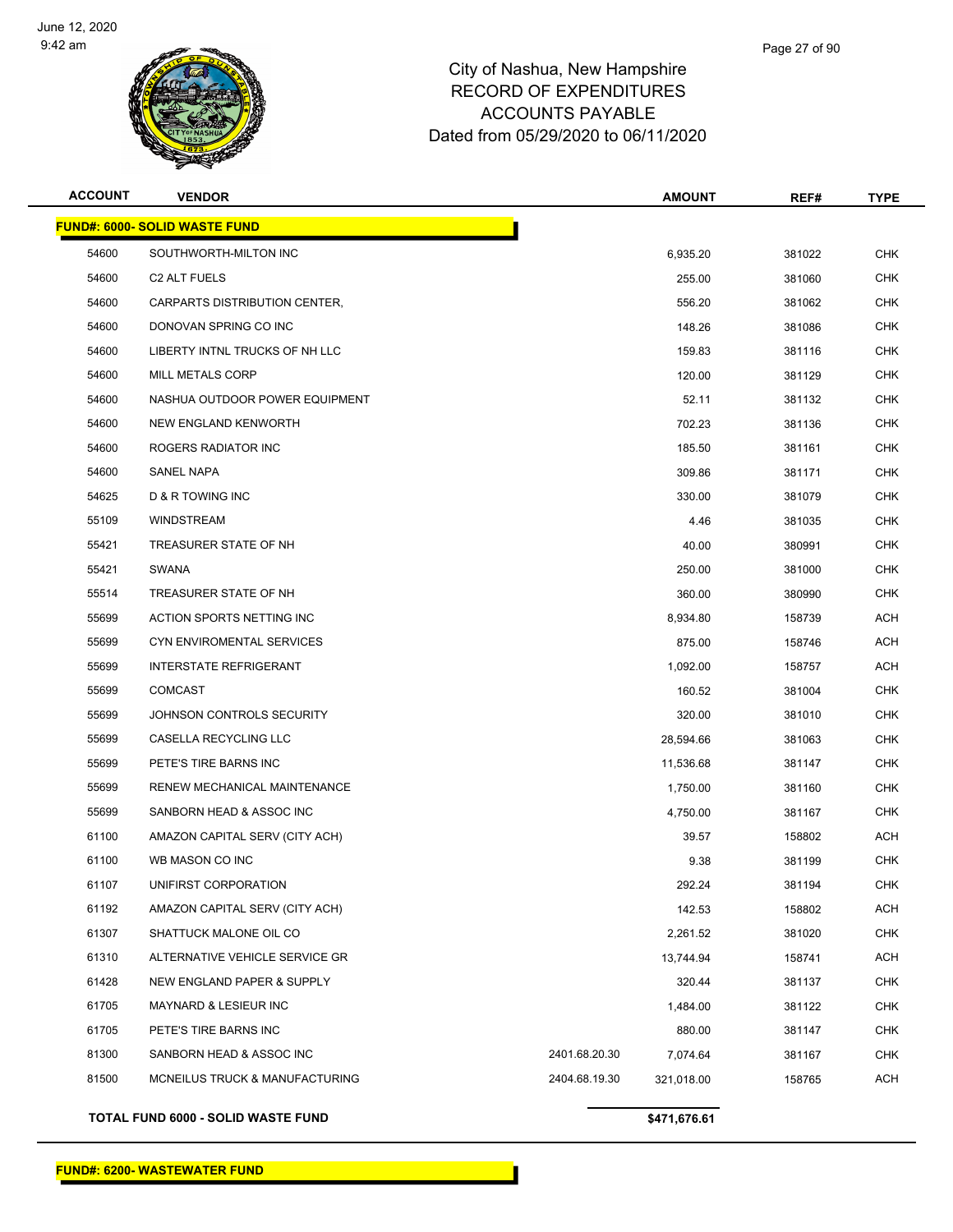

| <b>ACCOUNT</b> | <b>VENDOR</b>                       | <b>AMOUNT</b> | REF#   | <b>TYPE</b> |
|----------------|-------------------------------------|---------------|--------|-------------|
|                | <b>FUND#: 6200- WASTEWATER FUND</b> |               |        |             |
| 21775          | A PRO CARPET CLEANING               | 31.94         | 381370 | <b>CHK</b>  |
| 21775          | ABSOLUTE TITLE LLC                  | 214.37        | 381371 | <b>CHK</b>  |
| 21775          | ADRIENNE GURNEY                     | 60.22         | 381372 | <b>CHK</b>  |
| 21775          | <b>DAMON MILLER</b>                 | 102.74        | 381373 | <b>CHK</b>  |
| 21775          | <b>EUGENE BARRY</b>                 | 67.34         | 381374 | <b>CHK</b>  |
| 21775          | RYAN NOLETTE                        | 40.07         | 381375 | <b>CHK</b>  |
| 21775          | <b>TRACY BUSCHERT</b>               | 48.46         | 381376 | <b>CHK</b>  |
| 53107          | EASTERN ANALYTICAL INC              | 32.50         | 381088 | <b>CHK</b>  |
| 53467          | PENNICHUCK WATER WORKS INC          | 10,096.68     | 381404 | <b>CHK</b>  |
| 53500          | THE SANBORN MAP COMPANY INC         | 64,445.00     | 381168 | <b>CHK</b>  |
| 54100          | <b>EVERSOURCE</b>                   | 2,770.98      | 381009 | <b>CHK</b>  |
| 54114          | <b>DIRECT ENERGY BUSINESS</b>       | 4.33          | 158747 | <b>ACH</b>  |
| 54114          | <b>LIBERTY UTILITIES - NH</b>       | 59.60         | 381014 | CHK         |
| 54141          | PENNICHUCK WATER WORKS INC          | 39.63         | 381018 | <b>CHK</b>  |
| 54280          | NASHUA GLASS                        | 66.00         | 381131 | <b>CHK</b>  |
| 54300          | <b>BROX INDUSTRIES INC</b>          | 73.92         | 158744 | ACH         |
| 54300          | <b>HUDSON QUARRY CORP</b>           | 570.00        | 381104 | <b>CHK</b>  |
| 54487          | M & M ELECTRICAL SUPPLY CO INC      | 557.60        | 158761 | ACH         |
| 54487          | <b>MOTION INDUSTRIES INC</b>        | 1,771.76      | 158769 | ACH         |
| 54487          | F W WEBB COMPANY                    | 1,570.68      | 381090 | <b>CHK</b>  |
| 54487          | <b>FASTENAL CO</b>                  | 135.76        | 381091 | <b>CHK</b>  |
| 54487          | <b>GRAINGER</b>                     | 3,954.37      | 381098 | <b>CHK</b>  |
| 54487          | SANEL NAPA                          | 41.36         | 381169 | <b>CHK</b>  |
| 54492          | <b>SPRINT</b>                       | 216.00        | 381405 | <b>CHK</b>  |
| 54600          | M & M ELECTRICAL SUPPLY CO INC      | 110.23        | 158761 | ACH         |
| 54600          | MCDEVITT TRUCKS INC                 | 531.65        | 158763 | ACH         |
| 54600          | SANEL NAPA                          | 87.60         | 381169 | <b>CHK</b>  |
| 54828          | US BANK EQUIPMENT FINANCE           | 123.14        | 381407 | <b>CHK</b>  |
| 55109          | CONSOLIDATED COMMUNICATIONS         | 118.81        | 381005 | <b>CHK</b>  |
| 55109          | WINDSTREAM                          | 4.46          | 381035 | <b>CHK</b>  |
| 55118          | <b>SPRINT</b>                       | 90.63         | 381405 | <b>CHK</b>  |
| 55421          | TREASURER STATE OF NH               | 50.00         | 381023 | <b>CHK</b>  |
| 55699          | CONSOLIDATED COMMUNICATIONS         | 1,230.90      | 381006 | <b>CHK</b>  |
| 55699          | <b>EVERSOURCE</b>                   | 1,554.00      | 381008 | <b>CHK</b>  |
| 55699          | LIBERTY UTILITIES - NH              | 1,019.51      | 381017 | <b>CHK</b>  |
| 55699          | PIONEER TREE SERVICE                | 725.00        | 381149 | <b>CHK</b>  |
| 55699          | POWER UP GENERATOR SERVICE CO       | 3,908.88      | 381153 | <b>CHK</b>  |
| 55699          | PROGRESSIVE ALARM SERVICES INC      | 1,310.00      | 381154 | <b>CHK</b>  |
| 61107          | UNIFIRST CORPORATION                | 316.40        | 381194 | <b>CHK</b>  |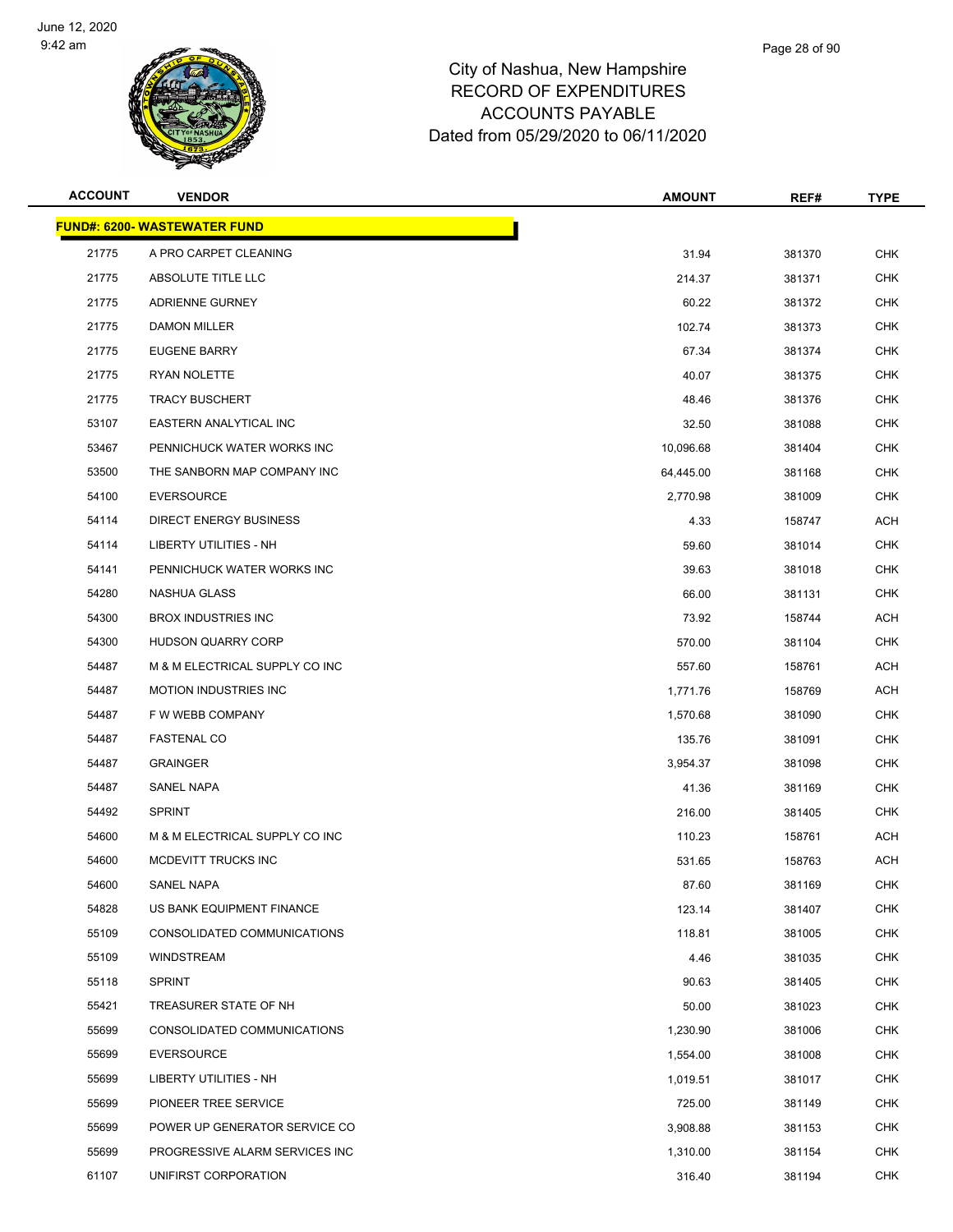

| <b>ACCOUNT</b> | <b>VENDOR</b>                                     |                 |               | <b>AMOUNT</b>  | REF#    | <b>TYPE</b> |
|----------------|---------------------------------------------------|-----------------|---------------|----------------|---------|-------------|
|                | <b>FUND#: 6200- WASTEWATER FUND</b>               |                 |               |                |         |             |
| 61149          | <b>HACH COMPANY</b>                               |                 |               | 788.21         | 381100  | <b>CHK</b>  |
| 61149          | <b>VWR INTERNATIONAL</b>                          |                 |               | 721.76         | 381198  | <b>CHK</b>  |
| 61156          | <b>BORDEN &amp; REMINGTON CORP</b>                |                 |               | 7,277.76       | 158743  | <b>ACH</b>  |
| 61156          | PVS CHEMICAL SOLUTIONS INC                        |                 |               | 4,014.73       | 158772  | <b>ACH</b>  |
| 61156          | POLYDYNE INC                                      |                 |               | 5,617.98       | 381150  | <b>CHK</b>  |
| 61299          | AMAZON CAPITAL SERV (CITY ACH)                    |                 |               | 149.90         | 158802  | <b>ACH</b>  |
| 61299          | BRENNTAG LUBRICANTS NORTHEAST                     |                 |               | 2,187.19       | 381057  | <b>CHK</b>  |
| 61299          | <b>FASTENAL CO</b>                                |                 |               | 31.64          | 381091  | <b>CHK</b>  |
| 61299          | <b>GRAINGER</b>                                   |                 |               | 906.97         | 381098  | <b>CHK</b>  |
| 61310          | ALTERNATIVE VEHICLE SERVICE GR                    |                 |               | 1,022.99       | 158741  | <b>ACH</b>  |
| 61428          | <b>GRAINGER</b>                                   |                 |               | 280.16         | 381098  | <b>CHK</b>  |
| 71025          | <b>FASTENAL CO</b>                                |                 |               | 234.12         | 381091  | <b>CHK</b>  |
| 71228          | CITIZENS BANK CREDIT CARD                         | MSFT*MSBILLINFO |               | 15.00          | 9202012 | <b>ACH</b>  |
| 81200          | <b>WRIGHT-PIERCE</b>                              |                 | 2047.69.19.30 | 20,177.45      | 158811  | <b>ACH</b>  |
| 81300          | <b>WALDRON ENGINEERING &amp;</b>                  |                 | 2044.69.18.30 | 3,578.00       | 158809  | ACH         |
| 81700          | <b>HAZEN AND SAWYER</b>                           |                 | 1040.69.15.30 | 15,095.62      | 158803  | <b>ACH</b>  |
| 81700          | KENYON PIPELINE INSPECTION LLC                    |                 | 1052.69.19.30 | 227.89         | 158760  | ACH         |
| 81700          | KENYON PIPELINE INSPECTION LLC                    |                 | 1052.69.20.30 | 232,061.67     | 158760  | <b>ACH</b>  |
| 81700          | WATERLINE INDUSTRIES CORP                         |                 | 1054.69.19.30 | 169,487.10     | 158810  | <b>ACH</b>  |
| 81700          | <b>WRIGHT-PIERCE</b>                              |                 | 1054.69.19.30 | 11,392.31      | 158811  | ACH         |
| 81700          | <b>WRIGHT-PIERCE</b>                              |                 | 2035.69.16.30 | 41,627.50      | 158811  | <b>ACH</b>  |
| 81700          | <b>HAZEN AND SAWYER</b>                           |                 | 2038.69.19.30 | 209,785.95     | 158754  | ACH         |
| 81700          | <b>HAZEN AND SAWYER</b>                           |                 | 2038.69.19.30 | 97,074.08      | 158776  | <b>ACH</b>  |
| 81700          | <b>WOODARD &amp; CURRAN</b>                       |                 | 2040.69.17.30 | 1,256.00       | 381419  | <b>CHK</b>  |
| 81700          | METHUEN CONSTRUCTION CO INC                       |                 | 2041.69.17.30 | 165,226.71     | 158806  | ACH         |
| 81700          | <b>WRIGHT-PIERCE</b>                              |                 | 2041.69.17.30 | 27,363.55      | 158811  | <b>ACH</b>  |
|                | TOTAL FUND 6200 - WASTEWATER FUND                 |                 |               | \$1,115,754.76 |         |             |
|                | <b>FUND#: 6201- WERF-WASTEWATER EQUIP RESERVE</b> |                 |               |                |         |             |
| 81300          | <b>WRIGHT-PIERCE</b>                              |                 | 2037.69.17.31 | 686.62         | 158811  | <b>ACH</b>  |
| 81300          | METHUEN CONSTRUCTION CO INC                       |                 | 2041.69.17.31 | 2,681.50       | 158806  | ACH         |
| 81300          | METHUEN CONSTRUCTION CO INC                       |                 | 2044.69.18.30 | 30,507.76      | 158767  | ACH         |
| 81300          | WESTON & SAMPSON CMR INC                          |                 | 2045.69.18.30 | 359.32         | 381418  | <b>CHK</b>  |
|                | TOTAL FUND 6201 - WERF-WASTEWATER EQUIP RESERVE   |                 |               | \$34,235.20    |         |             |
|                | <b>FUND#: 6500- PROPERTY &amp; CASUALTY FUND</b>  |                 |               |                |         |             |

 ARTHUR MCCANN 11.06 381445 CHK CONCORD IMAGING CENTER 229.50 381447 CHK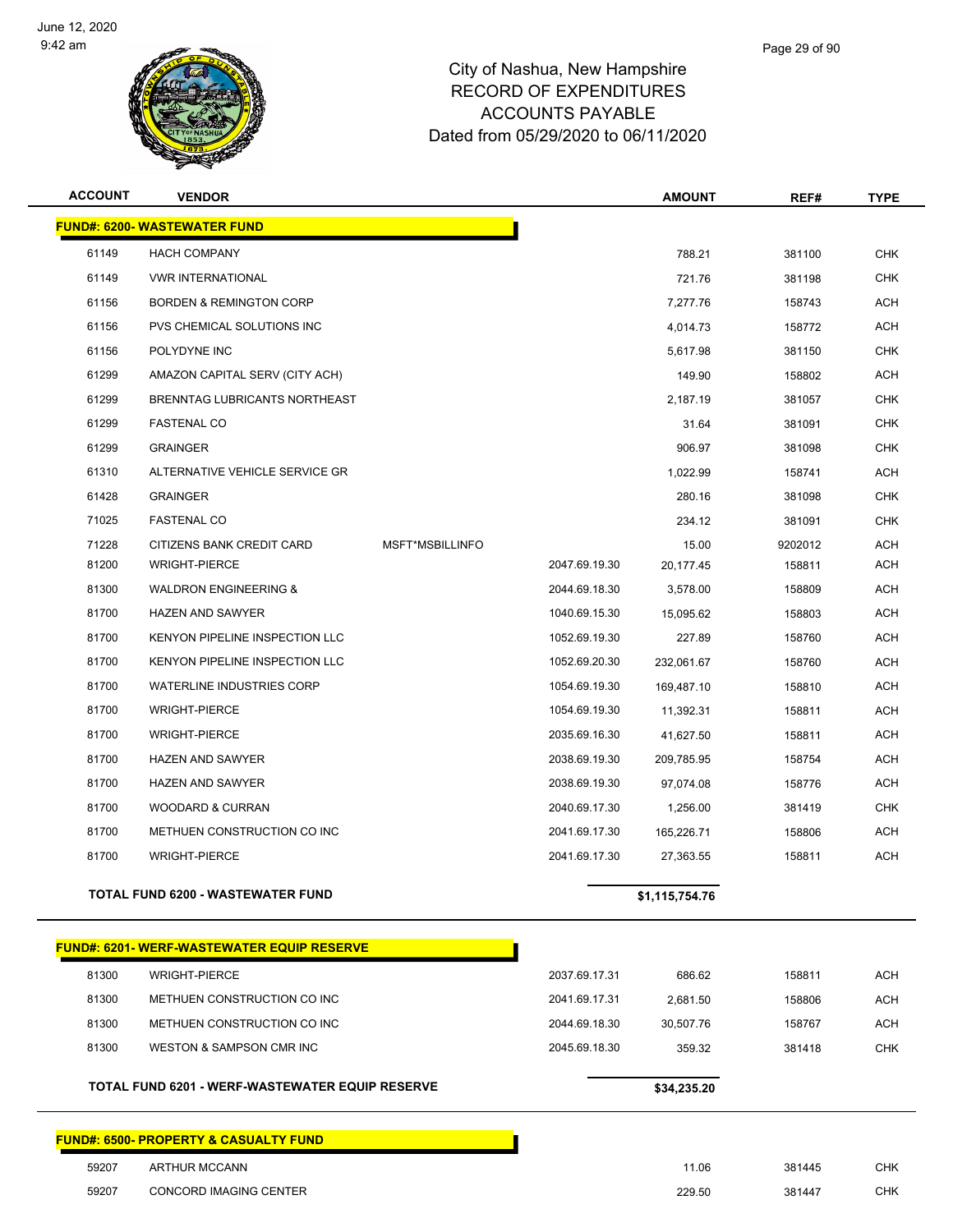

| <b>ACCOUNT</b> | <b>VENDOR</b>                                         |                                | <b>AMOUNT</b> | REF#    | <b>TYPE</b> |
|----------------|-------------------------------------------------------|--------------------------------|---------------|---------|-------------|
|                | <b>FUND#: 6500- PROPERTY &amp; CASUALTY FUND</b>      |                                |               |         |             |
| 59207          | CONCORD ORTHOPEDICS PA                                |                                | 181.00        | 381448  | <b>CHK</b>  |
| 59207          | DARTMOUTH HITCHCOCK CLINIC                            |                                | 3,169.00      | 381450  | <b>CHK</b>  |
| 59207          | DEVINE MILLIMET & BRANCH PA                           |                                | 18.50         | 381451  | <b>CHK</b>  |
| 59207          | FOUNDATION MEDICAL PARTNERS                           |                                | 205.00        | 381453  | <b>CHK</b>  |
| 59207          | <b>FOUR SEASONS ORTHOPEDIC CENTER</b>                 |                                | 3,185.25      | 381454  | <b>CHK</b>  |
| 59207          | <b>GRANITE STATE PHYSICAL THERAPY</b>                 |                                | 614.00        | 381455  | <b>CHK</b>  |
| 59207          | INJURED WORKERS PHARMACY LLC                          |                                | 434.34        | 381459  | <b>CHK</b>  |
| 59207          | MASSACHUSETTS GENERAL HOSPITAL                        |                                | 462.00        | 381460  | <b>CHK</b>  |
| 59207          | ORTHOPEDIC PHYSICAL THERAPY                           |                                | 950.00        | 381461  | <b>CHK</b>  |
| 59207          | SO NH REGIONAL MEDICAL CENTER                         |                                | 3,550.36      | 381462  | <b>CHK</b>  |
| 59207          | ST JOSEPH HOSPITAL                                    |                                | 1,855.40      | 381463  | <b>CHK</b>  |
| 59207          | UNITY SURVEILLANCE &                                  |                                | 3,150.00      | 381464  | <b>CHK</b>  |
| 59225          | <b>CULLENCOLLIMORE PLLC</b>                           |                                | 643.00        | 381449  | <b>CHK</b>  |
| 59225          | DEVINE MILLIMET & BRANCH PA                           |                                | 592.25        | 381451  | <b>CHK</b>  |
| 59225          | <b>CLETA HENRY-WILSON</b>                             |                                | 1,200.00      | 381457  | <b>CHK</b>  |
| 59250          | <b>EVROKS CORPORATION</b>                             |                                | 44,000.00     | 381452  | <b>CHK</b>  |
| 59250          | <b>HAJOCA CORPORATION</b>                             |                                | 77.09         | 381456  | <b>CHK</b>  |
| 59275          | BROADSIDE COLLISION LLC                               |                                | 14,325.63     | 381446  | <b>CHK</b>  |
| 59275          | <b>ILLG AUTOMOTIVE CORP</b>                           |                                | 4,689.80      | 381458  | <b>CHK</b>  |
| 61100          | WB MASON CO INC                                       |                                | 140.02        | 381199  | <b>CHK</b>  |
| 68360          | CITIZENS BANK CREDIT CARD                             | Fully Promoted-EmbroidMe of Be | 4,380.00      | 9202012 | <b>ACH</b>  |
| 68360          | CITIZENS BANK CREDIT CARD                             | Full Promoted-EmbroidMe of Bed | 9,500.00      | 9202012 | <b>ACH</b>  |
| 68360          | CITIZENS BANK CREDIT CARD                             | Evolve Salon Systems           | 3,500.00      | 9202012 | <b>ACH</b>  |
| 68360          | <b>CITIZENS BANK CREDIT CARD</b>                      | 14109CITIZENS BANK             | (4,380.00)    | 9202012 | <b>ACH</b>  |
| 68360          | <b>CITIZENS BANK CREDIT CARD</b>                      | 14109CITIZENS BANK             | (9,500.00)    | 9202012 | <b>ACH</b>  |
| 68360          | CITIZENS BANK CREDIT CARD                             | 14109CITIZENS BANK             | (3,500.00)    | 9202012 | <b>ACH</b>  |
| 68365          | DISA GLOBAL SOLUTIONS INC                             |                                | 100.00        | 158748  | <b>ACH</b>  |
|                | <b>TOTAL FUND 6500 - PROPERTY &amp; CASUALTY FUND</b> |                                | \$83,783.20   |         |             |
|                |                                                       |                                |               |         |             |
|                | <b>FUND#: 6600- BENEFITS SELF INSURANCE FUND</b>      |                                |               |         |             |

| 21516 | BOSTON MUTUAL LIFE INSURANCE   | 4,509.79     |
|-------|--------------------------------|--------------|
| 21520 | COLONIAL LIFE AND ACCIDENT INS | 1.869.05     |
| 21520 | COLONIAL LIFE AND ACCIDENT INS | 1,108.11     |
| 45676 | ANTHEM BCBS OF NE              | (28, 514.26) |
| 52815 | ANTHEM BCBS OF NE              | 4.872.00     |
| 59500 | NORTHEAST DELTA DENTAL         | 24.875.55    |
| 59507 | ANTHEM BCBS OF NE              | 147.203.70   |
| 59507 | ANTHEM BCBS OF NE              | 332.021.77   |
| 59507 | ANTHEM BCBS OF NE              | 23.479.30    |
| 59525 | NORTHEAST DELTA DENTAL         | 30.858.63    |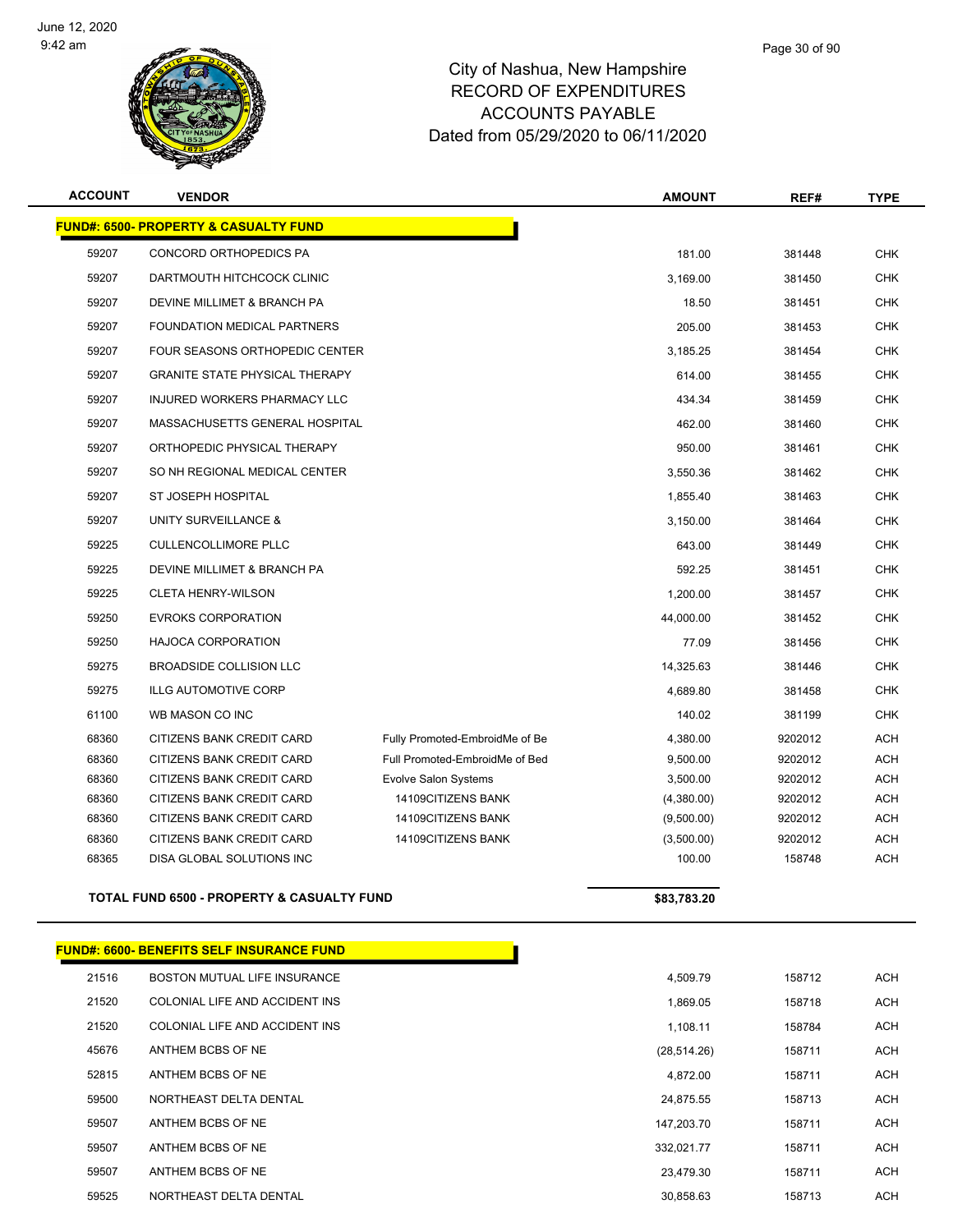

| <b>ACCOUNT</b> | <b>VENDOR</b>                                    | <b>AMOUNT</b> | REF#   | <b>TYPE</b> |
|----------------|--------------------------------------------------|---------------|--------|-------------|
|                | <b>FUND#: 6600- BENEFITS SELF INSURANCE FUND</b> |               |        |             |
| 59600          | MDX MEDICAL INC                                  | 3,383.13      | 158766 | <b>ACH</b>  |
|                | TOTAL FUND 6600 - BENEFITS SELF INSURANCE FUND   | \$545,666.77  |        |             |
|                | <b>FUND#: 7052- MINE FALLS PARK ETF</b>          |               |        |             |
| 54280          | PENNICHUCK WATER WORKS INC                       | 142.05        | 381018 | <b>CHK</b>  |
| 61699          | SITEONE LANDSCAPE SUPPLY LLC                     | 3,636.78      | 381176 | <b>CHK</b>  |
|                | <b>TOTAL FUND 7052 - MINE FALLS PARK ETF</b>     | \$3,778.83    |        |             |
|                | <b>FUND#: 7510- POLICE-RAD SYST PROG ETF</b>     |               |        |             |
| 61299          | PETTY CASH                                       | 78.42         | 380999 | CHK         |
|                | TOTAL FUND 7510 - POLICE-RAD SYST PROG ETF       | \$78.42       |        |             |
|                | <b>FUND#: 7563- SCHOOL ATHLETIC ETF</b>          |               |        |             |
| 71999          | VARSITY ATHLETIC APPAREL INC                     | 3,845.00      | 381352 | <b>CHK</b>  |
|                | <b>TOTAL FUND 7563 - SCHOOL ATHLETIC ETF</b>     | \$3,845.00    |        |             |
|                | <b>FUND#: 7565- SCHOOL RELATED PROGRAMS-ETF</b>  |               |        |             |
| 61135          | REGENERATIVE ROOTS ASSOCIATION                   | 1,120.78      | 381328 | <b>CHK</b>  |
| 71999          | <b>GOPHER</b>                                    | 1,496.43      | 381263 | <b>CHK</b>  |
| 71999          | WB MASON CO INC                                  | 388.43        | 381356 | <b>CHK</b>  |
|                | TOTAL FUND 7565 - SCHOOL RELATED PROGRAMS-ETF    | \$3,005.64    |        |             |
|                | <b>FUND#: 7580- PAVING ETF</b>                   |               |        |             |
| 81700          | SUNSHINE PAVING CORPORATION                      | 620,448.73    | 158808 | <b>ACH</b>  |
|                | <b>TOTAL FUND 7580 - PAVING ETF</b>              | \$620,448.73  |        |             |
|                | FUND#: 8063- LIBRARY-HENRY STEARNS FUND          |               |        |             |
| 61807          | INGRAM LIBRARY SERVICES LLC                      | 44.43         | 158756 | <b>ACH</b>  |
| 61807          | <b>BAKER &amp; TAYLOR</b>                        | 2,044.08      | 381048 | <b>CHK</b>  |
|                | TOTAL FUND 8063 - LIBRARY-HENRY STEARNS FUND     | \$2,088.51    |        |             |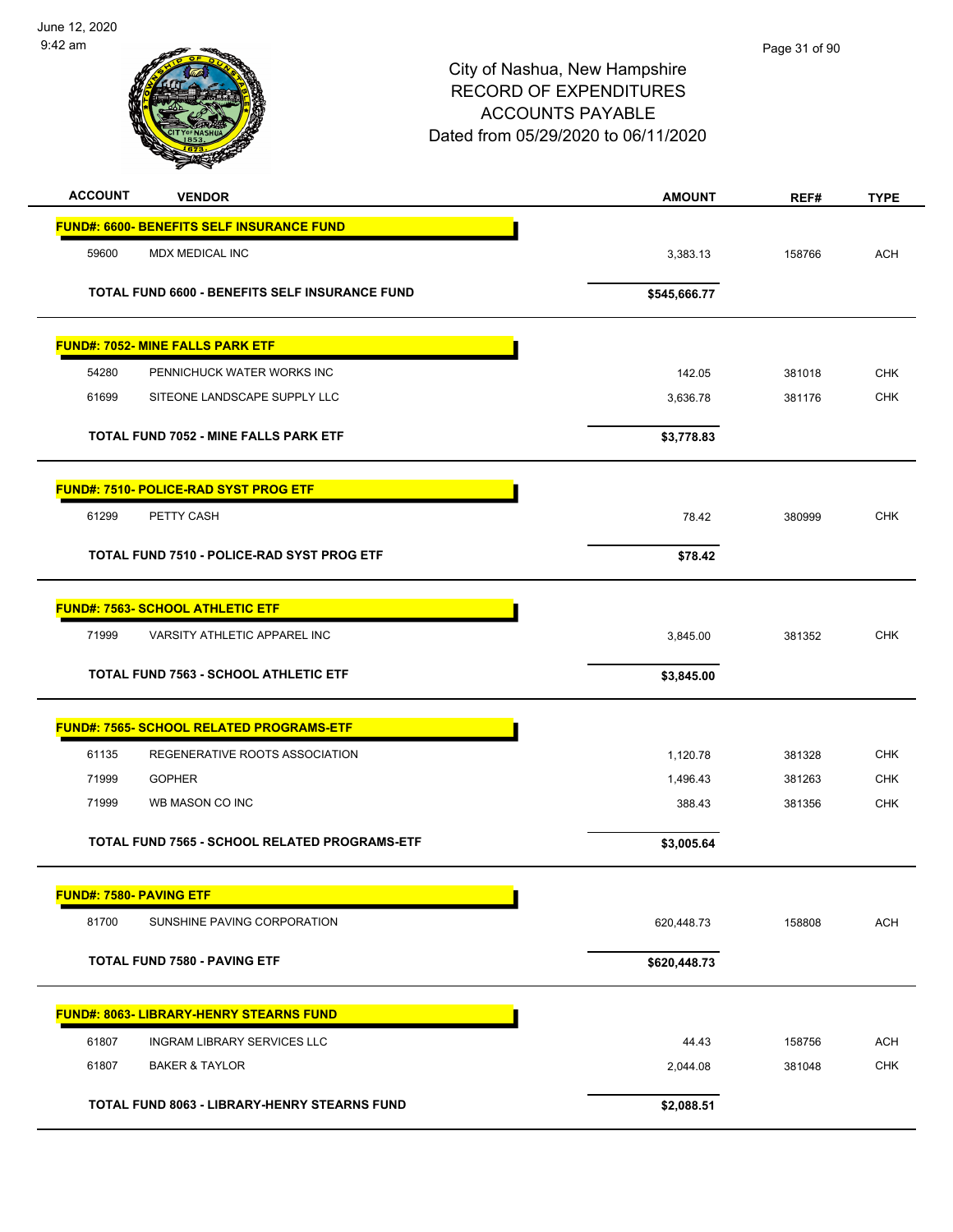

| <b>ACCOUNT</b> | <b>VENDOR</b> |                                           | <b>AMOUNT</b><br>REF# | <b>TYPE</b> |
|----------------|---------------|-------------------------------------------|-----------------------|-------------|
|                |               | <b>EXPENDITURE SUMMARY BY FUND</b>        | <b>AMOUNT</b>         |             |
|                | 1000          | <b>GENERAL FUND</b>                       | 4,734,787.45          |             |
|                | 1001          | <b>GF-CAPITAL IMPROVEMENTS</b>            | 4,984.73              |             |
|                | 1010          | <b>GF-PRIOR YEAR ENC &amp; ESCROWS</b>    | 6,847.13              |             |
|                | 2100          | <b>FOOD SERVICES FUND</b>                 | 19,673.89             |             |
|                | 2207          | ADULT ED/CONTINUING ED                    | 1,179.59              |             |
|                | 2212          | ATHLETICS REVENUE FUND                    | 16,429.76             |             |
|                | 2503          | <b>PARKS &amp; REC PROGRAMS FUND</b>      | 1,545.00              |             |
|                | 2504          | HOLMAN STADIUM EVENTS FUND                | 600.00                |             |
|                | 2505          | PEG ACCESS CHANNELS FUND                  | 3,070.76              |             |
|                | 2506          | HUNT BLDG FACILITY RENTAL FUND            | 2,189.06              |             |
|                | 2507          | FIRE TRAINING FACILITY RENTAL             | 110.97                |             |
|                | 2508          | SPECIAL ROAD & HIGHWAY FUND               | 1,280.14              |             |
|                | 3030          | <b>EMERGENCY MGMT GRANTS FUND</b>         | 11,556.35             |             |
|                | 3035          | FEMA DISASTER ASSIST GRANTS               | 33,372.14             |             |
|                | 3060          | <b>FIRE GRANTS FUND</b>                   | 3,706.50              |             |
|                | 3068          | COMMUNITY SERVICES GRANTS FUND            | 12,356.25             |             |
|                | 3080          | COMMUNITY DEVELOPMENT GRANTS              | 3,455.38              |             |
|                | 3090          | URBAN PROGRAM GRANTS FUND                 | 8,222.36              |             |
|                | 3120          | <b>TRANSIT GRANTS FUND</b>                | 177,792.59            |             |
|                | 3200          | <b>PARKS &amp; RECREATION GRANTS FUND</b> | 2,500.00              |             |
|                | 3800          | SCHOOL GRANTS FUND                        | 72,939.26             |             |
|                | 4005          | <b>TRAFFIC VIOLATIONS FUND</b>            | 283.20                |             |
|                | 4025          | DOJ DRUG FORFEITURE FUND                  | 659.01                |             |
|                | 4053          | FIRE REGIONAL HAZMAT FUND                 | 845.69                |             |
|                | 4085          | RIVERFRONT PROMENADE TIF FUND             | 18,349.09             |             |
|                | 5020          | CAPITAL PROJECTS-POLICE                   | 5,400.00              |             |
|                | 5090          | CAPITAL PROJECTS-HYDROELECTRIC            | 19,685.47             |             |
|                | 5100          | CAP PROJECTS-ECONOMIC DEV                 | 50,714.22             |             |
|                | 5200          | CAPITAL PROJECTS-PUBLIC WORKS             | 821,430.90            |             |
|                | 5700          | CAP PROJECTS-BROAD ST PARKWAY             | 760.21                |             |
|                |               |                                           |                       |             |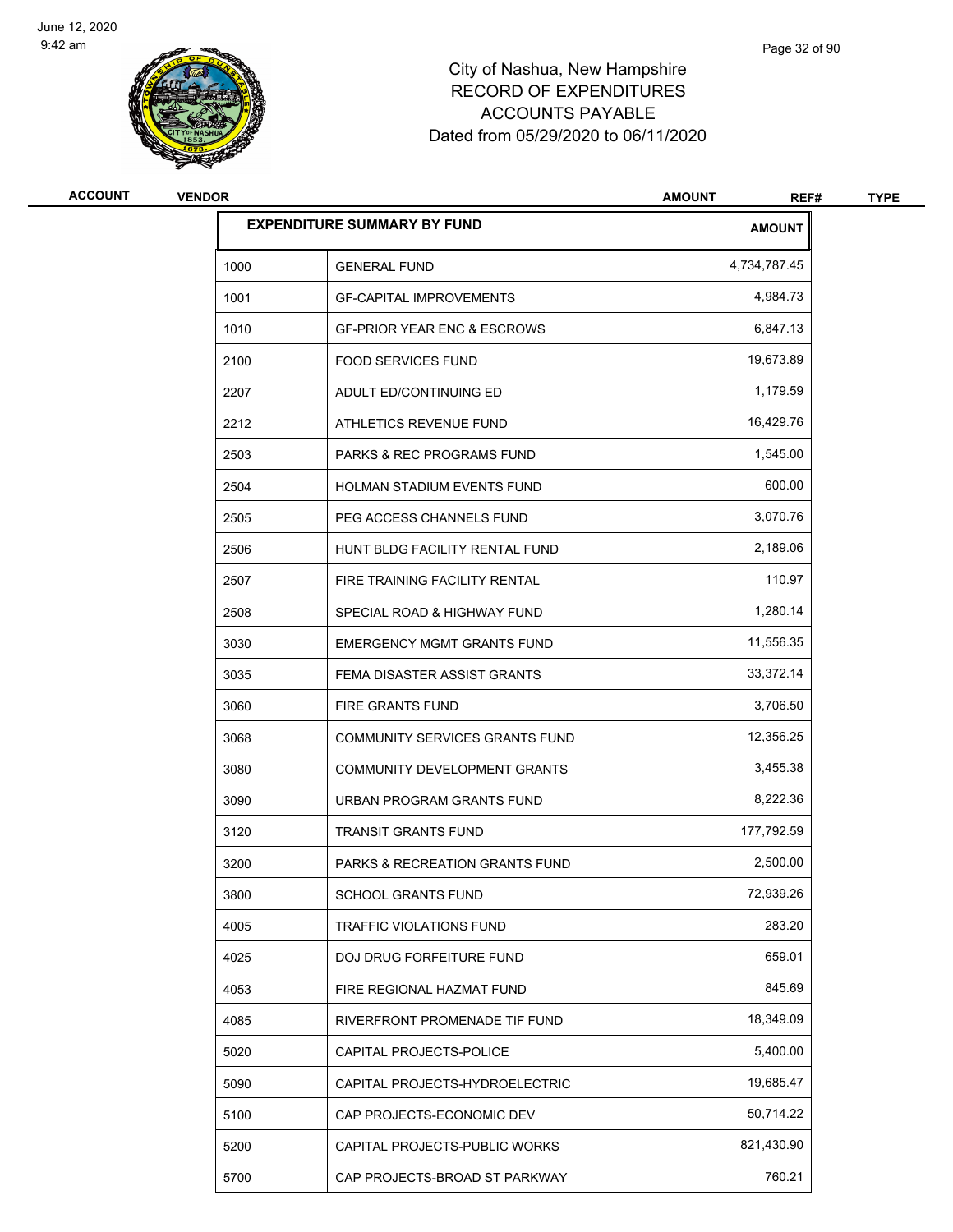

| ACCOUNT | <b>VENDOR</b> |                                    | <b>AMOUNT</b><br>REF# | <b>TYPE</b> |
|---------|---------------|------------------------------------|-----------------------|-------------|
|         |               |                                    | <b>AMOUNT</b>         |             |
|         | 5800          | SCHOOL CAPITAL PROJECTS FUND       | 209,873.80            |             |
|         | 6000          | SOLID WASTE FUND                   | 471,676.61            |             |
|         | 6200          | <b>WASTEWATER FUND</b>             | 1,115,754.76          |             |
|         | 6201          | WERF-WASTEWATER EQUIP RESERVE      | 34,235.20             |             |
|         | 6500          | PROPERTY & CASUALTY FUND           | 83,783.20             |             |
|         | 6600          | BENEFITS SELF INSURANCE FUND       | 545,666.77            |             |
|         | 7052          | MINE FALLS PARK ETF                | 3,778.83              |             |
|         | 7510          | POLICE-RAD SYST PROG ETF           | 78.42                 |             |
|         | 7563          | <b>SCHOOL ATHLETIC ETF</b>         | 3,845.00              |             |
|         | 7565          | <b>SCHOOL RELATED PROGRAMS-ETF</b> | 3,005.64              |             |
|         | 7580          | <b>PAVING ETF</b>                  | 620,448.73            |             |
|         | 8063          | LIBRARY-HENRY STEARNS FUND         | 2,088.51              |             |
|         | <b>TOTAL:</b> |                                    | 9,130,962.57          |             |
|         |               |                                    |                       |             |

Page 33 of 90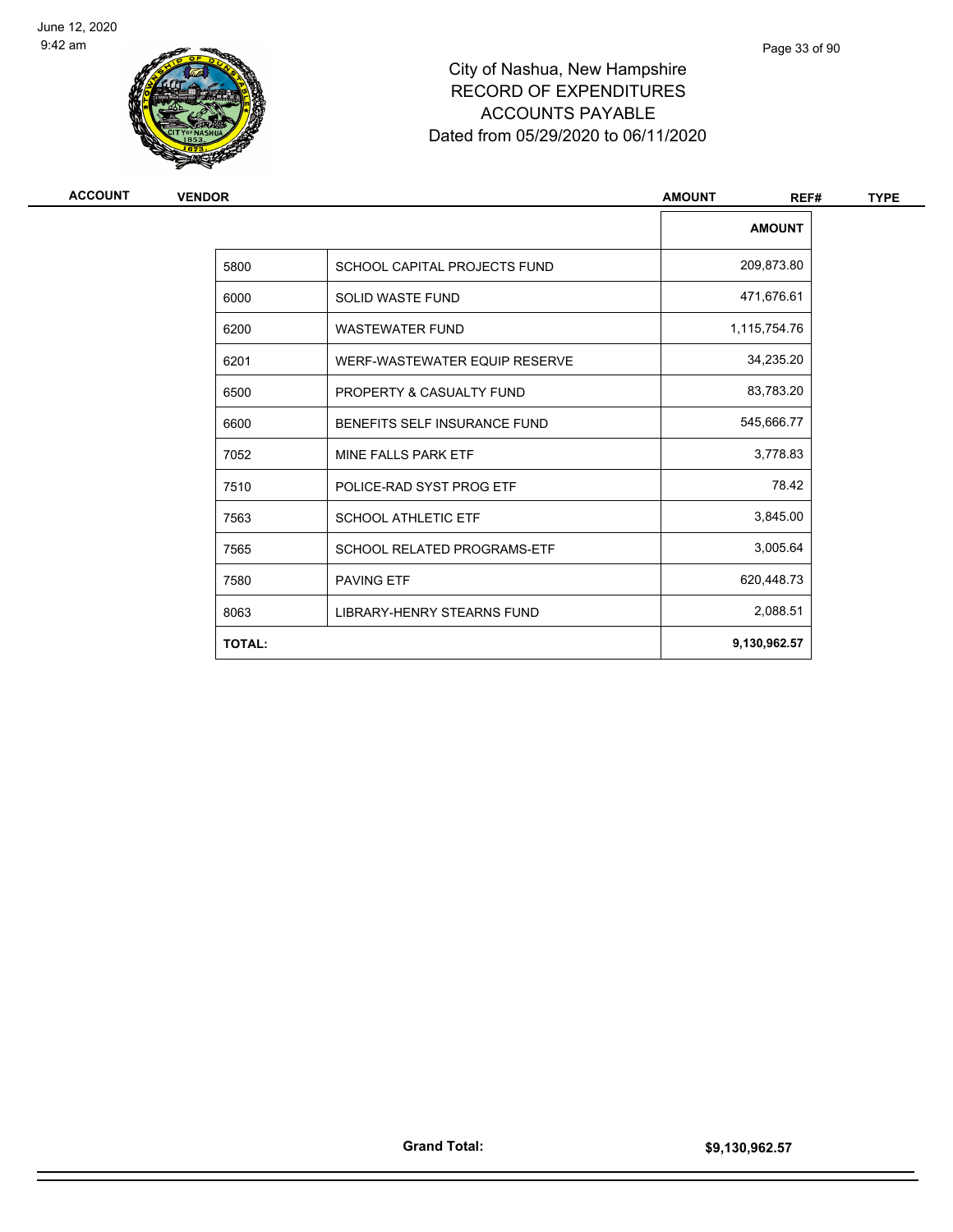

#### City of Nashua, New Hampshire RECORD OF EXPENDITURES PAYROLL-GROSS WAGES Dated from May 29, 2020 to June 11, 2020

Page 34 of 90

| <b>PAY DATE</b>                    | <b>ACCOUNT</b>                             | <b>DESCRIPTION</b>                       | <b>AMOUNT</b> |
|------------------------------------|--------------------------------------------|------------------------------------------|---------------|
| <b>FUND#: 1000 - GENERAL FUND</b>  |                                            |                                          |               |
| 101<br><b>MAYOR</b>                |                                            |                                          |               |
| 6/4/20                             | 51100                                      | ADMINISTRATIVE ASSISTANT II              | 706.55        |
| 6/11/20                            | 51100                                      | ADMINISTRATIVE ASSISTANT II              | 706.55        |
| 6/4/20                             | 51100                                      | CHIEF OF STAFF                           | 1,686.60      |
| 6/11/20                            | 51100                                      | CHIEF OF STAFF                           | 1,686.60      |
| 6/4/20                             | 51100                                      | COMMUNICATIONS & SPECIAL PRJ COORDINATOR | 886.00        |
| 6/11/20                            | 51100                                      | COMMUNICATIONS & SPECIAL PRJ COORDINATOR | 886.00        |
| 6/4/20                             | 51100                                      | CONSTITUENT SERVICES COORDINATOR         | 886.00        |
| 6/11/20                            | 51100                                      | CONSTITUENT SERVICES COORDINATOR         | 886.00        |
| 6/4/20                             | 51500                                      | <b>MAYOR</b>                             | 2,290.80      |
| 6/11/20                            | 51500                                      | MAYOR                                    | 2,290.80      |
| <b>TOTAL 101 - MAYOR</b>           |                                            |                                          | \$12,911.90   |
|                                    |                                            |                                          |               |
| 102                                | <b>BOARD OF ALDERMEN</b>                   |                                          |               |
| 6/4/20                             | 51100                                      | LEGISLATIVE AFFAIRS MANAGER              | 1,578.70      |
| 6/11/20                            | 51100                                      | LEGISLATIVE AFFAIRS MANAGER              | 1,578.70      |
| 6/4/20                             | 51200                                      | LEGISLATIVE TRANSCRIPTION SPEC           | 517.17        |
| 6/11/20                            | 51200                                      | LEGISLATIVE TRANSCRIPTION SPEC           | 353.61        |
|                                    | <b>TOTAL 102 - BOARD OF ALDERMEN</b>       |                                          | \$4,028.18    |
| 103<br><b>LEGAL</b>                |                                            |                                          |               |
| 6/4/20                             | 51100                                      | <b>CORPORATION COUNSEL</b>               | 2,561.50      |
| 6/11/20                            | 51100                                      | <b>CORPORATION COUNSEL</b>               | 2,561.50      |
| 6/4/20                             | 51100                                      | DEPUTY CORPORATION COUNSEL               | 4,444.50      |
| 6/11/20                            | 51100                                      | DEPUTY CORPORATION COUNSEL               | 4,444.50      |
| 6/4/20                             | 51100                                      | <b>LEGAL ASSISTANT</b>                   | 2,065.25      |
| 6/11/20                            | 51100                                      | <b>LEGAL ASSISTANT</b>                   | 2,065.25      |
| <b>TOTAL 103 - LEGAL</b>           |                                            |                                          | \$18,142.50   |
| 106                                | <b>ADMINISTRATIVE SERVICES</b>             |                                          |               |
| 6/4/20                             | 51100                                      | ADMINISTRATIVE ASSISTANT I               | 735.30        |
| 6/11/20                            | 51100                                      | ADMINISTRATIVE ASSISTANT I               | 735.30        |
| 6/4/20                             | 51100                                      | ADMINISTRATIVE SERVICES DIRECTOR         | 2,023.90      |
| 6/11/20                            | 51100                                      | ADMINISTRATIVE SERVICES DIRECTOR         | 2,023.90      |
| 6/4/20                             | 51100                                      | <b>GRANT WRITER</b>                      | 657.80        |
| 6/11/20                            | 51100                                      | <b>GRANT WRITER</b>                      | 657.80        |
|                                    | <b>TOTAL 106 - ADMINISTRATIVE SERVICES</b> |                                          | \$6,834.00    |
|                                    |                                            |                                          |               |
| 107<br><b>CITY CLERK</b><br>6/4/20 | 51100                                      | <b>CITY CLERK</b>                        | 1,897.40      |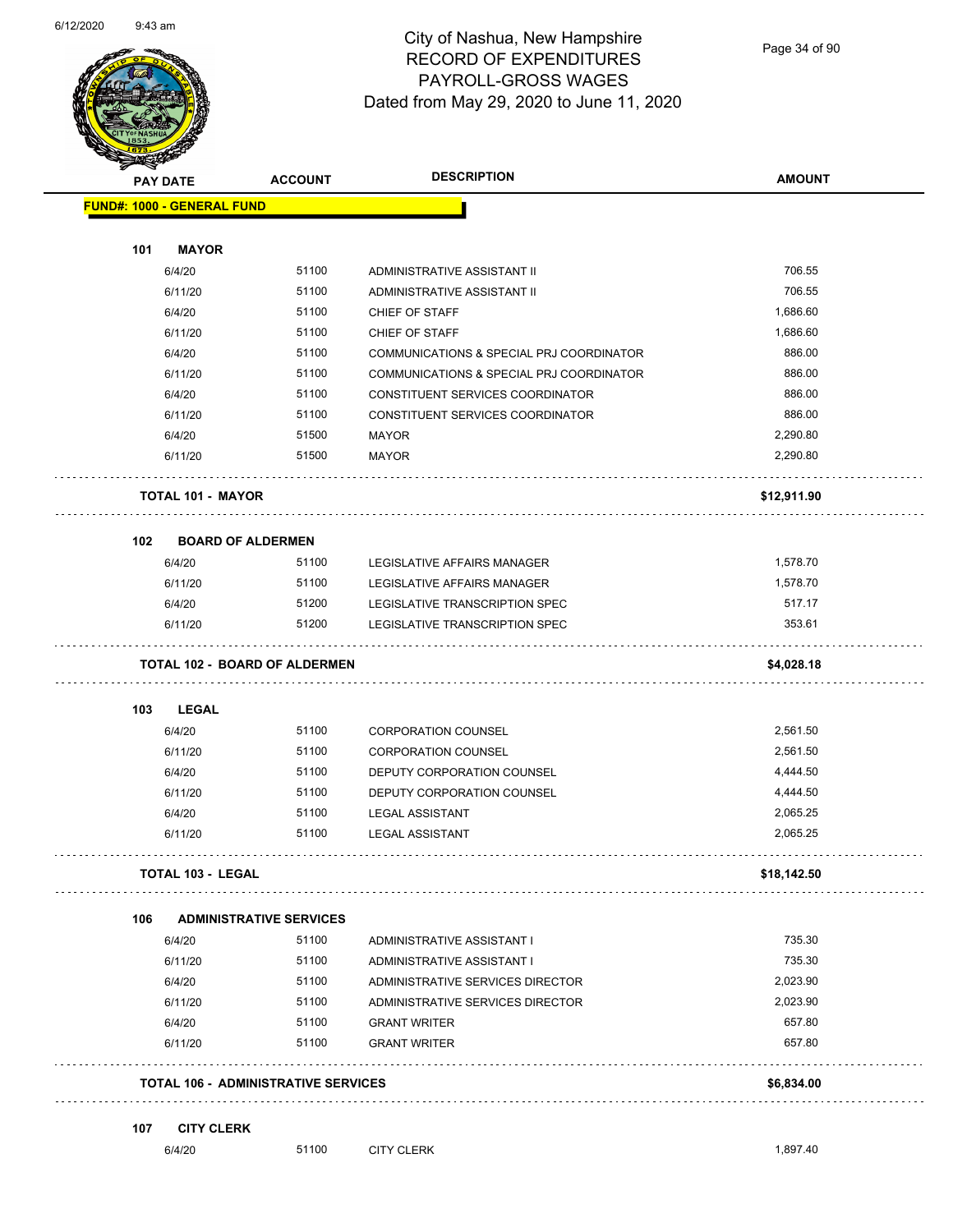

#### City of Nashua, New Hampshire RECORD OF EXPENDITURES PAYROLL-GROSS WAGES Dated from May 29, 2020 to June 11, 2020

Page 35 of 90

| <b>PAY DATE</b>                   |                                                  |                                        | <b>AMOUNT</b> |
|-----------------------------------|--------------------------------------------------|----------------------------------------|---------------|
| <b>FUND#: 1000 - GENERAL FUND</b> |                                                  |                                        |               |
|                                   |                                                  |                                        |               |
| 107                               | <b>CITY CLERK</b>                                |                                        |               |
| 6/11/20                           | 51100                                            | <b>CITY CLERK</b>                      | 1,897.40      |
| 6/4/20                            | 51100                                            | <b>CLERK VITAL RECORDS II</b>          | 1,867.50      |
| 6/11/20                           | 51100                                            | <b>CLERK VITAL RECORDS II</b>          | 1,867.51      |
| 6/4/20                            | 51100                                            | <b>DEPUTY CITY CLERK</b>               | 1,216.25      |
| 6/11/20                           | 51100                                            | DEPUTY CITY CLERK                      | 1,216.25      |
| 6/4/20                            | 51300                                            | <b>CLERK VITAL RECORDS II</b>          | 315.15        |
| 6/11/20                           | 51300                                            | <b>CLERK VITAL RECORDS II</b>          | 245.11        |
| 6/4/20                            | 51400                                            | <b>CITY CLERK TEMP</b>                 | 160.00        |
|                                   | <b>TOTAL 107 - CITY CLERK</b>                    |                                        | \$10,682.57   |
|                                   |                                                  |                                        |               |
| 110                               | <b>ARLINGTON ST COMMUNITY CENTER</b>             |                                        |               |
| 6/4/20                            | 51100                                            | ARLINGTON ST COMMUNITY CENTER DIRECTOR | 1,043.55      |
| 6/11/20                           | 51100                                            | ARLINGTON ST COMMUNITY CENTER DIRECTOR | 1,043.55      |
|                                   | <b>TOTAL 110 - ARLINGTON ST COMMUNITY CENTER</b> |                                        | \$2,087.10    |
| 111                               | <b>HUMAN RESOURCES</b>                           |                                        |               |
| 6/4/20                            | 51100                                            | HR SPECIALIST                          | 973.00        |
| 6/11/20                           | 51100                                            | <b>HR SPECIALIST</b>                   | 972.98        |
| 6/4/20                            | 51100                                            | HRIS & PAYROLL ANALYST                 | 1,297.30      |
| 6/11/20                           | 51100                                            | HRIS & PAYROLL ANALYST                 | 1,297.30      |
| 6/4/20                            | 51100                                            | HUMAN RESOURCES DIRECTOR               | 1,907.35      |
| 6/11/20                           | 51100                                            | <b>HUMAN RESOURCES DIRECTOR</b>        | 1,907.35      |
| 6/4/20                            | 51100                                            | HUMAN RESOURCES MANAGER                | 1,313.50      |
| 6/11/20                           | 51100                                            | <b>HUMAN RESOURCES MANAGER</b>         | 1,313.50      |
| 6/4/20                            | 51100                                            | PAYROLL ANALYST                        | 2,349.96      |
| 6/11/20                           | 51100                                            | PAYROLL ANALYST                        | 2,349.99      |
| 6/4/20                            | 51100                                            | PAYROLL MANAGER                        | 1,651.40      |
| 6/11/20                           | 51100                                            | PAYROLL MANAGER                        | 1,651.40      |
| 6/4/20                            | 51200                                            | ADMINISTRATIVE ASSISTANT I             | 412.29        |
| 6/11/20                           | 51200                                            | ADMINISTRATIVE ASSISTANT I             | 412.30        |
|                                   | <b>TOTAL 111 - HUMAN RESOURCES</b>               |                                        | \$19,809.62   |
| 122                               | <b>INFORMATION TECHNOLOGY</b>                    |                                        |               |
| 6/4/20                            | 51100                                            | ADMIN ASSISTANT III                    | 824.10        |
| 6/11/20                           | 51100                                            | ADMIN ASSISTANT III                    | 824.10        |
| 6/4/20                            | 51100                                            | <b>ENTERPRISE SYS ADMINISTRATOR</b>    | 1,651.40      |
| 6/11/20                           | 51100                                            | ENTERPRISE SYS ADMINISTRATOR           | 1,651.40      |
| 6/4/20                            | 51100                                            | ERP SYSTEM ADMIN DBA                   | 1,973.35      |
|                                   | 6/11/20<br>51100                                 | ERP SYSTEM ADMIN DBA                   | 1,973.35      |

6/4/20 51100 IT APPLICATIONS ANALYST 1,445.40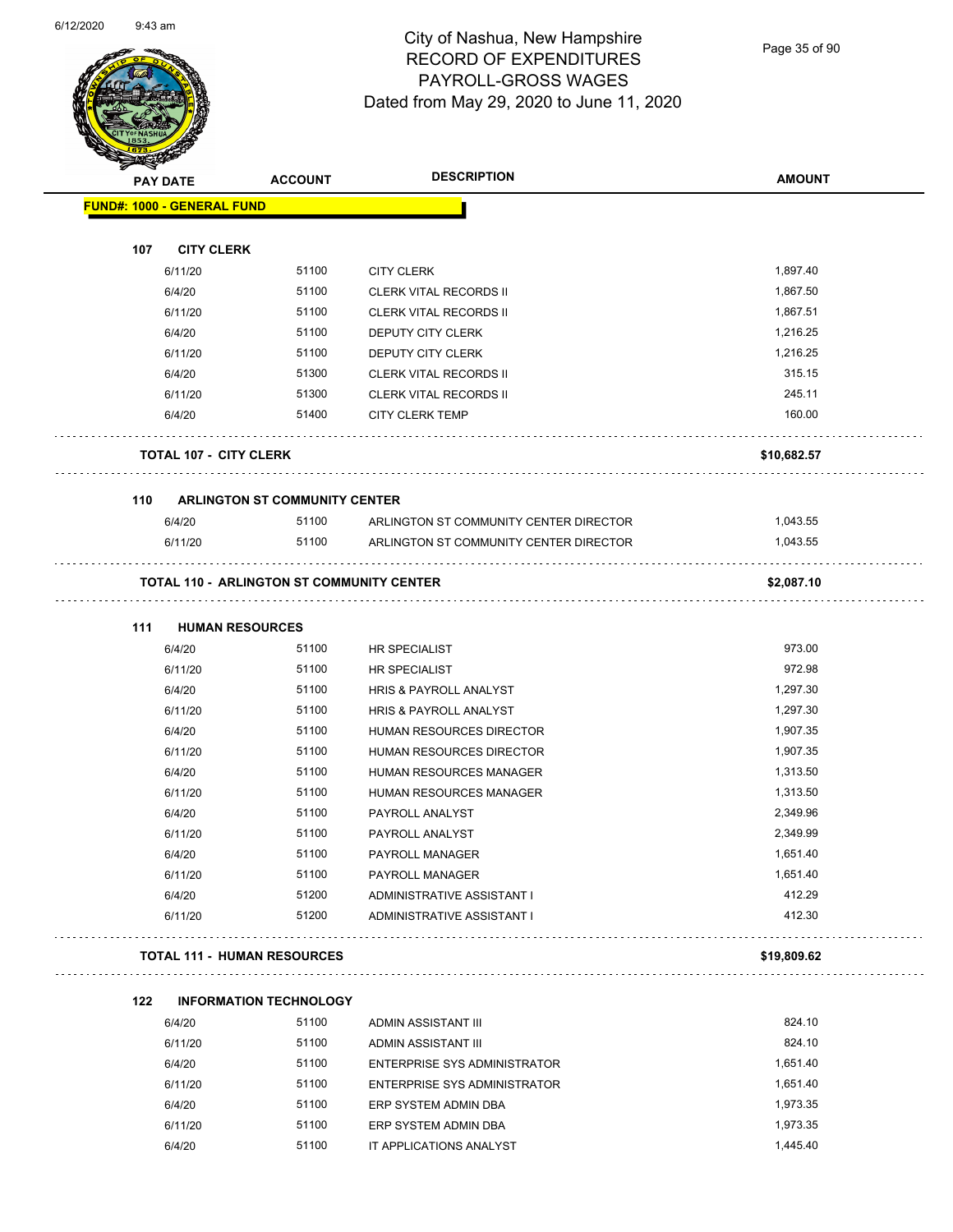

#### City of Nashua, New Hampshire RECORD OF EXPENDITURES PAYROLL-GROSS WAGES Dated from May 29, 2020 to June 11, 2020

| <b>PAY DATE</b>                   | <b>ACCOUNT</b>                            | <b>DESCRIPTION</b>                       | <b>AMOUNT</b> |
|-----------------------------------|-------------------------------------------|------------------------------------------|---------------|
| <b>FUND#: 1000 - GENERAL FUND</b> |                                           |                                          |               |
|                                   |                                           |                                          |               |
| 122                               | <b>INFORMATION TECHNOLOGY</b>             |                                          |               |
| 6/11/20                           | 51100                                     | IT APPLICATIONS ANALYST                  | 1,445.40      |
| 6/4/20                            | 51100                                     | IT DIVISION DIRECTOR                     | 2,427.25      |
| 6/11/20                           | 51100                                     | IT DIVISION DIRECTOR                     | 2,427.25      |
| 6/4/20                            | 51100                                     | IT INFRASTRUCTURE ANALYST                | 1,334.10      |
| 6/11/20                           | 51100                                     | IT INFRASTRUCTURE ANALYST                | 1,334.10      |
| 6/4/20                            | 51100                                     | IT MANAGER, INFRASTRUCTURE               | 2,177.35      |
| 6/11/20                           | 51100                                     | IT MANAGER, INFRASTRUCTURE               | 2,177.35      |
| 6/4/20                            | 51100                                     | IT MANAGER, PROJECT/DEVELOPMENT SERVICES | 1,684.20      |
| 6/11/20                           | 51100                                     | IT MANAGER, PROJECT/DEVELOPMENT SERVICES | 1,684.20      |
| 6/4/20                            | 51100                                     | IT MANAGER, TECHNICAL SERVICES           | 1,620.45      |
| 6/11/20                           | 51100                                     | IT MANAGER, TECHNICAL SERVICES           | 1,620.45      |
| 6/4/20                            | 51100                                     | TECHNICAL SPEC II NET SUPPORT            | 1,273.15      |
| 6/11/20                           | 51100                                     | TECHNICAL SPEC II NET SUPPORT            | 1,273.15      |
| 6/4/20                            | 51100                                     | <b>TECHNICAL SPECIALIST I</b>            | 888.90        |
| 6/11/20                           | 51100                                     | <b>TECHNICAL SPECIALIST I</b>            | 888.90        |
| 6/4/20                            | 51100                                     | WEB ADMINISTRATOR/GRAPHIC DESINGER       | 983.40        |
| 6/11/20                           | 51100                                     | WEB ADMINISTRATOR/GRAPHIC DESINGER       | 983.40        |
| 6/4/20                            | 51300                                     | TECHNICAL SPEC II NET SUPPORT            | 11.94         |
| 6/11/20                           | 51300                                     | TECHNICAL SPEC II NET SUPPORT            | 190.97        |
| 6/11/20                           | 51300                                     | <b>TECHNICAL SPECIALIST I</b>            | 75.00         |
|                                   | <b>TOTAL 122 - INFORMATION TECHNOLOGY</b> |                                          | \$36,844.01   |
|                                   |                                           |                                          |               |
| 126                               | <b>FINANCIAL SERVICES</b>                 |                                          |               |
| 6/4/20                            | 51100                                     | <b>ACCOUNTANT</b>                        | 1,062.30      |
| 6/11/20                           | 51100                                     | <b>ACCOUNTANT</b>                        | 1,062.30      |
| 6/4/20                            | 51100                                     | ACCOUNTS PAYABLE COORDINATOR             | 2,362.40      |
| 6/11/20                           | 51100                                     | ACCOUNTS PAYABLE COORDINATOR             | 2,362.37      |
| 6/4/20                            | 51100                                     | ACCOUNTS PAYABLE SUPV                    | 1,158.35      |
| 6/11/20                           | 51100                                     | ACCOUNTS PAYABLE SUPV                    | 1,158.35      |
| 6/4/20                            | 51100                                     | CFO COMPTROLLER                          | 2,664.05      |
| 6/11/20                           | 51100                                     | CFO COMPTROLLER                          | 2,664.05      |
| 6/4/20                            | 51100                                     | DEP TREASURER TAX COLLECTOR              | 1,243.24      |
| 6/11/20                           | 51100                                     | DEP TREASURER TAX COLLECTOR              | 1,243.25      |
| 6/4/20                            | 51100                                     | FINANCE AND ADMIN MANAGER                | 888.04        |
| 6/11/20                           | 51100                                     | FINANCE AND ADMIN MANAGER                | 888.05        |
| 6/4/20                            | 51100                                     | <b>MVR CLERK I</b>                       | 1,196.67      |
| 6/11/20                           | 51100                                     | <b>MVR CLERK I</b>                       | 1,196.67      |
| 6/4/20                            | 51100                                     | MVR CLERK II                             | 1,571.72      |
| 6/11/20                           | 51100                                     | MVR CLERK II                             | 1,571.72      |
| 6/4/20                            | 51100                                     | MVR CLERK III                            | 1,119.80      |
| 6/11/20                           | 51100                                     | MVR CLERK III                            | 1,565.43      |
| 6/4/20                            | 51100                                     | ORDINANCE VIOLATIONS COORDINATOR         | 299.56        |
| 6/11/20                           | 51100                                     | ORDINANCE VIOLATIONS COORDINATOR         | 299.56        |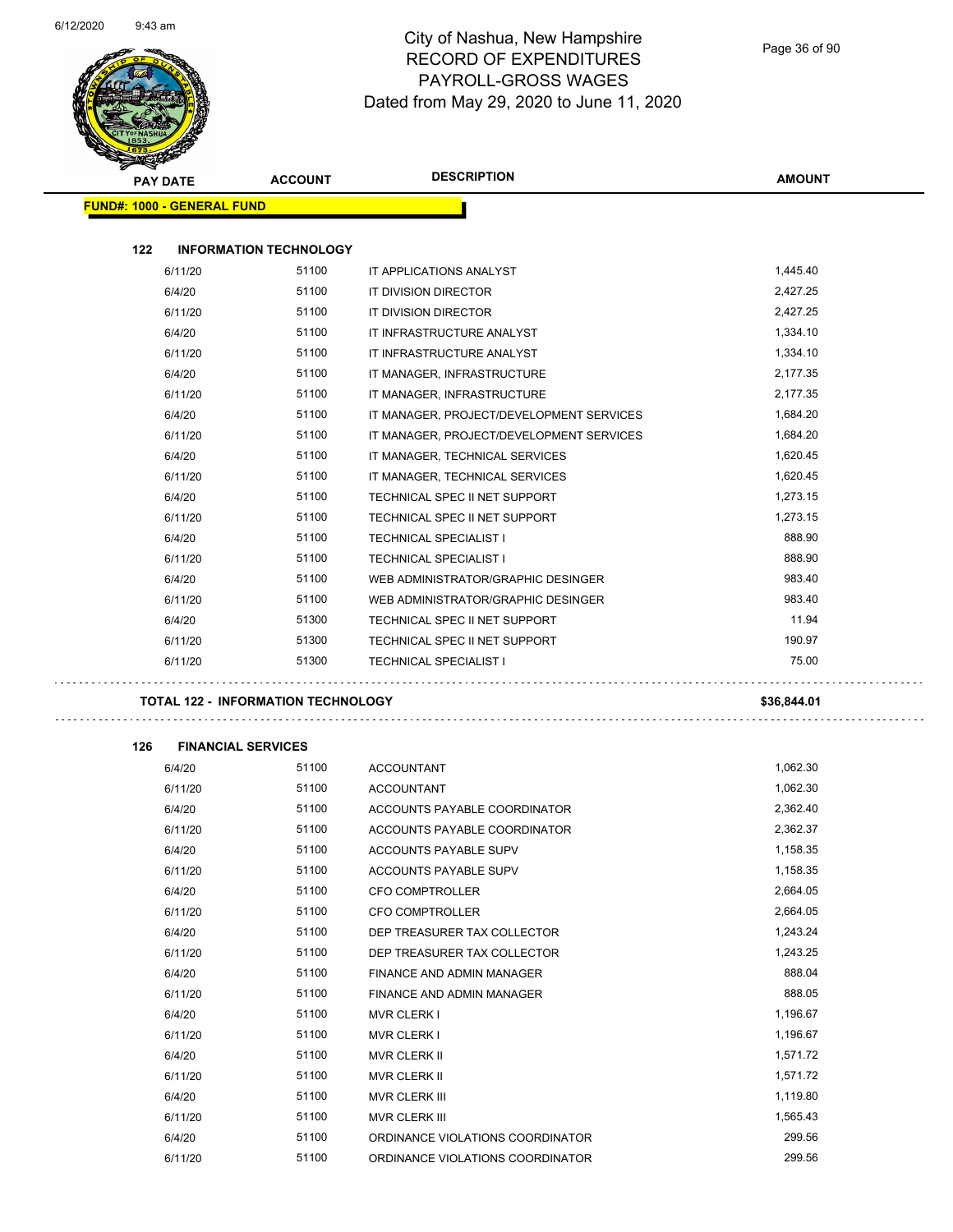

| <b>PAY DATE</b>                       | <b>ACCOUNT</b> | <b>DESCRIPTION</b>               | <b>AMOUNT</b> |
|---------------------------------------|----------------|----------------------------------|---------------|
| <b>FUND#: 1000 - GENERAL FUND</b>     |                |                                  |               |
| 126<br><b>FINANCIAL SERVICES</b>      |                |                                  |               |
| 6/4/20                                | 51100          | REVENUE ACCOUNTS SPEC            | 898.05        |
| 6/11/20                               | 51100          | REVENUE ACCOUNTS SPEC            | 898.05        |
| 6/4/20                                | 51100          | REVENUE COORDINATOR              | 1,103.65      |
| 6/11/20                               | 51100          | REVENUE COORDINATOR              | 1,103.65      |
| 6/4/20                                | 51100          | <b>SENIOR FINANCE MANAGER</b>    | 1,776.05      |
| 6/11/20                               | 51100          | SENIOR FINANCE MANAGER           | 1,776.05      |
| 6/4/20                                | 51100          | <b>SENIOR FINANCIAL ANALYST</b>  | 1,268.05      |
| 6/11/20                               | 51100          | SENIOR FINANCIAL ANALYST         | 1,268.05      |
| 6/4/20                                | 51100          | SR MGR ACCT FIN REPORTING        | 1,381.35      |
| 6/11/20                               | 51100          | SR MGR ACCT FIN REPORTING        | 1,381.35      |
| 6/4/20                                | 51100          | SUPV VEHICLE REGISTRATION        | 1,282.70      |
| 6/11/20                               | 51100          | <b>SUPV VEHICLE REGISTRATION</b> | 1,282.70      |
| 6/4/20                                | 51100          | TREASURER TAX COLLECTOR          | 2,177.35      |
| 6/11/20                               | 51100          | TREASURER TAX COLLECTOR          | 2,177.35      |
| 6/4/20                                | 51200          | TRUST ACCOUNTANT PT              | 773.00        |
| 6/11/20                               | 51200          | <b>TRUST ACCOUNTANT PT</b>       | 773.00        |
| 6/4/20                                | 51300          | <b>MVR CLERK I</b>               | 173.89        |
| 6/11/20                               | 51300          | <b>MVR CLERK I</b>               | 459.98        |
| 6/4/20                                | 51300          | <b>MVR CLERK II</b>              | 580.60        |
| 6/11/20                               | 51300          | MVR CLERK II                     | 460.37        |
| 6/4/20                                | 51300          | <b>MVR CLERK III</b>             | 185.26        |
| 6/11/20                               | 51300          | <b>MVR CLERK III</b>             | 292.35        |
| 6/4/20                                | 51300          | REVENUE ACCOUNTS SPEC            | 50.52         |
| 6/11/20                               | 51300          | REVENUE ACCOUNTS SPEC            | 67.35         |
| 6/4/20                                | 51300          | REVENUE COORDINATOR              | 82.77         |
| 6/11/20                               | 51300          | REVENUE COORDINATOR              | 134.51        |
| <b>TOTAL 126 - FINANCIAL SERVICES</b> |                |                                  | \$51,385.88   |

| 6/4/20  | 51100 | <b>BUILDING MANAGER</b> | 1,305.25 |
|---------|-------|-------------------------|----------|
| 6/11/20 | 51100 | <b>BUILDING MANAGER</b> | 1,305.24 |
| 6/4/20  | 51100 | <b>CUSTODIAN I</b>      | 1,282.70 |
| 6/11/20 | 51100 | <b>CUSTODIAN I</b>      | 1,282.71 |
| 6/4/20  | 51100 | <b>ENERGY MANAGER</b>   | 1,403.30 |
| 6/11/20 | 51100 | <b>ENERGY MANAGER</b>   | 1,403.30 |
| 6/4/20  | 51100 | <b>MAINTENANCE SPEC</b> | 1,366.59 |
| 6/11/20 | 51100 | <b>MAINTENANCE SPEC</b> | 1,366.58 |
| 6/4/20  | 51200 | <b>CUSTODIAN I</b>      | 355.65   |
| 6/11/20 | 51200 | <b>CUSTODIAN I</b>      | 355.65   |
| 6/4/20  | 51300 | <b>BUILDING MANAGER</b> | 48.95    |
| 6/11/20 | 51300 | <b>BUILDING MANAGER</b> | 12.24    |
| 6/11/20 | 51300 | MAINTENANCE SPEC        | 77.63    |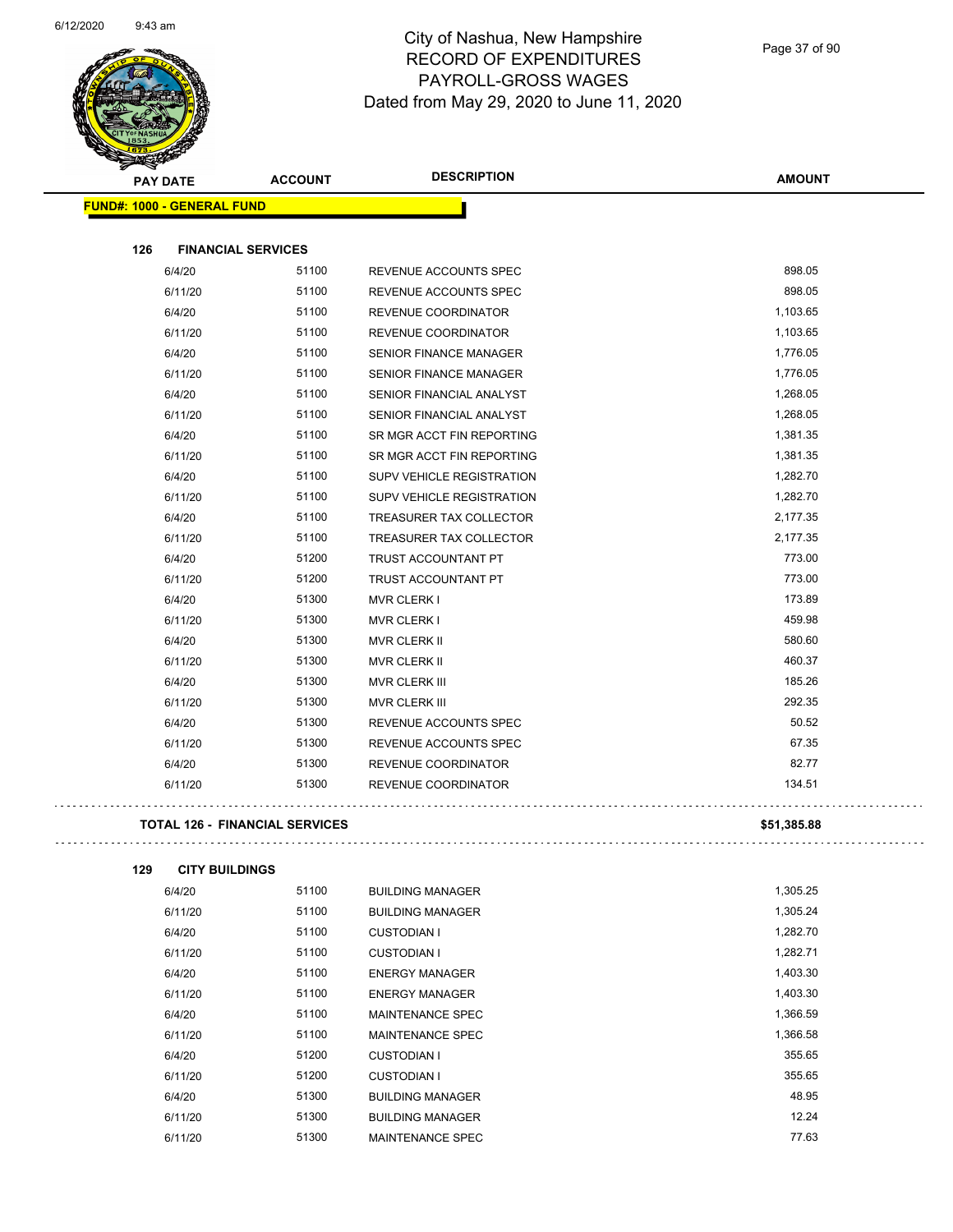

Page 38 of 90

|     | <b>PAY DATE</b>                   | <b>ACCOUNT</b> | <b>DESCRIPTION</b>                                           | <b>AMOUNT</b>        |
|-----|-----------------------------------|----------------|--------------------------------------------------------------|----------------------|
|     | FUND#: 1000 - GENERAL FUND        |                |                                                              |                      |
|     | <b>TOTAL 129 - CITY BUILDINGS</b> |                |                                                              | \$11,565.79          |
| 130 | <b>PURCHASING</b>                 |                |                                                              |                      |
|     | 6/4/20                            | 51100          | PURCHASING AGENT I                                           | 774.95               |
|     | 6/11/20                           | 51100          | PURCHASING AGENT I                                           | 774.95               |
|     | 6/4/20                            | 51100          | PURCHASING AGENT II                                          | 962.15               |
|     | 6/11/20                           | 51100          | PURCHASING AGENT II                                          | 962.15               |
|     | 6/4/20                            | 51100          | PURCHASING MANAGER                                           | 1,776.05             |
|     | 6/11/20                           | 51100          | PURCHASING MANAGER                                           | 1,776.05             |
|     | 6/4/20                            | 51200          | MESSENGER MAIL DISTRIBUTION CL                               | 277.78               |
|     | 6/11/20                           | 51200          | MESSENGER MAIL DISTRIBUTION CL                               | 261.44               |
|     | <b>TOTAL 130 - PURCHASING</b>     |                |                                                              | \$7,565.52           |
| 131 | <b>HUNT BUILDING</b>              |                |                                                              |                      |
|     | 6/4/20                            | 51100          | HUNT MEMORIAL BLDG & ARTS ADM                                | 394.20               |
|     | 6/11/20                           | 51100          | HUNT MEMORIAL BLDG & ARTS ADM                                | 394.20               |
|     | <b>TOTAL 131 - HUNT BUILDING</b>  |                |                                                              | \$788.40             |
| 132 | <b>ASSESSING</b>                  |                |                                                              |                      |
|     |                                   |                |                                                              |                      |
|     |                                   |                |                                                              |                      |
|     | 6/4/20                            | 51100<br>51100 | ASSESSING ADMIN SPEC II CSR                                  | 1,498.35             |
|     | 6/11/20<br>6/4/20                 | 51100          | ASSESSING ADMIN SPEC II CSR                                  | 1,498.35<br>1,020.05 |
|     | 6/11/20                           | 51100          | ASSESSING ADMIN SPEC III CSR<br>ASSESSING ADMIN SPEC III CSR | 1,020.05             |
|     | 6/4/20                            | 51100          | ASSESSOR I                                                   | 813.45               |
|     | 6/11/20                           | 51100          | ASSESSOR I                                                   | 813.45               |
|     | 6/4/20                            | 51100          | ASSESSOR II                                                  | 1,171.15             |
|     | 6/11/20                           | 51100          | ASSESSOR II                                                  | 1,171.15             |
|     | 6/4/20                            | 51100          | ASSESSOR III                                                 | 2,518.80             |
|     | 6/11/20                           | 51100          | ASSESSOR III                                                 | 2,518.80             |
|     | 6/4/20                            | 51100          | DEPARTMENT COORDINATOR                                       | 806.75               |
|     | 6/11/20                           | 51100          | DEPARTMENT COORDINATOR                                       | 806.75               |
|     | <b>TOTAL 132 - ASSESSING</b>      |                |                                                              | \$15,657.10          |
| 134 | GIS                               |                |                                                              |                      |
|     |                                   |                |                                                              |                      |
|     | 6/4/20<br>6/11/20                 | 51100<br>51100 | <b>GIS TECHNICIAN II</b><br><b>GIS TECHNICIAN II</b>         | 1,199.70<br>1,199.70 |

**140 PINEWOOD CEMETERY**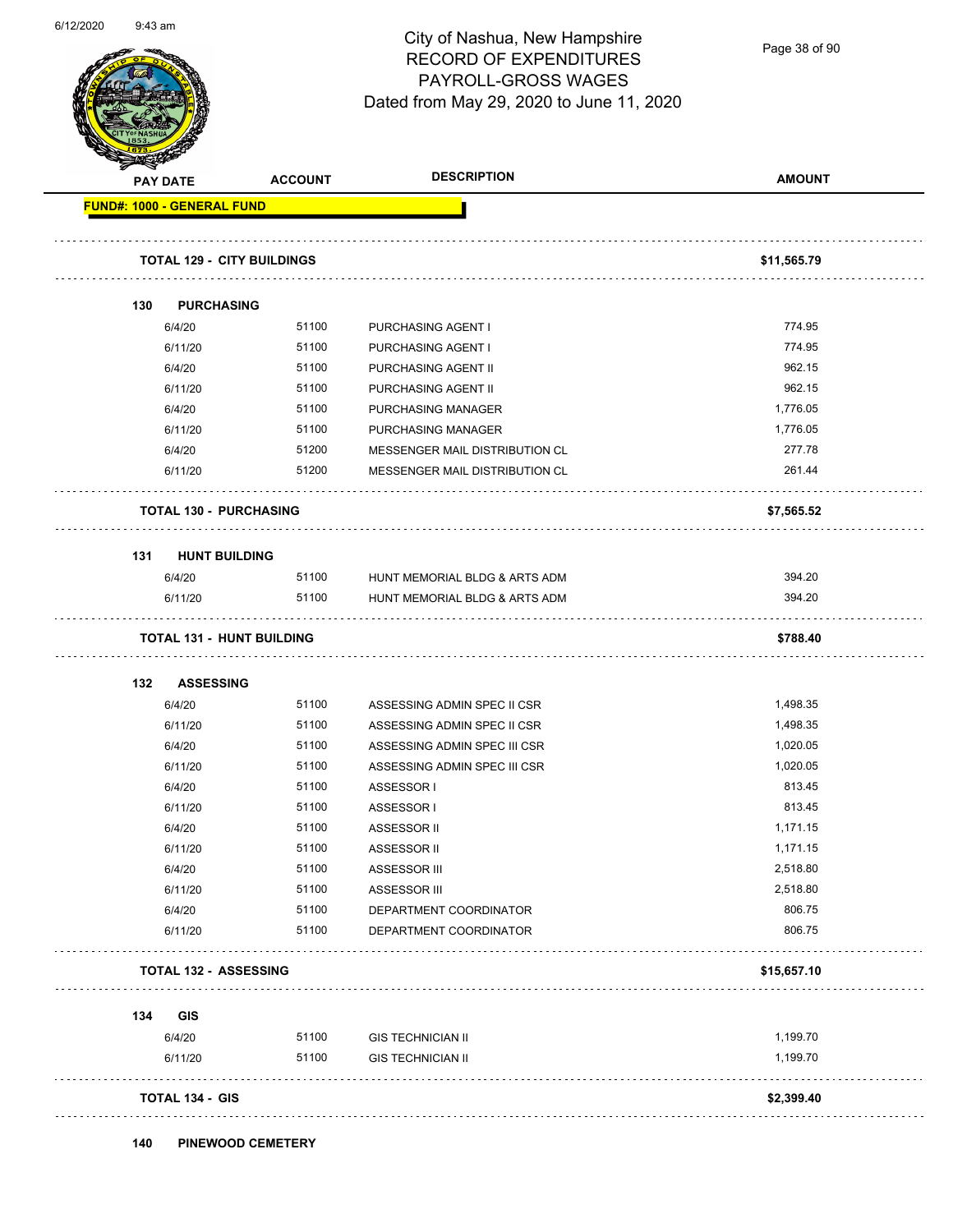Page 39 of 90

|     | <b>PAY DATE</b>                   | <b>ACCOUNT</b>                             | <b>DESCRIPTION</b>                                             | <b>AMOUNT</b>        |
|-----|-----------------------------------|--------------------------------------------|----------------------------------------------------------------|----------------------|
|     | <b>FUND#: 1000 - GENERAL FUND</b> |                                            |                                                                |                      |
| 140 |                                   | <b>PINEWOOD CEMETERY</b>                   |                                                                |                      |
|     | 6/1/20                            | 51400                                      | SEASONAL                                                       | 453.60               |
|     | 6/11/20                           | 51400                                      | SEASONAL                                                       | 784.00               |
|     |                                   | <b>TOTAL 140 - PINEWOOD CEMETERY</b>       |                                                                | \$1,237.60           |
| 142 |                                   | <b>WOODLAWN CEMETERY</b>                   |                                                                |                      |
|     | 6/4/20                            | 51100                                      | <b>GROUNDSKEEPER CEMETERY</b>                                  | 1,480.00             |
|     | 6/11/20                           | 51100                                      | <b>GROUNDSKEEPER CEMETERY</b>                                  | 1,480.01             |
|     | 6/4/20                            | 51100                                      | <b>SUBFOREMAN CEMETERY</b>                                     | 901.25               |
|     | 6/11/20                           | 51100                                      | SUBFOREMAN CEMETERY                                            | 901.25               |
|     | 6/4/20                            | 51100                                      | SUPERINTENDENT CEMETERY I                                      | 1,263.75             |
|     | 6/11/20                           | 51100                                      | SUPERINTENDENT CEMETERY I                                      | 1,263.75             |
|     | 6/4/20                            | 51300                                      | <b>GROUNDSKEEPER CEMETERY</b>                                  | 152.64               |
|     | 6/11/20                           | 51300                                      | <b>GROUNDSKEEPER CEMETERY</b>                                  | 83.27                |
|     | 6/4/20                            | 51300                                      | SUBFOREMAN CEMETERY                                            | 33.80                |
|     | 6/1/20                            | 51400                                      | SEASONAL                                                       | 442.40               |
|     |                                   | <b>TOTAL 142 - WOODLAWN CEMETERY</b>       |                                                                | \$8,002.12           |
|     |                                   |                                            |                                                                |                      |
| 144 |                                   | <b>EDGEWOOD &amp; SUBURBAN CEMETERIES</b>  |                                                                |                      |
|     | 6/4/20<br>6/11/20                 | 51100<br>51100                             | <b>GROUNDSKEEPER CEMETERY</b><br><b>GROUNDSKEEPER CEMETERY</b> | 1,286.25<br>1,286.25 |
|     | 6/4/20                            | 51100                                      | SUBFOREMAN CEMETERY                                            | 778.65               |
|     | 6/11/20                           | 51100                                      | SUBFOREMAN CEMETERY                                            | 778.65               |
|     | 6/4/20                            | 51100                                      | SUPERINTENDENT CEMETERY II                                     | 1,282.70             |
|     | 6/11/20                           | 51100                                      | SUPERINTENDENT CEMETERY II                                     | 1,282.70             |
|     | 6/11/20                           | 51300                                      | <b>SUBFOREMAN CEMETERY</b>                                     | 87.60                |
|     | 6/4/20                            | 51400                                      | SEASONAL                                                       | 1,792.00             |
|     | 6/11/20                           | 51400                                      | SEASONAL                                                       | 2,128.00             |
|     |                                   | TOTAL 144 - EDGEWOOD & SUBURBAN CEMETERIES |                                                                | \$10,702.80          |
| 150 | <b>POLICE</b>                     |                                            |                                                                |                      |
|     | 6/4/20                            | 51100                                      | <b>1ST YEAR OFFICERS</b>                                       | 10,524.00            |
|     | 6/11/20                           | 51100                                      | <b>1ST YEAR OFFICERS</b>                                       | 10,524.00            |
|     | 6/4/20                            | 51100                                      | 1ST YR OFFICERS CERTIFIED SPEC                                 | 1,099.90             |
|     | 6/11/20                           | 51100                                      | 1ST YR OFFICERS CERTIFIED SPEC                                 | 1,099.90             |
|     | 6/4/20                            | 51100                                      | 1st YR SPECIAL OFFICER CERTIFIED II                            | 7,150.00             |
|     | 6/11/20                           | 51100                                      | 1st YR SPECIAL OFFICER CERTIFIED II                            | 7,150.00             |
|     | 6/4/20                            | 51100                                      | <b>ACCOUNT CLERK III</b>                                       | 2,333.75             |
|     | 6/11/20                           | 51100                                      | <b>ACCOUNT CLERK III</b>                                       | 2,333.75             |
|     | 6/4/20                            | 51100                                      | ADMIN ASSISTANT I DETECTIVES                                   | 2,172.86             |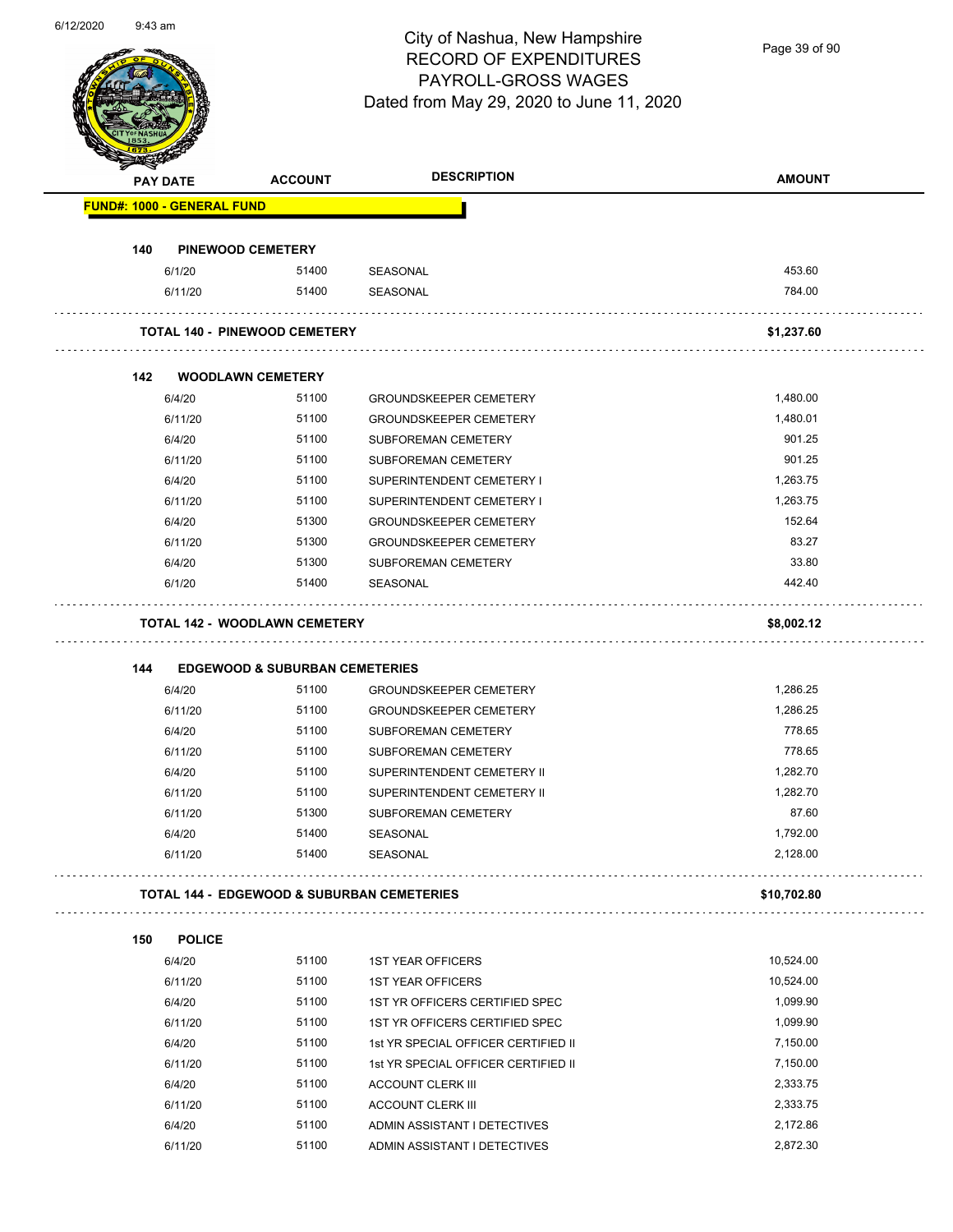

| Ð<br>$\blacktriangleleft$ . | <b>PAY DATE</b>                   | <b>ACCOUNT</b> | <b>DESCRIPTION</b>                   | <b>AMOUNT</b> |
|-----------------------------|-----------------------------------|----------------|--------------------------------------|---------------|
|                             | <b>FUND#: 1000 - GENERAL FUND</b> |                |                                      |               |
|                             |                                   |                |                                      |               |
| 150                         | <b>POLICE</b>                     |                |                                      |               |
|                             | 6/4/20                            | 51100          | ADMIN ASSISTANT I LEGAL              | 774.05        |
|                             | 6/11/20                           | 51100          | ADMIN ASSISTANT I LEGAL              | 774.05        |
|                             | 6/4/20                            | 51100          | ADMIN ASSISTANT II LEGAL             | 784.25        |
|                             | 6/11/20                           | 51100          | ADMIN ASSISTANT II LEGAL             | 784.25        |
|                             | 6/4/20                            | 51100          | ADMIN ASSISTANT III PROF STANDARDS   | 983.25        |
|                             | 6/11/20                           | 51100          | ADMIN ASSISTANT III PROF STANDARDS   | 983.25        |
|                             | 6/4/20                            | 51100          | ADMIN ASSISTANT III SERVICES         | 810.59        |
|                             | 6/11/20                           | 51100          | ADMIN ASSISTANT III SERVICES         | 810.60        |
|                             | 6/4/20                            | 51100          | ADMIN ASSISTANT IV UNIFORM FIELD OPS | 853.00        |
|                             | 6/11/20                           | 51100          | ADMIN ASSISTANT IV UNIFORM FIELD OPS | 853.02        |
|                             | 6/4/20                            | 51100          | ADMIN SUPERVISOR DETECTIVES          | 994.15        |
|                             | 6/11/20                           | 51100          | ADMIN SUPERVISOR DETECTIVES          | 994.15        |
|                             | 6/4/20                            | 51100          | ADMINISTRATIVE PROJECT SPEC          | 1,315.60      |
|                             | 6/11/20                           | 51100          | ADMINISTRATIVE PROJECT SPEC          | 1,315.60      |
|                             | 6/4/20                            | 51100          | ANIMAL CONTROL OFFICER               | 1,028.90      |
|                             | 6/11/20                           | 51100          | ANIMAL CONTROL OFFICER               | 1,028.90      |
|                             | 6/4/20                            | 51100          | ASSISTANT RECORDS MANAGER            | 1,082.90      |
|                             | 6/11/20                           | 51100          | ASSISTANT RECORDS MANAGER            | 1,082.90      |
|                             | 6/4/20                            | 51100          | AUTO MECHANIC 1ST CLASS              | 1,755.22      |
|                             | 6/11/20                           | 51100          | AUTO MECHANIC 1ST CLASS              | 1,755.21      |
|                             | 6/4/20                            | 51100          | <b>BUILDING MAINTENANCE SUPV</b>     | 1,082.93      |
|                             | 6/11/20                           | 51100          | <b>BUILDING MAINTENANCE SUPV</b>     | 1,082.90      |
|                             | 6/4/20                            | 51100          | <b>CAPTAIN</b>                       | 16,638.28     |
|                             | 6/11/20                           | 51100          | <b>CAPTAIN</b>                       | 16,638.29     |
|                             | 6/4/20                            | 51100          | CHIEF OF POLICE                      | 2,928.65      |
|                             | 6/11/20                           | 51100          | CHIEF OF POLICE                      | 2,928.65      |
|                             | 6/4/20                            | 51100          | COMM TECH ALL DESIGNATIONS           | 8,097.11      |
|                             | 6/11/20                           | 51100          | <b>COMM TECH ALL DESIGNATIONS</b>    | 8,097.12      |
|                             | 6/4/20                            | 51100          | COMMUNITY POLICE COORD CEMD          | 1,426.20      |
|                             | 6/11/20                           | 51100          | COMMUNITY POLICE COORD CEMD          | 1,426.20      |
|                             | 6/4/20                            | 51100          | <b>CRIME ANALYST</b>                 | 1,096.70      |
|                             | 6/11/20                           | 51100          | <b>CRIME ANALYST</b>                 | 1,096.70      |
|                             | 6/4/20                            | 51100          | <b>CUSTODIAN III</b>                 | 1,585.25      |
|                             | 6/11/20                           | 51100          | <b>CUSTODIAN III</b>                 | 1,585.25      |
|                             | 6/4/20                            | 51100          | DEPUTY CHIEF OF POLICE               | 5,307.80      |
|                             | 6/11/20                           | 51100          | DEPUTY CHIEF OF POLICE               | 5,307.80      |
|                             | 6/4/20                            | 51100          | DETENTION SPEC                       | 2,719.30      |
|                             | 6/11/20                           | 51100          | DETENTION SPEC                       | 2,719.30      |
|                             | 6/4/20                            | 51100          | DISPATCHERS ALL DESIGNATIONS         | 4,496.92      |
|                             | 6/11/20                           | 51100          | DISPATCHERS ALL DESIGNATIONS         | 4,496.91      |
|                             | 6/4/20                            | 51100          | FLEET MAINTENANCE ASST SUPV          | 1,014.40      |
|                             | 6/11/20                           | 51100          | FLEET MAINTENANCE ASST SUPV          | 1,014.40      |
|                             | 6/4/20                            | 51100          | IT MANAGER/SOFTWARE SPECIALIST       | 1,819.90      |
|                             | 6/11/20                           | 51100          | IT MANAGER/SOFTWARE SPECIALIST       | 1,819.90      |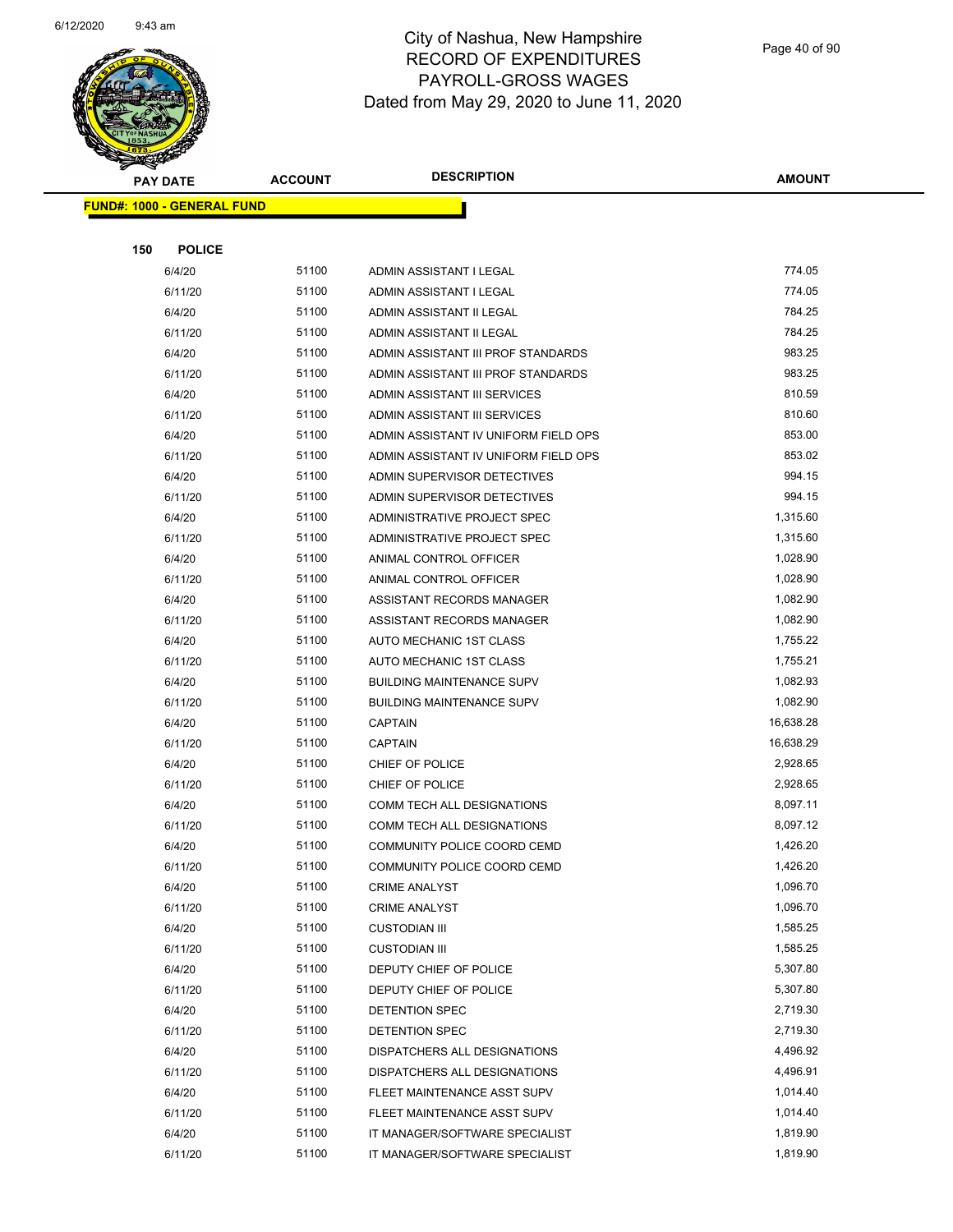

| <b>Contraction</b><br><b>PAY DATE</b> | <b>ACCOUNT</b> | <b>DESCRIPTION</b>                      | <b>AMOUNT</b> |
|---------------------------------------|----------------|-----------------------------------------|---------------|
|                                       |                |                                         |               |
| <b>FUND#: 1000 - GENERAL FUND</b>     |                |                                         |               |
| 150<br><b>POLICE</b>                  |                |                                         |               |
| 6/4/20                                | 51100          | IT PROGRAMS ADMIN & INSTRUCTOR          | 1,139.00      |
| 6/11/20                               | 51100          | IT PROGRAMS ADMIN & INSTRUCTOR          | 1,139.00      |
| 6/4/20                                | 51100          | LIEUTENANT                              | 18,227.10     |
| 6/11/20                               | 51100          | LIEUTENANT                              | 18,227.10     |
| 6/4/20                                | 51100          | NPD BUSINESS COORDINATOR                | 1,138.10      |
|                                       | 51100          | NPD BUSINESS COORDINATOR                | 1,138.10      |
| 6/11/20<br>6/4/20                     | 51100          | NPD BUSINESS MANAGER                    | 1,802.00      |
| 6/11/20                               | 51100          | NPD BUSINESS MANAGER                    | 1,802.00      |
| 6/4/20                                | 51100          | NPD NETWORK ADMINISTRATOR               | 1,450.75      |
| 6/11/20                               | 51100          | NPD NETWORK ADMINISTRATOR               | 1,450.75      |
| 6/4/20                                | 51100          | PARALEGAL                               | 871.10        |
| 6/11/20                               | 51100          | PARALEGAL                               | 871.10        |
| 6/4/20                                | 51100          | PATROLMAN ALL RANKS                     | 170,634.25    |
| 6/11/20                               | 51100          | PATROLMAN ALL RANKS                     | 171,456.36    |
| 6/4/20                                | 51100          | POLICE ATTORNEY                         | 3,098.78      |
| 6/11/20                               | 51100          | POLICE ATTORNEY                         | 3,098.78      |
| 6/4/20                                | 51100          | RECORDS & COMMUNICATIONS MGR            | 1,673.90      |
| 6/11/20                               | 51100          | <b>RECORDS &amp; COMMUNICATIONS MGR</b> | 1,673.90      |
| 6/4/20                                | 51100          | <b>RECORDS TECHNICIAN I</b>             | 2,098.14      |
| 6/11/20                               | 51100          | <b>RECORDS TECHNICIAN I</b>             | 2,098.17      |
| 6/4/20                                | 51100          | RECORDS TECHNICIAN II                   | 909.91        |
| 6/11/20                               | 51100          | RECORDS TECHNICIAN II                   | 909.94        |
| 6/4/20                                | 51100          | SERGEANT                                | 44,476.05     |
| 6/11/20                               | 51100          | SERGEANT                                | 44,476.05     |
| 6/4/20                                | 51100          | SHIFT LEADER                            | 2,185.00      |
| 6/11/20                               | 51100          | SHIFT LEADER                            | 2,185.00      |
| 6/4/20                                | 51100          | SUPV POLICE FLEET                       | 1,375.84      |
| 6/11/20                               | 51100          | <b>SUPV POLICE FLEET</b>                | 1,375.84      |
| 6/4/20                                | 51200          | <b>ACCREDITATION MANAGER</b>            | 1,151.84      |
| 6/11/20                               | 51200          | <b>ACCREDITATION MANAGER</b>            | 1,151.84      |
| 6/4/20                                | 51200          | SENIOR RELATIONS SPECIALIST             | 739.90        |
| 6/11/20                               | 51200          | SENIOR RELATIONS SPECIALIST             | 739.89        |
| 6/11/20                               | 51300          | <b>1ST YEAR OFFICERS</b>                | 631.44        |
| 6/11/20                               | 51300          | 1ST YR OFFICERS CERTIFIED SPEC          | 268.10        |
| 6/11/20                               | 51300          | 1st YR SPECIAL OFFICER CERTIFIED II     | 906.54        |
| 6/11/20                               | 51300          | AUTO MECHANIC 1ST CLASS                 | 261.27        |
| 6/11/20                               | 51300          | <b>CAPTAIN</b>                          | 12.87         |
| 6/11/20                               | 51300          | COMM TECH ALL DESIGNATIONS              | 217.89        |
| 6/11/20                               | 51300          | <b>CUSTODIAN III</b>                    | 370.15        |
| 6/11/20                               | 51300          | DISPATCHERS ALL DESIGNATIONS            | 241.46        |
| 6/11/20                               | 51300          | LIEUTENANT                              | 11,909.71     |
| 6/4/20                                | 51300          | PATROLMAN ALL RANKS                     | 3,341.13      |
| 6/11/20                               | 51300          | PATROLMAN ALL RANKS                     | 56,248.89     |
| 6/11/20                               | 51300          | RECORDS TECHNICIAN II                   | 277.01        |
|                                       |                |                                         |               |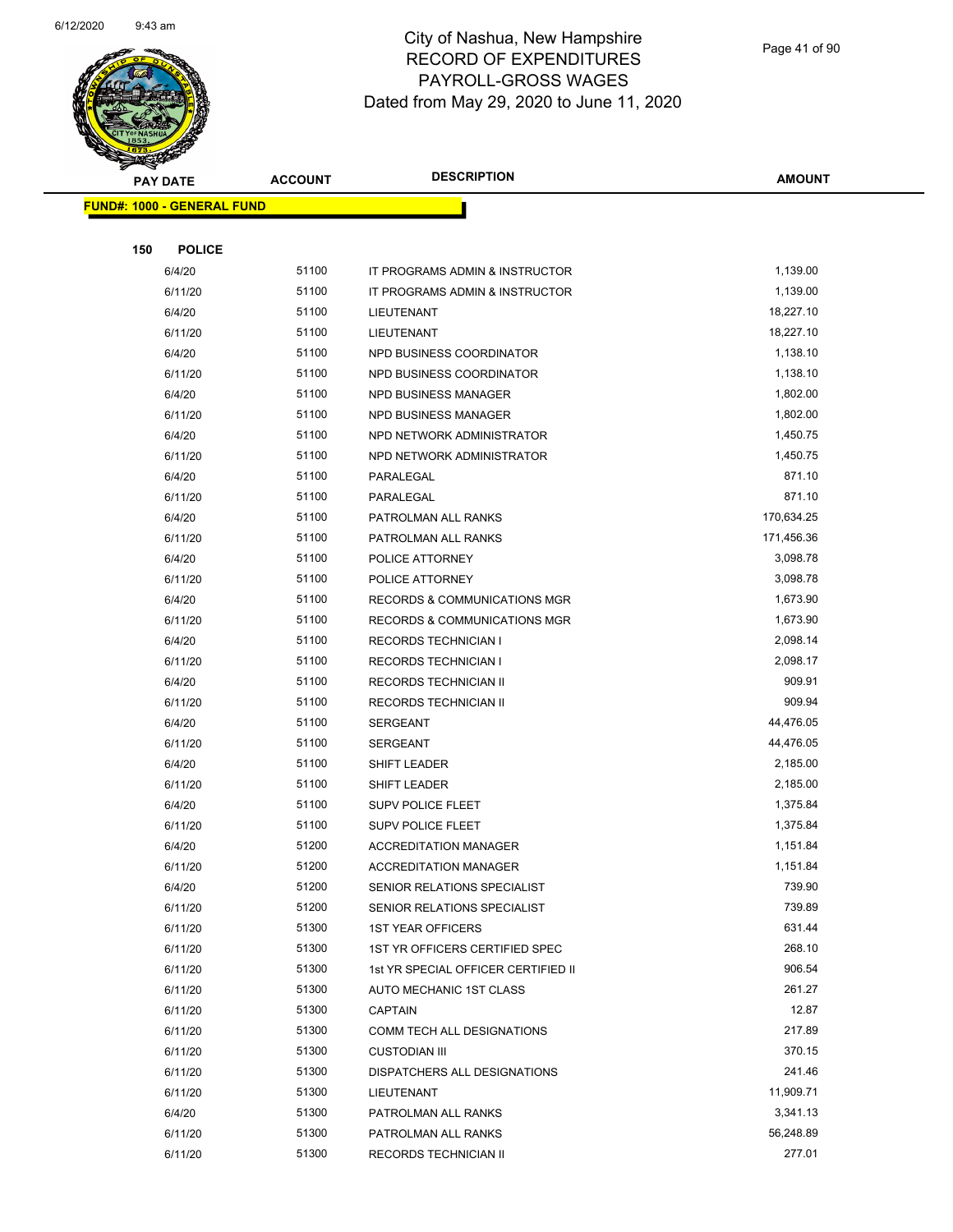

Page 42 of 90

| <b>STARTING CONFIDENCE</b> |                                   |                |                                                |                      |
|----------------------------|-----------------------------------|----------------|------------------------------------------------|----------------------|
|                            | <b>PAY DATE</b>                   | <b>ACCOUNT</b> | <b>DESCRIPTION</b>                             | <b>AMOUNT</b>        |
|                            | <b>FUND#: 1000 - GENERAL FUND</b> |                |                                                |                      |
|                            |                                   |                |                                                |                      |
| 150                        | <b>POLICE</b>                     |                |                                                |                      |
|                            | 6/11/20                           | 51300          | <b>SERGEANT</b>                                | 15,842.20            |
|                            | 6/4/20                            | 51300          | <b>SHIFT LEADER</b>                            | 259.92               |
|                            | 6/11/20                           | 51300          | SHIFT LEADER                                   | 346.56               |
|                            | 6/4/20                            | 51309          | PATROLMAN ALL RANKS                            | 469.08               |
|                            | 6/4/20                            | 51315          | PATROLMAN ALL RANKS                            | 398.38               |
|                            | 6/11/20                           | 51315          | PATROLMAN ALL RANKS                            | 662.81               |
|                            | 6/11/20                           | 51315          | <b>SERGEANT</b>                                | 71.49                |
|                            | 6/4/20                            | 51322          | 1ST YR OFFICERS CERTIFIED SPEC                 | 61.87                |
|                            | 6/11/20                           | 51322          | 1ST YR OFFICERS CERTIFIED SPEC                 | 72.18                |
|                            | 6/4/20                            | 51322          | 1st YR SPECIAL OFFICER CERTIFIED II            | 107.25               |
|                            | 6/11/20                           | 51322          | 1st YR SPECIAL OFFICER CERTIFIED II            | 321.76               |
|                            | 6/4/20                            | 51322          | PATROLMAN ALL RANKS                            | 9,143.38             |
|                            | 6/11/20                           | 51322          | PATROLMAN ALL RANKS                            | 6,693.38             |
|                            | 6/4/20                            | 51322          | <b>SERGEANT</b>                                | 2,443.24             |
|                            | 6/11/20                           | 51322          | <b>SERGEANT</b>                                | 387.26               |
|                            | 6/11/20                           | 51330          | 1st YR SPECIAL OFFICER CERTIFIED II            | 214.50               |
|                            | 6/4/20                            | 51330          | COMM TECH ALL DESIGNATIONS                     | 2,002.36             |
|                            | 6/11/20                           | 51330          | COMM TECH ALL DESIGNATIONS                     | 1,653.84             |
|                            | 6/4/20                            | 51330          | DETENTION SPEC                                 | 636.39               |
|                            | 6/11/20                           | 51330          | DETENTION SPEC                                 | 841.05               |
|                            | 6/11/20                           | 51330          | DISPATCHERS ALL DESIGNATIONS                   | 922.56               |
|                            | 6/4/20                            | 51330          | LIEUTENANT                                     | 616.23               |
|                            | 6/4/20                            | 51330          | PATROLMAN ALL RANKS                            | 19,990.21            |
|                            | 6/11/20                           | 51330          | PATROLMAN ALL RANKS                            | 22,098.59            |
|                            | 6/4/20                            | 51330          | <b>SERGEANT</b>                                | 5,109.93             |
|                            | 6/11/20                           | 51330          | <b>SERGEANT</b>                                | 2,290.18             |
|                            | 6/4/20                            | 51330          | SHIFT LEADER                                   | 360.92               |
|                            | 6/11/20                           | 51330          | SHIFT LEADER                                   | 346.56               |
|                            | 6/4/20                            | 51412          | PER DIEM                                       | 124.84               |
|                            | 6/11/20                           | 51412          | PER DIEM                                       | 199.74               |
|                            | 6/11/20                           | 51600          | DOMESTIC VIOLENCE ADVOCATE                     | 500.00               |
|                            | 6/4/20                            | 51600          | PATROLMAN ALL RANKS                            | 2,400.00             |
|                            | 6/4/20                            | 51628          | <b>1ST YEAR OFFICERS</b>                       | 2,104.80             |
|                            | 6/4/20                            | 51628          | 1ST YR OFFICERS CERTIFIED SPEC                 | 219.98               |
|                            | 6/4/20                            | 51628          | 1st YR SPECIAL OFFICER CERTIFIED II            | 1,430.00<br>205.78   |
|                            | 6/4/20                            | 51628<br>51628 | ANIMAL CONTROL OFFICER<br><b>CAPTAIN</b>       | 3,327.66             |
|                            | 6/4/20                            |                |                                                | 585.73               |
|                            | 6/4/20                            | 51628          | CHIEF OF POLICE                                |                      |
|                            | 6/4/20                            | 51628<br>51628 | COMM TECH ALL DESIGNATIONS                     | 1,619.42<br>1,061.56 |
|                            | 6/4/20                            | 51628          | DEPUTY CHIEF OF POLICE                         | 543.86               |
|                            | 6/4/20<br>6/4/20                  | 51628          | DETENTION SPEC<br>DISPATCHERS ALL DESIGNATIONS | 756.06               |
|                            | 6/4/20                            | 51628          | LIEUTENANT                                     | 3,645.42             |
|                            | 6/4/20                            | 51628          | PATROLMAN ALL RANKS                            | 34,272.43            |
|                            |                                   |                |                                                |                      |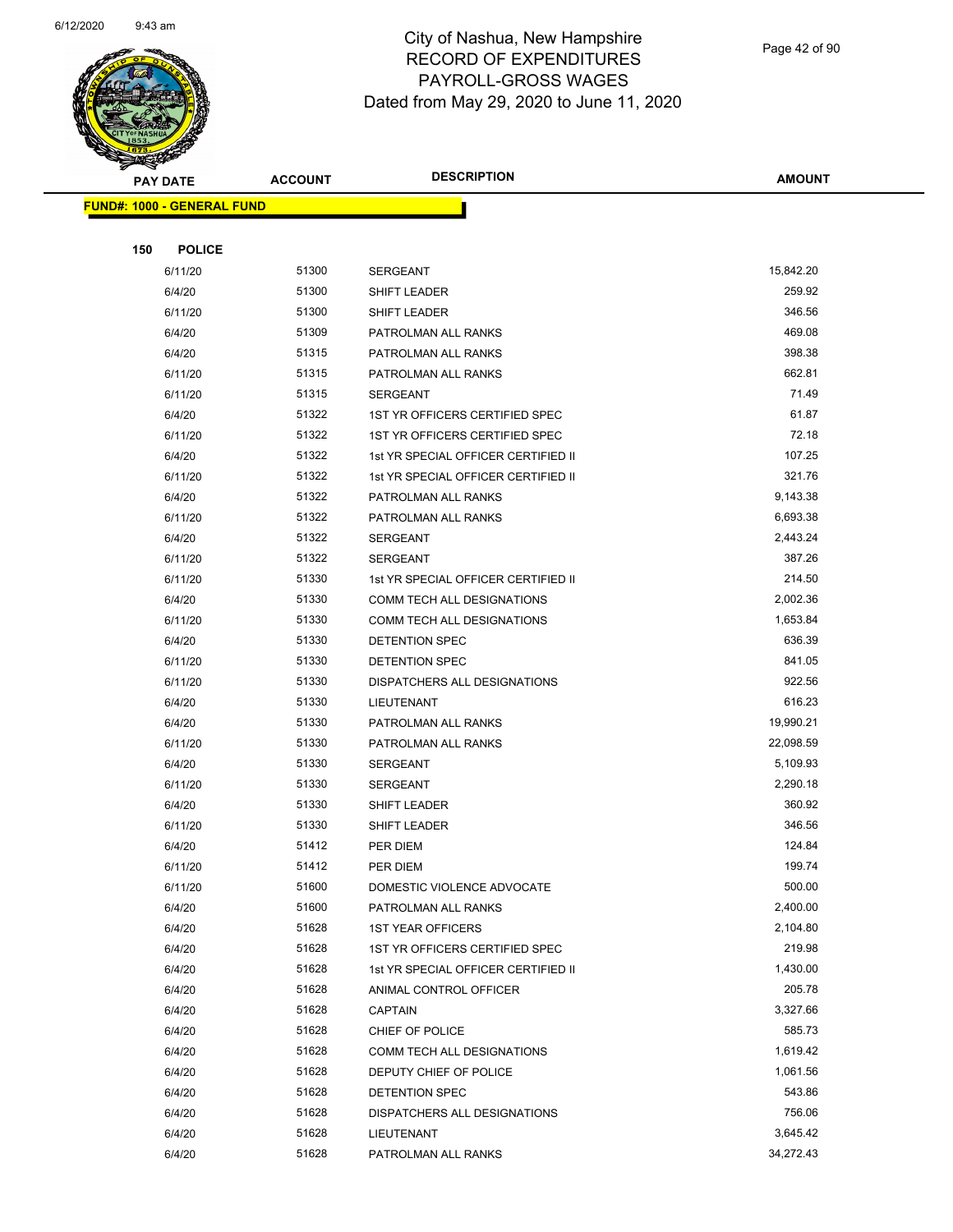

Page 43 of 90

| alban |                                   |                |                                     |                      |
|-------|-----------------------------------|----------------|-------------------------------------|----------------------|
|       | <b>PAY DATE</b>                   | <b>ACCOUNT</b> | <b>DESCRIPTION</b>                  | <b>AMOUNT</b>        |
|       | <b>FUND#: 1000 - GENERAL FUND</b> |                |                                     |                      |
|       |                                   |                |                                     |                      |
| 150   | <b>POLICE</b>                     |                |                                     |                      |
|       | 6/4/20                            | 51628          | SERGEANT                            | 8,895.21             |
|       | 6/4/20                            | 51628          | SHIFT LEADER                        | 437.00               |
|       | 6/4/20                            | 51700          | <b>1ST YEAR OFFICERS</b>            | 3,000.00             |
|       | 6/11/20                           | 51700          | <b>1ST YEAR OFFICERS</b>            | 3,000.00             |
|       | 6/4/20                            | 51700          | 1ST YR OFFICERS CERTIFIED SPEC      | 300.00               |
|       | 6/11/20                           | 51700          | 1ST YR OFFICERS CERTIFIED SPEC      | 300.00               |
|       | 6/4/20                            | 51700          | 1st YR SPECIAL OFFICER CERTIFIED II | 1,500.00             |
|       | 6/11/20                           | 51700          | 1st YR SPECIAL OFFICER CERTIFIED II | 1,500.00             |
|       | 6/4/20                            | 51700          | <b>CAPTAIN</b>                      | 2,100.00             |
|       | 6/11/20                           | 51700          | <b>CAPTAIN</b>                      | 2,100.00             |
|       | 6/4/20                            | 51700          | CHIEF OF POLICE                     | 300.00               |
|       | 6/11/20                           | 51700          | CHIEF OF POLICE                     | 300.00               |
|       | 6/4/20                            | 51700          | DEPUTY CHIEF OF POLICE              | 600.00               |
|       | 6/11/20                           | 51700          | DEPUTY CHIEF OF POLICE              | 600.00               |
|       | 6/11/20                           | 51700          | IT MANAGER/SOFTWARE SPECIALIST      | 989.58               |
|       | 6/4/20                            | 51700          | <b>LIEUTENANT</b>                   | 2,700.00             |
|       | 6/11/20                           | 51700          | LIEUTENANT                          | 2,700.00             |
|       | 6/4/20                            | 51700          | PATROLMAN ALL RANKS                 | 33,300.00            |
|       | 6/11/20                           | 51700          | PATROLMAN ALL RANKS                 | 33,600.00            |
|       | 6/4/20                            | 51700          | <b>SERGEANT</b>                     | 6,600.00             |
|       | 6/11/20                           | 51700          | <b>SERGEANT</b>                     | 7,200.00             |
|       | 6/4/20                            | 52809          | <b>WELLNESS PROGRAM</b>             | 2,099.95             |
|       | 6/11/20                           | 52809          | <b>WELLNESS PROGRAM</b>             | 1,260.05             |
|       | 6/4/20                            | 61107          | <b>CLOTHING &amp; UNIFORMS</b>      | 1,882.26             |
|       | 6/11/20                           | 61107          | <b>CLOTHING &amp; UNIFORMS</b>      | 5,764.95             |
|       | 6/4/20                            | 61110          | PROTECTIVE CLOTHING                 | 238.59               |
|       |                                   |                |                                     |                      |
|       | <b>TOTAL 150 - POLICE</b>         |                |                                     | \$1,016,532.05       |
|       |                                   |                |                                     |                      |
| 152   | <b>FIRE</b>                       | 51100          |                                     |                      |
|       | 6/4/20                            | 51100          | ADMINISTRATIVE ASSISTANT II         | 2,378.65<br>2,378.66 |
|       | 6/11/20                           | 51100          | ADMINISTRATIVE ASSISTANT II         |                      |
|       | 6/4/20                            | 51100          | <b>ASST FIRE CHIEF</b>              | 2,525.92<br>2,525.92 |
|       | 6/11/20                           |                | <b>ASST FIRE CHIEF</b>              |                      |
|       | 6/4/20                            | 51100          | ASST SUPERINTENDENT FIRE ALARM      | 1,629.56             |
|       | 6/11/20                           | 51100<br>51100 | ASST SUPERINTENDENT FIRE ALARM      | 1,629.56             |
|       | 6/4/20                            |                | ASST SUPERINTENDENT FIRE FLEET      | 1,527.64             |
|       | 6/11/20                           | 51100          | ASST SUPERINTENDENT FIRE FLEET      | 1,527.64             |
|       | 6/4/20                            | 51100          | ASST SUPERINTENDENT PREVENTION      | 3,308.24             |
|       | 6/11/20                           | 51100          | ASST SUPERINTENDENT PREVENTION      | 3,308.24             |
|       | 6/4/20                            | 51100          | <b>CAPTAIN</b>                      | 11,544.14            |
|       | 6/11/20                           | 51100          | <b>CAPTAIN</b>                      | 11,700.72            |
|       | 6/4/20                            | 51100          | CAPTAIN FIRE TRAINING SAFETY        | 1,799.60             |

6/11/20 51100 CAPTAIN FIRE TRAINING SAFETY 1,799.59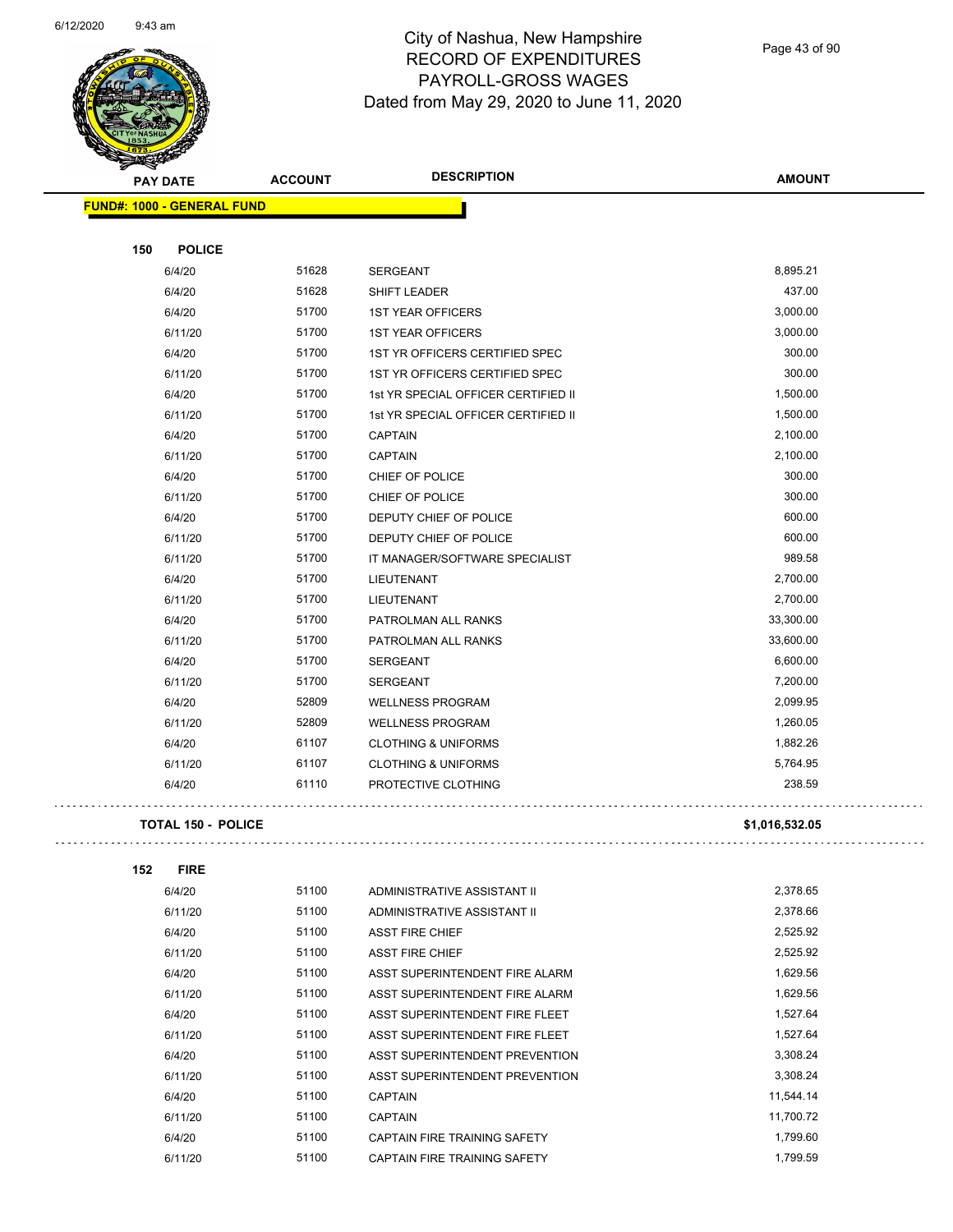

Page 44 of 90

| <b>Andri</b><br><b>PAY DATE</b>   | <b>ACCOUNT</b> | <b>DESCRIPTION</b>                    | <b>AMOUNT</b> |
|-----------------------------------|----------------|---------------------------------------|---------------|
| <b>FUND#: 1000 - GENERAL FUND</b> |                |                                       |               |
|                                   |                |                                       |               |
| 152<br><b>FIRE</b>                |                |                                       |               |
| 6/4/20                            | 51100          | <b>DEPUTY FIRE CHIEF</b>              | 8,805.54      |
| 6/11/20                           | 51100          | DEPUTY FIRE CHIEF                     | 8,805.56      |
| 6/4/20                            | 51100          | <b>EXEC ASST BUSINESS COORD</b>       | 888.00        |
| 6/11/20                           | 51100          | <b>EXEC ASST BUSINESS COORD</b>       | 888.00        |
| 6/4/20                            | 51100          | <b>FIRE CHIEF</b>                     | 2,762.72      |
| 6/11/20                           | 51100          | FIRE CHIEF                            | 2,762.72      |
| 6/4/20                            | 51100          | FIRE DISPATCH ALL RANKS               | 11,632.59     |
| 6/11/20                           | 51100          | FIRE DISPATCH ALL RANKS               | 11,584.80     |
| 6/4/20                            | 51100          | FIRE DISPATCHER CLERK TRAINER         | 1,682.42      |
| 6/11/20                           | 51100          | FIRE DISPATCHER CLERK TRAINER         | 1,682.42      |
| 6/4/20                            | 51100          | FIRE LIEUTENANT                       | 40,551.91     |
| 6/11/20                           | 51100          | <b>FIRE LIEUTENANT</b>                | 41,067.83     |
| 6/4/20                            | 51100          | <b>FIRE MECHANIC</b>                  | 1,368.08      |
| 6/11/20                           | 51100          | <b>FIRE MECHANIC</b>                  | 1,368.08      |
| 6/4/20                            | 51100          | FIREFIGHTERS ALL RANKS                | 127,220.15    |
| 6/11/20                           | 51100          | FIREFIGHTERS ALL RANKS                | 127,398.47    |
| 6/4/20                            | 51100          | SUPERINTENDENT FIRE ALARM             | 1,835.72      |
| 6/11/20                           | 51100          | SUPERINTENDENT FIRE ALARM             | 1,835.72      |
| 6/4/20                            | 51100          | SUPERINTENDENT FIRE FLEET             | 1,799.56      |
| 6/11/20                           | 51100          | SUPERINTENDENT FIRE FLEET             | 1,799.56      |
| 6/4/20                            | 51100          | SUPERINTENDENT FIRE PREVENTION        | 1,817.56      |
| 6/11/20                           | 51100          | SUPERINTENDENT FIRE PREVENTION        | 1,817.56      |
| 6/11/20                           | 51300          | ASST SUPERINTENDENT FIRE ALARM        | (302.27)      |
| 6/11/20                           | 51300          | ASST SUPERINTENDENT FIRE FLEET        | (272.11)      |
| 6/11/20                           | 51300          | <b>ASST SUPERINTENDENT PREVENTION</b> | 192.81        |
| 6/11/20                           | 51300          | CAPTAIN FIRE TRAINING SAFETY          | 243.69        |
| 6/11/20                           | 51300          | DEPUTY FIRE CHIEF                     | 1,136.27      |
| 6/11/20                           | 51300          | FIRE LIEUTENANT                       | 257.51        |
| 6/4/20                            | 51300          | <b>FIREFIGHTERS ALL RANKS</b>         | 45.46         |
| 6/11/20                           | 51300          | FIREFIGHTERS ALL RANKS                | 1,034.47      |
| 6/11/20                           | 51300          | SUPERINTENDENT FIRE PREVENTION        | 248.42        |
| 6/4/20                            | 51330          | <b>CAPTAIN</b>                        | 1,659.84      |
| 6/11/20                           | 51330          | <b>CAPTAIN</b>                        | 803.76        |
| 6/4/20                            | 51330          | DEPUTY FIRE CHIEF                     | 1,022.99      |
| 6/11/20                           | 51330          | DEPUTY FIRE CHIEF                     | 524.92        |
| 6/4/20                            | 51330          | FIRE DISPATCH ALL RANKS               | 1,314.12      |
| 6/11/20                           | 51330          | FIRE DISPATCH ALL RANKS               | 1,325.60      |
| 6/4/20                            | 51330          | FIRE DISPATCHER CLERK TRAINER         | 140.20        |
| 6/11/20                           | 51330          | FIRE DISPATCHER CLERK TRAINER         | 140.20        |
| 6/4/20                            | 51330          | FIRE LIEUTENANT                       | 4,656.28      |
| 6/11/20                           | 51330          | FIRE LIEUTENANT                       | 3,891.94      |
| 6/4/20                            | 51330          | <b>FIREFIGHTERS ALL RANKS</b>         | 12,364.84     |
| 6/11/20                           | 51330          | FIREFIGHTERS ALL RANKS                | 9,422.89      |
| 6/4/20                            | 51628          | ASST SUPERINTENDENT FIRE ALARM        | 407.39        |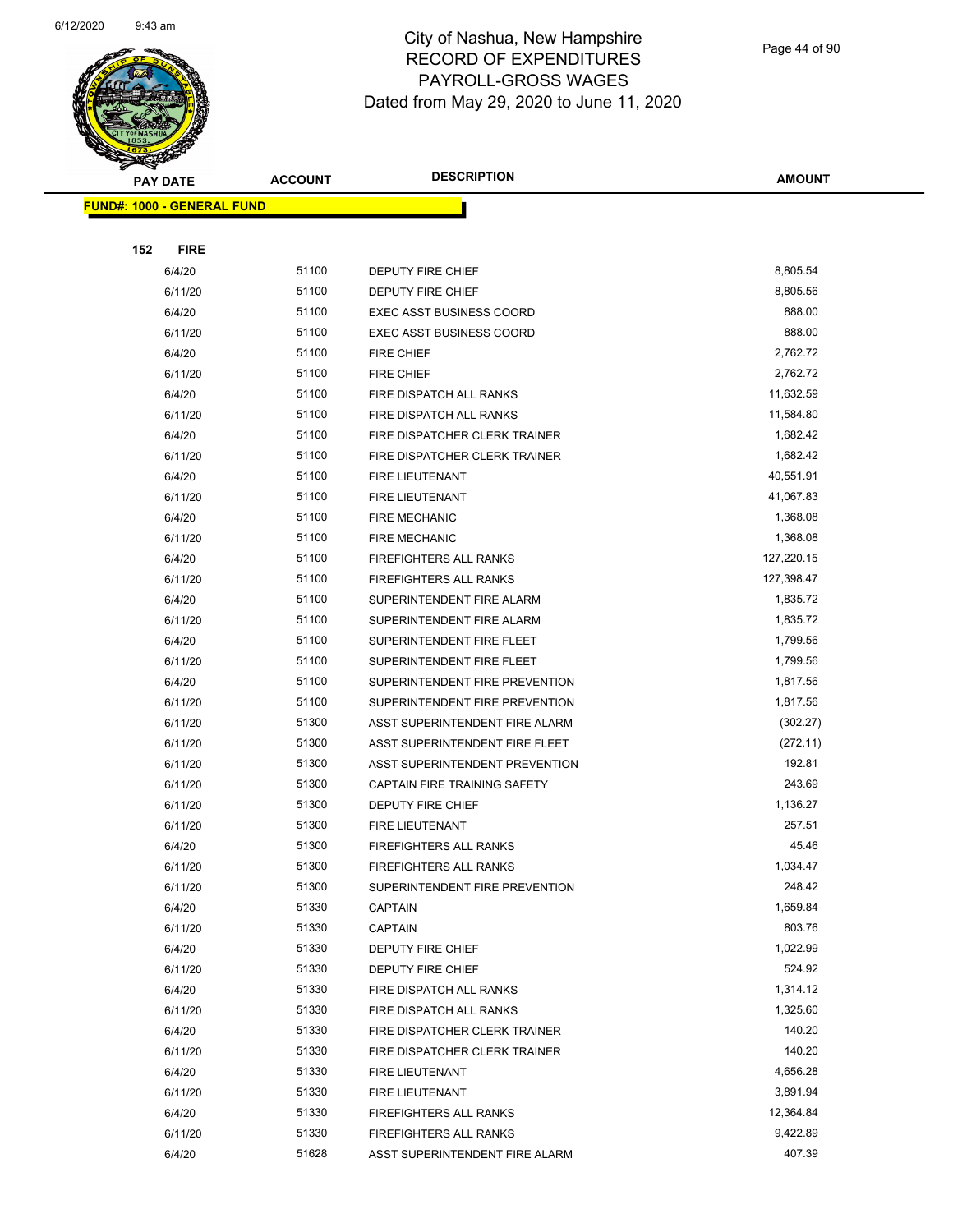

Page 45 of 90

| $\blacktriangleleft$ .<br><b>PAY DATE</b> | <b>ACCOUNT</b> | <b>DESCRIPTION</b>                                               | <b>AMOUNT</b>  |
|-------------------------------------------|----------------|------------------------------------------------------------------|----------------|
| <b>FUND#: 1000 - GENERAL FUND</b>         |                |                                                                  |                |
|                                           |                |                                                                  |                |
| 152<br><b>FIRE</b>                        |                |                                                                  |                |
| 6/4/20                                    | 51628          | ASST SUPERINTENDENT FIRE FLEET                                   | 381.91         |
| 6/4/20                                    | 51628          | ASST SUPERINTENDENT PREVENTION                                   | 827.06         |
| 6/4/20                                    | 51628          | <b>CAPTAIN</b>                                                   | 2,905.81       |
| 6/4/20                                    | 51628          | CAPTAIN FIRE TRAINING SAFETY                                     | 449.89         |
| 6/4/20                                    | 51628          | FIRE DISPATCH ALL RANKS                                          | 2,948.66       |
| 6/4/20                                    | 51628          | FIRE DISPATCHER CLERK TRAINER                                    | 368.03         |
| 6/4/20                                    | 51628          | FIRE LIEUTENANT                                                  | 10,740.55      |
| 6/4/20                                    | 51628          | <b>FIRE MECHANIC</b>                                             | 342.02         |
| 6/4/20                                    | 51628          | FIREFIGHTERS ALL RANKS                                           | 32,226.35      |
| 6/4/20                                    | 51628          | SUPERINTENDENT FIRE ALARM                                        | 458.93         |
| 6/4/20                                    | 51628          | SUPERINTENDENT FIRE FLEET                                        | 449.89         |
| 6/4/20                                    | 51628          | SUPERINTENDENT FIRE PREVENTION                                   | 454.39         |
| 6/4/20                                    | 51650          | <b>CAPTAIN</b>                                                   | 3,401.57       |
| 6/11/20                                   | 51650          | <b>CAPTAIN</b>                                                   | 1,911.06       |
| 6/4/20                                    | 51650          | DEPUTY FIRE CHIEF                                                | 2,584.40       |
| 6/11/20                                   | 51650          | <b>DEPUTY FIRE CHIEF</b>                                         | 1,326.11       |
| 6/4/20                                    | 51650          | <b>FIRE LIEUTENANT</b>                                           | 11,295.61      |
| 6/11/20                                   | 51650          | FIRE LIEUTENANT                                                  | 9,321.12       |
| 6/4/20                                    | 51650          | <b>FIREFIGHTERS ALL RANKS</b>                                    | 30,699.72      |
| 6/11/20                                   | 51650          | FIREFIGHTERS ALL RANKS                                           | 25,067.35      |
| 6/4/20                                    | 51700<br>51700 | ASST SUPERINTENDENT FIRE ALARM                                   | 20.37<br>20.37 |
| 6/11/20                                   | 51700          | ASST SUPERINTENDENT FIRE ALARM                                   | 41.35          |
| 6/4/20<br>6/11/20                         | 51700          | ASST SUPERINTENDENT PREVENTION<br>ASST SUPERINTENDENT PREVENTION | 41.35          |
| 6/4/20                                    | 51700          | <b>CAPTAIN</b>                                                   | 296.89         |
| 6/11/20                                   | 51700          | <b>CAPTAIN</b>                                                   | 296.89         |
| 6/4/20                                    | 51700          | CAPTAIN FIRE TRAINING SAFETY                                     | 22.49          |
| 6/11/20                                   | 51700          | CAPTAIN FIRE TRAINING SAFETY                                     | 22.49          |
| 6/4/20                                    | 51700          | FIRE DISPATCH ALL RANKS                                          | 14.98          |
| 6/11/20                                   | 51700          | FIRE DISPATCH ALL RANKS                                          | 14.98          |
| 6/4/20                                    | 51700          | FIRE DISPATCHER CLERK TRAINER                                    | 17.53          |
| 6/11/20                                   | 51700          | FIRE DISPATCHER CLERK TRAINER                                    | 17.53          |
| 6/4/20                                    | 51700          | <b>FIRE LIEUTENANT</b>                                           | 1,337.23       |
| 6/11/20                                   | 51700          | FIRE LIEUTENANT                                                  | 1,283.96       |
| 6/4/20                                    | 51700          | <b>FIREFIGHTERS ALL RANKS</b>                                    | 2,771.31       |
| 6/11/20                                   | 51700          | <b>FIREFIGHTERS ALL RANKS</b>                                    | 2,744.21       |
| 6/4/20                                    | 51700          | SUPERINTENDENT FIRE ALARM                                        | 22.95          |
| 6/11/20                                   | 51700          | SUPERINTENDENT FIRE ALARM                                        | 22.95          |
| 6/4/20                                    | 51700          | SUPERINTENDENT FIRE FLEET                                        | 22.49          |
| 6/11/20                                   | 51700          | SUPERINTENDENT FIRE FLEET                                        | 22.49          |
| 6/4/20                                    | 51700          | SUPERINTENDENT FIRE PREVENTION                                   | 22.72          |
| 6/11/20                                   | 51700          | SUPERINTENDENT FIRE PREVENTION                                   | 22.72          |
| 6/11/20                                   | 61107          | <b>CLOTHING &amp; UNIFORMS</b>                                   | 2,729.52       |
|                                           |                |                                                                  |                |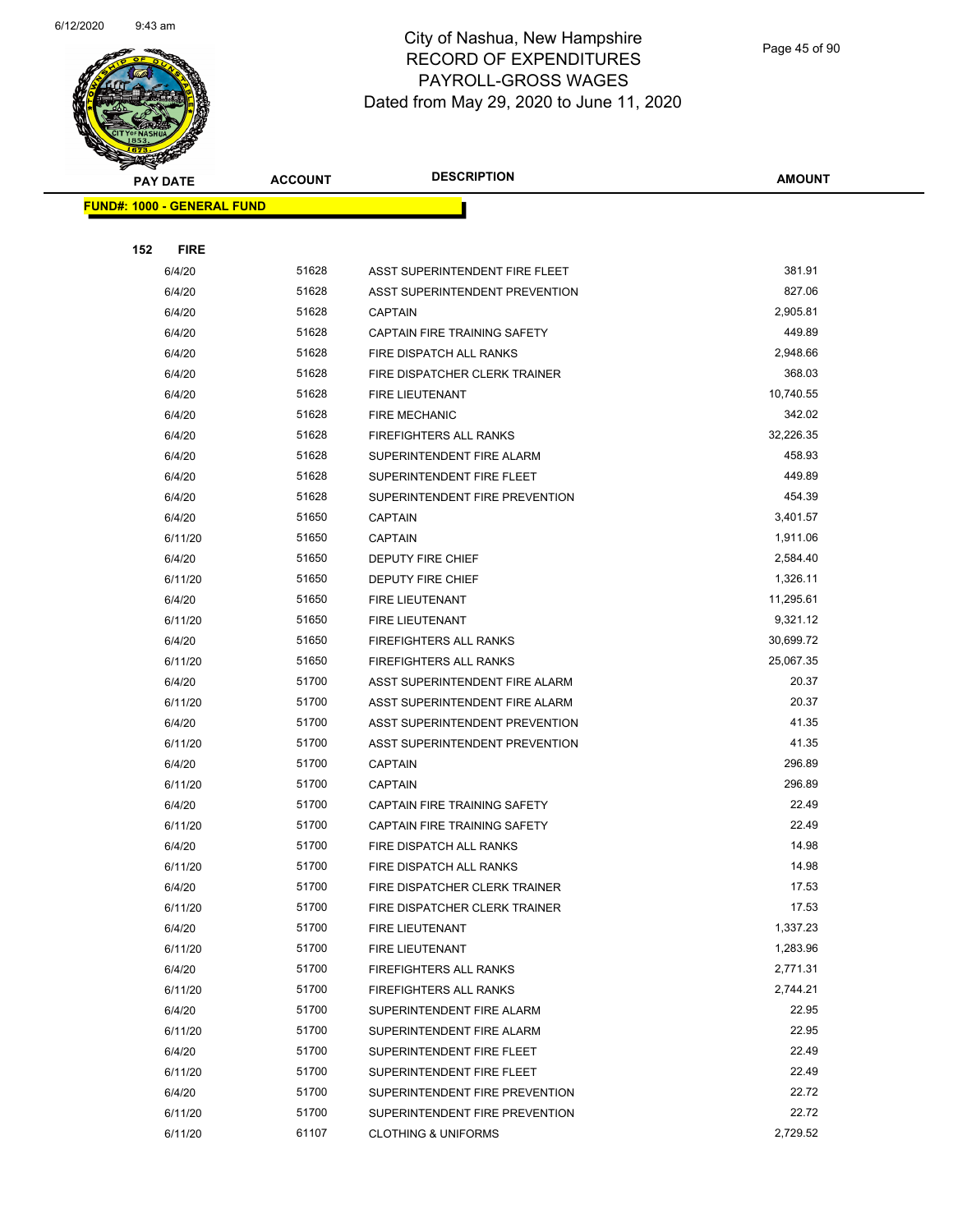

Page 46 of 90

| <b>PAY DATE</b> | <b>ACCOUNT</b>                             | <b>DESCRIPTION</b>                    | <b>AMOUNT</b> |
|-----------------|--------------------------------------------|---------------------------------------|---------------|
|                 | <b>FUND#: 1000 - GENERAL FUND</b>          |                                       |               |
|                 | <b>TOTAL 152 - FIRE</b>                    |                                       | \$641,208.47  |
| 153             | <b>BUILDING INSPECTION</b>                 |                                       |               |
| 6/4/20          | 51100                                      | <b>BLD INSP ASST PLANS EXAMINER</b>   | 1,069.29      |
| 6/11/20         | 51100                                      | BLD INSP ASST PLANS EXAMINER          | 1,069.30      |
| 6/4/20          | 51100                                      | <b>BUILDING AND UTILITIES INSPCTR</b> | 3,713.43      |
| 6/11/20         | 51100                                      | <b>BUILDING AND UTILITIES INSPCTR</b> | 3,713.44      |
| 6/4/20          | 51100                                      | <b>BUILDING DEPARTMENT MANAGER</b>    | 1,677.35      |
| 6/11/20         | 51100                                      | <b>BUILDING DEPARTMENT MANAGER</b>    | 1,677.35      |
| 6/4/20          | 51100                                      | PERMIT TECHNICIAN I                   | 1,315.65      |
| 6/11/20         | 51100                                      | PERMIT TECHNICIAN I                   | 1,315.65      |
| 6/4/20          | 51100                                      | <b>PLANS EXAMINER</b>                 | 1,298.65      |
| 6/11/20         | 51100                                      | <b>PLANS EXAMINER</b>                 | 1,298.65      |
|                 | <b>TOTAL 153 - BUILDING INSPECTION</b>     |                                       | \$18,148.76   |
| 155             | <b>CODE ENFORCEMENT</b>                    |                                       |               |
| 6/4/20          | 51100                                      | <b>CODE ENFORCEMENT OFFICER II</b>    | 2,822.41      |
| 6/11/20         | 51100                                      | <b>CODE ENFORCEMENT OFFICER II</b>    | 2,822.41      |
| 6/4/20          | 51100                                      | MGR CODE ENFORCEMENT DEPT             | 1,607.75      |
| 6/11/20         | 51100                                      | MGR CODE ENFORCEMENT DEPT             | 1,607.75      |
|                 | <b>TOTAL 155 - CODE ENFORCEMENT</b>        |                                       | \$8,860.32    |
| 156             | <b>EMERGENCY MANAGEMENT</b>                |                                       |               |
| 6/4/20          | 51100                                      | <b>EMERGENCY MANAGEMENT DIRECTOR</b>  | 1,776.05      |
| 6/11/20         | 51100                                      | <b>EMERGENCY MANAGEMENT DIRECTOR</b>  | 1,776.05      |
| 6/4/20          | 51200                                      | EMERGENCY MANAGEMENT COORDINAT        | 732.32        |
| 6/11/20         | 51200                                      | EMERGENCY MANAGEMENT COORDINAT        | 759.11        |
|                 | <b>TOTAL 156 - EMERGENCY MANAGEMENT</b>    |                                       | \$5,043.53    |
| 157             | <b>CITYWIDE COMMUNICATIONS</b>             |                                       |               |
| 6/4/20          | 51100                                      | <b>COMM SYS ENGR TECH</b>             | 1,702.75      |
| 6/11/20         | 51100                                      | COMM SYS ENGR TECH                    | 1,702.75      |
| 6/4/20          | 51200                                      | RADIO SYSTEMS MANAGER                 | 1,444.92      |
| 6/11/20         | 51200                                      | RADIO SYSTEMS MANAGER                 | 1,444.92      |
| 6/11/20         | 51300                                      | <b>COMM SYS ENGR TECH</b>             | 223.49        |
| 6/11/20         | 51300                                      | RADIO SYSTEMS MANAGER                 | 1,422.33      |
|                 | <b>TOTAL 157 - CITYWIDE COMMUNICATIONS</b> |                                       | \$7,941.16    |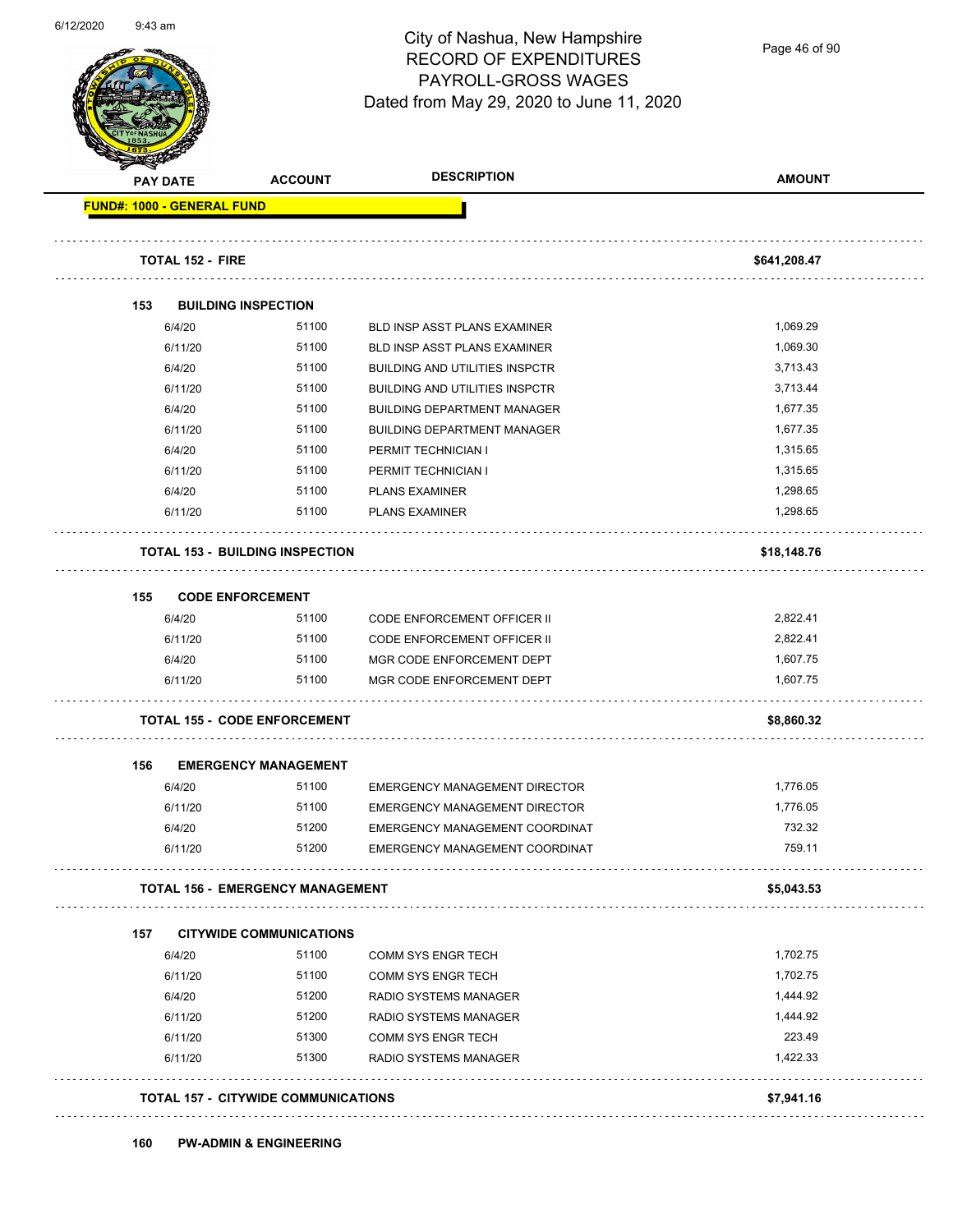

| <b>PAY DATE</b>                   | <b>ACCOUNT</b>                    | <b>DESCRIPTION</b>                 | <b>AMOUNT</b> |
|-----------------------------------|-----------------------------------|------------------------------------|---------------|
| <b>FUND#: 1000 - GENERAL FUND</b> |                                   |                                    |               |
| 160                               | <b>PW-ADMIN &amp; ENGINEERING</b> |                                    |               |
| 6/4/20                            | 51100                             | ADMINISTRATIVE ASSISTANT II        | 786.85        |
| 6/11/20                           | 51100                             | ADMINISTRATIVE ASSISTANT II        | 786.85        |
| 6/4/20                            | 51100                             | ASSISTANT DIRECTOR OF PUBLIC WORKS | 1,711.30      |
| 6/11/20                           | 51100                             | ASSISTANT DIRECTOR OF PUBLIC WORKS | 1,711.30      |
| 6/4/20                            | 51100                             | <b>CITY ENGINEER</b>               | 1,167.60      |
| 6/11/20                           | 51100                             | <b>CITY ENGINEER</b>               | 1,167.60      |
| 6/4/20                            | 51100                             | <b>CITY SURVEYOR</b>               | 1,257.20      |
| 6/11/20                           | 51100                             | <b>CITY SURVEYOR</b>               | 1,257.20      |
| 6/4/20                            | 51100                             | <b>DEPUTY CITY ENGINEER</b>        | 780.45        |
| 6/11/20                           | 51100                             | DEPUTY CITY ENGINEER               | 780.45        |
| 6/4/20                            | 51100                             | <b>DIRECTOR PUBLIC WORKS</b>       | 1,933.90      |
| 6/11/20                           | 51100                             | DIRECTOR PUBLIC WORKS              | 1,933.90      |
| 6/4/20                            | 51100                             | DIVISION OPERATIONS MANAGER        | 1,546.45      |
| 6/11/20                           | 51100                             | <b>DIVISION OPERATIONS MANAGER</b> | 1,546.45      |
| 6/4/20                            | 51100                             | DPW CONTRACT ADMINISTRATOR         | 372.85        |
| 6/11/20                           | 51100                             | DPW CONTRACT ADMINISTRATOR         | 372.85        |
| 6/4/20                            | 51100                             | <b>ENGINEERING INSPECTOR</b>       | 2,093.65      |
| 6/11/20                           | 51100                             | <b>ENGINEERING INSPECTOR</b>       | 2,093.65      |
| 6/4/20                            | 51100                             | <b>EXECUTIVE ASSISTANT</b>         | 810.85        |
| 6/11/20                           | 51100                             | <b>EXECUTIVE ASSISTANT</b>         | 810.85        |
| 6/4/20                            | 51100                             | <b>GIS SPECIALIST</b>              | 479.75        |
| 6/11/20                           | 51100                             | <b>GIS SPECIALIST</b>              | 479.75        |
| 6/4/20                            | 51100                             | PUBLIC RELATIONS ADMINISTRATOR     | 752.95        |
| 6/11/20                           | 51100                             | PUBLIC RELATIONS ADMINISTRATOR     | 752.95        |
| 6/4/20                            | 51100                             | <b>SENIOR STAFF ENGINEER</b>       | 1,795.99      |
| 6/11/20                           | 51100                             | SENIOR STAFF ENGINEER              | 1,795.99      |
| 6/4/20                            | 51100                             | <b>SENIOR TRAFFIC ENGINEER</b>     | 1,776.05      |
| 6/11/20                           | 51100                             | SENIOR TRAFFIC ENGINEER            | 1,776.05      |
| 6/4/20                            | 51100                             | <b>STAFF ENGINEER</b>              | 1,124.60      |
| 6/11/20                           | 51100                             | <b>STAFF ENGINEER</b>              | 1,124.60      |
| 6/4/20                            | 51100                             | STREET CONSTRUCTION ENGINEER       | 1,480.05      |
| 6/11/20                           | 51100                             | STREET CONSTRUCTION ENGINEER       | 1,480.05      |
| 6/11/20                           | 51300                             | DIVISION OPERATIONS MANAGER        | 86.99         |

#### **TOTAL 160 - PW-ADMIN & ENGINEERING \$39,827.97**

#### **161 STREETS**

| 6/4/20  | 51100 | ADMINISTRATIVE ASSISTANT II | 822.90   |
|---------|-------|-----------------------------|----------|
| 6/11/20 | 51100 | ADMINISTRATIVE ASSISTANT II | 822.90   |
| 6/4/20  | 51100 | AUTO MECH 1ST CLASS NIGHTS  | 4.351.20 |
| 6/11/20 | 51100 | AUTO MECH 1ST CLASS NIGHTS  | 4.353.60 |
| 6/4/20  | 51100 | AUTO MECH 2ND CLASS         | 2.355.84 |
| 6/11/20 | 51100 | AUTO MECH 2ND CLASS         | 2.950.80 |
| 6/4/20  | 51100 | AUTO MECHANIC 1ST CLASS     | 3.229.20 |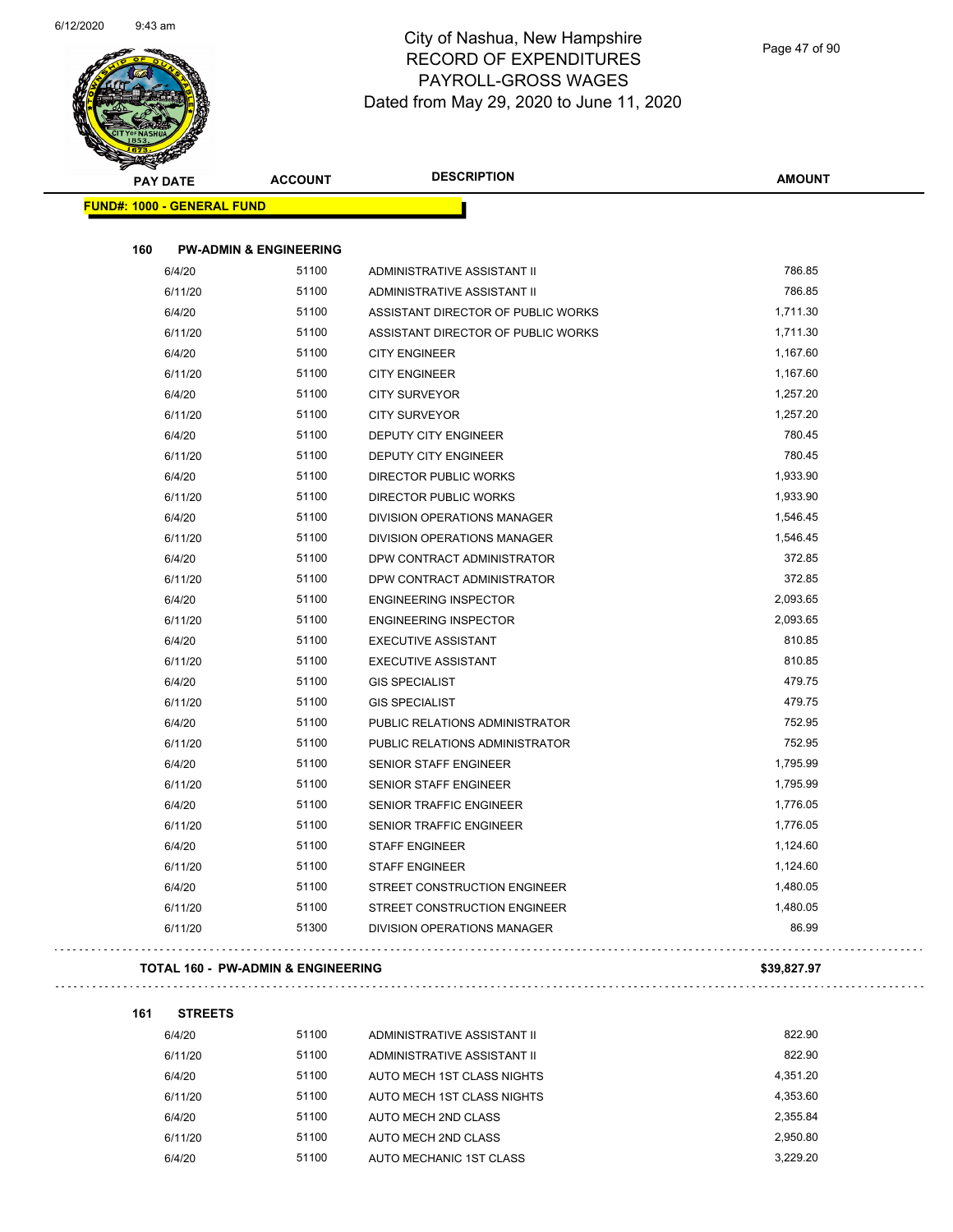

Page 48 of 90

| A.  | <b>PAY DATE</b>                   | <b>ACCOUNT</b> | <b>DESCRIPTION</b>             | <b>AMOUNT</b> |
|-----|-----------------------------------|----------------|--------------------------------|---------------|
|     | <b>FUND#: 1000 - GENERAL FUND</b> |                |                                |               |
|     |                                   |                |                                |               |
| 161 | <b>STREETS</b>                    |                |                                |               |
|     | 6/11/20                           | 51100          | AUTO MECHANIC 1ST CLASS        | 3,229.20      |
|     | 6/4/20                            | 51100          | <b>EQUIP OPR STREET REPAIR</b> | 6,784.10      |
|     | 6/11/20                           | 51100          | EQUIP OPR STREET REPAIR        | 7,057.39      |
|     | 6/4/20                            | 51100          | FLEET MAINTENANCE FOREMAN      | 1,324.60      |
|     | 6/11/20                           | 51100          | FLEET MAINTENANCE FOREMAN      | 1,324.60      |
|     | 6/4/20                            | 51100          | FLEET MANAGER STREET DEPT      | 1,207.70      |
|     | 6/11/20                           | 51100          | FLEET MANAGER STREET DEPT      | 1,207.70      |
|     | 6/4/20                            | 51100          | FOREMAN LABOR STREET           | 2,649.20      |
|     | 6/11/20                           | 51100          | FOREMAN LABOR STREET           | 2,649.20      |
|     | 6/4/20                            | 51100          | <b>MASON PIPELAYER</b>         | 3,759.20      |
|     | 6/11/20                           | 51100          | <b>MASON PIPELAYER</b>         | 3,759.20      |
|     | 6/4/20                            | 51100          | OPERATIONS SUPERVISOR          | 1,116.35      |
|     | 6/11/20                           | 51100          | OPERATIONS SUPERVISOR          | 1,116.35      |
|     | 6/4/20                            | 51100          | <b>SIGN MAINTENANCE</b>        | 2,797.20      |
|     | 6/11/20                           | 51100          | <b>SIGN MAINTENANCE</b>        | 2,797.20      |
|     | 6/4/20                            | 51100          | STOREKEEPER PWD                | 1,087.28      |
|     | 6/11/20                           | 51100          | STOREKEEPER PWD                | 1,027.95      |
|     | 6/4/20                            | 51100          | <b>STREET FOREMAN</b>          | 2,649.20      |
|     | 6/11/20                           | 51100          | <b>STREET FOREMAN</b>          | 2,649.20      |
|     | 6/4/20                            | 51100          | SUPERINTENDENT OF STREETS      | 1,973.35      |
|     | 6/11/20                           | 51100          | SUPERINTENDENT OF STREETS      | 1,973.35      |
|     | 6/4/20                            | 51100          | <b>TRAFFIC FOREMAN</b>         | 1,351.10      |
|     | 6/11/20                           | 51100          | <b>TRAFFIC FOREMAN</b>         | 1,351.10      |
|     | 6/4/20                            | 51100          | TRAFFIC TECHNICIAN I           | 2,231.20      |
|     | 6/11/20                           | 51100          | TRAFFIC TECHNICIAN I           | 2,231.20      |
|     | 6/4/20                            | 51100          | TRUCK DRIVER STREET REPAIR     | 15,164.43     |
|     | 6/11/20                           | 51100          | TRUCK DRIVER STREET REPAIR     | 15,609.97     |
|     | 6/4/20                            | 51100          | <b>WELDER FIRST CLASS</b>      | 1,060.80      |
|     | 6/11/20                           | 51100          | <b>WELDER FIRST CLASS</b>      | 1,060.80      |
|     | 6/4/20                            | 51300          | AUTO MECH 1ST CLASS NIGHTS     | 327.30        |
|     | 6/11/20                           | 51300          | AUTO MECH 1ST CLASS NIGHTS     | 404.54        |
|     | 6/4/20                            | 51300          | AUTO MECH 2ND CLASS            | 75.22         |
|     | 6/11/20                           | 51300          | DIVISION OPERATIONS MANAGER    | 260.96        |
|     | 6/4/20                            | 51300          | EQUIP OPR STREET REPAIR        | 112.82        |
|     | 6/11/20                           | 51300          | EQUIP OPR STREET REPAIR        | 110.21        |
|     | 6/4/20                            | 51300          | FLEET MAINTENANCE FOREMAN      | 496.72        |
|     | 6/4/20                            | 51300          | FOREMAN LABOR STREET           | 149.01        |
|     | 6/11/20                           | 51300          | FOREMAN LABOR STREET           | 248.36        |
|     | 6/11/20                           | 51300          | <b>MASON PIPELAYER</b>         | 105.39        |
|     | 6/4/20                            | 51300          | <b>SIGN MAINTENANCE</b>        | 1,554.32      |
|     | 6/4/20                            | 51300          | STOREKEEPER PWD                | 24.84         |
|     | 6/11/20                           | 51300          | <b>STREET FOREMAN</b>          | 149.01        |
|     | 6/4/20                            | 51300          | TRAFFIC TECHNICIAN I           | 297.17        |
|     | 6/11/20                           | 51300          | TRAFFIC TECHNICIAN I           | 426.79        |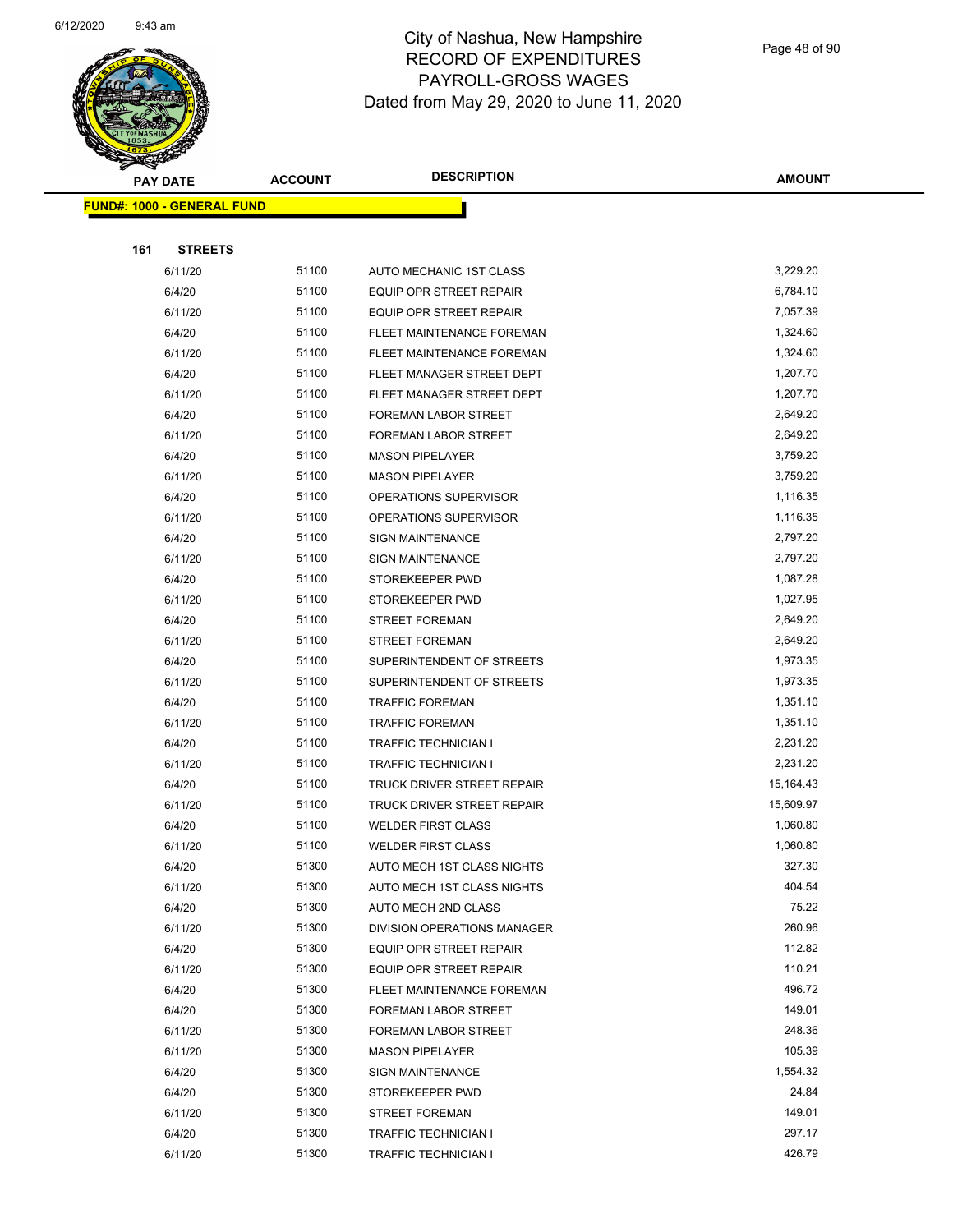

Page 49 of 90

| <b>PAY DATE</b>            | <b>ACCOUNT</b>                        | <b>DESCRIPTION</b>                 | <b>AMOUNT</b> |
|----------------------------|---------------------------------------|------------------------------------|---------------|
| FUND#: 1000 - GENERAL FUND |                                       |                                    |               |
| <b>STREETS</b><br>161      |                                       |                                    |               |
| 6/4/20                     | 51300                                 | TRUCK DRIVER STREET REPAIR         | 638.69        |
| 6/11/20                    | 51300                                 | TRUCK DRIVER STREET REPAIR         | 1,859.37      |
|                            |                                       |                                    |               |
| <b>TOTAL 161 - STREETS</b> |                                       |                                    | \$120,327.28  |
|                            |                                       |                                    |               |
| 166                        | <b>PARKING OPERATIONS</b>             |                                    |               |
| 6/4/20                     | 51100                                 | PARKING MAINTENANCE                | 1,333.10      |
| 6/11/20                    | 51100                                 | PARKING MAINTENANCE                | 1,333.09      |
| 6/4/20                     | 51100                                 | PARKING MANAGER                    | 947.55        |
| 6/11/20                    | 51100                                 | <b>PARKING MANAGER</b>             | 947.55        |
| 6/4/20                     | 51300                                 | PARKING MAINTENANCE                | 18.80         |
| 6/11/20                    | 51300                                 | PARKING MAINTENANCE                | 329.15        |
|                            | <b>TOTAL 166 - PARKING OPERATIONS</b> |                                    | \$4,909.24    |
| 171                        | <b>COMMUNITY SERVICES</b>             |                                    |               |
| 6/4/20                     | 51100                                 | DIRECTOR HEALTH AND COMM SVS       | 2,030.45      |
| 6/11/20                    | 51100                                 | DIRECTOR HEALTH AND COMM SVS       | 2,030.45      |
| 6/4/20                     | 51100                                 | <b>EPIDEMIOLOGIST</b>              | 1,084.10      |
| 6/11/20                    | 51100                                 | <b>EPIDEMIOLOGIST</b>              | 1,084.10      |
| 6/4/20                     | 51100                                 | <b>HEALTH PROGRAM SPEC</b>         | 973.00        |
| 6/11/20                    | 51100                                 | <b>HEALTH PROGRAM SPEC</b>         | 973.00        |
|                            | <b>TOTAL 171 - COMMUNITY SERVICES</b> |                                    | \$8,175.10    |
| 172                        | <b>COMMUNITY HEALTH</b>               |                                    |               |
| 6/4/20                     | 51100                                 | ADMINISTRATIVE ASSISTANT II        | 842.72        |
| 6/11/20                    | 51100                                 | ADMINISTRATIVE ASSISTANT II        | 842.71        |
| 6/4/20                     | 51100                                 | BILINGUAL OUTREACH WORKER          | 924.60        |
| 6/11/20                    | 51100                                 | BILINGUAL OUTREACH WORKER          | 924.59        |
| 6/4/20                     | 51100                                 | CHIEF PUBLIC HEALTH NURSE          | 1,612.80      |
| 6/11/20                    | 51100                                 | CHIEF PUBLIC HEALTH NURSE          | 1,612.80      |
| 6/4/20                     | 51100                                 | PUB HEALTH NURSE                   | 3,654.10      |
| 6/11/20                    | 51100                                 | PUB HEALTH NURSE                   | 3,654.10      |
| 6/4/20                     | 51300                                 | <b>BILINGUAL OUTREACH WORKER</b>   | 225.37        |
| 5/28/20                    | 51300                                 | PROGRAM ASSISTANT COMMUNITY HEALTH | 67.16         |
| 6/4/20                     | 51412                                 | PUB HEALTH NURSE                   | 570.00        |
| 6/11/20                    | 51412                                 | PUB HEALTH NURSE                   | 292.50        |
|                            | <b>TOTAL 172 - COMMUNITY HEALTH</b>   |                                    | \$15,223.45   |
| 173                        | <b>ENVIRONMENTAL HEALTH</b>           |                                    |               |
| 6/4/20                     | 51100                                 | DEP HEALTH OFFICER/LAB DIRECTOR    | 1,239.00      |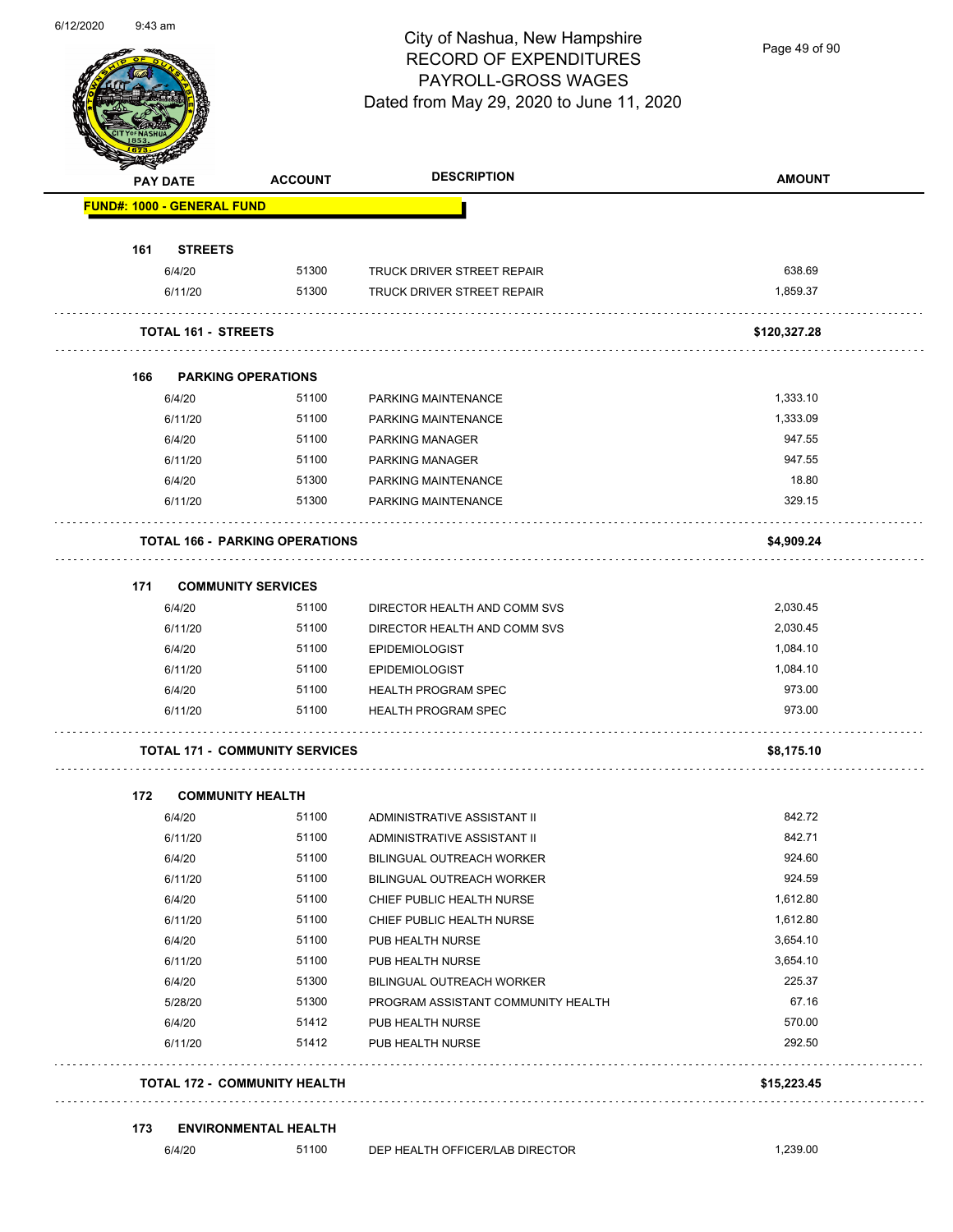Page 50 of 90

|     | PAY DATE                          | <b>ACCOUNT</b>                            | <b>DESCRIPTION</b>               | <b>AMOUNT</b> |
|-----|-----------------------------------|-------------------------------------------|----------------------------------|---------------|
|     | <b>FUND#: 1000 - GENERAL FUND</b> |                                           |                                  |               |
|     |                                   |                                           |                                  |               |
| 173 |                                   | <b>ENVIRONMENTAL HEALTH</b><br>51100      |                                  | 1,239.00      |
|     | 6/11/20                           |                                           | DEP HEALTH OFFICER/LAB DIRECTOR  |               |
|     | 6/4/20                            | 51100                                     | ENVIRONMENTAL HEALTH SPEC        | 2,735.56      |
|     | 6/11/20                           | 51100                                     | ENVIRONMENTAL HEALTH SPEC        | 2,735.55      |
|     | 6/4/20                            | 51100                                     | ENVIRONMENTAL TECH OFFICE MGR    | 1,085.35      |
|     | 6/11/20                           | 51100                                     | ENVIRONMENTAL TECH OFFICE MGR    | 1,085.35      |
|     | 6/4/20                            | 51100                                     | MANAGER ENVIRONMENTAL HEALTH     | 1,677.35      |
|     | 6/11/20                           | 51100                                     | MANAGER ENVIRONMENTAL HEALTH     | 1,677.35      |
|     |                                   | <b>TOTAL 173 - ENVIRONMENTAL HEALTH</b>   |                                  | \$13,474.51   |
|     |                                   |                                           |                                  |               |
| 174 | 6/4/20                            | <b>WELFARE ADMINISTRATION</b><br>51100    |                                  | 2,633.95      |
|     |                                   |                                           | CASE TECHNICIAN WELFARE          |               |
|     | 6/11/20                           | 51100                                     | CASE TECHNICIAN WELFARE          | 2,633.96      |
|     | 6/4/20                            | 51100                                     | <b>INTAKE WORKER</b>             | 849.39        |
|     | 6/11/20                           | 51100                                     | <b>INTAKE WORKER</b>             | 849.40        |
|     | 6/4/20                            | 51100                                     | SENIOR CASE TECHNICIAN           | 1,011.95      |
|     | 6/11/20                           | 51100                                     | SENIOR CASE TECHNICIAN           | 1,011.95      |
|     | 6/4/20                            | 51100                                     | <b>WELFARE OFFICER</b>           | 1,776.05      |
|     | 6/11/20                           | 51100                                     | <b>WELFARE OFFICER</b>           | 1,776.05      |
|     | 6/11/20                           | 51300                                     | CASE TECHNICIAN WELFARE          | 128.64        |
|     |                                   | <b>TOTAL 174 - WELFARE ADMINISTRATION</b> |                                  | \$12,671.34   |
| 177 |                                   | <b>PARKS &amp; RECREATION</b>             |                                  |               |
|     | 6/4/20                            | 51100                                     | ADMINISTRATIVE ASSISTANT II      | 860.15        |
|     | 6/11/20                           | 51100                                     | ADMINISTRATIVE ASSISTANT II      | 860.15        |
|     | 6/4/20                            | 51100                                     | EQUIPMENT OPERATOR, PARKS        | 979.60        |
|     | 6/11/20                           | 51100                                     | EQUIPMENT OPERATOR, PARKS        | 979.60        |
|     | 6/4/20                            | 51100                                     | FOREMAN LABOR PARK               | 3,973.80      |
|     | 6/11/20                           | 51100                                     | FOREMAN LABOR PARK               | 3,973.80      |
|     | 6/4/20                            | 51100                                     | <b>GROUNDSKEEPER MAINTENANCE</b> | 6,590.13      |
|     | 6/11/20                           | 51100                                     | <b>GROUNDSKEEPER MAINTENANCE</b> | 6,208.93      |
|     | 6/4/20                            | 51100                                     | <b>GROUNDSMAN I</b>              | 5,057.28      |
|     | 6/11/20                           | 51100                                     | <b>GROUNDSMAN I</b>              | 5,065.68      |
|     | 6/4/20                            | 51100                                     |                                  | 882.00        |
|     |                                   |                                           | <b>GROUNDSMAN II</b>             | 882.00        |
|     | 6/11/20                           | 51100                                     | <b>GROUNDSMAN II</b>             |               |
|     | 6/4/20                            | 51100                                     | <b>LEAD GROUNDSMAN</b>           | 1,980.00      |
|     | 6/11/20                           | 51100                                     | <b>LEAD GROUNDSMAN</b>           | 1,981.60      |
|     | 6/4/20                            | 51100                                     | PROGRAM COORDINATOR              | 390.90        |
|     | 6/11/20                           | 51100                                     | PROGRAM COORDINATOR              | 390.90        |
|     | 6/4/20                            | 51100                                     | RECREATION PROGRAM MANAGER       | 1,092.80      |
|     | 6/11/20                           | 51100                                     | RECREATION PROGRAM MANAGER       | 1,092.80      |
|     | 6/4/20                            | 51100                                     | STELLOS STADIUM ATTENDANT        | 979.60        |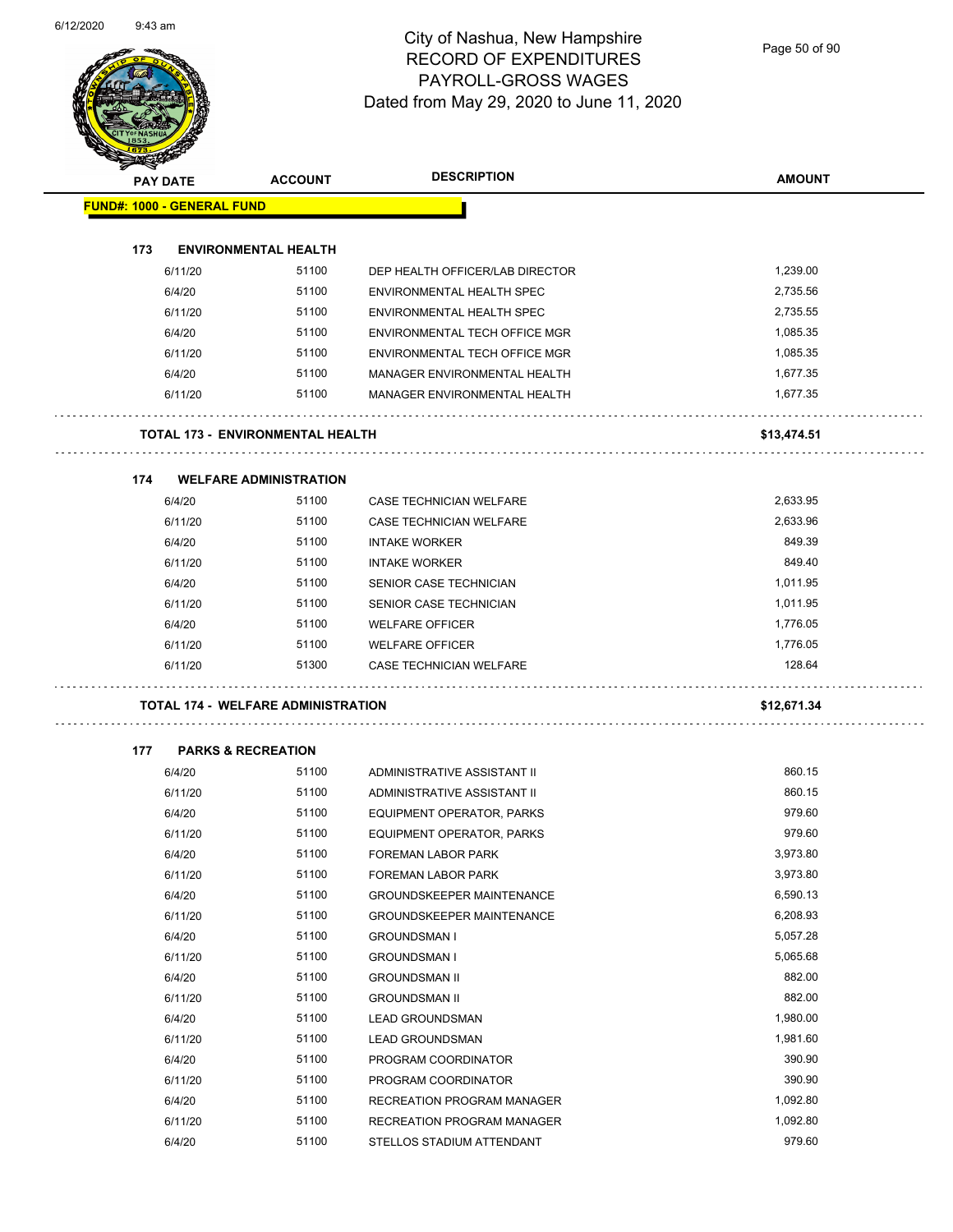and the



|     |                                   |                                           | <b>DESCRIPTION</b>                              | <b>AMOUNT</b>        |
|-----|-----------------------------------|-------------------------------------------|-------------------------------------------------|----------------------|
|     | <b>PAY DATE</b>                   | <b>ACCOUNT</b>                            |                                                 |                      |
|     | <b>FUND#: 1000 - GENERAL FUND</b> |                                           |                                                 |                      |
| 177 | <b>PARKS &amp; RECREATION</b>     |                                           |                                                 |                      |
|     | 6/11/20                           | 51100                                     | STELLOS STADIUM ATTENDANT                       | 979.60               |
|     | 6/4/20                            | 51100                                     | SUPERINTENDENT OF PARKS RECR                    | 1,973.35             |
|     | 6/11/20                           | 51100                                     | SUPERINTENDENT OF PARKS RECR                    | 1,973.35             |
|     | 6/4/20                            | 51300                                     | EQUIPMENT OPERATOR, PARKS                       | 300.84               |
|     | 6/4/20                            | 51300                                     | <b>FOREMAN LABOR PARK</b>                       | 1,738.54             |
|     | 6/11/20                           | 51300                                     | FOREMAN LABOR PARK                              | 1,018.28             |
|     | 6/4/20                            | 51300                                     | <b>GROUNDSKEEPER MAINTENANCE</b>                | 1,045.07             |
|     | 6/11/20                           | 51300                                     | <b>GROUNDSKEEPER MAINTENANCE</b>                | 1,508.06             |
|     | 6/4/20                            | 51300                                     | <b>GROUNDSMAN I</b>                             | 1,089.89             |
|     | 6/11/20                           | 51300                                     | <b>GROUNDSMAN I</b>                             | 160.22               |
|     | 6/4/20                            | 51300                                     | <b>GROUNDSMAN II</b>                            | 439.36               |
|     | 6/11/20                           | 51300                                     | <b>GROUNDSMAN II</b>                            | 203.68               |
|     | 6/4/20                            | 51300                                     | <b>LEAD GROUNDSMAN</b>                          | 301.80               |
|     | 6/11/20                           | 51300                                     | <b>LEAD GROUNDSMAN</b>                          | 150.90               |
|     | 6/4/20                            | 51400                                     | <b>GROUNDSMAN I</b>                             | 480.00               |
|     | 6/11/20                           | 51400                                     | <b>GROUNDSMAN I</b>                             | 840.00               |
|     | 6/4/20                            | 51400                                     | SEASONAL                                        | 4,160.00             |
|     | 6/11/20                           | 51400                                     | SEASONAL                                        | 5,320.00             |
|     | 6/11/20                           | 51600                                     | <b>LEAD GROUNDSMAN</b>                          | 1,000.00             |
|     |                                   | <b>TOTAL 177 - PARKS &amp; RECREATION</b> |                                                 | \$68,904.66          |
|     |                                   |                                           |                                                 |                      |
| 179 | <b>LIBRARY</b>                    |                                           |                                                 |                      |
|     | 6/4/20                            | 51100                                     | ASSISTANT DIRECTOR LIBRARY                      | 1,655.50             |
|     | 6/11/20                           | 51100                                     | ASSISTANT DIRECTOR LIBRARY                      | 1,655.50             |
|     | 6/4/20                            | 51100                                     | ASSISTANT LIBRARIAN CIRCULATIO                  | 1,084.11             |
|     | 6/11/20                           | 51100                                     | ASSISTANT LIBRARIAN CIRCULATIO                  | 1,084.11             |
|     | 6/4/20                            | 51100                                     | ASSISTANT LIBRARIAN TECH SVS                    | 819.50               |
|     | 6/11/20                           | 51100                                     | ASSISTANT LIBRARIAN TECH SVS                    | 819.51               |
|     | 6/4/20                            | 51100                                     | ASSISTANT LIBRARIAN YOUTH SERV                  | 868.90               |
|     | 6/11/20                           | 51100                                     | ASSISTANT LIBRARIAN YOUTH SERV                  | 868.90               |
|     | 6/4/20                            | 51100                                     | DIRECTOR LIBRARY                                | 2,210.20             |
|     | 6/11/20                           | 51100                                     | DIRECTOR LIBRARY                                | 2,210.20             |
|     | 6/4/20                            | 51100                                     | EXECUTIVE ASST OFFICE MANAGER                   | 927.61               |
|     | 6/11/20                           | 51100                                     | EXECUTIVE ASST OFFICE MANAGER                   | 927.61               |
|     | 6/4/20                            | 51100                                     | IT COORDINATOR                                  | 962.91               |
|     | 6/11/20                           | 51100                                     | IT COORDINATOR                                  | 962.93               |
|     | 6/4/20                            | 51100                                     | <b>JANITOR</b>                                  | 552.00               |
|     | 6/11/20                           | 51100                                     | <b>JANITOR</b>                                  | 552.00               |
|     | 6/4/20                            | 51100                                     | LIBRARIAN ADULT SERVICES                        | 921.96               |
|     | 6/11/20                           | 51100                                     | LIBRARIAN ADULT SERVICES                        | 921.94               |
|     |                                   |                                           |                                                 |                      |
|     | 6/4/20                            | 51100                                     | <b>LIBRARIAN CIRCULATION</b>                    | 1,117.38             |
|     | 6/11/20<br>6/4/20                 | 51100<br>51100                            | LIBRARIAN CIRCULATION<br>LIBRARIAN OUTREACH SVS | 1,117.35<br>1,113.10 |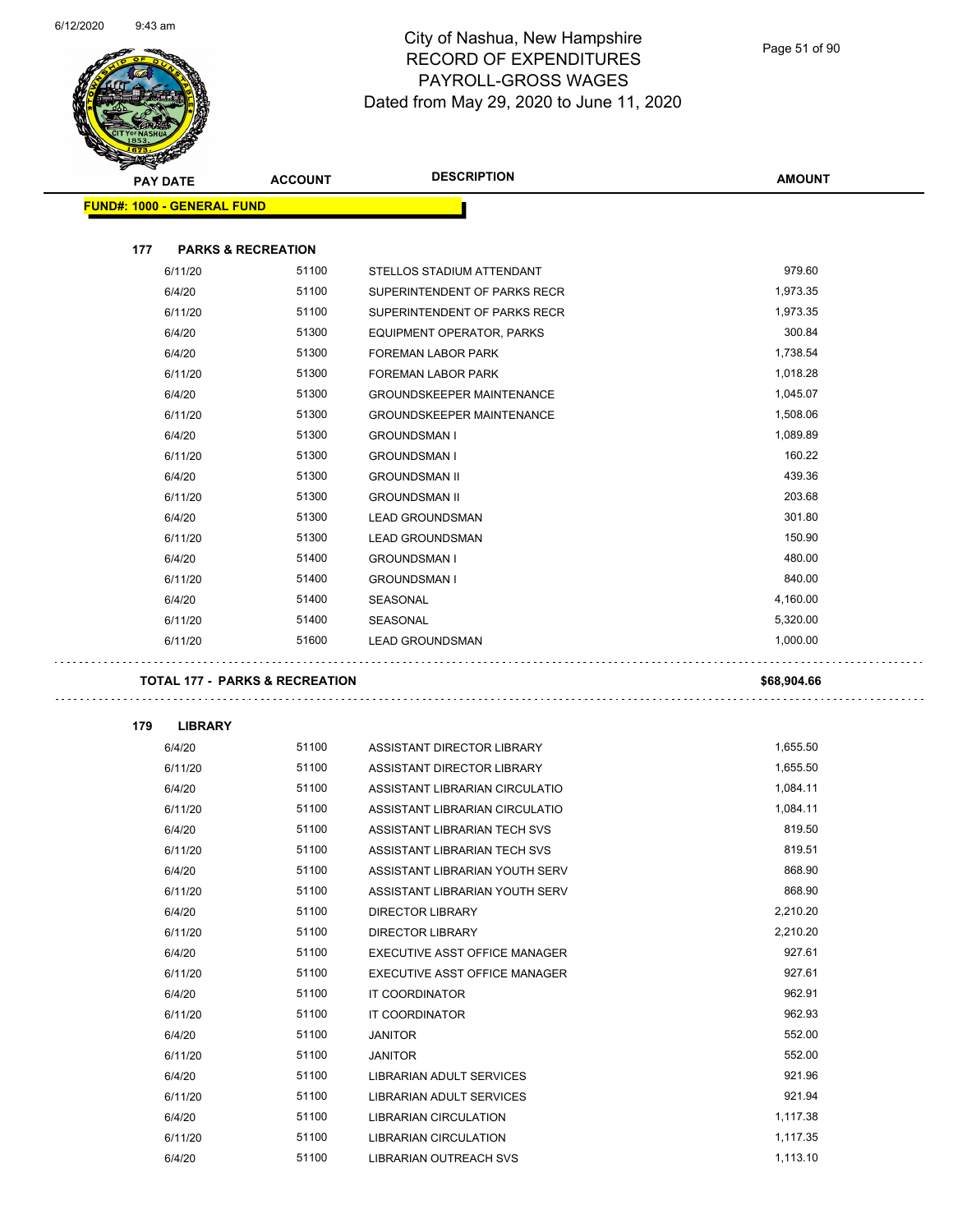

|     | <b>PAY DATE</b>                   | <b>ACCOUNT</b> | <b>DESCRIPTION</b>                   | <b>AMOUNT</b> |
|-----|-----------------------------------|----------------|--------------------------------------|---------------|
|     | <b>FUND#: 1000 - GENERAL FUND</b> |                |                                      |               |
|     |                                   |                |                                      |               |
| 179 | <b>LIBRARY</b>                    |                |                                      |               |
|     | 6/11/20                           | 51100          | <b>LIBRARIAN OUTREACH SVS</b>        | 1,113.11      |
|     | 6/4/20                            | 51100          | <b>LIBRARIAN TECH SERVICES</b>       | 1,155.28      |
|     | 6/11/20                           | 51100          | <b>LIBRARIAN TECH SERVICES</b>       | 1,155.29      |
|     | 6/4/20                            | 51100          | <b>LIBRARIAN YOUTH SERVICES</b>      | 1,541.38      |
|     | 6/11/20                           | 51100          | <b>LIBRARIAN YOUTH SERVICES</b>      | 1,774.43      |
|     | 6/4/20                            | 51100          | <b>LIBRARY ASSISTANT CIRCULATION</b> | 6,881.81      |
|     | 6/11/20                           | 51100          | LIBRARY ASSISTANT CIRCULATION        | 5,779.30      |
|     | 6/4/20                            | 51100          | LIBRARY ASSISTANT MEDIA SERVIC       | 787.50        |
|     | 6/11/20                           | 51100          | LIBRARY ASSISTANT MEDIA SERVIC       | 787.50        |
|     | 6/4/20                            | 51100          | <b>LIBRARY ASSISTANT TECH SVS</b>    | 787.50        |
|     | 6/11/20                           | 51100          | <b>LIBRARY ASSISTANT TECH SVS</b>    | 787.50        |
|     | 6/4/20                            | 51100          | LIBRARY ASSISTANT YOUTH SERVIC       | 2,116.15      |
|     | 6/11/20                           | 51100          | LIBRARY ASSISTANT YOUTH SERVIC       | 2,116.16      |
|     | 6/4/20                            | 51100          | MAINTENANCE SUPV                     | 949.45        |
|     | 6/11/20                           | 51100          | MAINTENANCE SUPV                     | 949.45        |
|     | 6/4/20                            | 51100          | PAGE & COLLECTION COORDINATOR        | 935.82        |
|     | 6/11/20                           | 51100          | PAGE & COLLECTION COORDINATOR        | 935.81        |
|     | 6/4/20                            | 51100          | REFERENCE LIBRARIAN ADULT SERV       | 3,319.75      |
|     | 6/11/20                           | 51100          | REFERENCE LIBRARIAN ADULT SERV       | 3,319.79      |
|     | 6/4/20                            | 51100          | REFERENCE LIBRARIAN TECH SVS         | 842.50        |
|     | 6/11/20                           | 51100          | REFERENCE LIBRARIAN TECH SVS         | 842.49        |
|     | 6/4/20                            | 51100          | <b>SECURITY LIBRARY</b>              | 660.03        |
|     | 6/11/20                           | 51100          | <b>SECURITY LIBRARY</b>              | 660.03        |
|     | 6/4/20                            | 51200          | <b>JANITOR</b>                       | 255.35        |
|     | 6/11/20                           | 51200          | <b>JANITOR</b>                       | 255.35        |
|     | 6/4/20                            | 51200          | <b>LIBRARY ASSISTANT TECH SVS</b>    | 462.90        |
|     | 6/11/20                           | 51200          | LIBRARY ASSISTANT TECH SVS           | 462.90        |
|     | 6/4/20                            | 51200          | REFERENCE LIBRARIAN ADULT SERV       | 482.75        |
|     | 6/11/20                           | 51200          | REFERENCE LIBRARIAN ADULT SERV       | 482.76        |
|     | 6/4/20                            | 51200          | <b>SECURITY LIBRARY</b>              | 398.39        |
|     | 6/11/20                           | 51200          | <b>SECURITY LIBRARY</b>              | 398.40        |
|     | 6/4/20                            | 51750          | LIBRARY ASSISTANT CIRCULATION        | 12,810.99     |
|     | 6/4/20                            | 68322          | PROGRAM EXPENSES                     | 75.00         |
|     |                                   |                |                                      |               |

#### **TOTAL 179 - LIBRARY \$79,636.04**

 $\Box$  .

. . . . . . . . . . .

. . . . . . . .

. . . . . . . . . .

#### **181 COMMUNITY DEVELOPMENT**

6/4/20 51100 ADMINISTRATIVE ASSISTANT II 786.85 6/11/20 51100 ADMINISTRATIVE ASSISTANT II 786.85 6/4/20 51100 DIRECTOR COMMUNITY DEVELOPMENT 2,427.25 6/11/20 51100 DIRECTOR COMMUNITY DEVELOPMENT 2,427.25 6/4/20 51100 TRANSPORTATION PLANNER 1,313.35 6/11/20 51100 TRANSPORTATION PLANNER 1,313.35 6/4/20 51100 WATERWAYS MANAGER 1,612.80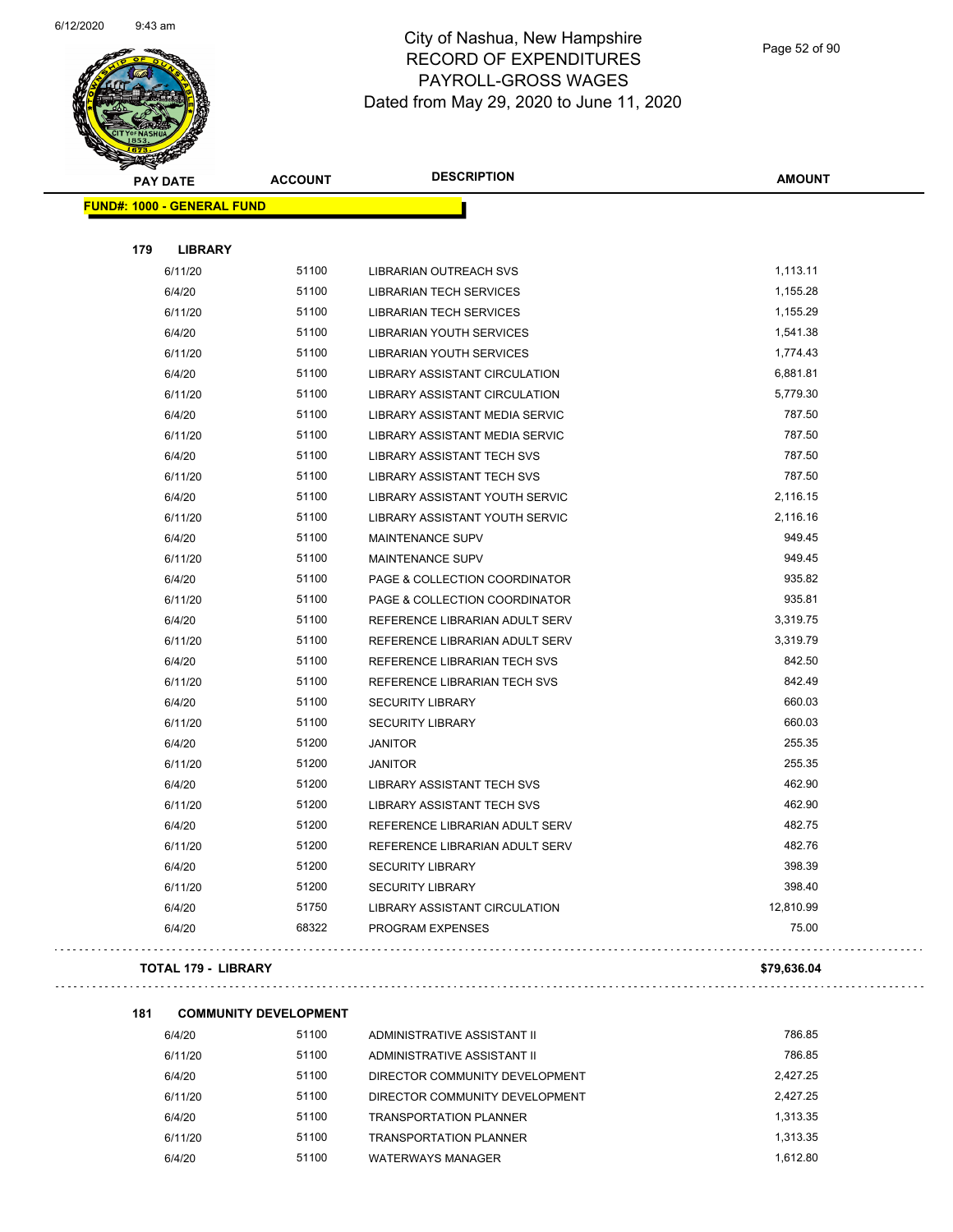Page 53 of 90

|     | <b>PAY DATE</b>                   | <b>ACCOUNT</b>                           | <b>DESCRIPTION</b>                                 | <b>AMOUNT</b> |
|-----|-----------------------------------|------------------------------------------|----------------------------------------------------|---------------|
|     | <b>FUND#: 1000 - GENERAL FUND</b> |                                          |                                                    |               |
|     |                                   |                                          |                                                    |               |
| 181 |                                   | <b>COMMUNITY DEVELOPMENT</b>             |                                                    |               |
|     | 6/11/20                           | 51100                                    | <b>WATERWAYS MANAGER</b>                           | 1,612.80      |
|     | 6/4/20                            | 51200                                    | ADMINISTRATIVE ASSISTANT I                         | 544.84        |
|     | 6/11/20                           | 51200                                    | ADMINISTRATIVE ASSISTANT I                         | 416.34        |
|     | 6/4/20                            | 51400                                    | <b>INTERN</b>                                      | 100.00        |
|     | 6/11/20                           | 51400                                    | <b>INTERN</b>                                      | 100.00        |
|     |                                   | <b>TOTAL 181 - COMMUNITY DEVELOPMENT</b> |                                                    | \$13,441.68   |
| 182 |                                   | <b>PLANNING AND ZONING</b>               |                                                    |               |
|     | 6/4/20                            | 51100                                    | <b>COMMUNICATION SPEC</b>                          | 57.00         |
|     | 6/11/20                           | 51100                                    | <b>COMMUNICATION SPEC</b>                          | 57.00         |
|     | 6/4/20                            | 51100                                    | DEPARTMENT COORDINATOR                             | 1,048.51      |
|     | 6/11/20                           | 51100                                    | DEPARTMENT COORDINATOR                             | 1,048.52      |
|     | 6/4/20                            | 51100                                    | DEPUTY PLANNING MANAGER                            | 2,861.15      |
|     | 6/11/20                           | 51100                                    | DEPUTY PLANNING MANAGER                            | 2,861.15      |
|     | 6/4/20                            | 51100                                    | <b>PLANNER I</b>                                   | 1,918.15      |
|     | 6/11/20                           | 51100                                    | <b>PLANNER I</b>                                   | 1,918.15      |
|     | 6/4/20                            | 51100                                    | ZONING COORDINATOR                                 | 839.33        |
|     | 6/11/20                           | 51100                                    | ZONING COORDINATOR                                 | 839.32        |
|     | 6/11/20                           | 51300                                    | <b>COMMUNICATION SPEC</b>                          | 20.29         |
|     | 6/4/20                            | 53428                                    | STENOGRAPHIC SERVICES                              | 625.00        |
|     | 6/11/20                           | 53428                                    | STENOGRAPHIC SERVICES                              | 500.00        |
|     |                                   |                                          |                                                    |               |
|     |                                   | <b>TOTAL 182 - PLANNING AND ZONING</b>   |                                                    | \$14,593.57   |
| 183 |                                   | <b>ECONOMIC DEVELOPMENT</b>              |                                                    |               |
|     | 6/4/20                            | 51100                                    | DWNTWN SPCLST & OED PGRM COOR                      | 920.90        |
|     | 6/11/20                           | 51100                                    | DWNTWN SPCLST & OED PGRM COOR                      | 920.91        |
|     | 6/4/20                            | 51100                                    | <b>ECONOMIC DEV DIRECTOR</b>                       | 2,202.85      |
|     | 6/11/20                           | 51100                                    | ECONOMIC DEV DIRECTOR                              | 2,202.85      |
|     | 6/4/20                            | 51100                                    | HUNT MEMORIAL BLDG & ARTS ADM                      | 394.20        |
|     | 6/11/20                           | 51100                                    | HUNT MEMORIAL BLDG & ARTS ADM                      | 394.20        |
|     |                                   | <b>TOTAL 183 - ECONOMIC DEVELOPMENT</b>  |                                                    | \$7,035.91    |
| 191 |                                   |                                          |                                                    |               |
|     | <b>SCHOOL</b><br>6/4/20           | 51100                                    | 21 CENTURY COORDINATOR                             | 2,380.10      |
|     | 6/4/20                            | 51100                                    | 7PAR CTE NHN                                       | 445.94        |
|     |                                   | 51100                                    |                                                    | 445.94        |
|     | 6/11/20                           | 51100                                    | 7PAR CTE NHN                                       | 3,219.60      |
|     | 6/4/20                            | 51100                                    | ASSISTANT DIRECTOR BUSINESS                        | 1,581.70      |
|     | 6/4/20                            |                                          | ASSISTANT PRINCIPAL AMH<br>ASSISTANT PRINCIPAL BIC | 2,875.00      |
|     | 6/4/20                            | 51100                                    |                                                    |               |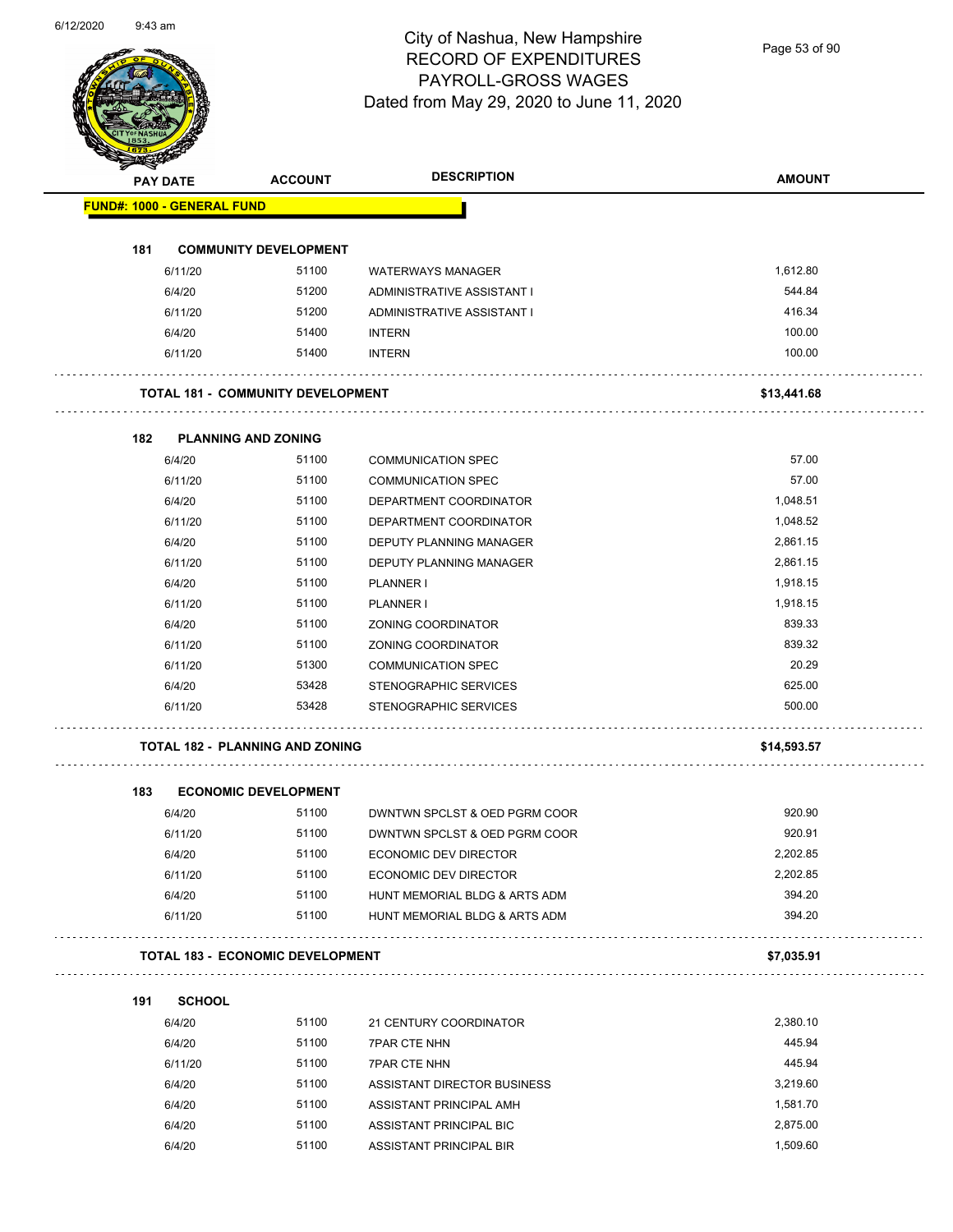

Page 54 of 90

| <b>Anthony</b><br><b>PAY DATE</b> | <b>ACCOUNT</b> | <b>DESCRIPTION</b>             | <b>AMOUNT</b> |
|-----------------------------------|----------------|--------------------------------|---------------|
| <b>FUND#: 1000 - GENERAL FUND</b> |                |                                |               |
|                                   |                |                                |               |
| 191<br><b>SCHOOL</b>              |                |                                |               |
| 6/4/20                            | 51100          | ASSISTANT PRINCIPAL BRO        | 3,357.70      |
| 6/4/20                            | 51100          | ASSISTANT PRINCIPAL CHARL      | 3,293.00      |
| 6/4/20                            | 51100          | ASSISTANT PRINCIPAL DR CRSP    | 1,646.50      |
| 6/4/20                            | 51100          | ASSISTANT PRINCIPAL ELM        | 6,769.20      |
| 6/4/20                            | 51100          | <b>ASSISTANT PRINCIPAL FES</b> | 2,875.00      |
| 6/4/20                            | 51100          | ASSISTANT PRINCIPAL FMS        | 3,288.50      |
| 6/4/20                            | 51100          | ASSISTANT PRINCIPAL LEDGE      | 3,292.90      |
| 6/4/20                            | 51100          | ASSISTANT PRINCIPAL MDE        | 3,115.40      |
| 6/4/20                            | 51100          | ASSISTANT PRINCIPAL MTP        | 1,437.50      |
| 6/4/20                            | 51100          | ASSISTANT PRINCIPAL NHN        | 13,806.40     |
| 6/4/20                            | 51100          | ASSISTANT PRINCIPAL NHS        | 13,884.60     |
| 6/4/20                            | 51100          | ASSISTANT PRINCIPAL SHE        | 1,461.60      |
| 6/4/20                            | 51100          | ASSISTANT SUPERINTENDENT       | 9,051.60      |
| 6/4/20                            | 51100          | ASST DIRECTOR PLANT OPS        | 4,913.30      |
| 6/4/20                            | 51100          | <b>ASST DIRECTOR SPED</b>      | 6,623.11      |
| 6/4/20                            | 51100          | ASST SYSTEMS ADMIN FULL YEAR   | 17,537.60     |
| 6/4/20                            | 51100          | <b>ATTENDANCE OFFICER</b>      | 2,543.80      |
| 6/4/20                            | 51100          | BRENTWOOD COORDINATOR          | 2,779.30      |
| 6/4/20                            | 51100          | CAREER CENTER COORD NHS        | 1,557.20      |
| 6/4/20                            | 51100          | CHIEF OPERATING OFFICER        | 4,431.80      |
| 6/11/20                           | 51100          | <b>CLERICAL 21 CENTURY</b>     | 804.38        |
| 6/4/20                            | 51100          | CLERICAL ACADEMY NHN           | 3,130.89      |
| 6/11/20                           | 51100          | CLERICAL ACADEMY NHN           | 3,130.92      |
| 6/4/20                            | 51100          | CLERICAL ACADEMY NHS           | 3,093.76      |
| 6/11/20                           | 51100          | CLERICAL ACADEMY NHS           | 3,093.78      |
| 6/11/20                           | 51100          | CLERICAL ADULT ED NHN          | 686.40        |
| 6/4/20                            | 51100          | CLERICAL ASST SUPER SUP        | 1,456.87      |
| 6/11/20                           | 51100          | CLERICAL ASST SUPER SUP        | 1,442.31      |
| 6/4/20                            | 51100          | CLERICAL ATHLETIC NHN          | 815.63        |
| 6/11/20                           | 51100          | CLERICAL ATHLETIC NHN          | 815.65        |
| 6/4/20                            | 51100          | <b>CLERICAL ATHLETIC NHS</b>   | 731.25        |
| 6/11/20                           | 51100          | CLERICAL ATHLETIC NHS          | 731.26        |
| 6/4/20                            | 51100          | <b>CLERICAL BUSINESS</b>       | 2,970.25      |
| 6/11/20                           | 51100          | <b>CLERICAL BUSINESS</b>       | 2,442.52      |
| 6/4/20                            | 51100          | CLERICAL CHIEF OP OFFICER SUP  | 761.74        |
| 6/11/20                           | 51100          | CLERICAL CHIEF OP OFFICER SUP  | 756.68        |
| 6/4/20                            | 51100          | CLERICAL CTE NHN               | 695.25        |
| 6/11/20                           | 51100          | CLERICAL CTE NHN               | 695.25        |
| 6/4/20                            | 51100          | CLERICAL CTE NHS               | 695.25        |
| 6/11/20                           | 51100          | CLERICAL CTE NHS               | 695.26        |
| 6/4/20                            | 51100          | <b>CLERICAL GUIDANCE ELM</b>   | 695.25        |
| 6/11/20                           | 51100          | <b>CLERICAL GUIDANCE ELM</b>   | 695.27        |
| 6/4/20                            | 51100          | CLERICAL GUIDANCE NHN          | 2,067.08      |
| 6/11/20                           | 51100          | CLERICAL GUIDANCE NHN          | 2,067.10      |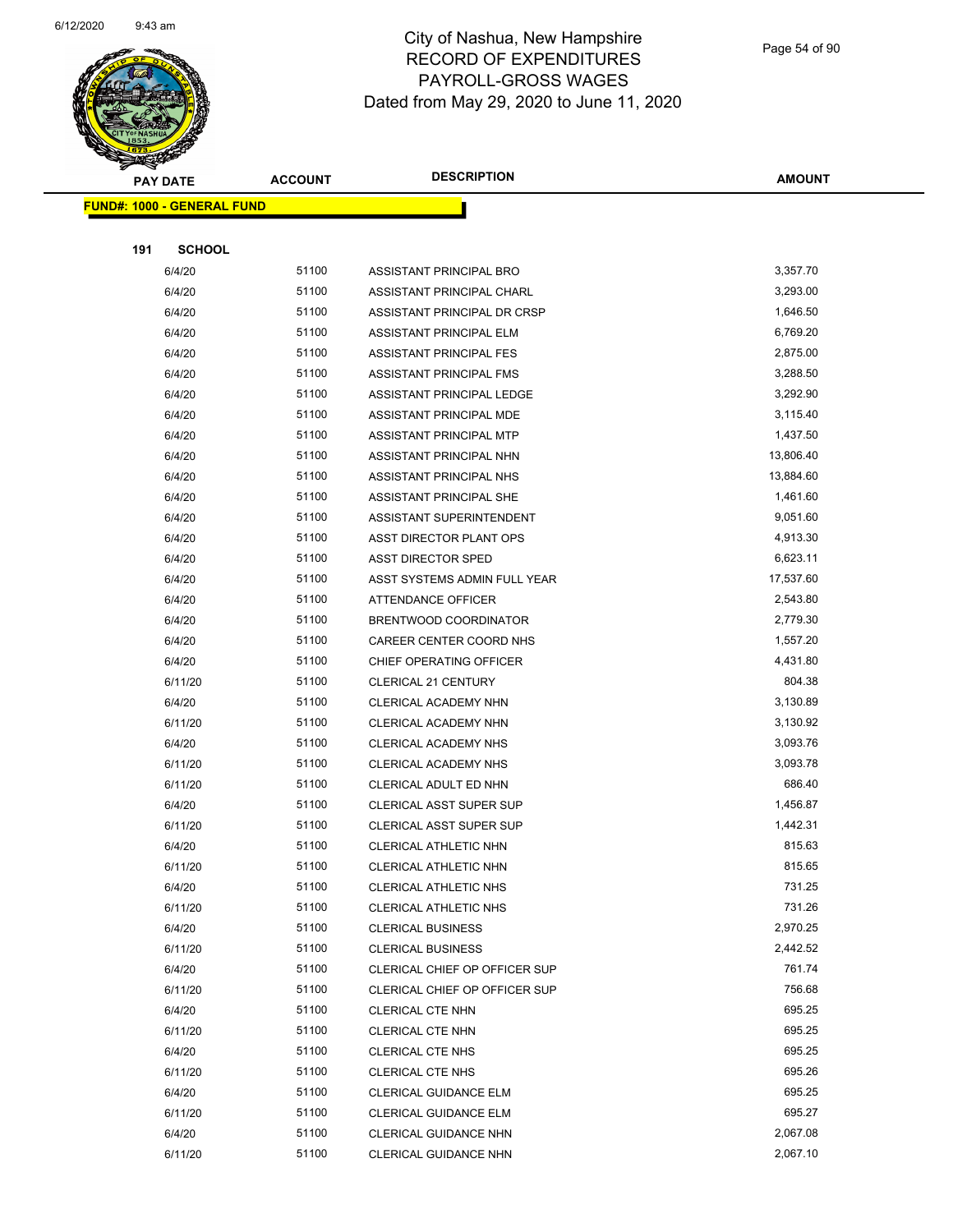

Page 55 of 90

| ទ<br>ॼ<br><b>PAY DATE</b> |                                   | <b>ACCOUNT</b> | <b>DESCRIPTION</b>            | <b>AMOUNT</b> |  |  |  |
|---------------------------|-----------------------------------|----------------|-------------------------------|---------------|--|--|--|
|                           | <b>FUND#: 1000 - GENERAL FUND</b> |                |                               |               |  |  |  |
|                           |                                   |                |                               |               |  |  |  |
| 191                       | <b>SCHOOL</b>                     |                |                               |               |  |  |  |
|                           | 6/4/20                            | 51100          | <b>CLERICAL GUIDANCE NHS</b>  | 2,034.00      |  |  |  |
|                           | 6/11/20                           | 51100          | <b>CLERICAL GUIDANCE NHS</b>  | 2,034.02      |  |  |  |
|                           | 6/4/20                            | 51100          | CLERICAL HUMAN RESOURCES      | 3,012.86      |  |  |  |
|                           | 6/11/20                           | 51100          | CLERICAL HUMAN RESOURCES      | 1,962.87      |  |  |  |
|                           | 6/4/20                            | 51100          | CLERICAL PAYROLL SUP          | 1,532.30      |  |  |  |
|                           | 6/11/20                           | 51100          | CLERICAL PAYROLL SUP          | 1,532.30      |  |  |  |
|                           | 6/4/20                            | 51100          | <b>CLERICAL PLANT OPS</b>     | 766.15        |  |  |  |
|                           | 6/11/20                           | 51100          | <b>CLERICAL PLANT OPS</b>     | 766.15        |  |  |  |
|                           | 6/4/20                            | 51100          | CLERICAL PRINCIPAL AMH        | 1,497.38      |  |  |  |
|                           | 6/11/20                           | 51100          | <b>CLERICAL PRINCIPAL AMH</b> | 1,497.40      |  |  |  |
|                           | 6/4/20                            | 51100          | CLERICAL PRINCIPAL BIC        | 1,546.88      |  |  |  |
|                           | 6/11/20                           | 51100          | <b>CLERICAL PRINCIPAL BIC</b> | 1,546.89      |  |  |  |
|                           | 6/4/20                            | 51100          | <b>CLERICAL PRINCIPAL BIR</b> | 1,631.26      |  |  |  |
|                           | 6/11/20                           | 51100          | <b>CLERICAL PRINCIPAL BIR</b> | 1,631.26      |  |  |  |
|                           | 6/4/20                            | 51100          | <b>CLERICAL PRINCIPAL BRO</b> | 1,546.88      |  |  |  |
|                           | 6/11/20                           | 51100          | CLERICAL PRINCIPAL BRO        | 1,546.91      |  |  |  |
|                           | 6/4/20                            | 51100          | CLERICAL PRINCIPAL CHA        | 1,532.26      |  |  |  |
|                           | 6/11/20                           | 51100          | CLERICAL PRINCIPAL CHA        | 1,532.30      |  |  |  |
|                           | 6/4/20                            | 51100          | CLERICAL PRINCIPAL DRC        | 1,499.63      |  |  |  |
|                           | 6/11/20                           | 51100          | CLERICAL PRINCIPAL DRC        | 1,495.02      |  |  |  |
|                           | 6/4/20                            | 51100          | CLERICAL PRINCIPAL ELM        | 2,795.18      |  |  |  |
|                           | 6/11/20                           | 51100          | <b>CLERICAL PRINCIPAL ELM</b> | 2,795.24      |  |  |  |
|                           | 6/4/20                            | 51100          | <b>CLERICAL PRINCIPAL FES</b> | 1,499.63      |  |  |  |
|                           | 6/11/20                           | 51100          | <b>CLERICAL PRINCIPAL FES</b> | 1,499.64      |  |  |  |
|                           | 6/4/20                            | 51100          | <b>CLERICAL PRINCIPAL FMS</b> | 2,351.26      |  |  |  |
|                           | 6/11/20                           | 51100          | <b>CLERICAL PRINCIPAL FMS</b> | 2,345.83      |  |  |  |
|                           | 6/4/20                            | 51100          | <b>CLERICAL PRINCIPAL LDG</b> | 1,461.38      |  |  |  |
|                           | 6/11/20                           | 51100          | <b>CLERICAL PRINCIPAL LDG</b> | 1,461.40      |  |  |  |
|                           | 6/4/20                            | 51100          | <b>CLERICAL PRINCIPAL MDE</b> | 1,570.52      |  |  |  |
|                           | 6/11/20                           | 51100          | CLERICAL PRINCIPAL MDE        | 1,570.54      |  |  |  |
|                           | 6/4/20                            | 51100          | CLERICAL PRINCIPAL MTP        | 1,535.63      |  |  |  |
|                           | 6/11/20                           | 51100          | <b>CLERICAL PRINCIPAL MTP</b> | 1,535.65      |  |  |  |
|                           | 6/4/20                            | 51100          | CLERICAL PRINCIPAL NHN        | 2,192.63      |  |  |  |
|                           | 6/11/20                           | 51100          | CLERICAL PRINCIPAL NHN        | 2,192.67      |  |  |  |
|                           | 6/4/20                            | 51100          | <b>CLERICAL PRINCIPAL NHS</b> | 2,175.00      |  |  |  |
|                           | 6/11/20                           | 51100          | CLERICAL PRINCIPAL NHS        | 2,175.01      |  |  |  |
|                           | 6/4/20                            | 51100          | <b>CLERICAL PRINCIPAL NSE</b> | 1,510.88      |  |  |  |
|                           | 6/11/20                           | 51100          | <b>CLERICAL PRINCIPAL NSE</b> | 1,510.91      |  |  |  |
|                           | 6/4/20                            | 51100          | <b>CLERICAL PRINCIPAL PMS</b> | 1,426.50      |  |  |  |
|                           | 6/11/20                           | 51100          | <b>CLERICAL PRINCIPAL PMS</b> | 1,426.52      |  |  |  |
|                           | 6/4/20                            | 51100          | CLERICAL PRINCIPAL SHE        | 1,546.88      |  |  |  |
|                           | 6/11/20                           | 51100          | <b>CLERICAL PRINCIPAL SHE</b> | 1,546.89      |  |  |  |
|                           | 6/4/20                            | 51100          | CLERICAL RECEPTIONIST NHN     | 815.63        |  |  |  |
|                           | 6/11/20                           | 51100          | CLERICAL RECEPTIONIST NHN     | 815.64        |  |  |  |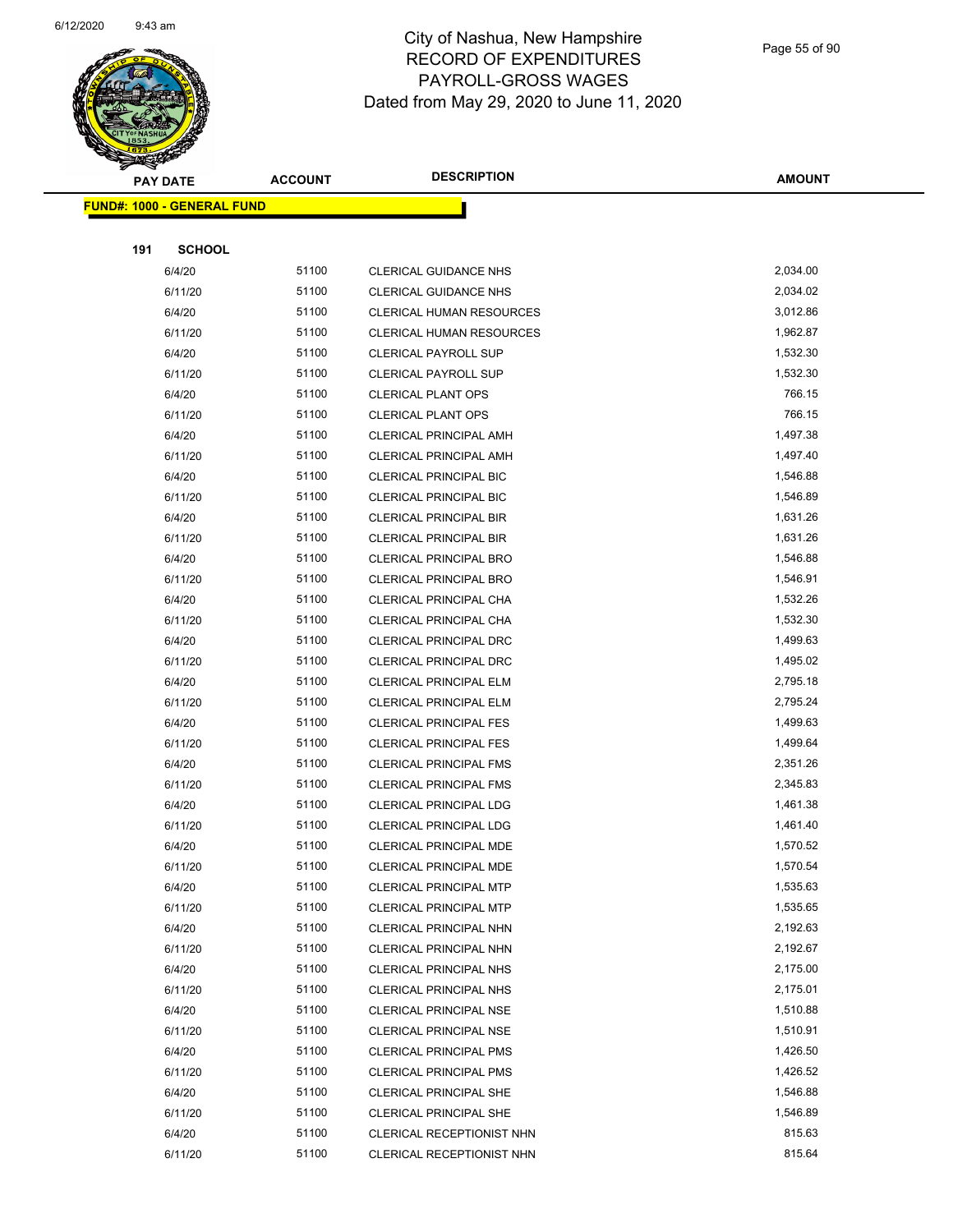

Page 56 of 90

|     | <b>PAY DATE</b>                    | <b>ACCOUNT</b> | <b>DESCRIPTION</b>                 | <b>AMOUNT</b> |
|-----|------------------------------------|----------------|------------------------------------|---------------|
|     | <u> FUND#: 1000 - GENERAL FUND</u> |                |                                    |               |
|     |                                    |                |                                    |               |
| 191 | <b>SCHOOL</b>                      |                |                                    |               |
|     | 6/4/20                             | 51100          | CLERICAL RECEPTIONIST NHS          | 695.25        |
|     | 6/11/20                            | 51100          | CLERICAL RECEPTIONIST NHS          | 695.25        |
|     | 6/4/20                             | 51100          | CLERICAL SPECIAL ED NHN            | 731.25        |
|     | 6/11/20                            | 51100          | CLERICAL SPECIAL ED NHN            | 731.25        |
|     | 6/4/20                             | 51100          | CLERICAL SPECIAL ED NHS            | 731.25        |
|     | 6/11/20                            | 51100          | CLERICAL SPECIAL ED NHS            | 731.25        |
|     | 6/4/20                             | 51100          | CLERICAL SPECIAL ED SUP            | 1,426.50      |
|     | 6/11/20                            | 51100          | CLERICAL SPECIAL ED SUP            | 1,426.51      |
|     | 6/4/20                             | 51100          | CLERICAL STUDENT SERV SUP          | 843.31        |
|     | 6/11/20                            | 51100          | CLERICAL STUDENT SERV SUP          | 843.32        |
|     | 6/4/20                             | 51100          | CLERICAL SUPERINTENDANT HRLY       | 799.11        |
|     | 6/11/20                            | 51100          | CLERICAL SUPERINTENDANT HRLY       | 804.45        |
|     | 6/4/20                             | 51100          | <b>CLERICAL SUPERINTENDANT SUP</b> | 1,894.50      |
|     | 6/4/20                             | 51100          | <b>CUSTODIAN AMH</b>               | 1,461.60      |
|     | 6/11/20                            | 51100          | <b>CUSTODIAN AMH</b>               | 1,461.60      |
|     | 6/4/20                             | 51100          | <b>CUSTODIAN ASST HEAD ELM</b>     | 832.40        |
|     | 6/11/20                            | 51100          | <b>CUSTODIAN ASST HEAD ELM</b>     | 832.40        |
|     | 6/4/20                             | 51100          | <b>CUSTODIAN ASST HEAD FMS</b>     | 270.52        |
|     | 6/11/20                            | 51100          | <b>CUSTODIAN ASST HEAD FMS</b>     | 338.15        |
|     | 6/4/20                             | 51100          | <b>CUSTODIAN ASST HEAD NHN</b>     | 1,672.83      |
|     | 6/11/20                            | 51100          | <b>CUSTODIAN ASST HEAD NHN</b>     | 1,672.83      |
|     | 6/4/20                             | 51100          | <b>CUSTODIAN ASST HEAD NHS</b>     | 1,672.81      |
|     | 6/11/20                            | 51100          | <b>CUSTODIAN ASST HEAD NHS</b>     | 1,672.82      |
|     | 6/4/20                             | 51100          | <b>CUSTODIAN ASST HEAD PMS</b>     | 832.40        |
|     | 6/11/20                            | 51100          | <b>CUSTODIAN ASST HEAD PMS</b>     | 832.40        |
|     | 6/4/20                             | 51100          | <b>CUSTODIAN BIC</b>               | 1,266.48      |
|     | 6/11/20                            | 51100          | <b>CUSTODIAN BIC</b>               | 1,217.70      |
|     | 6/4/20                             | 51100          | <b>CUSTODIAN BIR</b>               | 1,461.60      |
|     | 6/11/20                            | 51100          | <b>CUSTODIAN BIR</b>               | 1,461.60      |
|     | 6/4/20                             | 51100          | <b>CUSTODIAN BRO</b>               | 1,461.60      |
|     | 6/11/20                            | 51100          | <b>CUSTODIAN BRO</b>               | 1,461.60      |
|     | 6/4/20                             | 51100          | <b>CUSTODIAN CHA</b>               | 1,452.46      |
|     | 6/11/20                            | 51100          | <b>CUSTODIAN CHA</b>               | 1,461.60      |
|     | 6/4/20                             | 51100          | <b>CUSTODIAN DRC</b>               | 730.81        |
|     | 6/11/20                            | 51100          | <b>CUSTODIAN DRC</b>               | 730.80        |
|     | 6/4/20                             | 51100          | <b>CUSTODIAN ELM</b>               | 4,479.20      |
|     | 6/11/20                            | 51100          | <b>CUSTODIAN ELM</b>               | 4,479.20      |
|     | 6/4/20                             | 51100          | <b>CUSTODIAN FES</b>               | 1,461.60      |
|     | 6/11/20                            | 51100          | <b>CUSTODIAN FES</b>               | 1,461.60      |
|     | 6/4/20                             | 51100          | <b>CUSTODIAN FMS</b>               | 2,886.65      |
|     | 6/11/20                            | 51100          | <b>CUSTODIAN FMS</b>               | 2,886.65      |
|     | 6/4/20                             | 51100          | <b>CUSTODIAN HEAD AMH</b>          | 832.40        |
|     | 6/11/20                            | 51100          | <b>CUSTODIAN HEAD AMH</b>          | 832.40        |
|     | 6/4/20                             | 51100          | <b>CUSTODIAN HEAD BIC</b>          | 832.40        |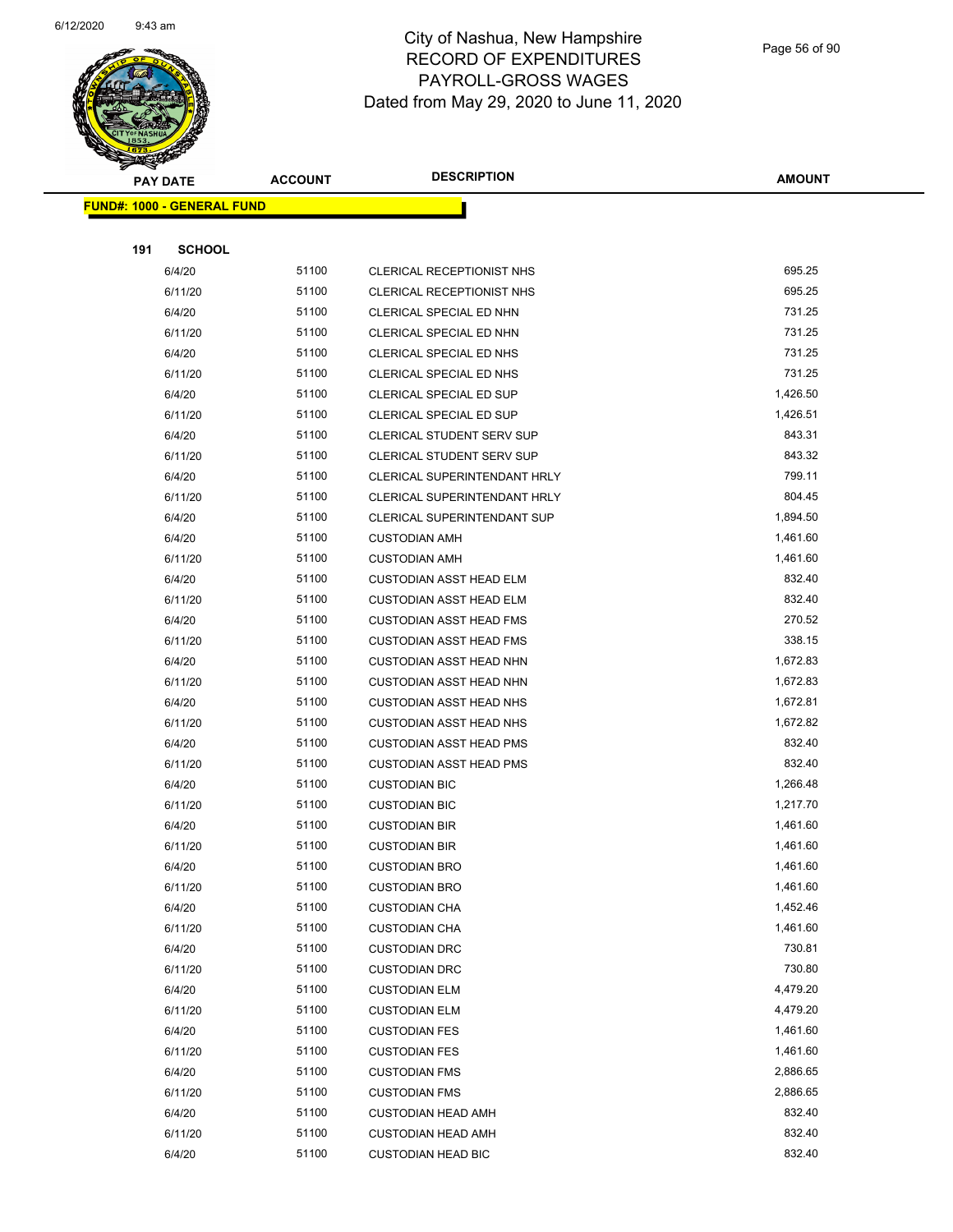

Page 57 of 90

|     | <b>PAY DATE</b>                   | <b>ACCOUNT</b> | <b>DESCRIPTION</b>        | <b>AMOUNT</b> |
|-----|-----------------------------------|----------------|---------------------------|---------------|
|     | <b>FUND#: 1000 - GENERAL FUND</b> |                |                           |               |
|     |                                   |                |                           |               |
| 191 | <b>SCHOOL</b>                     |                |                           |               |
|     | 6/11/20                           | 51100          | <b>CUSTODIAN HEAD BIC</b> | 832.40        |
|     | 6/4/20                            | 51100          | <b>CUSTODIAN HEAD BIR</b> | 832.40        |
|     | 6/11/20                           | 51100          | <b>CUSTODIAN HEAD BIR</b> | 832.40        |
|     | 6/4/20                            | 51100          | <b>CUSTODIAN HEAD BRO</b> | 832.40        |
|     | 6/11/20                           | 51100          | <b>CUSTODIAN HEAD BRO</b> | 832.40        |
|     | 6/4/20                            | 51100          | <b>CUSTODIAN HEAD CHA</b> | 832.40        |
|     | 6/11/20                           | 51100          | <b>CUSTODIAN HEAD CHA</b> | 832.40        |
|     | 6/4/20                            | 51100          | <b>CUSTODIAN HEAD DRC</b> | 832.40        |
|     | 6/11/20                           | 51100          | <b>CUSTODIAN HEAD DRC</b> | 832.40        |
|     | 6/4/20                            | 51100          | <b>CUSTODIAN HEAD ELM</b> | 986.40        |
|     | 6/11/20                           | 51100          | <b>CUSTODIAN HEAD ELM</b> | 986.40        |
|     | 6/4/20                            | 51100          | <b>CUSTODIAN HEAD FES</b> | 832.40        |
|     | 6/11/20                           | 51100          | <b>CUSTODIAN HEAD FES</b> | 832.40        |
|     | 6/4/20                            | 51100          | <b>CUSTODIAN HEAD FMS</b> | 986.40        |
|     | 6/11/20                           | 51100          | <b>CUSTODIAN HEAD FMS</b> | 986.40        |
|     | 6/4/20                            | 51100          | <b>CUSTODIAN HEAD LDG</b> | 832.40        |
|     | 6/11/20                           | 51100          | <b>CUSTODIAN HEAD LDG</b> | 832.40        |
|     | 6/4/20                            | 51100          | <b>CUSTODIAN HEAD MDE</b> | 832.40        |
|     | 6/11/20                           | 51100          | <b>CUSTODIAN HEAD MDE</b> | 832.40        |
|     | 6/4/20                            | 51100          | <b>CUSTODIAN HEAD MTP</b> | 832.40        |
|     | 6/11/20                           | 51100          | <b>CUSTODIAN HEAD MTP</b> | 832.42        |
|     | 6/4/20                            | 51100          | <b>CUSTODIAN HEAD NHN</b> | 992.00        |
|     | 6/11/20                           | 51100          | <b>CUSTODIAN HEAD NHN</b> | 992.00        |
|     | 6/4/20                            | 51100          | <b>CUSTODIAN HEAD NHS</b> | 992.00        |
|     | 6/11/20                           | 51100          | <b>CUSTODIAN HEAD NHS</b> | 992.00        |
|     | 6/4/20                            | 51100          | <b>CUSTODIAN HEAD NSE</b> | 832.40        |
|     | 6/11/20                           | 51100          | <b>CUSTODIAN HEAD NSE</b> | 832.40        |
|     | 6/4/20                            | 51100          | <b>CUSTODIAN HEAD PMS</b> | 986.40        |
|     | 6/11/20                           | 51100          | <b>CUSTODIAN HEAD PMS</b> | 986.40        |
|     | 6/4/20                            | 51100          | <b>CUSTODIAN HEAD SHE</b> | 832.40        |
|     | 6/11/20                           | 51100          | <b>CUSTODIAN HEAD SHE</b> | 832.40        |
|     | 6/4/20                            | 51100          | <b>CUSTODIAN LDG</b>      | 1,461.60      |
|     | 6/11/20                           | 51100          | <b>CUSTODIAN LDG</b>      | 1,461.61      |
|     | 6/4/20                            | 51100          | <b>CUSTODIAN MDE</b>      | 1,461.60      |
|     | 6/11/20                           | 51100          | <b>CUSTODIAN MDE</b>      | 1,461.60      |
|     | 6/4/20                            | 51100          | <b>CUSTODIAN MTP</b>      | 1,461.60      |
|     | 6/11/20                           | 51100          | <b>CUSTODIAN MTP</b>      | 1,461.60      |
|     | 6/4/20                            | 51100          | <b>CUSTODIAN NHN</b>      | 10,065.70     |
|     | 6/11/20                           | 51100          | <b>CUSTODIAN NHN</b>      | 10,343.21     |
|     | 6/4/20                            | 51100          | <b>CUSTODIAN NHS</b>      | 8,761.15      |
|     | 6/11/20                           | 51100          | <b>CUSTODIAN NHS</b>      | 8,744.46      |
|     | 6/4/20                            | 51100          | <b>CUSTODIAN NSE</b>      | 1,461.60      |
|     | 6/11/20                           | 51100          | <b>CUSTODIAN NSE</b>      | 1,461.60      |
|     | 6/4/20                            | 51100          | <b>CUSTODIAN PMS</b>      | 2,192.40      |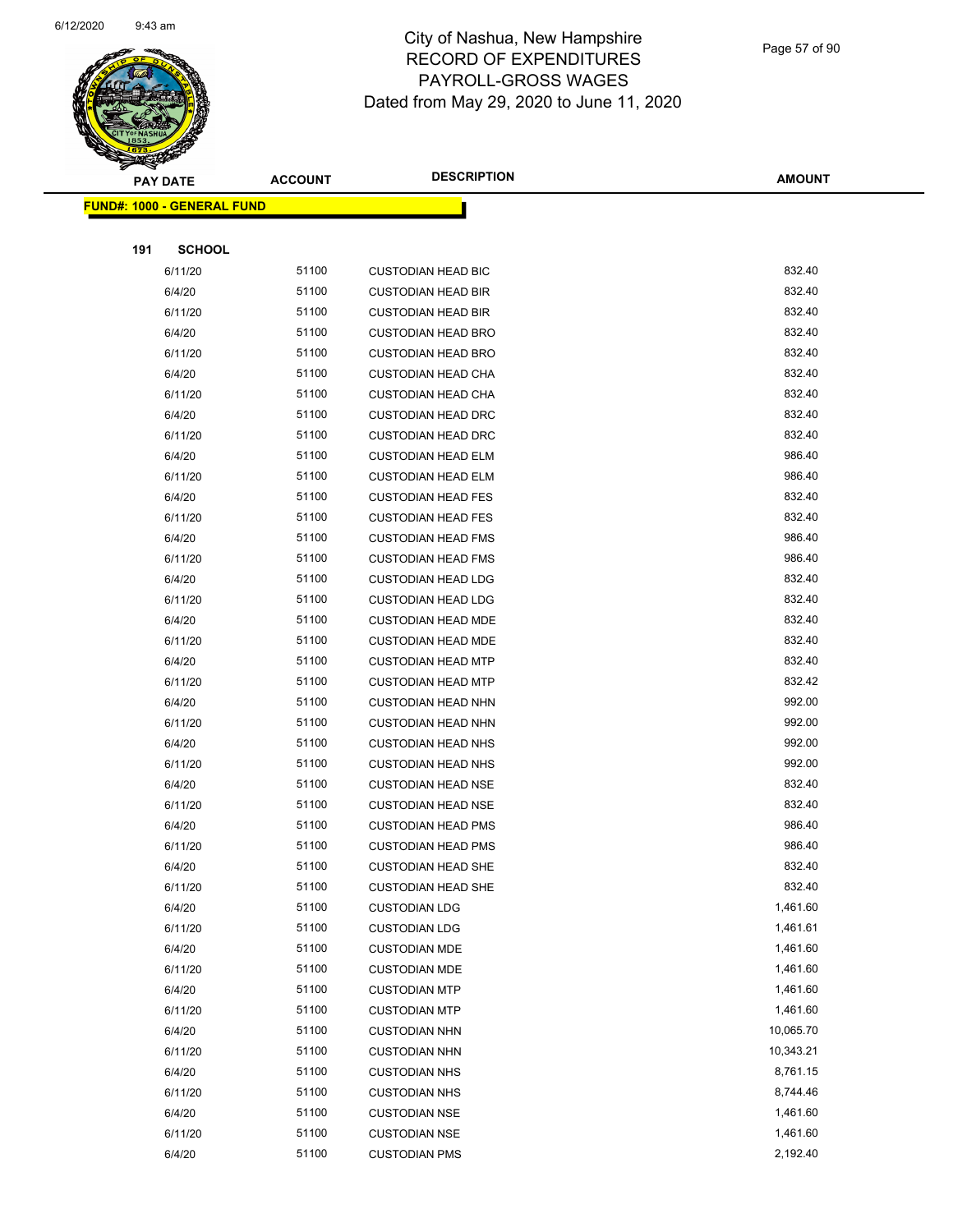

Page 58 of 90

| <b>STARTING</b> |                                   |                | <b>DESCRIPTION</b>              |               |
|-----------------|-----------------------------------|----------------|---------------------------------|---------------|
|                 | <b>PAY DATE</b>                   | <b>ACCOUNT</b> |                                 | <b>AMOUNT</b> |
|                 | <b>FUND#: 1000 - GENERAL FUND</b> |                |                                 |               |
|                 |                                   |                |                                 |               |
| 191             | <b>SCHOOL</b>                     |                |                                 |               |
|                 | 6/11/20                           | 51100          | <b>CUSTODIAN PMS</b>            | 2,192.41      |
|                 | 6/4/20                            | 51100          | <b>CUSTODIAN SHE</b>            | 1,461.60      |
|                 | 6/11/20                           | 51100          | <b>CUSTODIAN SHE</b>            | 1,461.60      |
|                 | 6/4/20                            | 51100          | <b>CUSTODIAN SUPERVISOR WPO</b> | 4,112.59      |
|                 | 6/4/20                            | 51100          | <b>CUSTODIAN WID</b>            | 1,461.60      |
|                 | 6/11/20                           | 51100          | <b>CUSTODIAN WID</b>            | 1,461.60      |
|                 | 6/4/20                            | 51100          | DATA ANALYST                    | 3,213.00      |
|                 | 6/4/20                            | 51100          | DIRECTOR ATHLETICS              | 3,855.50      |
|                 | 6/4/20                            | 51100          | <b>DIRECTOR COM GRANTS</b>      | 2,528.70      |
|                 | 6/4/20                            | 51100          | <b>DIRECTOR GUIDANCE</b>        | 6,845.10      |
|                 | 6/4/20                            | 51100          | <b>DIRECTOR HUMAN RESOURCES</b> | 3,508.10      |
|                 | 6/4/20                            | 51100          | DIRECTOR PLANT OPS              | 4,002.20      |
|                 | 6/4/20                            | 51100          | DIRECTOR SPECIAL ED             | 3,745.20      |
|                 | 6/4/20                            | 51100          | DIRECTOR STUDENT SERVICES       | 3,515.40      |
|                 | 6/4/20                            | 51100          | DIRECTOR TECHNOLOGY             | 3,755.91      |
|                 | 6/4/20                            | 51100          | DIRECTOR TRANSPORTATION         | 3,346.50      |
|                 | 6/4/20                            | 51100          | DIRECTOR VOCATIONAL             | 4,238.00      |
|                 | 6/4/20                            | 51100          | E-BLOCK TECHNICAL PARA          | 659.10        |
|                 | 6/11/20                           | 51100          | E-BLOCK TECHNICAL PARA          | 659.10        |
|                 | 6/4/20                            | 51100          | ELL COMMUNICATIONS COORDINATOR  | 2,172.00      |
|                 | 6/4/20                            | 51100          | ELL OUTREACH WORKER             | 1,766.10      |
|                 | 6/4/20                            | 51100          | <b>GRANT WRITER</b>             | 657.80        |
|                 | 6/11/20                           | 51100          | <b>GRANT WRITER</b>             | 657.80        |
|                 | 6/4/20                            | 51100          | GUIDANCE COUNSELOR AMH          | 2,403.60      |
|                 | 6/4/20                            | 51100          | <b>GUIDANCE COUNSELOR BIC</b>   | 2,064.70      |
|                 | 6/4/20                            | 51100          | <b>GUIDANCE COUNSELOR BIR</b>   | 3,015.80      |
|                 | 6/4/20                            | 51100          | <b>GUIDANCE COUNSELOR BRO</b>   | 1,980.50      |
|                 | 6/4/20                            | 51100          | <b>GUIDANCE COUNSELOR CHA</b>   | 3,015.80      |
|                 | 6/4/20                            | 51100          | <b>GUIDANCE COUNSELOR DRC</b>   | 2,923.70      |
|                 | 6/4/20                            | 51100          | GUIDANCE COUNSELOR ELM          | 13,680.20     |
|                 | 6/4/20                            | 51100          | <b>GUIDANCE COUNSELOR FES</b>   | 2,923.70      |
|                 | 6/4/20                            | 51100          | <b>GUIDANCE COUNSELOR FMS</b>   | 6,875.20      |
|                 | 6/4/20                            | 51100          | GUIDANCE COUNSELOR LDG          | 3,015.80      |
|                 | 6/4/20                            | 51100          | <b>GUIDANCE COUNSELOR MDE</b>   | 2,895.10      |
|                 | 6/4/20                            | 51100          | <b>GUIDANCE COUNSELOR MTP</b>   | 2,923.70      |
|                 | 6/4/20                            | 51100          | GUIDANCE COUNSELOR NHN          | 16,438.10     |
|                 | 6/4/20                            | 51100          | GUIDANCE COUNSELOR NHS          | 16,665.60     |
|                 | 6/4/20                            | 51100          | <b>GUIDANCE COUNSELOR NSE</b>   | 2,923.70      |
|                 | 6/4/20                            | 51100          | <b>GUIDANCE COUNSELOR PMS</b>   | 8,286.60      |
|                 | 6/4/20                            | 51100          | <b>GUIDANCE COUNSELOR SHE</b>   | 2,923.70      |
|                 | 6/4/20                            | 51100          | JOB DEVELOPER SPED NHN          | 3,015.80      |
|                 | 6/4/20                            | 51100          | LIBRARIAN AMH                   | 1,989.50      |
|                 | 6/4/20                            | 51100          | <b>LIBRARIAN BIC</b>            | 1,904.30      |
|                 | 6/4/20                            | 51100          | <b>LIBRARIAN BIR</b>            | 2,187.10      |
|                 |                                   |                |                                 |               |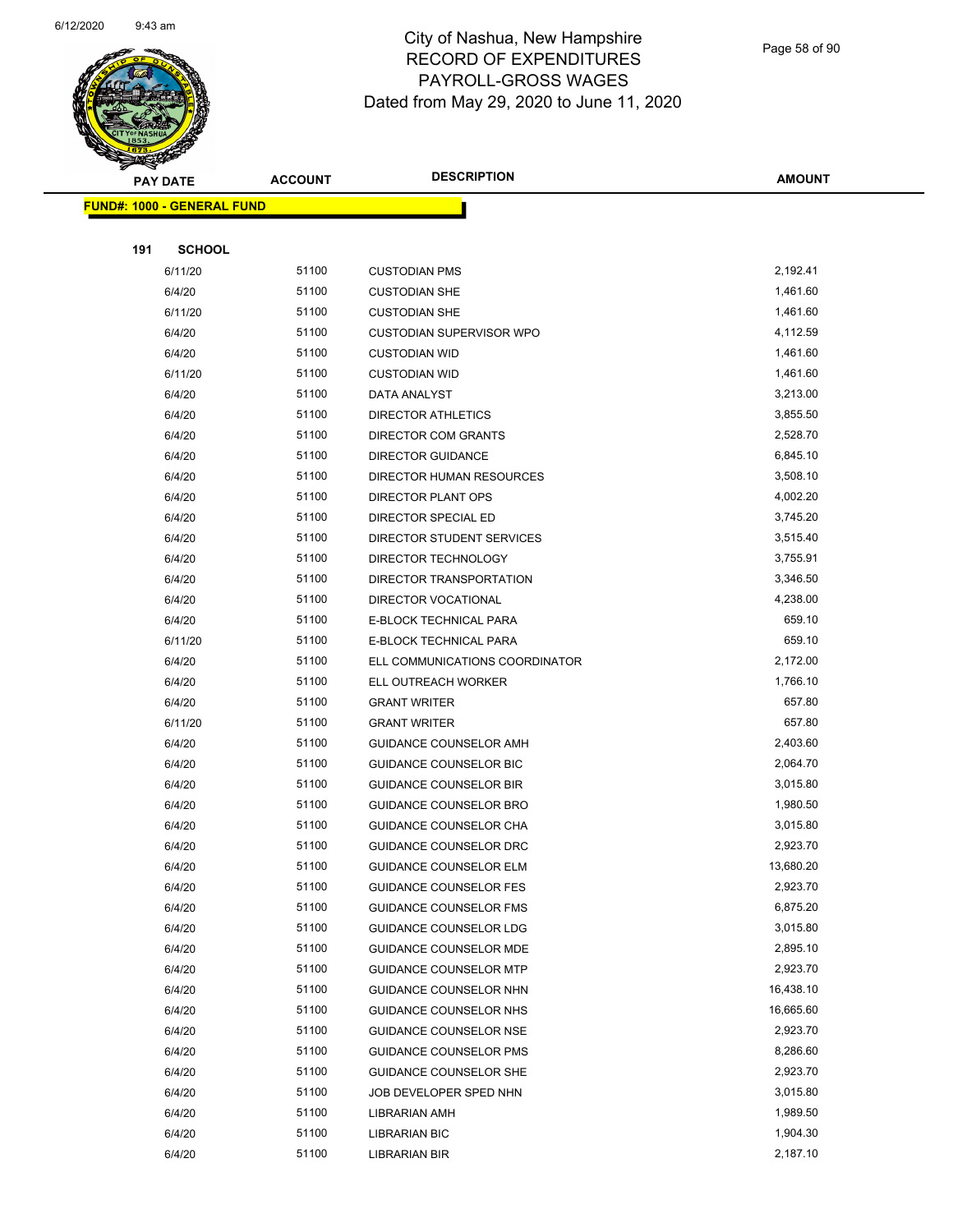

|     | <b>PAY DATE</b>                   | <b>ACCOUNT</b> | <b>DESCRIPTION</b>           | <b>AMOUNT</b> |
|-----|-----------------------------------|----------------|------------------------------|---------------|
|     | <b>FUND#: 1000 - GENERAL FUND</b> |                |                              |               |
|     |                                   |                |                              |               |
| 191 | <b>SCHOOL</b>                     |                |                              |               |
|     | 6/4/20                            | 51100          | LIBRARIAN BRO                | 2,204.20      |
|     | 6/4/20                            | 51100          | LIBRARIAN CHA                | 3,015.80      |
|     | 6/4/20                            | 51100          | <b>LIBRARIAN DRC</b>         | 2,250.50      |
|     | 6/4/20                            | 51100          | <b>LIBRARIAN ELM</b>         | 2,107.10      |
|     | 6/4/20                            | 51100          | <b>LIBRARIAN FES</b>         | 2,923.70      |
|     | 6/4/20                            | 51100          | <b>LIBRARIAN FMS</b>         | 3,015.80      |
|     | 6/4/20                            | 51100          | <b>LIBRARIAN LDG</b>         | 2,426.70      |
|     | 6/4/20                            | 51100          | <b>LIBRARIAN MDE</b>         | 2,895.10      |
|     | 6/4/20                            | 51100          | <b>LIBRARIAN MTP</b>         | 1,429.50      |
|     | 6/4/20                            | 51100          | <b>LIBRARIAN NHN</b>         | 4,926.70      |
|     | 6/4/20                            | 51100          | <b>LIBRARIAN NHS</b>         | 5,984.70      |
|     | 6/4/20                            | 51100          | <b>LIBRARIAN NSE</b>         | 2,895.10      |
|     | 6/4/20                            | 51100          | <b>LIBRARIAN PMS</b>         | 2,040.00      |
|     | 6/4/20                            | 51100          | <b>LIBRARIAN SHE</b>         | 2,923.70      |
|     | 6/4/20                            | 51100          | LICENSED PRACTICAL NURSE ELM | 1,485.30      |
|     | 6/4/20                            | 51100          | LICENSED PRACTICAL NURSE FMS | 1,459.70      |
|     | 6/4/20                            | 51100          | MAINTENANCE ALARM WPO        | 1,017.60      |
|     | 6/11/20                           | 51100          | MAINTENANCE ALARM WPO        | 1,017.60      |
|     | 6/4/20                            | 51100          | MAINTENANCE CARPENTER WPO    | 1,025.60      |
|     | 6/11/20                           | 51100          | MAINTENANCE CARPENTER WPO    | 1,025.60      |
|     | 6/4/20                            | 51100          | MAINTENANCE ELECTRICIAN WPO  | 2,142.40      |
|     | 6/11/20                           | 51100          | MAINTENANCE ELECTRICIAN WPO  | 2,142.40      |
|     | 6/4/20                            | 51100          | MAINTENANCE GRDS FORMEN WPO  | 1,025.60      |
|     | 6/11/20                           | 51100          | MAINTENANCE GRDS FORMEN WPO  | 1,025.60      |
|     | 6/4/20                            | 51100          | MAINTENANCE GROUNDS WPO      | 4,353.60      |
|     | 6/11/20                           | 51100          | MAINTENANCE GROUNDS WPO      | 4,353.60      |
|     | 6/4/20                            | 51100          | MAINTENANCE HVAC WPO         | 6,300.00      |
|     | 6/11/20                           | 51100          | MAINTENANCE HVAC WPO         | 6,300.00      |
|     | 6/4/20                            | 51100          | MAINTENANCE MESSENGER WPO    | 986.40        |
|     | 6/11/20                           | 51100          | MAINTENANCE MESSENGER WPO    | 986.40        |
|     | 6/4/20                            | 51100          | MAINTENANCE PLUMBER WPO      | 1,075.20      |
|     | 6/11/20                           | 51100          | MAINTENANCE PLUMBER WPO      | 1,075.20      |
|     | 6/4/20                            | 51100          | MAINTENANCE TRADES WPO       | 3,118.40      |
|     | 6/11/20                           | 51100          | MAINTENANCE TRADES WPO       | 3,118.40      |
|     | 6/4/20                            | 51100          | MARKETING TEACHER NHS        | 2,838.30      |
|     | 6/4/20                            | 51100          | <b>NURSE AMH</b>             | 2,739.60      |
|     | 6/4/20                            | 51100          | <b>NURSE BIC</b>             | 2,739.60      |
|     | 6/4/20                            | 51100          | <b>NURSE BIR</b>             | 2,712.90      |
|     | 6/4/20                            | 51100          | <b>NURSE BRO</b>             | 2,739.60      |
|     | 6/4/20                            | 51100          | <b>NURSE CHA</b>             | 1,776.20      |
|     | 6/4/20                            | 51100          | <b>NURSE DRC</b>             | 2,739.60      |
|     | 6/4/20                            | 51100          | <b>NURSE ELM</b>             | 3,237.70      |
|     | 6/4/20                            | 51100          | <b>NURSE FES</b>             | 1,906.80      |
|     | 6/4/20                            | 51100          | <b>NURSE FMS</b>             | 1,768.90      |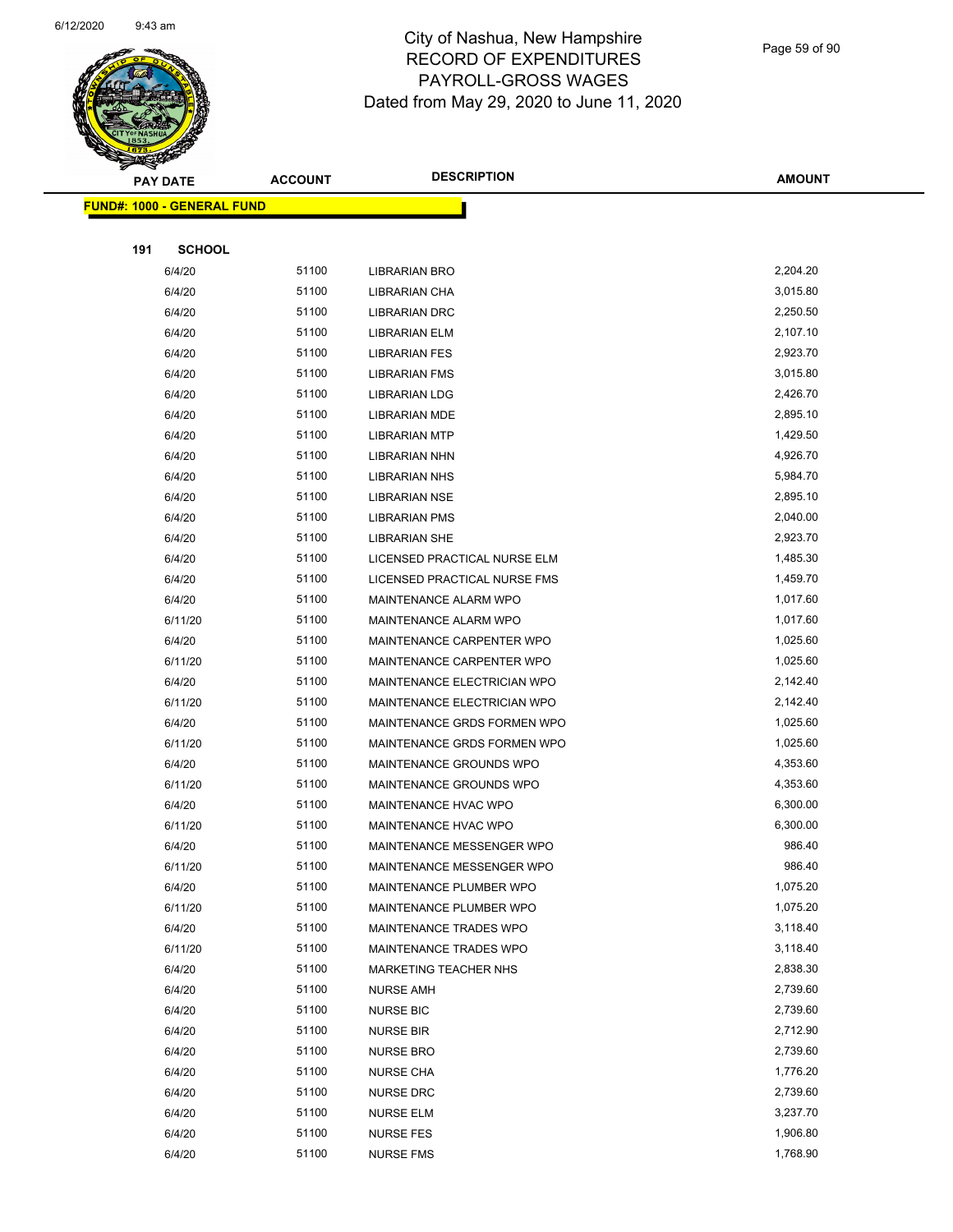

Page 60 of 90

| <b>Andri</b><br><b>PAY DATE</b> |                                   | <b>ACCOUNT</b> | <b>DESCRIPTION</b>             | <b>AMOUNT</b> |
|---------------------------------|-----------------------------------|----------------|--------------------------------|---------------|
|                                 |                                   |                |                                |               |
|                                 | <b>FUND#: 1000 - GENERAL FUND</b> |                |                                |               |
| 191                             | <b>SCHOOL</b>                     |                |                                |               |
|                                 | 6/4/20                            | 51100          | <b>NURSE LDG</b>               | 2,594.20      |
|                                 | 6/4/20                            | 51100          | <b>NURSE MDE</b>               | 2,253.50      |
|                                 | 6/4/20                            | 51100          | <b>NURSE MTP</b>               | 1,858.10      |
|                                 | 6/4/20                            | 51100          | <b>NURSE NHN</b>               | 3,513.80      |
|                                 | 6/4/20                            | 51100          | <b>NURSE NHS</b>               | 4,302.90      |
|                                 | 6/4/20                            | 51100          | <b>NURSE NSE</b>               | 2,739.60      |
|                                 | 6/4/20                            | 51100          | <b>NURSE PMS</b>               | 3,199.60      |
|                                 | 6/4/20                            | 51100          | <b>NURSE SHE</b>               | 1,833.00      |
|                                 | 6/4/20                            | 51100          | OFFICE MANAGER BUSINESS        | 2,705.90      |
|                                 | 6/4/20                            | 51100          | OFFICE MANAGER HUMAN RESOURCES | 2,038.50      |
|                                 | 6/4/20                            | 51100          | OFFICE MANAGER SPED            | 2,052.10      |
|                                 | 6/4/20                            | 51100          | OUT DISTRICT COORDINATOR       | 2,951.89      |
|                                 | 6/4/20                            | 51100          | PARA PRE SCHOOL BIR            | 599.40        |
|                                 | 6/11/20                           | 51100          | PARA PRE SCHOOL BIR            | 799.20        |
|                                 | 6/4/20                            | 51100          | PARA ALT AMH                   | 617.40        |
|                                 | 6/11/20                           | 51100          | PARA ALT AMH                   | 617.40        |
|                                 | 6/4/20                            | 51100          | PARA ALT DRC                   | 518.40        |
|                                 | 6/11/20                           | 51100          | PARA ALT DRC                   | 518.40        |
|                                 | 6/4/20                            | 51100          | PARA ALT FMS                   | 633.75        |
|                                 | 6/11/20                           | 51100          | PARA ALT FMS                   | 633.75        |
|                                 | 6/4/20                            | 51100          | PARA ALT LDG                   | 506.68        |
|                                 | 6/11/20                           | 51100          | PARA ALT LDG                   | 506.68        |
|                                 | 6/4/20                            | 51100          | PARA ALT MTP                   | 428.10        |
|                                 | 6/11/20                           | 51100          | PARA ALT MTP                   | 428.10        |
|                                 | 6/4/20                            | 51100          | PARA ALT PMS                   | 445.94        |
|                                 | 6/11/20                           | 51100          | PARA ALT PMS                   | 445.94        |
|                                 | 6/4/20                            | 51100          | PARA DW SPEC ED AMH            | 11,409.47     |
|                                 | 6/11/20                           | 51100          | PARA DW SPEC ED AMH            | 11,409.47     |
|                                 | 6/4/20                            | 51100          | PARA DW SPEC ED BIR            | 2,175.60      |
|                                 | 6/11/20                           | 51100          | PARA DW SPEC ED BIR            | 2,175.60      |
|                                 | 6/4/20                            | 51100          | PARA DW SPEC ED BRO            | 6,159.75      |
|                                 | 6/11/20                           | 51100          | PARA DW SPEC ED BRO            | 6,159.75      |
|                                 | 6/4/20                            | 51100          | PARA DW SPEC ED CHA            | 11,711.41     |
|                                 | 6/11/20                           | 51100          | PARA DW SPEC ED CHA            | 11,711.41     |
|                                 | 6/4/20                            | 51100          | PARA DW SPEC ED DRC            | 439.80        |
|                                 | 6/11/20                           | 51100          | PARA DW SPEC ED DRC            | 439.80        |
|                                 | 6/4/20                            | 51100          | PARA DW SPEC ED FMS            | 9,518.11      |
|                                 | 6/11/20                           | 51100          | PARA DW SPEC ED FMS            | 9,518.11      |
|                                 | 6/4/20                            | 51100          | PARA DW SPEC ED LDG            | 630.00        |
|                                 | 6/11/20                           | 51100          | PARA DW SPEC ED LDG            | 630.00        |
|                                 | 6/4/20                            | 51100          | PARA DW SPEC ED MDE            | 9,280.81      |
|                                 | 6/11/20                           | 51100          | PARA DW SPEC ED MDE            | 9,280.81      |
|                                 | 6/4/20                            | 51100          | PARA DW SPEC ED MTP            | 506.68        |
|                                 | 6/11/20                           | 51100          | PARA DW SPEC ED MTP            | 506.68        |
|                                 |                                   |                |                                |               |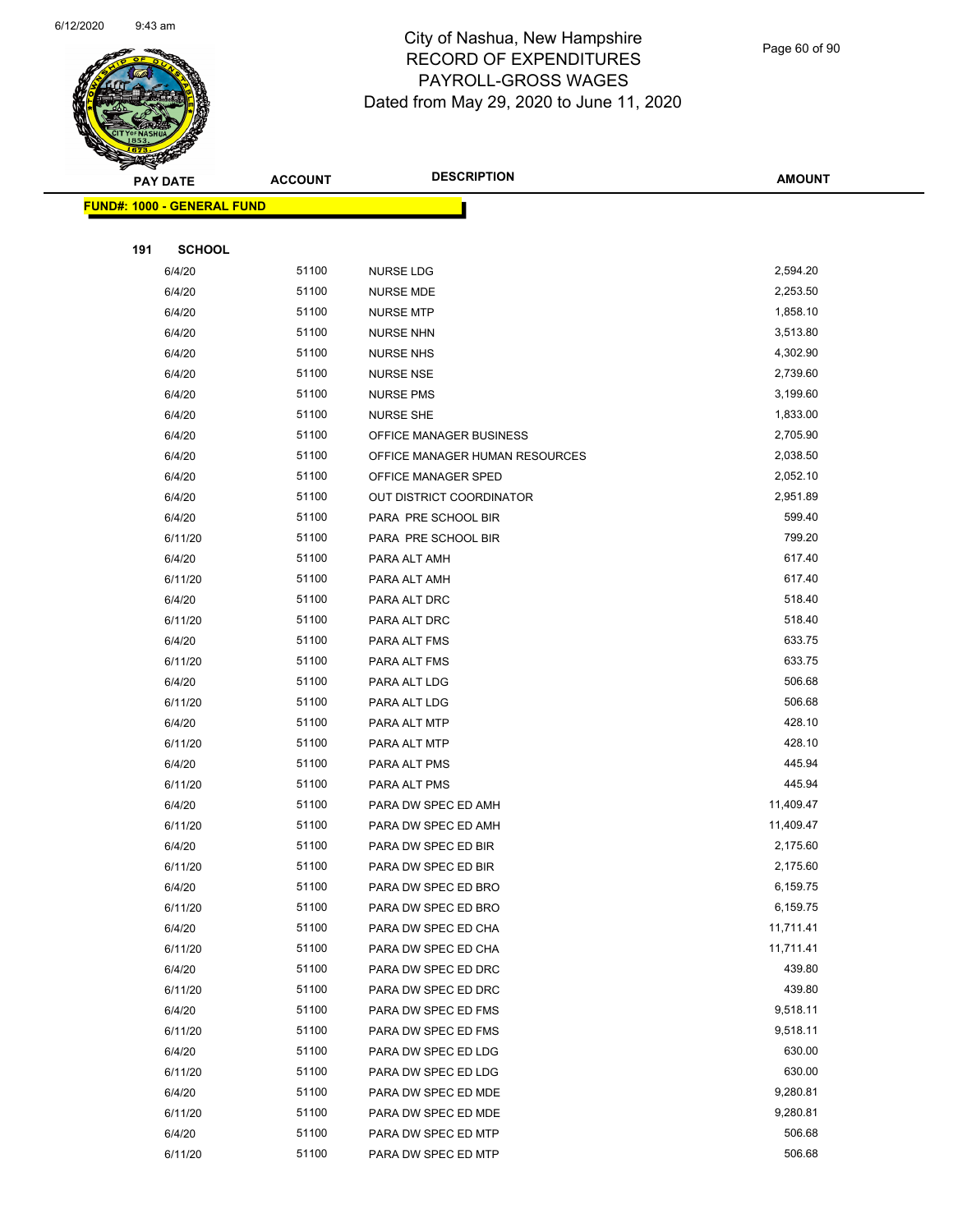

| <b>PAY DATE</b>                         | <b>ACCOUNT</b> | <b>DESCRIPTION</b>  | <b>AMOUNT</b> |
|-----------------------------------------|----------------|---------------------|---------------|
| <mark>FUND#: 1000 - GENERAL FUND</mark> |                |                     |               |
|                                         |                |                     |               |
| 191<br><b>SCHOOL</b>                    |                |                     |               |
| 6/4/20                                  | 51100          | PARA DW SPEC ED NHN | 5,016.58      |
| 6/11/20                                 | 51100          | PARA DW SPEC ED NHN | 5,016.58      |
| 6/4/20                                  | 51100          | PARA DW SPEC ED NHS | 6,584.92      |
| 6/11/20                                 | 51100          | PARA DW SPEC ED NHS | 6,584.92      |
| 6/4/20                                  | 51100          | PARA DW SPEC ED NSE | 4,043.10      |
| 6/11/20                                 | 51100          | PARA DW SPEC ED NSE | 4,043.10      |
| 6/4/20                                  | 51100          | PARA DW SPEC ED PMS | 1,797.59      |
| 6/11/20                                 | 51100          | PARA DW SPEC ED PMS | 1,797.59      |
| 6/4/20                                  | 51100          | PARA DW SPEC ED SHE | 11,079.40     |
| 6/11/20                                 | 51100          | PARA DW SPEC ED SHE | 12,772.78     |
| 6/4/20                                  | 51100          | PARA DW SPEC ED WID | 549.00        |
| 6/11/20                                 | 51100          | PARA DW SPEC ED WID | 549.00        |
| 6/4/20                                  | 51100          | PARA DW SPEC ELM    | 8,181.98      |
| 6/11/20                                 | 51100          | PARA DW SPEC ELM    | 8,688.66      |
| 6/4/20                                  | 51100          | PARA ELL BIR        | 594.90        |
| 6/11/20                                 | 51100          | PARA ELL BIR        | 594.90        |
| 6/4/20                                  | 51100          | PARA ELL DRC        | 594.90        |
| 6/11/20                                 | 51100          | PARA ELL DRC        | 594.90        |
| 6/4/20                                  | 51100          | PARA ELL ELM        | 865.62        |
| 6/11/20                                 | 51100          | PARA ELL ELM        | 865.62        |
| 6/4/20                                  | 51100          | PARA ELL FES        | 578.10        |
| 6/11/20                                 | 51100          | PARA ELL FES        | 578.10        |
| 6/4/20                                  | 51100          | PARA ELL FMS        | 450.13        |
| 6/11/20                                 | 51100          | PARA ELL FMS        | 450.13        |
| 6/4/20                                  | 51100          | PARA ELL LDG        | 1,189.80      |
| 6/11/20                                 | 51100          | PARA ELL LDG        | 1,189.80      |
| 6/4/20                                  | 51100          | PARA ELL MTP        | 454.20        |
| 6/11/20                                 | 51100          | PARA ELL MTP        | 454.20        |
| 6/4/20                                  | 51100          | PARA ELL SHE        | 644.48        |
| 6/11/20                                 | 51100          | PARA ELL SHE        | 644.48        |
| 6/4/20                                  | 51100          | PARA INST AMH       | 2,238.90      |
| 6/11/20                                 | 51100          | PARA INST AMH       | 2,238.90      |
| 6/4/20                                  | 51100          | PARA INST BIC       | 4,152.30      |
| 6/11/20                                 | 51100          | PARA INST BIC       | 4,152.30      |
| 6/4/20                                  | 51100          | PARA INST BIR       | 3,780.30      |
| 6/11/20                                 | 51100          | PARA INST BIR       | 3,780.30      |
| 6/4/20                                  | 51100          | PARA INST BRO       | 2,882.10      |
| 6/11/20                                 | 51100          | PARA INST BRO       | 2,882.10      |
| 6/4/20                                  | 51100          | PARA INST CHA       | 4,479.15      |
| 6/11/20                                 | 51100          | PARA INST CHA       | 4,419.66      |
| 6/4/20                                  | 51100          | PARA INST DRC       | 3,585.00      |
| 6/11/20                                 | 51100          | PARA INST DRC       | 3,585.00      |
| 6/4/20                                  | 51100          | PARA INST ELM       | 6,042.96      |
| 6/11/20                                 | 51100          | PARA INST ELM       | 6,042.96      |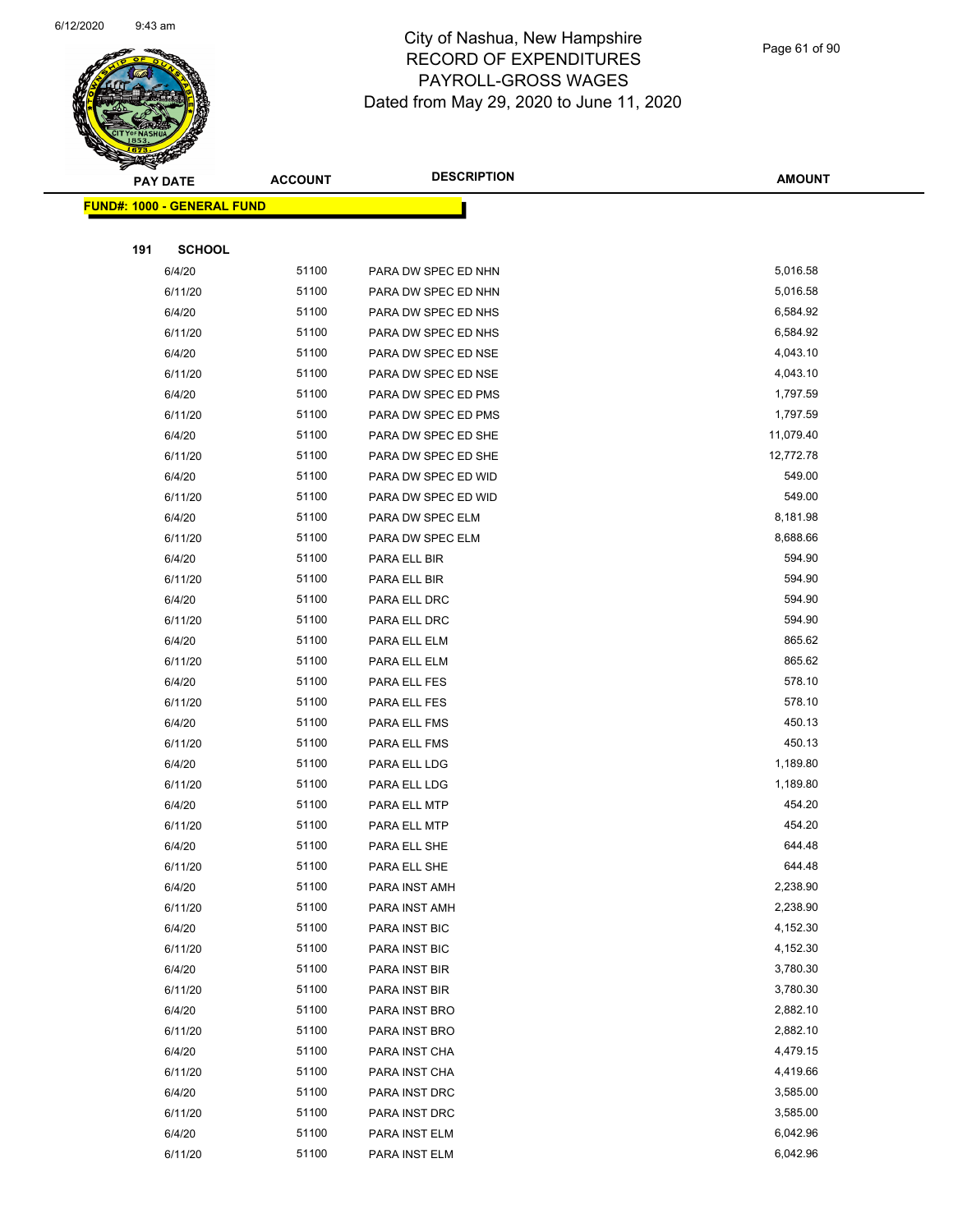

|     | <b>PAY DATE</b>                    | <b>ACCOUNT</b> | <b>DESCRIPTION</b> | <b>AMOUNT</b> |
|-----|------------------------------------|----------------|--------------------|---------------|
|     | <u> FUND#: 1000 - GENERAL FUND</u> |                |                    |               |
|     |                                    |                |                    |               |
| 191 | <b>SCHOOL</b>                      |                |                    |               |
|     | 6/4/20                             | 51100          | PARA INST FES      | 5,458.50      |
|     | 6/11/20                            | 51100          | PARA INST FES      | 5,458.50      |
|     | 6/4/20                             | 51100          | PARA INST FMS      | 4,472.52      |
|     | 6/11/20                            | 51100          | PARA INST FMS      | 4,472.52      |
|     | 6/4/20                             | 51100          | PARA INST LDG      | 4,771.99      |
|     | 6/11/20                            | 51100          | PARA INST LDG      | 4,771.99      |
|     | 6/4/20                             | 51100          | PARA INST MDE      | 3,834.00      |
|     | 6/11/20                            | 51100          | PARA INST MDE      | 3,834.00      |
|     | 6/4/20                             | 51100          | PARA INST MTP      | 3,773.20      |
|     | 6/11/20                            | 51100          | PARA INST MTP      | 3,773.20      |
|     | 6/4/20                             | 51100          | PARA INST NHN      | 1,258.12      |
|     | 6/11/20                            | 51100          | PARA INST NHN      | 1,258.12      |
|     | 6/4/20                             | 51100          | PARA INST NHS      | 2,295.00      |
|     | 6/11/20                            | 51100          | PARA INST NHS      | 2,295.00      |
|     | 6/4/20                             | 51100          | PARA INST NSE      | 4,497.60      |
|     | 6/11/20                            | 51100          | PARA INST NSE      | 4,497.60      |
|     | 6/4/20                             | 51100          | PARA INST PMS      | 4,811.53      |
|     | 6/11/20                            | 51100          | PARA INST PMS      | 4,811.53      |
|     | 6/4/20                             | 51100          | PARA INST SHE      | 3,671.15      |
|     | 6/11/20                            | 51100          | PARA INST SHE      | 3,671.15      |
|     | 6/4/20                             | 51100          | PARA JOB COACH     | 518.40        |
|     | 6/11/20                            | 51100          | PARA JOB COACH     | 518.40        |
|     | 6/4/20                             | 51100          | PARA KIND AMH      | 1,088.40      |
|     | 6/11/20                            | 51100          | PARA KIND AMH      | 1,088.40      |
|     | 6/4/20                             | 51100          | PARA KIND BIC      | 831.00        |
|     | 6/11/20                            | 51100          | PARA KIND BIC      | 831.00        |
|     | 6/4/20                             | 51100          | PARA KIND BIR      | 1,080.30      |
|     | 6/11/20                            | 51100          | PARA KIND BIR      | 498.60        |
|     | 6/4/20                             | 51100          | PARA KIND BRO      | 594.90        |
|     | 6/11/20                            | 51100          | PARA KIND BRO      | 594.90        |
|     | 6/4/20                             | 51100          | PARA KIND CHA      | 921.60        |
|     | 6/11/20                            | 51100          | PARA KIND CHA      | 921.60        |
|     | 6/4/20                             | 51100          | PARA KIND DRC      | 590.70        |
|     | 6/11/20                            | 51100          | PARA KIND DRC      | 590.70        |
|     | 6/4/20                             | 51100          | PARA KIND FES      | 1,108.81      |
|     | 6/11/20                            | 51100          | PARA KIND FES      | 1,108.81      |
|     | 6/4/20                             | 51100          | PARA KIND LDG      | 1,214.59      |
|     | 6/11/20                            | 51100          | PARA KIND LDG      | 1,214.59      |
|     | 6/4/20                             | 51100          | PARA KIND MDE      | 1,182.00      |
|     | 6/11/20                            | 51100          | PARA KIND MDE      | 1,182.00      |
|     | 6/4/20                             | 51100          | PARA KIND MTP      | 415.50        |
|     | 6/11/20                            | 51100          | PARA KIND MTP      | 415.50        |
|     | 6/4/20                             | 51100          | PARA KIND NSE      | 594.90        |
|     | 6/11/20                            | 51100          | PARA KIND NSE      | 594.90        |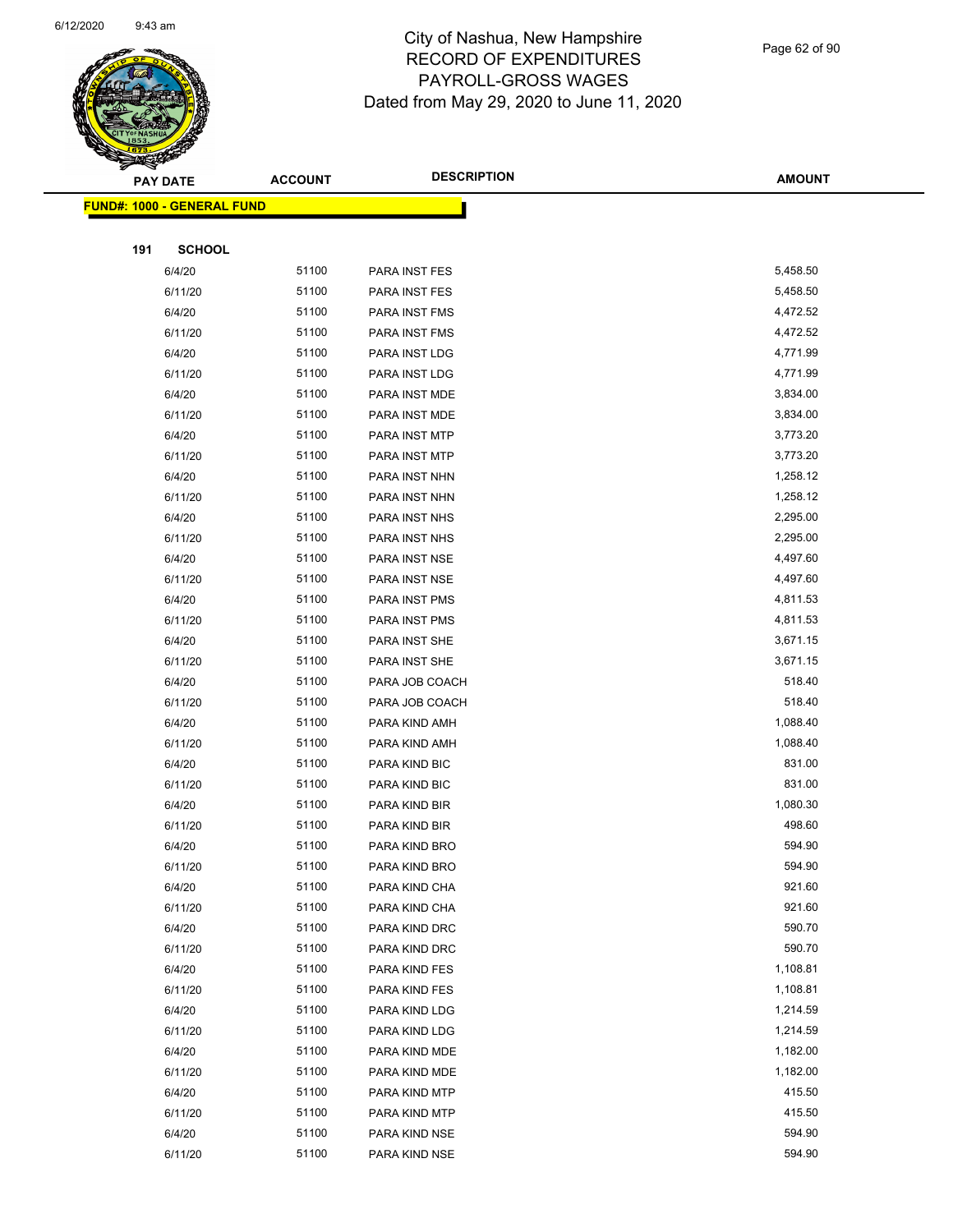

Page 63 of 90

| <b>READERS</b> |     |                                    |                |                       |               |
|----------------|-----|------------------------------------|----------------|-----------------------|---------------|
|                |     | <b>PAY DATE</b>                    | <b>ACCOUNT</b> | <b>DESCRIPTION</b>    | <b>AMOUNT</b> |
|                |     | <u> FUND#: 1000 - GENERAL FUND</u> |                |                       |               |
|                |     |                                    |                |                       |               |
|                | 191 | <b>SCHOOL</b>                      |                |                       |               |
|                |     | 6/4/20                             | 51100          | PARA KIND SHE         | 1,298.32      |
|                |     | 6/11/20                            | 51100          | PARA KIND SHE         | 1,298.32      |
|                |     | 6/4/20                             | 51100          | PARA LIB NHN          | 301.95        |
|                |     | 6/11/20                            | 51100          | PARA LIB NHN          | 301.95        |
|                |     | 6/4/20                             | 51100          | PARA LIB NHS          | 207.75        |
|                |     | 6/11/20                            | 51100          | PARA LIB NHS          | 207.75        |
|                |     | 6/4/20                             | 51100          | PARA MEDIA NHN        | 684.45        |
|                |     | 6/11/20                            | 51100          | PARA MEDIA NHN        | 684.45        |
|                |     | 6/4/20                             | 51100          | PARA MEDIA NHS        | 1,108.69      |
|                |     | 6/11/20                            | 51100          | PARA MEDIA NHS        | 1,108.69      |
|                |     | 6/4/20                             | 51100          | PARA PRE SCH BIC      | 653.04        |
|                |     | 6/11/20                            | 51100          | PARA PRE SCH BIC      | 870.72        |
|                |     | 6/4/20                             | 51100          | PARA PRE SCH BRO      | 4,659.74      |
|                |     | 6/11/20                            | 51100          | PARA PRE SCH BRO      | 6,982.88      |
|                |     | 6/4/20                             | 51100          | PARA PRE SCH MTP      | 527.76        |
|                |     | 6/11/20                            | 51100          | PARA PRE SCH MTP      | 791.64        |
|                |     | 6/4/20                             | 51100          | PARA PRE SCH NSE      | 874.35        |
|                |     | 6/11/20                            | 51100          | PARA PRE SCH NSE      | 1,275.75      |
|                |     | 6/4/20                             | 51100          | PARA READ ELM         | 619.69        |
|                |     | 6/11/20                            | 51100          | PARA READ ELM         | 619.69        |
|                |     | 6/4/20                             | 51100          | PARA SCI NHN          | 633.75        |
|                |     | 6/11/20                            | 51100          | PARA SCI NHN          | 633.75        |
|                |     | 6/4/20                             | 51100          | PARA SCI NHS          | 633.75        |
|                |     | 6/11/20                            | 51100          | PARA SCI NHS          | 633.75        |
|                |     | 6/4/20                             | 51100          | PARA SPED FES         | 467.70        |
|                |     | 6/11/20                            | 51100          | PARA SPED FES         | 467.70        |
|                |     | 6/4/20                             | 51100          | PARA VOC NHS          | 457.19        |
|                |     | 6/11/20                            | 51100          | PARA VOC NHS          | 457.19        |
|                |     | 6/4/20                             | 51100          | PEER COACH            | 7,905.80      |
|                |     | 6/4/20                             | 51100          | PRESCHOOL COORDINATOR | 2,562.50      |
|                |     | 6/4/20                             | 51100          | PRINCIPAL AMH         | 3,979.40      |
|                |     | 6/4/20                             | 51100          | PRINCIPAL BIC         | 3,815.70      |
|                |     | 6/4/20                             | 51100          | PRINCIPAL BIR         | 3,966.30      |
|                |     | 6/4/20                             | 51100          | PRINCIPAL BRO         | 3,710.00      |
|                |     | 6/4/20                             | 51100          | PRINCIPAL CHA         | 3,912.80      |
|                |     | 6/4/20                             | 51100          | PRINCIPAL DRC         | 3,798.10      |
|                |     | 6/4/20                             | 51100          | PRINCIPAL ELM         | 3,849.40      |
|                |     | 6/4/20                             | 51100          | <b>PRINCIPAL FES</b>  | 3,841.30      |
|                |     | 6/4/20                             | 51100          | <b>PRINCIPAL FMS</b>  | 4,035.90      |
|                |     | 6/4/20                             | 51100          | PRINCIPAL LDG         | 4,023.10      |
|                |     | 6/4/20                             | 51100          | PRINCIPAL MDE         | 3,859.00      |
|                |     | 6/4/20                             | 51100          | PRINCIPAL MTP         | 3,903.80      |
|                |     | 6/4/20                             | 51100          | PRINCIPAL NHN         | 4,057.70      |
|                |     | 6/4/20                             | 51100          | PRINCIPAL NHS         | 4,288.50      |
|                |     |                                    |                |                       |               |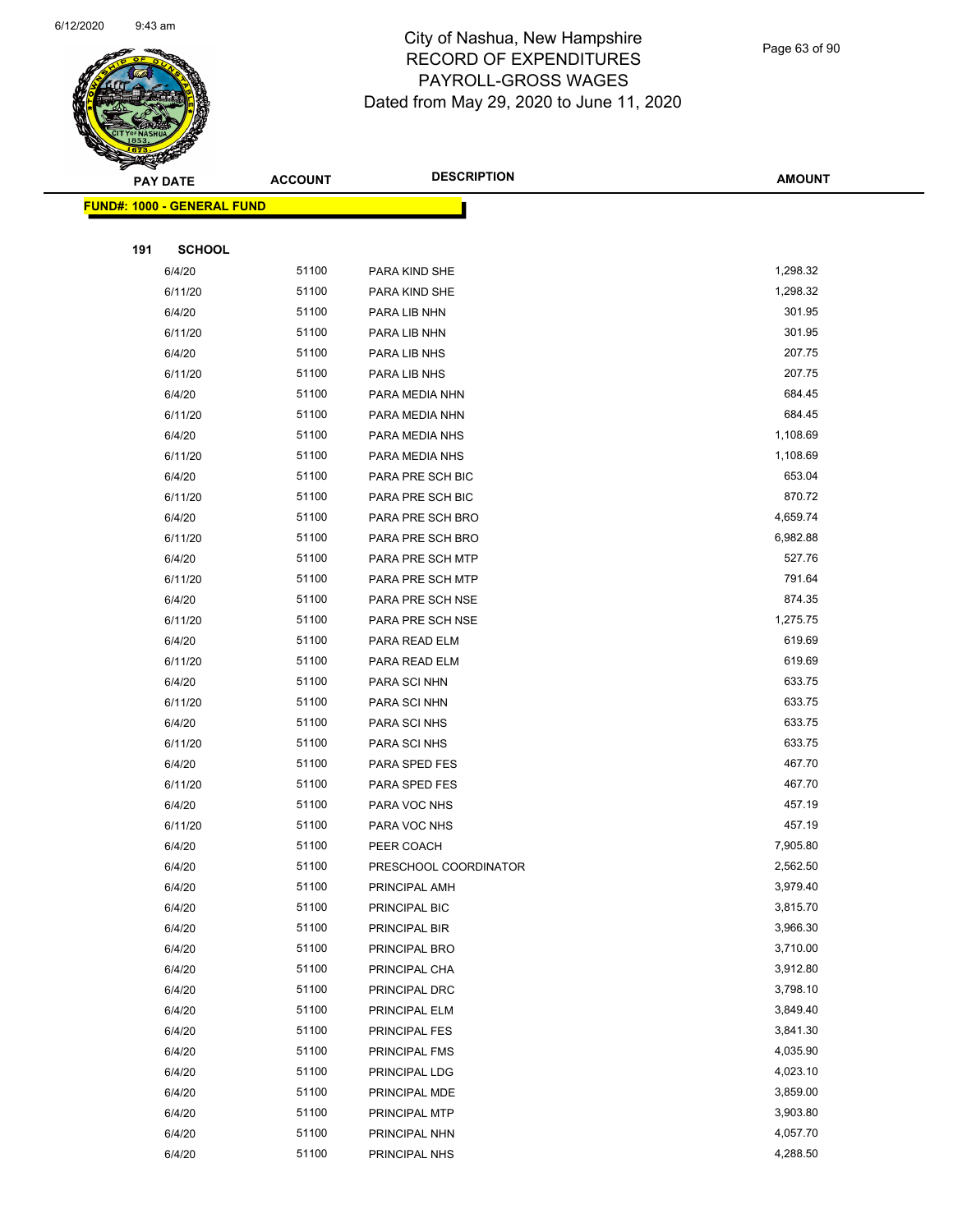

Page 64 of 90

| <b>Superintent</b><br><b>PAY DATE</b> | <b>ACCOUNT</b> | <b>DESCRIPTION</b>          | <b>AMOUNT</b> |
|---------------------------------------|----------------|-----------------------------|---------------|
|                                       |                |                             |               |
| <b>FUND#: 1000 - GENERAL FUND</b>     |                |                             |               |
| 191<br><b>SCHOOL</b>                  |                |                             |               |
| 6/4/20                                | 51100          | PRINCIPAL NSE               | 3,851.00      |
| 6/4/20                                | 51100          | <b>PRINCIPAL PMS</b>        | 3,817.30      |
| 6/4/20                                | 51100          | PRINCIPAL SHE               | 3,692.30      |
| 6/4/20                                | 51100          | SCHOOL PSYCHOLOGIST WID     | 41,004.40     |
| 6/4/20                                | 51100          | SCHOOL PSYCHOLOGY INTERN    | 1,272.80      |
| 6/4/20                                | 51100          | SECURITY MONITOR NHN        | 2,192.40      |
| 6/11/20                               | 51100          | SECURITY MONITOR NHN        | 2,192.40      |
| 6/4/20                                | 51100          | SECURITY MONITOR NHS        | 2,923.20      |
| 6/11/20                               | 51100          | SECURITY MONITOR NHS        | 2,923.20      |
| 6/4/20                                | 51100          | SIGN LANGUAGE INTERPRETER   | 6,240.21      |
| 6/11/20                               | 51100          | SIGN LANGUAGE INTERPRETER   | 7,800.26      |
| 6/4/20                                | 51100          | <b>SOCIAL WORKER</b>        | 4,031.00      |
| 6/4/20                                | 51100          | SOCIAL WORKER FMS           | 2,923.70      |
| 6/4/20                                | 51100          | SPEECH LANG PATHOLOGIST WID | 59,004.39     |
| 6/4/20                                | 51100          | SPEECH LANGUAGE ASST        | 587.24        |
| 6/11/20                               | 51100          | SPEECH LANGUAGE ASST        | 734.05        |
| 6/4/20                                | 51100          | STUDENT ACTIVITY COORD NHN  | 1,120.30      |
| 6/4/20                                | 51100          | <b>SUPERINTENDENT</b>       | 6,228.50      |
| 6/4/20                                | 51100          | SYSTEMS ADMIN FULL YEAR     | 8,256.60      |
| 6/4/20                                | 51100          | <b>TEACHER ART AMH</b>      | 2,739.60      |
| 6/4/20                                | 51100          | <b>TEACHER ART BIC</b>      | 2,187.10      |
| 6/4/20                                | 51100          | <b>TEACHER ART BIR</b>      | 2,923.70      |
| 6/4/20                                | 51100          | <b>TEACHER ART CHA</b>      | 2,123.50      |
| 6/4/20                                | 51100          | <b>TEACHER ART DRC</b>      | 1,627.20      |
| 6/4/20                                | 51100          | <b>TEACHER ART ELM</b>      | 4,904.20      |
| 6/4/20                                | 51100          | <b>TEACHER ART FES</b>      | 1,708.70      |
| 6/4/20                                | 51100          | <b>TEACHER ART FMS</b>      | 799.90        |
| 6/4/20                                | 51100          | <b>TEACHER ART LDG</b>      | 2,739.60      |
| 6/4/20                                | 51100          | <b>TEACHER ART MDE</b>      | 2,064.70      |
| 6/4/20                                | 51100          | <b>TEACHER ART MTP</b>      | 2,923.70      |
| 6/4/20                                | 51100          | <b>TEACHER ART NHN</b>      | 10,902.80     |
| 6/4/20                                | 51100          | <b>TEACHER ART NHS</b>      | 10,702.50     |
| 6/4/20                                | 51100          | TEACHER ART NSE             | 3,015.80      |
| 6/4/20                                | 51100          | <b>TEACHER ART PMS</b>      | 4,062.40      |
| 6/4/20                                | 51100          | TEACHER ART SHE             | 2,594.20      |
| 6/4/20                                | 51100          | <b>TEACHER AUTO NHN</b>     | 2,739.60      |
| 6/4/20                                | 51100          | TEACHER BEHAVIOR SPEC WID   | 13,756.30     |
| 6/4/20                                | 51100          | TEACHER BIO TEC NHN         | 2,498.80      |
| 6/4/20                                | 51100          | TEACHER BUILD CONST NHS     | 2,739.60      |
| 6/4/20                                | 51100          | TEACHER BUSINESS NHN        | 6,031.60      |
| 6/4/20                                | 51100          | <b>TEACHER BUSINESS NHS</b> | 11,506.50     |
| 6/4/20                                | 51100          | <b>TEACHER COMPUTER ELM</b> | 3,664.50      |
| 6/4/20                                | 51100          | <b>TEACHER COMPUTER FMS</b> | 5,399.70      |
| 6/4/20                                | 51100          | TEACHER COMPUTER NHN        | 5,423.10      |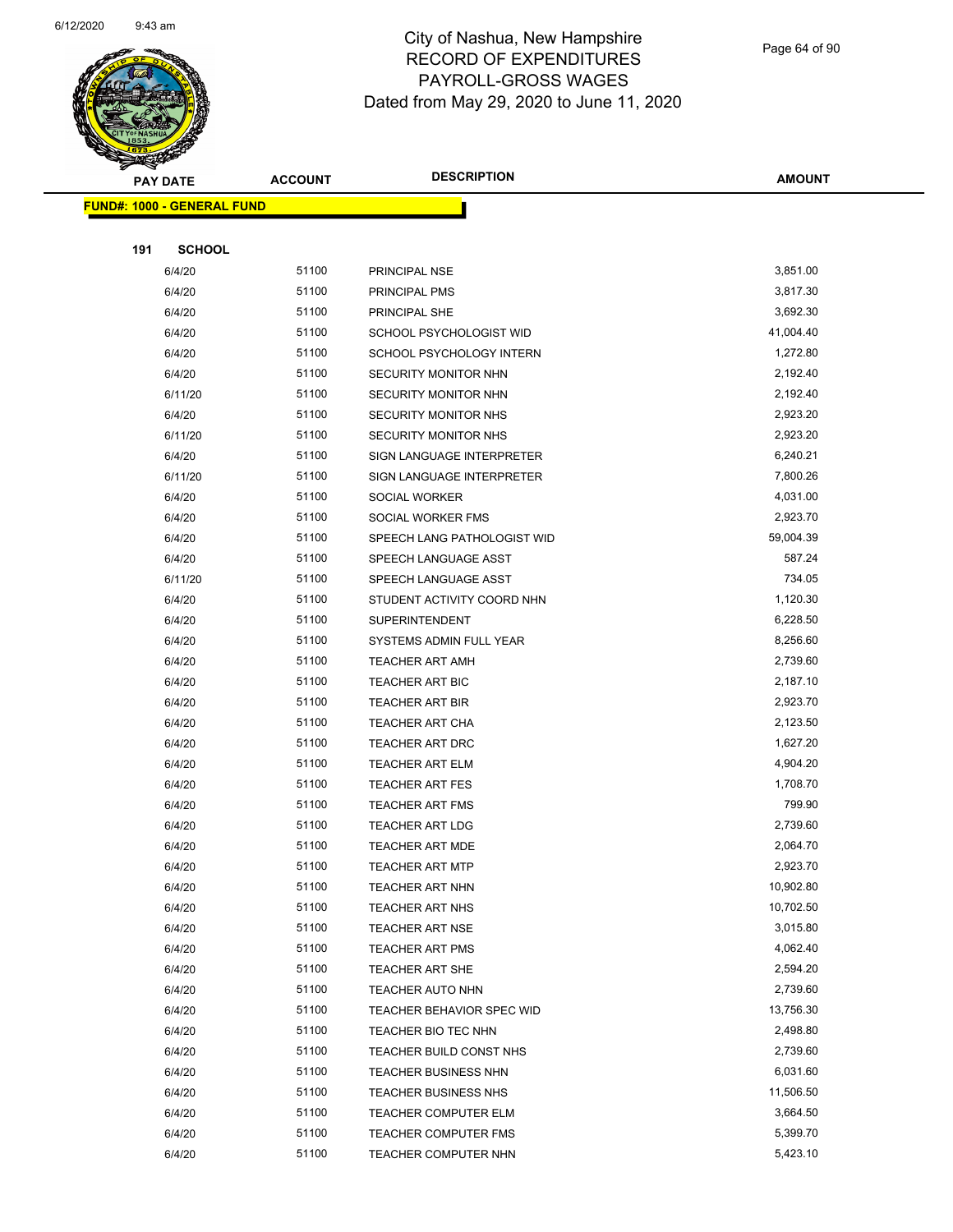

Page 65 of 90

|     | <b>PAY DATE</b>                   | <b>ACCOUNT</b> | <b>DESCRIPTION</b>                                | <b>AMOUNT</b>          |
|-----|-----------------------------------|----------------|---------------------------------------------------|------------------------|
|     | <b>FUND#: 1000 - GENERAL FUND</b> |                |                                                   |                        |
|     |                                   |                |                                                   |                        |
| 191 | <b>SCHOOL</b>                     |                |                                                   |                        |
|     | 6/4/20                            | 51100          | TEACHER COMPUTER NHS                              | 1,599.80               |
|     | 6/4/20                            | 51100          | TEACHER COMPUTER PMS                              | 4,720.50               |
|     | 6/4/20                            | 51100          | TEACHER COSMETOLOGY NHN                           | 4,404.00               |
|     | 6/4/20                            | 51100          | TEACHER CULINARY NHN                              | 5,543.60               |
|     | 6/4/20                            | 51100          | <b>TEACHER DEAF NSE</b>                           | 4,767.90               |
|     | 6/4/20                            | 51100          | TEACHER DEAF WID                                  | 7,465.80               |
|     | 6/4/20                            | 51100          | TEACHER DWSE AMH                                  | 2,923.70               |
|     | 6/4/20                            | 51100          | TEACHER DWSE BIR                                  | 4,804.30               |
|     | 6/4/20                            | 51100          | <b>TEACHER DWSE BRO</b>                           | 3,015.80               |
|     | 6/4/20                            | 51100          | <b>TEACHER DWSE CHA</b>                           | 1,775.50               |
|     | 6/4/20                            | 51100          | TEACHER DWSE ELM                                  | 15,065.90              |
|     | 6/4/20                            | 51100          | TEACHER DWSE FMS                                  | 5,051.00               |
|     | 6/4/20                            | 51100          | TEACHER DWSE MDE                                  | 3,896.80               |
|     | 6/4/20                            | 51100          | TEACHER DWSE NHS                                  | 2,924.90               |
|     | 6/4/20                            | 51100          | TEACHER DWSE SHE                                  | 5,741.00               |
|     | 6/4/20                            | 51100          | TEACHER ECE NHS                                   | 5,847.40               |
|     | 6/4/20                            | 51100          | TEACHER ELECTRICAL NHS                            | 2,739.60               |
|     | 6/4/20                            | 51100          | TEACHER ELL AMH                                   | 2,255.30               |
|     | 6/4/20                            | 51100          | TEACHER ELL BIC                                   | 1,966.30               |
|     | 6/4/20                            | 51100          | <b>TEACHER ELL BIR</b>                            | 2,923.70               |
|     | 6/4/20                            | 51100          | <b>TEACHER ELL DRC</b>                            | 5,755.30               |
|     | 6/4/20                            | 51100          | TEACHER ELL ELM                                   | 7,870.80               |
|     | 6/4/20                            | 51100          | <b>TEACHER ELL FES</b>                            | 7,683.00               |
|     | 6/4/20                            | 51100          | <b>TEACHER ELL FMS</b>                            | 1,904.30               |
|     | 6/4/20                            | 51100          | <b>TEACHER ELL LDG</b>                            | 6,191.60               |
|     | 6/4/20                            | 51100          | TEACHER ELL MTP                                   | 2,923.70               |
|     | 6/4/20                            | 51100          | TEACHER ELL NHN                                   | 10,227.88              |
|     | 6/4/20                            | 51100          | TEACHER ELL NHS                                   | 11,234.40              |
|     | 6/4/20                            | 51100          | <b>TEACHER ELL PMS</b>                            | 4,152.40               |
|     | 6/4/20                            | 51100          | TEACHER ELL SHE                                   | 2,055.30               |
|     | 6/4/20                            | 51100          | <b>TEACHER ENGINEER NHS</b>                       | 3,455.30               |
|     | 6/4/20                            | 51100          | TEACHER ENGLISH ELM                               | 28,419.20              |
|     | 6/4/20                            | 51100          | TEACHER ENGLISH FMS                               | 16,688.70              |
|     | 6/4/20                            | 51100<br>51100 | TEACHER ENGLISH NHN                               | 43,093.90<br>44,753.50 |
|     | 6/4/20<br>6/4/20                  | 51100          | TEACHER ENGLISH NHS<br><b>TEACHER ENGLISH PMS</b> | 16,286.10              |
|     | 6/4/20                            | 51100          | TEACHER FACS ELM                                  | 2,204.20               |
|     | 6/4/20                            | 51100          | <b>TEACHER FACS FMS</b>                           | 4,756.70               |
|     | 6/4/20                            | 51100          | <b>TEACHER FACS NHN</b>                           | 7,805.60               |
|     | 6/4/20                            | 51100          | TEACHER FACS NHS                                  | 7,587.70               |
|     | 6/4/20                            | 51100          | TEACHER FACS PMS                                  | 3,463.80               |
|     | 6/4/20                            | 51100          | TEACHER FOREIGN LANG ELM                          | 6,031.60               |
|     | 6/4/20                            | 51100          | TEACHER FOREIGN LANG FMS                          | 2,923.70               |
|     | 6/4/20                            | 51100          | TEACHER FOREIGN LANG NHN                          | 14,433.30              |
|     |                                   |                |                                                   |                        |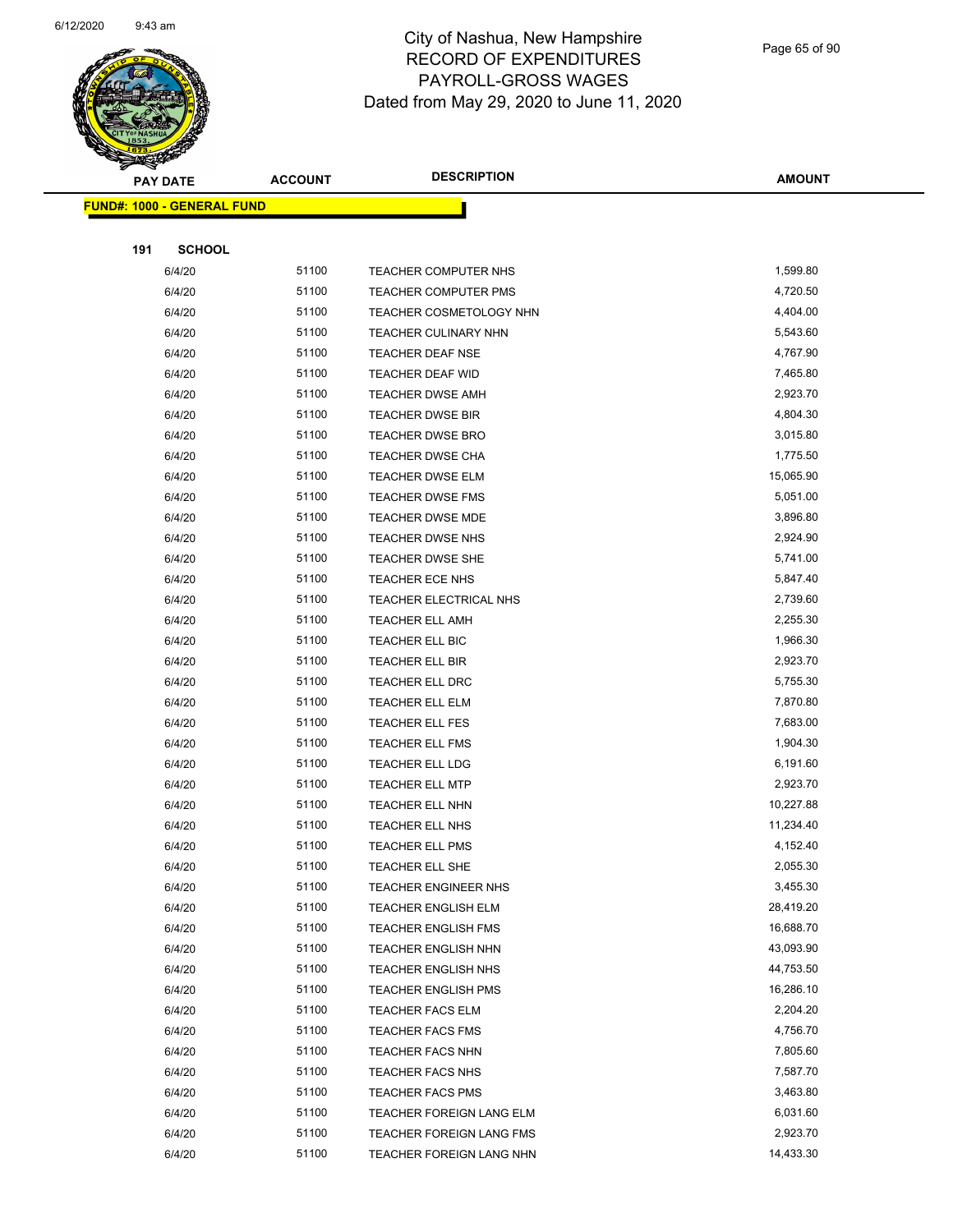

Page 66 of 90

| s<br>$\tilde{\phantom{a}}$ | <b>PAY DATE</b>                   | <b>ACCOUNT</b> | <b>DESCRIPTION</b>       | <b>AMOUNT</b> |
|----------------------------|-----------------------------------|----------------|--------------------------|---------------|
|                            | <b>FUND#: 1000 - GENERAL FUND</b> |                |                          |               |
|                            |                                   |                |                          |               |
| 191                        | <b>SCHOOL</b>                     |                |                          |               |
|                            | 6/4/20                            | 51100          | TEACHER FOREIGN LANG NHS | 18,623.00     |
|                            | 6/4/20                            | 51100          | TEACHER FOREIGN LANG PMS | 5,851.80      |
|                            | 6/4/20                            | 51100          | <b>TEACHER GR1 AMH</b>   | 6,179.00      |
|                            | 6/4/20                            | 51100          | <b>TEACHER GR1 BIC</b>   | 9,792.20      |
|                            | 6/4/20                            | 51100          | <b>TEACHER GR1 BIR</b>   | 9,482.30      |
|                            | 6/4/20                            | 51100          | <b>TEACHER GR1 BRO</b>   | 5,636.60      |
|                            | 6/4/20                            | 51100          | TEACHER GR1 CHA          | 10,185.10     |
|                            | 6/4/20                            | 51100          | <b>TEACHER GR1 DRC</b>   | 5,426.00      |
|                            | 6/4/20                            | 51100          | <b>TEACHER GR1 FES</b>   | 8,918.00      |
|                            | 6/4/20                            | 51100          | <b>TEACHER GR1 LDG</b>   | 7,220.50      |
|                            | 6/4/20                            | 51100          | TEACHER GR1 MDE          | 7,882.70      |
|                            | 6/4/20                            | 51100          | <b>TEACHER GR1 MTP</b>   | 6,658.90      |
|                            | 6/4/20                            | 51100          | <b>TEACHER GR1 NSE</b>   | 7,651.80      |
|                            | 6/4/20                            | 51100          | TEACHER GR1 SHE          | 8,715.80      |
|                            | 6/4/20                            | 51100          | <b>TEACHER GR2 AMH</b>   | 5,927.20      |
|                            | 6/4/20                            | 51100          | TEACHER GR2 BIC          | 10,470.80     |
|                            | 6/4/20                            | 51100          | <b>TEACHER GR2 BIR</b>   | 10,552.30     |
|                            | 6/4/20                            | 51100          | <b>TEACHER GR2 BRO</b>   | 7,527.61      |
|                            | 6/4/20                            | 51100          | <b>TEACHER GR2 CHA</b>   | 7,349.10      |
|                            | 6/4/20                            | 51100          | <b>TEACHER GR2 DRC</b>   | 5,061.10      |
|                            | 6/4/20                            | 51100          | TEACHER GR2 FES          | 11,221.70     |
|                            | 6/4/20                            | 51100          | TEACHER GR2 LDG          | 7,476.40      |
|                            | 6/4/20                            | 51100          | TEACHER GR2 MDE          | 10,138.00     |
|                            | 6/4/20                            | 51100          | <b>TEACHER GR2 MTP</b>   | 7,175.50      |
|                            | 6/4/20                            | 51100          | <b>TEACHER GR2 NSE</b>   | 5,479.20      |
|                            | 6/4/20                            | 51100          | TEACHER GR2 SHE          | 6,784.80      |
|                            | 6/4/20                            | 51100          | <b>TEACHER GR3 AMH</b>   | 4,727.30      |
|                            | 6/4/20                            | 51100          | <b>TEACHER GR3 BIC</b>   | 5,419.90      |
|                            | 6/4/20                            | 51100          | <b>TEACHER GR3 BIR</b>   | 6,739.70      |
|                            | 6/4/20                            | 51100          | TEACHER GR3 BRO          | 5,663.30      |
|                            | 6/4/20                            | 51100          | <b>TEACHER GR3 CHA</b>   | 9,502.10      |
|                            | 6/4/20                            | 51100          | <b>TEACHER GR3 DRC</b>   | 7,602.00      |
|                            | 6/4/20                            | 51100          | <b>TEACHER GR3 FES</b>   | 9,519.60      |
|                            | 6/4/20                            | 51100          | <b>TEACHER GR3 LDG</b>   | 10,524.71     |
|                            | 6/4/20                            | 51100          | <b>TEACHER GR3 MDE</b>   | 10,159.00     |
|                            | 6/4/20                            | 51100          | <b>TEACHER GR3 MTP</b>   | 6,793.80      |
|                            | 6/4/20                            | 51100          | <b>TEACHER GR3 NSE</b>   | 7,730.70      |
|                            | 6/4/20                            | 51100          | <b>TEACHER GR3 SHE</b>   | 7,492.20      |
|                            | 6/4/20                            | 51100          | <b>TEACHER GR4 AMH</b>   | 4,167.60      |
|                            | 6/4/20                            | 51100          | <b>TEACHER GR4 BIC</b>   | 13,448.20     |
|                            | 6/4/20                            | 51100          | TEACHER GR4 BIR          | 6,210.20      |
|                            | 6/4/20                            | 51100          | <b>TEACHER GR4 BRO</b>   | 5,376.20      |
|                            | 6/4/20                            | 51100          | TEACHER GR4 CHA          | 10,807.20     |
|                            | 6/4/20                            | 51100          | TEACHER GR4 DRC          | 7,048.20      |
|                            |                                   |                |                          |               |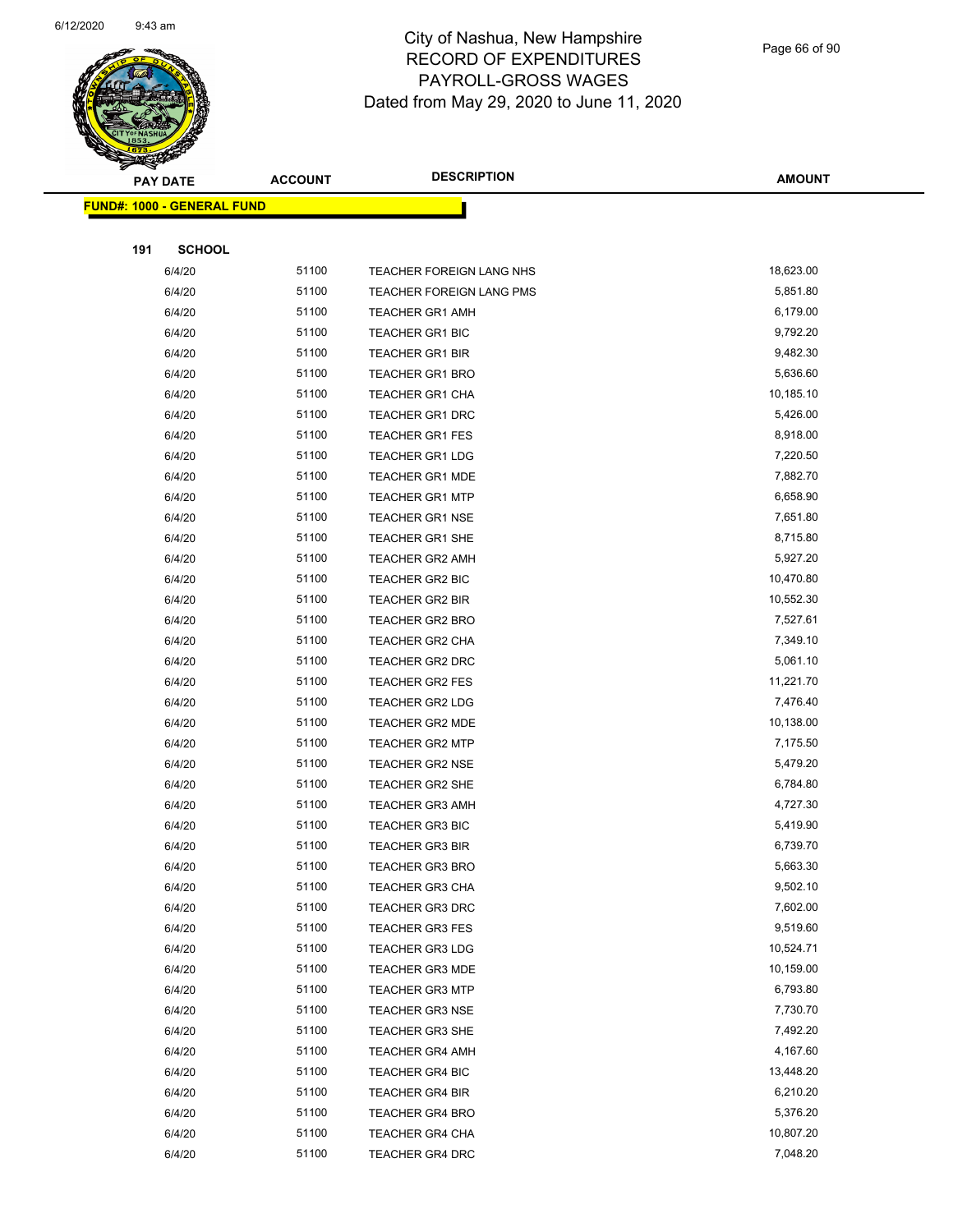

|     | <b>PAY DATE</b>                    | <b>ACCOUNT</b> | <b>DESCRIPTION</b>            | <b>AMOUNT</b> |
|-----|------------------------------------|----------------|-------------------------------|---------------|
|     | <u> FUND#: 1000 - GENERAL FUND</u> |                |                               |               |
|     |                                    |                |                               |               |
| 191 | <b>SCHOOL</b>                      |                |                               |               |
|     | 6/4/20                             | 51100          | <b>TEACHER GR4 FES</b>        | 8,608.80      |
|     | 6/4/20                             | 51100          | <b>TEACHER GR4 LDG</b>        | 8,541.60      |
|     | 6/4/20                             | 51100          | <b>TEACHER GR4 MDE</b>        | 10,152.80     |
|     | 6/4/20                             | 51100          | <b>TEACHER GR4 MTP</b>        | 6,962.20      |
|     | 6/4/20                             | 51100          | <b>TEACHER GR4 NSE</b>        | 6,978.50      |
|     | 6/4/20                             | 51100          | <b>TEACHER GR4 SHE</b>        | 6,539.70      |
|     | 6/4/20                             | 51100          | <b>TEACHER GR5 AMH</b>        | 5,663.30      |
|     | 6/4/20                             | 51100          | <b>TEACHER GR5 BIC</b>        | 8,968.60      |
|     | 6/4/20                             | 51100          | <b>TEACHER GR5 BIR</b>        | 9,965.30      |
|     | 6/4/20                             | 51100          | <b>TEACHER GR5 BRO</b>        | 5,847.40      |
|     | 6/4/20                             | 51100          | <b>TEACHER GR5 CHA</b>        | 11,095.50     |
|     | 6/4/20                             | 51100          | <b>TEACHER GR5 DRC</b>        | 6,138.40      |
|     | 6/4/20                             | 51100          | <b>TEACHER GR5 FES</b>        | 8,919.60      |
|     | 6/4/20                             | 51100          | <b>TEACHER GR5 LDG</b>        | 9,724.50      |
|     | 6/4/20                             | 51100          | <b>TEACHER GR5 MDE</b>        | 10,142.80     |
|     | 6/4/20                             | 51100          | <b>TEACHER GR5 MTP</b>        | 6,704.60      |
|     | 6/4/20                             | 51100          | <b>TEACHER GR5 NSE</b>        | 8,679.00      |
|     | 6/4/20                             | 51100          | <b>TEACHER GR5 SHE</b>        | 7,473.70      |
|     | 6/4/20                             | 51100          | <b>TEACHER GR6 ELM</b>        | 31,774.80     |
|     | 6/4/20                             | 51100          | <b>TEACHER GR6 FMS</b>        | 25,598.40     |
|     | 6/4/20                             | 51100          | <b>TEACHER GR6 PMS</b>        | 16,702.10     |
|     | 6/4/20                             | 51100          | <b>TEACHER GRAPH NHS</b>      | 3,533.50      |
|     | 6/4/20                             | 51100          | <b>TEACHER GRAPHICS NHN</b>   | 6,216.60      |
|     | 6/4/20                             | 51100          | TEACHER HEALTH NHN            | 5,300.90      |
|     | 6/4/20                             | 51100          | TEACHER HEALTH NHS            | 2,739.60      |
|     | 6/4/20                             | 51100          | <b>TEACHER HEALTHOC NHS</b>   | 5,135.30      |
|     | 6/4/20                             | 51100          | TEACHER HVAC NHS              | 1,989.50      |
|     | 6/4/20                             | 51100          | TEACHER IN SCH SUSPENSION ELM | 1,844.20      |
|     | 6/4/20                             | 51100          | TEACHER IN SCH SUSPENSION NHN | 5,399.70      |
|     | 6/4/20                             | 51100          | TEACHER IN SCH SUSPENSION NHS | 1,844.30      |
|     | 6/4/20                             | 51100          | <b>TEACHER KIND AMH</b>       | 8,441.60      |
|     | 6/4/20                             | 51100          | <b>TEACHER KIND BIC</b>       | 10,491.30     |
|     | 6/4/20                             | 51100          | <b>TEACHER KIND BIR</b>       | 7,316.70      |
|     | 6/4/20                             | 51100          | <b>TEACHER KIND BRO</b>       | 5,755.40      |
|     | 6/4/20                             | 51100          | <b>TEACHER KIND CHA</b>       | 6,879.50      |
|     | 6/4/20                             | 51100          | <b>TEACHER KIND DRC</b>       | 10,032.10     |
|     | 6/4/20                             | 51100          | <b>TEACHER KIND FES</b>       | 11,568.90     |
|     | 6/4/20                             | 51100          | <b>TEACHER KIND LDG</b>       | 10,855.30     |
|     | 6/4/20                             | 51100          | TEACHER KIND MDE              | 10,523.80     |
|     | 6/4/20                             | 51100          | <b>TEACHER KIND MTP</b>       | 6,209.90      |
|     | 6/4/20                             | 51100          | <b>TEACHER KIND NSE</b>       | 5,354.80      |
|     | 6/4/20                             | 51100          | TEACHER KIND SHE              | 7,101.40      |
|     | 6/4/20                             | 51100          | <b>TEACHER MATH ELM</b>       | 31,446.78     |
|     | 6/11/20                            | 51100          | <b>TEACHER MATH ELM</b>       | 2,923.68      |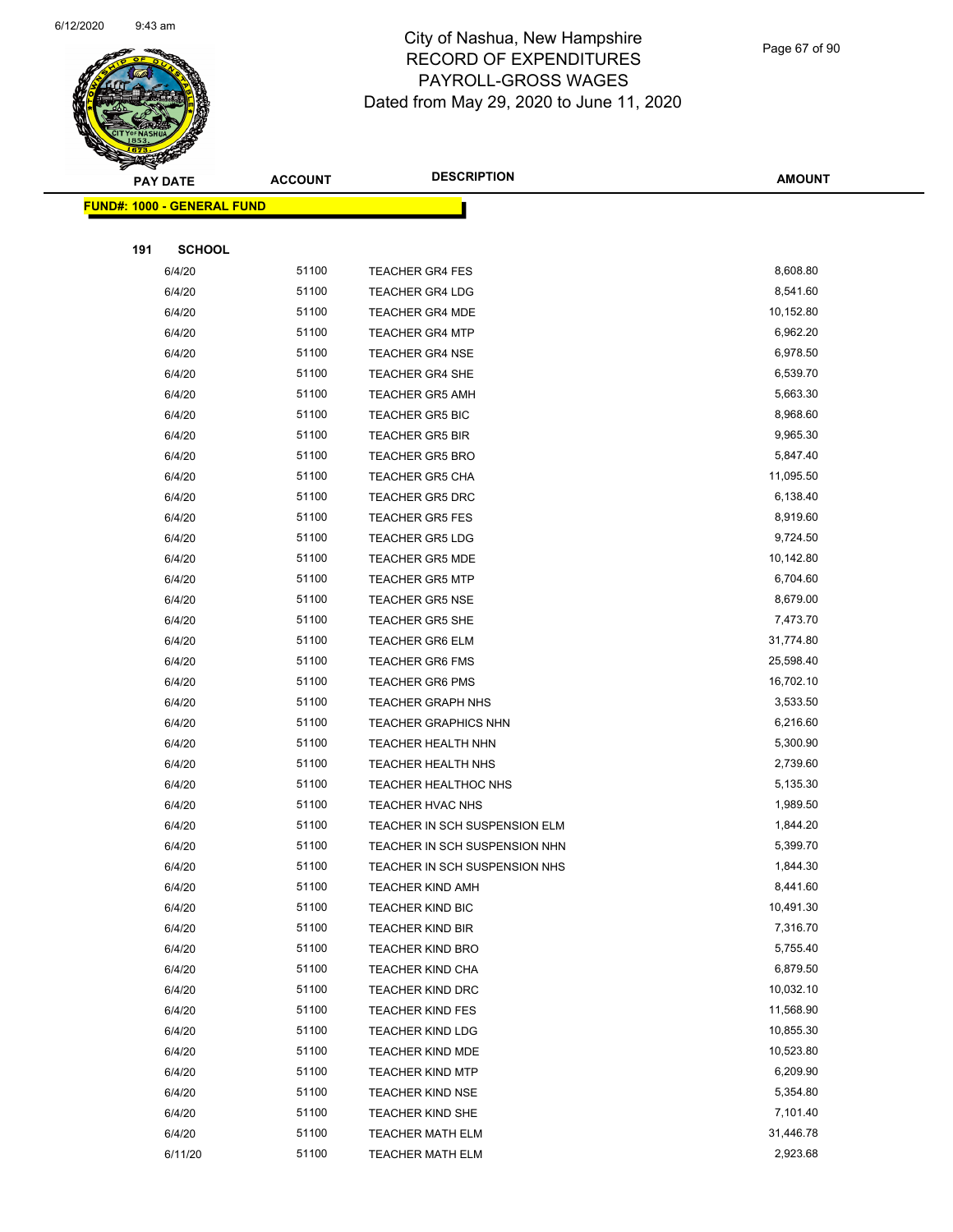

Page 68 of 90

| <b>PAY DATE</b>            | <b>ACCOUNT</b> | <b>DESCRIPTION</b>                                    | <b>AMOUNT</b>        |
|----------------------------|----------------|-------------------------------------------------------|----------------------|
| FUND#: 1000 - GENERAL FUND |                |                                                       |                      |
|                            |                |                                                       |                      |
| 191<br><b>SCHOOL</b>       |                |                                                       |                      |
| 6/4/20                     | 51100          | <b>TEACHER MATH FMS</b>                               | 13,577.50            |
| 6/4/20                     | 51100          | <b>TEACHER MATH NHN</b>                               | 37,189.00            |
| 6/4/20                     | 51100          | <b>TEACHER MATH NHS</b>                               | 44,688.60            |
| 6/4/20                     | 51100          | <b>TEACHER MATH PMS</b>                               | 12,867.40            |
| 6/4/20                     | 51100          | <b>TEACHER MUSIC AMH</b>                              | 1,858.10             |
| 6/4/20                     | 51100          | <b>TEACHER MUSIC BIC</b>                              | 2,739.60             |
| 6/4/20                     | 51100          | <b>TEACHER MUSIC BIR</b>                              | 1,768.90             |
| 6/4/20                     | 51100          | <b>TEACHER MUSIC BRO</b>                              | 1,703.00             |
| 6/4/20                     | 51100          | <b>TEACHER MUSIC CHA</b>                              | 2,923.70             |
| 6/4/20                     | 51100          | <b>TEACHER MUSIC DRC</b>                              | 2,831.60             |
| 6/4/20                     | 51100          | TEACHER MUSIC ELM                                     | 4,699.70             |
| 6/4/20                     | 51100          | <b>TEACHER MUSIC FES</b>                              | 1,708.70             |
| 6/4/20                     | 51100          | <b>TEACHER MUSIC FMS</b>                              | 5,847.40             |
| 6/4/20                     | 51100          | <b>TEACHER MUSIC LDG</b>                              | 1,587.80             |
| 6/4/20                     | 51100          | <b>TEACHER MUSIC MDE</b>                              | 2,255.30             |
| 6/4/20                     | 51100          | <b>TEACHER MUSIC NHN</b>                              | 4,767.90             |
| 6/4/20                     | 51100          | TEACHER MUSIC NHS                                     | 5,479.20             |
| 6/4/20                     | 51100          | <b>TEACHER MUSIC NSE</b>                              | 2,665.30             |
| 6/4/20                     | 51100          | <b>TEACHER MUSIC PMS</b>                              | 4,327.40             |
| 6/4/20                     | 51100          | <b>TEACHER MUSIC SHE</b>                              | 1,689.20             |
| 6/4/20                     | 51100          | TEACHER PE BIC                                        | 2,529.40             |
| 6/4/20                     | 51100          | TEACHER PE BIR                                        | 3,015.80             |
| 6/4/20                     | 51100          | <b>TEACHER PE BRO</b>                                 | 2,831.60             |
| 6/4/20                     | 51100          | TEACHER PE CHA                                        | 2,712.90             |
| 6/4/20                     | 51100          | TEACHER PE DRC                                        | 2,923.70             |
| 6/4/20                     | 51100          | TEACHER PE ELM                                        | 9,690.80             |
| 6/4/20                     | 51100          | TEACHER PE FES                                        | 1,768.90             |
| 6/4/20                     | 51100          | TEACHER PE FMS                                        | 5,479.20             |
| 6/4/20                     | 51100          | TEACHER PE LDG                                        | 2,051.20             |
| 6/4/20                     | 51100          | TEACHER PE MDE                                        | 3,015.80             |
| 6/4/20                     | 51100          | <b>TEACHER PE MTP</b>                                 | 2,033.80             |
| 6/4/20                     | 51100          | TEACHER PE NHN                                        | 9,009.80             |
| 6/4/20                     | 51100          | TEACHER PE NHS                                        | 9,794.70             |
| 6/4/20                     | 51100          | TEACHER PE NSE                                        | 2,989.30             |
| 6/4/20                     | 51100<br>51100 | TEACHER PE PMS                                        | 3,792.00             |
| 6/4/20                     | 51100          | TEACHER PE SHE<br>TEACHER PRE SCHOOL BIR              | 2,774.00<br>4,646.90 |
| 6/4/20<br>6/4/20           | 51100          | TEACHER PRESCHOOL BIC                                 | 5,755.30             |
|                            |                |                                                       | 14,013.30            |
| 6/4/20                     | 51100<br>51100 | <b>TEACHER PRESCHOOL BRO</b>                          | 1,768.90             |
| 6/4/20<br>6/4/20           | 51100          | <b>TEACHER PRESCHOOL MTP</b><br>TEACHER PRESCHOOL NSE | 7,136.00             |
| 6/4/20                     | 51100          | TEACHER READ AMH                                      | 3,015.80             |
| 6/4/20                     | 51100          | TEACHER READ BIC                                      | 2,923.70             |
| 6/4/20                     | 51100          | <b>TEACHER READ BIR</b>                               | 2,923.70             |
|                            |                |                                                       |                      |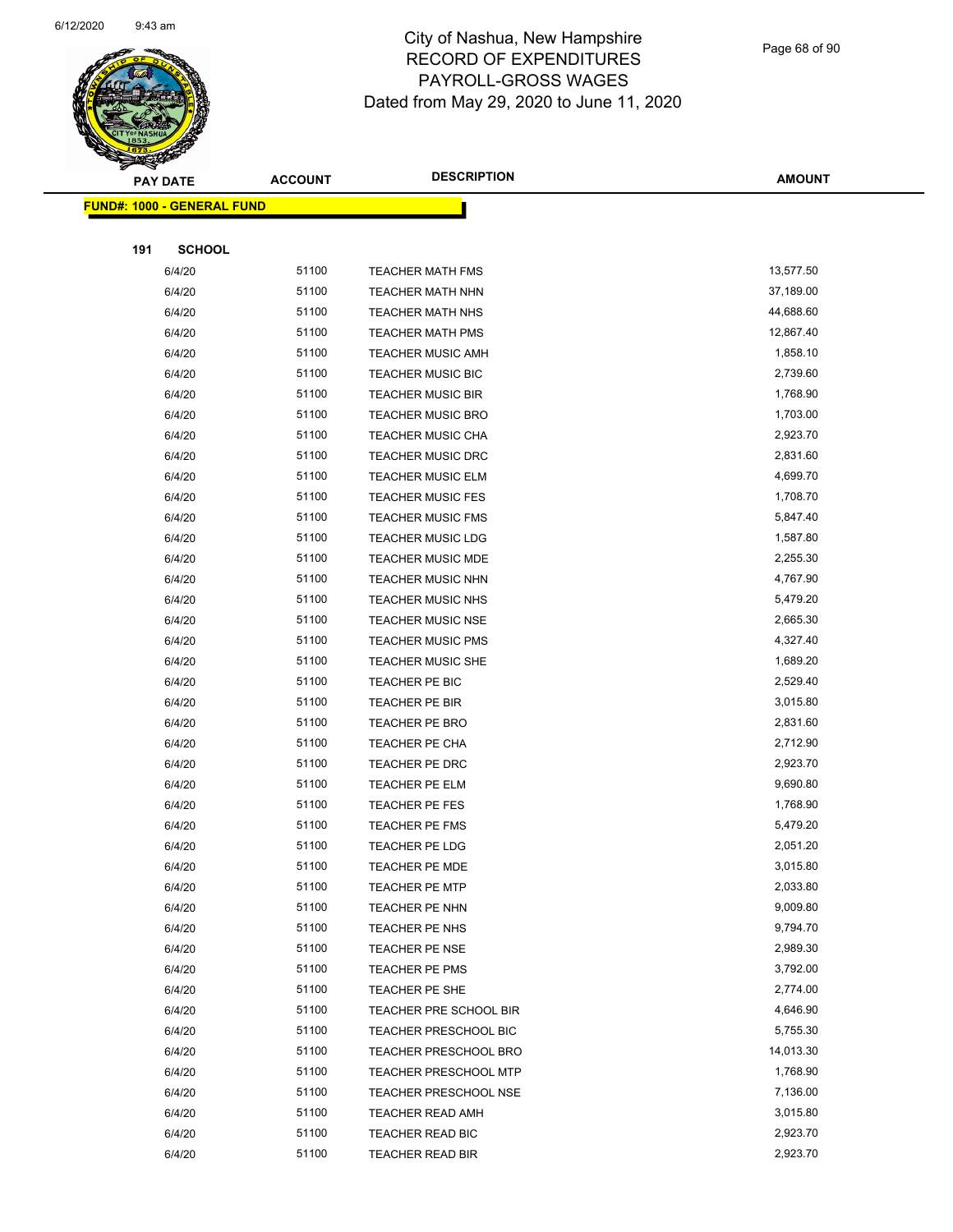

Page 69 of 90

|     | <b>PAY DATE</b>                   | <b>ACCOUNT</b> | <b>DESCRIPTION</b>         | <b>AMOUNT</b> |
|-----|-----------------------------------|----------------|----------------------------|---------------|
|     | <b>FUND#: 1000 - GENERAL FUND</b> |                |                            |               |
|     |                                   |                |                            |               |
| 191 | <b>SCHOOL</b>                     |                |                            |               |
|     | 6/4/20                            | 51100          | TEACHER READ BRO           | 2,923.70      |
|     | 6/4/20                            | 51100          | <b>TEACHER READ CHA</b>    | 2,123.50      |
|     | 6/4/20                            | 51100          | TEACHER READ DRC           | 3,015.80      |
|     | 6/4/20                            | 51100          | <b>TEACHER READ ELM</b>    | 5,939.50      |
|     | 6/4/20                            | 51100          | <b>TEACHER READ FES</b>    | 2,923.70      |
|     | 6/4/20                            | 51100          | <b>TEACHER READ FMS</b>    | 2,923.70      |
|     | 6/4/20                            | 51100          | <b>TEACHER READ LDG</b>    | 3,564.10      |
|     | 6/4/20                            | 51100          | <b>TEACHER READ MDE</b>    | 2,923.70      |
|     | 6/4/20                            | 51100          | <b>TEACHER READ MTP</b>    | 2,426.70      |
|     | 6/4/20                            | 51100          | TEACHER READ NHN           | 1,989.50      |
|     | 6/4/20                            | 51100          | <b>TEACHER READ NHS</b>    | 2,923.70      |
|     | 6/4/20                            | 51100          | <b>TEACHER READ NSE</b>    | 2,627.80      |
|     | 6/4/20                            | 51100          | <b>TEACHER READ PMS</b>    | 5,179.00      |
|     | 6/4/20                            | 51100          | TEACHER READ SHE           | 2,923.70      |
|     | 6/4/20                            | 51100          | <b>TEACHER ROTC NHN</b>    | 2,204.20      |
|     | 6/4/20                            | 51100          | <b>TEACHER SCIENCE ELM</b> | 25,513.40     |
|     | 6/4/20                            | 51100          | <b>TEACHER SCIENCE FMS</b> | 9,549.10      |
|     | 6/4/20                            | 51100          | <b>TEACHER SCIENCE NHN</b> | 30,570.00     |
|     | 6/4/20                            | 51100          | TEACHER SCIENCE NHS        | 37,629.26     |
|     | 6/4/20                            | 51100          | <b>TEACHER SCIENCE PMS</b> | 10,924.50     |
|     | 6/4/20                            | 51100          | TEACHER SOCIAL STUDIES ELM | 17,265.00     |
|     | 6/4/20                            | 51100          | TEACHER SOCIAL STUDIES FMS | 12,669.20     |
|     | 6/4/20                            | 51100          | TEACHER SOCIAL STUDIES NHN | 33,994.90     |
|     | 6/4/20                            | 51100          | TEACHER SOCIAL STUDIES NHS | 42,521.20     |
|     | 6/4/20                            | 51100          | TEACHER SOCIAL STUDIES PMS | 13,420.30     |
|     | 6/4/20                            | 51100          | <b>TEACHER SPED AMH</b>    | 8,355.60      |
|     | 6/4/20                            | 51100          | TEACHER SPED BIC           | 5,560.40      |
|     | 6/4/20                            | 51100          | <b>TEACHER SPED BIR</b>    | 5,663.30      |
|     | 6/4/20                            | 51100          | TEACHER SPED BRO           | 6,699.10      |
|     | 6/4/20                            | 51100          | TEACHER SPED CHA           | 8,073.40      |
|     | 6/4/20                            | 51100          | <b>TEACHER SPED DRC</b>    | 5,560.30      |
|     | 6/4/20                            | 51100          | <b>TEACHER SPED ELM</b>    | 12,371.20     |
|     | 6/4/20                            | 51100          | <b>TEACHER SPED FES</b>    | 3,620.20      |
|     | 6/4/20                            | 51100          | <b>TEACHER SPED FMS</b>    | 13,069.30     |
|     | 6/4/20                            | 51100          | <b>TEACHER SPED LDG</b>    | 6,651.00      |
|     | 6/4/20                            | 51100          | <b>TEACHER SPED MDE</b>    | 4,804.60      |
|     | 6/4/20                            | 51100          | <b>TEACHER SPED MTP</b>    | 3,677.80      |
|     | 6/4/20                            | 51100          | TEACHER SPED NHN           | 22,773.10     |
|     | 6/4/20                            | 51100          | TEACHER SPED NHS           | 35,044.90     |
|     | 6/4/20                            | 51100          | TEACHER SPED NSE           | 1,641.20      |
|     | 6/4/20                            | 51100          | <b>TEACHER SPED PMS</b>    | 12,561.40     |
|     | 6/4/20                            | 51100          | TEACHER SPED SHE           | 7,400.10      |
|     | 6/4/20                            | 51100          | TEACHER TECHED ELM         | 7,369.86      |
|     | 6/4/20                            | 51100          | <b>TEACHER TECHED FMS</b>  | 1,776.20      |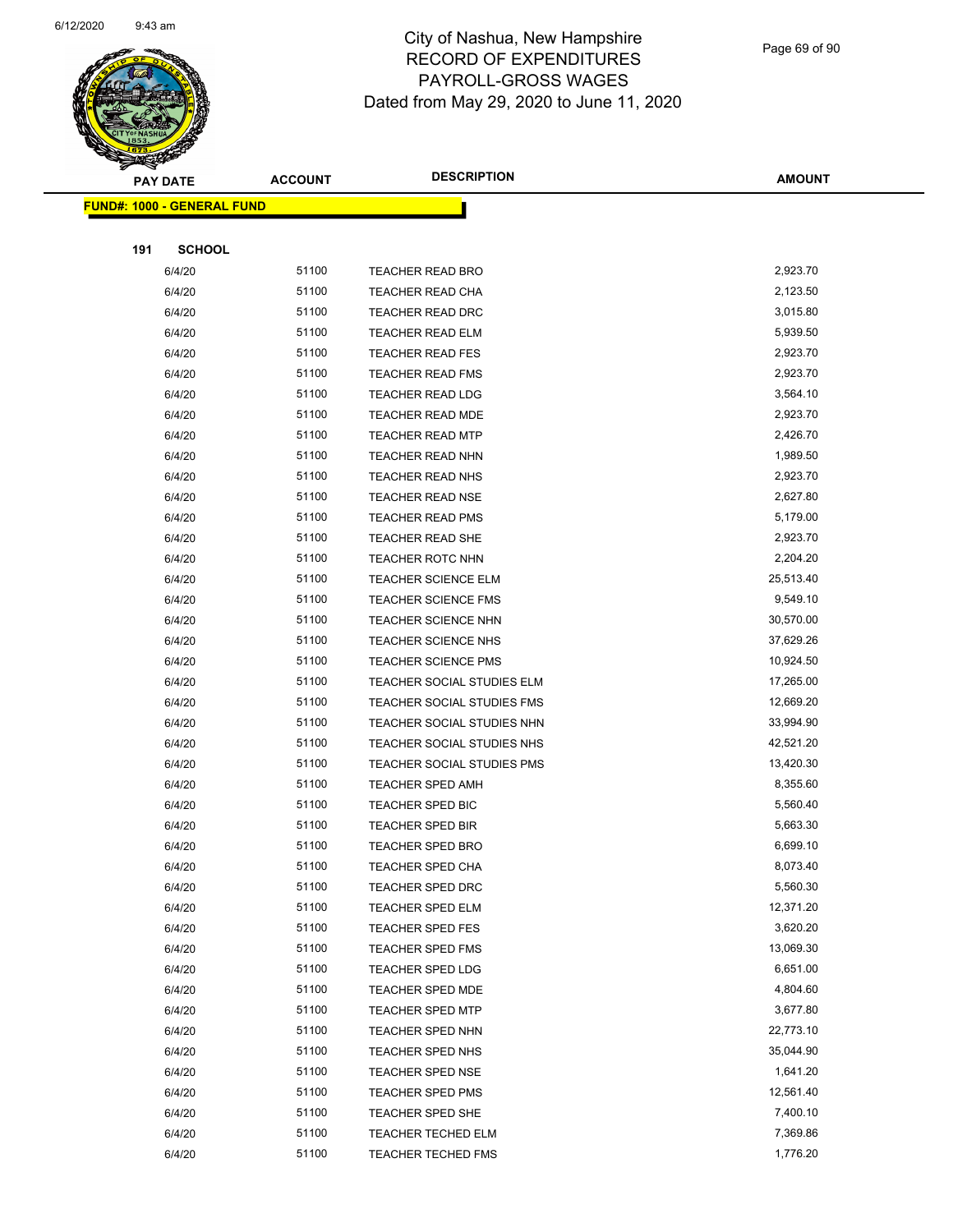

Page 70 of 90

| <b>Service</b> | <b>PAY DATE</b>            | <b>ACCOUNT</b> | <b>DESCRIPTION</b>            | <b>AMOUNT</b> |
|----------------|----------------------------|----------------|-------------------------------|---------------|
|                |                            |                |                               |               |
|                | FUND#: 1000 - GENERAL FUND |                |                               |               |
|                |                            |                |                               |               |
| 191            | <b>SCHOOL</b>              |                |                               |               |
|                | 6/4/20                     | 51100          | TEACHER TECHED NHN            | 7,619.70      |
|                | 6/4/20                     | 51100          | <b>TEACHER TECHED NHS</b>     | 11,418.70     |
|                | 6/4/20                     | 51100          | <b>TEACHER TECHED PMS</b>     | 5,847.40      |
|                | 6/4/20                     | 51100          | <b>TEACHER TV PROD NHS</b>    | 2,923.70      |
|                | 6/4/20                     | 51100          | <b>TEACHER VISION WID</b>     | 5,408.30      |
|                | 6/4/20                     | 51100          | TECH INTERGRATION ASST AMH    | 432.00        |
|                | 6/11/20                    | 51100          | TECH INTERGRATION ASST AMH    | 540.00        |
|                | 6/4/20                     | 51100          | TECH INTERGRATION ASST BIC    | 458.18        |
|                | 6/11/20                    | 51100          | TECH INTERGRATION ASST BIC    | 572.72        |
|                | 6/4/20                     | 51100          | TECH INTERGRATION ASST CHA    | 442.80        |
|                | 6/11/20                    | 51100          | TECH INTERGRATION ASST CHA    | 553.50        |
|                | 6/4/20                     | 51100          | TECH INTERGRATION ASST FES    | 533.21        |
|                | 6/11/20                    | 51100          | TECH INTERGRATION ASST FES    | 666.51        |
|                | 6/4/20                     | 51100          | TECH INTERGRATION ASST LDG    | 449.20        |
|                | 6/11/20                    | 51100          | TECH INTERGRATION ASST LDG    | 561.50        |
|                | 6/4/20                     | 51100          | TECH INTERGRATION ASST MDE    | 442.80        |
|                | 6/11/20                    | 51100          | TECH INTERGRATION ASST MDE    | 553.50        |
|                | 6/4/20                     | 51100          | TECH INTERGRATION ASST MTP    | 488.15        |
|                | 6/11/20                    | 51100          | TECH INTERGRATION ASST MTP    | 610.19        |
|                | 6/4/20                     | 51100          | TECH INTERGRATION ASST SHE    | 466.91        |
|                | 6/11/20                    | 51100          | TECH INTERGRATION ASST SHE    | 583.64        |
|                | 6/4/20                     | 51200          | CLERICAL BOARD OF ED SUP      | 755.69        |
|                | 6/11/20                    | 51200          | CLERICAL BOARD OF ED SUP      | 778.94        |
|                | 6/4/20                     | 51200          | <b>CROSSING GUARD WPO</b>     | 1,996.89      |
|                | 6/11/20                    | 51200          | <b>CROSSING GUARD WPO</b>     | 2,496.13      |
|                | 6/4/20                     | 51200          | DIRECTOR ADULT ED             | 2,724.80      |
|                | 6/4/20                     | 51200          | FOOD SERVICE ASST PT AMH      | 41.00         |
|                | 6/11/20                    | 51200          | FOOD SERVICE ASST PT AMH      | 51.25         |
|                | 6/4/20                     | 51200          | FOOD SERVICE ASST PT CHA      | 41.00         |
|                | 6/11/20                    | 51200          | FOOD SERVICE ASST PT CHA      | 51.25         |
|                | 6/4/20                     | 51200          | FOOD SERVICE ASST PT NHS      | 37.05         |
|                | 6/11/20                    | 51200          | FOOD SERVICE ASST PT NHS      | 46.31         |
|                | 6/4/20                     | 51200          | <b>GUIDANCE COUNSELOR NHS</b> | 1,727.60      |
|                | 6/4/20                     | 51200          | <b>INSTRUMENTAL MUSIC</b>     | 475.00        |
|                | 6/11/20                    | 51200          | <b>INSTRUMENTAL MUSIC</b>     | 575.00        |
|                | 6/4/20                     | 51200          | LUNCH MONITOR AMH             | 378.88        |
|                | 6/11/20                    | 51200          | LUNCH MONITOR AMH             | 473.60        |
|                | 6/4/20                     | 51200          | LUNCH MONITOR BIC             | 816.65        |
|                | 6/11/20                    | 51200          | LUNCH MONITOR BIC             | 1,020.81      |
|                | 6/4/20                     | 51200          | LUNCH MONITOR BIR             | 394.51        |
|                | 6/11/20                    | 51200          | LUNCH MONITOR BIR             | 493.14        |
|                | 6/4/20                     | 51200          | LUNCH MONITOR BRO             | 433.82        |
|                | 6/11/20                    | 51200          | LUNCH MONITOR BRO             | 542.28        |
|                | 6/4/20                     | 51200          | LUNCH MONITOR CHA             | 710.40        |
|                |                            |                |                               |               |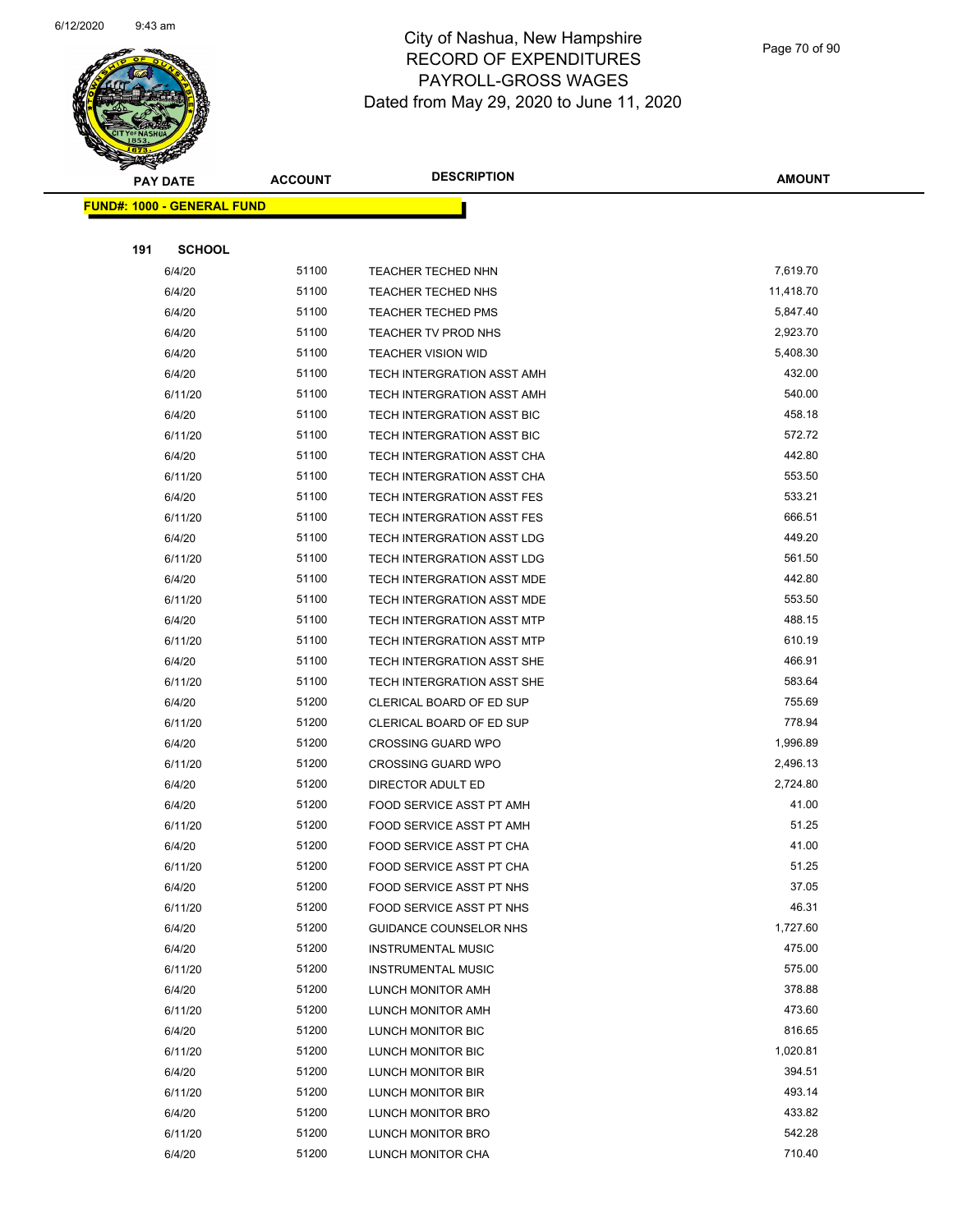

|     | <b>PAY DATE</b>                    | <b>ACCOUNT</b> | <b>DESCRIPTION</b>       | <b>AMOUNT</b> |
|-----|------------------------------------|----------------|--------------------------|---------------|
|     | <u> FUND#: 1000 - GENERAL FUND</u> |                |                          |               |
|     |                                    |                |                          |               |
| 191 | <b>SCHOOL</b>                      |                |                          |               |
|     | 6/11/20                            | 51200          | LUNCH MONITOR CHA        | 888.00        |
|     | 6/4/20                             | 51200          | LUNCH MONITOR DRC        | 481.18        |
|     | 6/11/20                            | 51200          | LUNCH MONITOR DRC        | 601.48        |
|     | 6/4/20                             | 51200          | LUNCH MONITOR ELM        | 130.24        |
|     | 6/11/20                            | 51200          | LUNCH MONITOR ELM        | 162.80        |
|     | 6/4/20                             | 51200          | LUNCH MONITOR FES        | 730.07        |
|     | 6/11/20                            | 51200          | LUNCH MONITOR FES        | 912.59        |
|     | 6/4/20                             | 51200          | LUNCH MONITOR FMS        | 228.27        |
|     | 6/11/20                            | 51200          | LUNCH MONITOR FMS        | 285.34        |
|     | 6/4/20                             | 51200          | LUNCH MONITOR LDG        | 771.90        |
|     | 6/11/20                            | 51200          | <b>LUNCH MONITOR LDG</b> | 964.88        |
|     | 6/4/20                             | 51200          | LUNCH MONITOR MDE        | 651.20        |
|     | 6/11/20                            | 51200          | LUNCH MONITOR MDE        | 814.00        |
|     | 6/4/20                             | 51200          | LUNCH MONITOR MTP        | 378.88        |
|     | 6/11/20                            | 51200          | <b>LUNCH MONITOR MTP</b> | 473.60        |
|     | 6/4/20                             | 51200          | LUNCH MONITOR NHN        | 355.20        |
|     | 6/11/20                            | 51200          | LUNCH MONITOR NHN        | 444.00        |
|     | 6/4/20                             | 51200          | LUNCH MONITOR NHS        | 367.04        |
|     | 6/11/20                            | 51200          | LUNCH MONITOR NHS        | 458.80        |
|     | 6/4/20                             | 51200          | LUNCH MONITOR NSE        | 473.60        |
|     | 6/11/20                            | 51200          | LUNCH MONITOR NSE        | 592.00        |
|     | 6/4/20                             | 51200          | LUNCH MONITOR PMS        | 267.55        |
|     | 6/11/20                            | 51200          | LUNCH MONITOR PMS        | 334.44        |
|     | 6/4/20                             | 51200          | LUNCH MONITOR SHE        | 364.68        |
|     | 6/11/20                            | 51200          | LUNCH MONITOR SHE        | 455.84        |
|     | 6/4/20                             | 51200          | PARA PRE SCHOOL BIR      | 655.08        |
|     | 6/11/20                            | 51200          | PARA PRE SCHOOL BIR      | 664.80        |
|     | 6/4/20                             | 51200          | PARA DW SPEC ED BIR      | 881.08        |
|     | 6/11/20                            | 51200          | PARA DW SPEC ED BIR      | 881.08        |
|     | 6/4/20                             | 51200          | PARA DW SPEC ED MDE      | 462.00        |
|     | 6/11/20                            | 51200          | PARA DW SPEC ED MDE      | 462.00        |
|     | 6/4/20                             | 51200          | PARA DW SPEC ED NSE      | 20.50         |
|     | 6/11/20                            | 51200          | PARA DW SPEC ED NSE      | 25.63         |
|     | 6/4/20                             | 51200          | PARA ELL FES             | 30.75         |
|     | 6/11/20                            | 51200          | PARA ELL FES             | 38.44         |
|     | 6/4/20                             | 51200          | PARA INST AMH            | 923.10        |
|     | 6/11/20                            | 51200          | PARA INST AMH            | 752.32        |
|     | 6/4/20                             | 51200          | PARA INST BIC            | 715.89        |
|     | 6/11/20                            | 51200          | PARA INST BIC            | 600.39        |
|     | 6/4/20                             | 51200          | PARA INST BIR            | 20.50         |
|     | 6/11/20                            | 51200          | PARA INST BIR            | 25.63         |
|     | 6/4/20                             | 51200          | PARA INST DRC            | 57.40         |
|     | 6/11/20                            | 51200          | PARA INST DRC            | 71.76         |
|     | 6/4/20                             | 51200          | PARA INST FES            | 30.75         |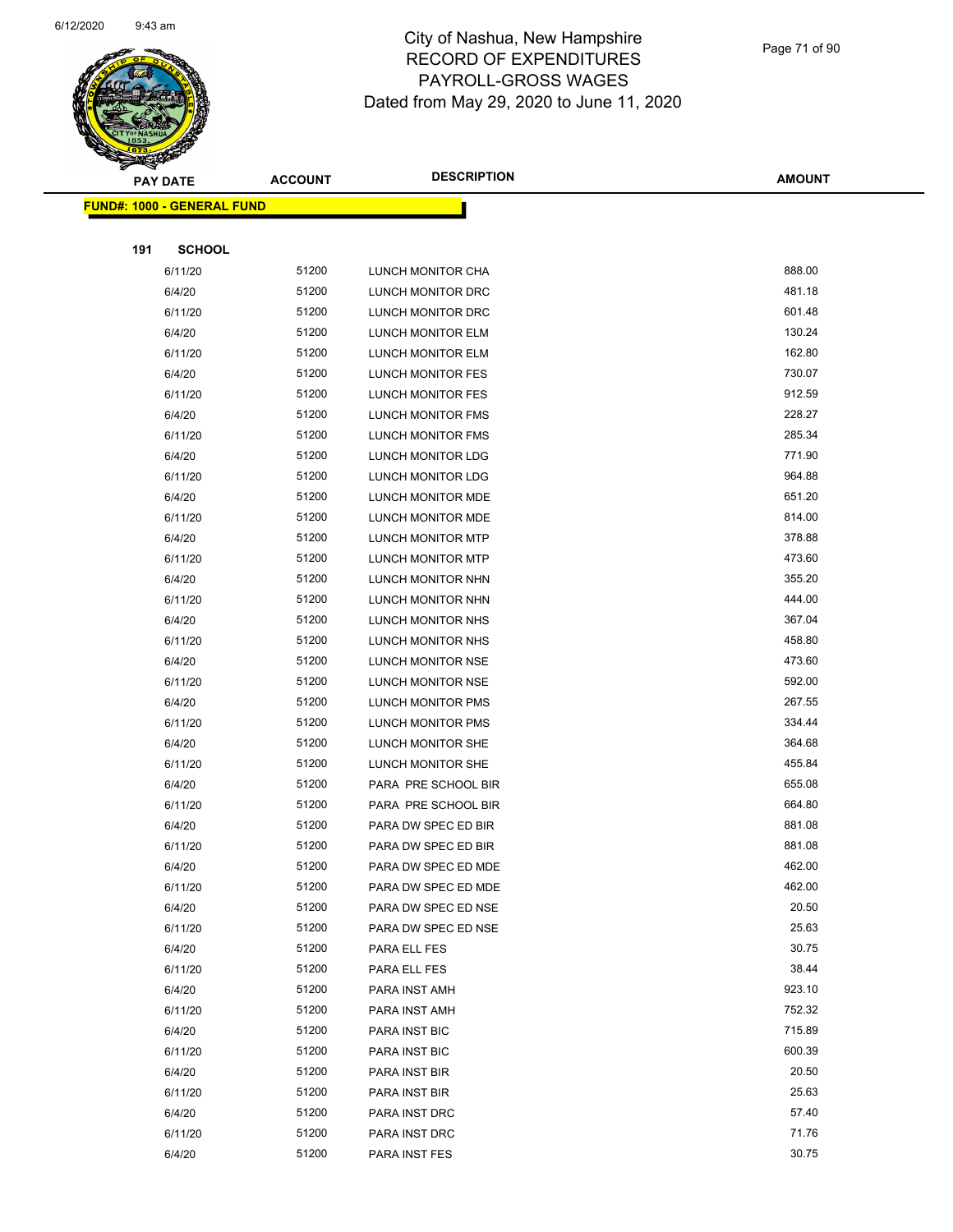

Page 72 of 90

| Sential Contraction of the Contraction of the Contraction of the Contraction of the Contraction of the Contraction of the Contraction of the Contraction of the Contraction of the Contraction of the Contraction of the Contr | <b>PAY DATE</b>                    | <b>ACCOUNT</b> | <b>DESCRIPTION</b>              | <b>AMOUNT</b> |
|--------------------------------------------------------------------------------------------------------------------------------------------------------------------------------------------------------------------------------|------------------------------------|----------------|---------------------------------|---------------|
|                                                                                                                                                                                                                                | <u> FUND#: 1000 - GENERAL FUND</u> |                |                                 |               |
|                                                                                                                                                                                                                                |                                    |                |                                 |               |
| 191                                                                                                                                                                                                                            | <b>SCHOOL</b>                      |                |                                 |               |
|                                                                                                                                                                                                                                | 6/11/20                            | 51200          | PARA INST FES                   | 38.44         |
|                                                                                                                                                                                                                                | 6/4/20                             | 51200          | PARA INST LDG                   | 10.25         |
|                                                                                                                                                                                                                                | 6/11/20                            | 51200          | PARA INST LDG                   | 12.81         |
|                                                                                                                                                                                                                                | 6/4/20                             | 51200          | PARA INST MDE                   | 10.25         |
|                                                                                                                                                                                                                                | 6/11/20                            | 51200          | PARA INST MDE                   | 12.81         |
|                                                                                                                                                                                                                                | 6/4/20                             | 51200          | PARA INST NHN                   | 315.04        |
|                                                                                                                                                                                                                                | 6/11/20                            | 51200          | PARA INST NHN                   | 315.04        |
|                                                                                                                                                                                                                                | 6/4/20                             | 51200          | PARA INST SHE                   | 166.20        |
|                                                                                                                                                                                                                                | 6/11/20                            | 51200          | PARA INST SHE                   | 132.96        |
|                                                                                                                                                                                                                                | 6/4/20                             | 51200          | PARA LIB PMS                    | 253.05        |
|                                                                                                                                                                                                                                | 6/11/20                            | 51200          | PARA LIB PMS                    | 253.05        |
|                                                                                                                                                                                                                                | 6/4/20                             | 51200          | PARA PRE SCH BIC                | 1,231.92      |
|                                                                                                                                                                                                                                | 6/11/20                            | 51200          | PARA PRE SCH BIC                | 1,642.56      |
|                                                                                                                                                                                                                                | 6/4/20                             | 51200          | PARA PRE SCH BRO                | 2,754.34      |
|                                                                                                                                                                                                                                | 6/11/20                            | 51200          | PARA PRE SCH BRO                | 3,670.75      |
|                                                                                                                                                                                                                                | 6/4/20                             | 51200          | PARA PRE SCH NSE                | 3,266.01      |
|                                                                                                                                                                                                                                | 6/11/20                            | 51200          | PARA PRE SCH NSE                | 4,354.68      |
|                                                                                                                                                                                                                                | 6/4/20                             | 51200          | PARA TTI LDG                    | 63.88         |
|                                                                                                                                                                                                                                | 6/11/20                            | 51200          | PARA TTI LDG                    | 79.85         |
|                                                                                                                                                                                                                                | 6/4/20                             | 51200          | SCHOOL PSYCHOLOGIST WID         | 3,938.09      |
|                                                                                                                                                                                                                                | 6/4/20                             | 51200          | SPEECH LANG PATHOLOGIST WID     | 5,452.21      |
|                                                                                                                                                                                                                                | 6/4/20                             | 51200          | STUDENT ACTIVITY COORD NHS      | 1,093.00      |
|                                                                                                                                                                                                                                | 6/4/20                             | 51200          | <b>SUB CLERICAL</b>             | 676.00        |
|                                                                                                                                                                                                                                | 6/11/20                            | 51200          | SUB CLERICAL                    | 689.00        |
|                                                                                                                                                                                                                                | 6/4/20                             | 51200          | <b>TEACHER ART FMS</b>          | 2,040.00      |
|                                                                                                                                                                                                                                | 6/4/20                             | 51200          | <b>TEACHER ART NHS</b>          | 994.80        |
|                                                                                                                                                                                                                                | 6/4/20                             | 51200          | TEACHER BIO TEC NHN             | 562.60        |
|                                                                                                                                                                                                                                | 6/4/20                             | 51200          | <b>TEACHER ELL NHS</b>          | 793.90        |
|                                                                                                                                                                                                                                | 6/4/20                             | 51200          | <b>TEACHER ENGLISH NHS</b>      | 2,184.90      |
|                                                                                                                                                                                                                                | 6/4/20                             | 51200          | TEACHER FOREIGN LANG FMS        | 1,188.30      |
|                                                                                                                                                                                                                                | 6/4/20                             | 51200          | <b>TEACHER MUSIC DRC</b>        | 225.00        |
|                                                                                                                                                                                                                                | 6/4/20                             | 51200          | <b>TEACHER MUSIC ELM</b>        | 1,972.90      |
|                                                                                                                                                                                                                                | 6/4/20                             | 51200          | <b>TEACHER MUSIC MTP</b>        | 1,643.80      |
|                                                                                                                                                                                                                                | 6/4/20                             | 51200          | <b>TEACHER READ ELM</b>         | 1,727.60      |
|                                                                                                                                                                                                                                | 6/4/20                             | 51200          | TEACHER SPED NHN                | 1,809.50      |
|                                                                                                                                                                                                                                | 6/4/20                             | 51200          | <b>TEACHER SPED NHS</b>         | 1,461.80      |
|                                                                                                                                                                                                                                | 6/4/20                             | 51200          | <b>TEACHER VISION WID</b>       | 818.82        |
|                                                                                                                                                                                                                                | 6/4/20                             | 51300          | <b>CLERICAL BUSINESS</b>        | 40.79         |
|                                                                                                                                                                                                                                | 6/11/20                            | 51300          | <b>CLERICAL BUSINESS</b>        | 289.99        |
|                                                                                                                                                                                                                                | 6/11/20                            | 51300          | CLERICAL CTE NHN                | 13.92         |
|                                                                                                                                                                                                                                | 6/4/20                             | 51300          | <b>CLERICAL HUMAN RESOURCES</b> | 7.75          |
|                                                                                                                                                                                                                                | 6/11/20                            | 51300          | CLERICAL HUMAN RESOURCES        | 31.01         |
|                                                                                                                                                                                                                                | 6/4/20                             | 51300          | <b>CLERICAL PAYROLL SUP</b>     | 38.31         |
|                                                                                                                                                                                                                                | 6/11/20                            | 51300          | <b>CLERICAL PAYROLL SUP</b>     | 53.63         |
|                                                                                                                                                                                                                                |                                    |                |                                 |               |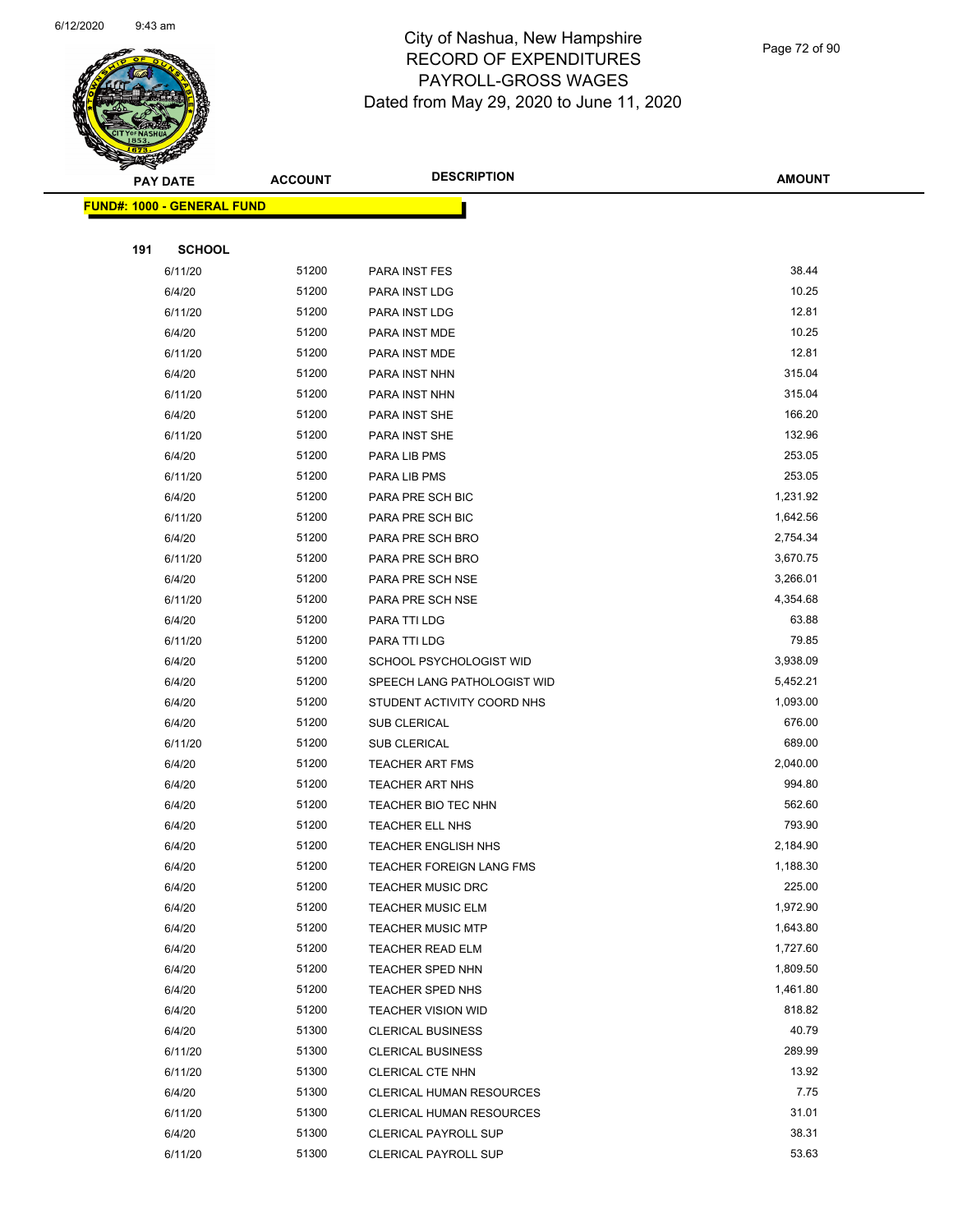

Page 73 of 90

|     | <b>PAY DATE</b>                   | <b>ACCOUNT</b> | <b>DESCRIPTION</b>                    | <b>AMOUNT</b>         |
|-----|-----------------------------------|----------------|---------------------------------------|-----------------------|
|     | <b>FUND#: 1000 - GENERAL FUND</b> |                |                                       |                       |
|     |                                   |                |                                       |                       |
| 191 | <b>SCHOOL</b>                     |                |                                       |                       |
|     | 6/4/20                            | 51300          | <b>CLERICAL PLANT OPS</b>             | 375.41                |
|     | 6/11/20                           | 51300          | <b>CLERICAL PLANT OPS</b>             | 497.99                |
|     | 6/11/20                           | 51300          | CLERICAL PRINCIPAL CHA                | 15.32                 |
|     | 6/11/20                           | 51300          | CLERICAL PRINCIPAL DRC                | 6.96                  |
|     | 6/11/20                           | 51300          | <b>CLERICAL PRINCIPAL FMS</b>         | 8.16                  |
|     | 6/11/20                           | 51300          | CLERICAL PRINCIPAL NHN                | 7.66                  |
|     | 6/11/20                           | 51300          | <b>CUSTODIAN HEAD CHA</b>             | 241.92                |
|     | 6/11/20                           | 51300          | <b>CUSTODIAN HEAD FMS</b>             | 36.99                 |
|     | 6/11/20                           | 51300          | <b>CUSTODIAN HEAD LDG</b>             | 93.65                 |
|     | 6/4/20                            | 51300          | MAINTENANCE ALARM WPO                 | 343.44                |
|     | 6/4/20                            | 51300          | MAINTENANCE GRDS FORMEN WPO           | 38.46                 |
|     | 6/4/20                            | 51400          | <b>CUSTODIAN TEMP</b>                 | 971.40                |
|     | 6/11/20                           | 51400          | <b>CUSTODIAN TEMP</b>                 | 1,214.25              |
|     | 6/4/20                            | 51400          | SEASONAL PLANT OPERATIONS             | 1,248.00              |
|     | 6/11/20                           | 51400          | SEASONAL PLANT OPERATIONS             | 1,560.00              |
|     | 6/4/20                            | 51412          | GUIDANCE COUNSELOR NHS                | 202.00                |
|     | 6/4/20                            | 51412          | PARA DW SPEC ELM                      | 1,400.00              |
|     | 6/11/20                           | 51412          | PARA DW SPEC ELM                      | 875.00                |
|     | 6/4/20                            | 51412          | PARA INST FMS                         | 700.00                |
|     | 6/11/20                           | 51412          | PARA INST FMS                         | 875.00                |
|     | 6/4/20                            | 51412          | PARA INST SHE                         | 118.40                |
|     | 6/11/20                           | 51412          | PARA INST SHE                         | 148.00                |
|     | 6/4/20                            | 51412          | SCHOOL PSYCHOLOGIST WID               | 1,568.75              |
|     | 6/4/20                            | 51412          | SUB CLERICAL                          | 260.00                |
|     | 6/11/20                           | 51412          | SUB CLERICAL                          | 188.50                |
|     | 6/4/20                            | 51412          | SUB PARA PROFESSIONAL                 | 351.84                |
|     | 6/11/20                           | 51412          | SUB PARA PROFESSIONAL                 | 439.80                |
|     | 6/4/20                            | 51412          | <b>SUB TEACHER</b>                    | 3,052.04              |
|     | 6/11/20                           | 51412          | <b>SUB TEACHER</b>                    | 3,815.05              |
|     | 6/4/20                            | 51412          | SUB TEACHER LONG TERM                 | 8,968.00<br>11,335.00 |
|     | 6/11/20<br>6/11/20                | 51412<br>51412 | SUB TEACHER LONG TERM<br>TTI PARA SHE | 450.13                |
|     | 6/11/20                           | 51650          | SUB TEACHER                           | 1,037.16              |
|     | 6/4/20                            | 51700          | <b>7PAR CTE NHN</b>                   | 730.08                |
|     | 6/4/20                            | 51700          | <b>BASEBALL FMS</b>                   | 1,358.40              |
|     | 6/4/20                            | 51700          | BASEBALL FRESHMAN NHN                 | 1,040.48              |
|     | 6/4/20                            | 51700          | BASEBALL JR VARSITY NHN               | 1,040.48              |
|     | 6/4/20                            | 51700          | <b>BASEBALL JR VARSITY NHS</b>        | 1,003.50              |
|     | 6/4/20                            | 51700          | BASKETBALL JR VARSITY BOYS NHS        | 5,218.50              |
|     | 6/4/20                            | 51700          | CLERICAL GUIDANCE NHN                 | 1,512.25              |
|     | 6/4/20                            | 51700          | CROSS COUNTRY BOYS NHS                | 743.50                |
|     | 6/4/20                            | 51700          | <b>GUIDANCE COUNSELOR BIR</b>         | 69.23                 |
|     | 6/4/20                            | 51700          | GUIDANCE COUNSELOR ELM                | 69.23                 |
|     | 6/4/20                            | 51700          | GUIDANCE COUNSELOR FMS                | 1,130.67              |
|     |                                   |                |                                       |                       |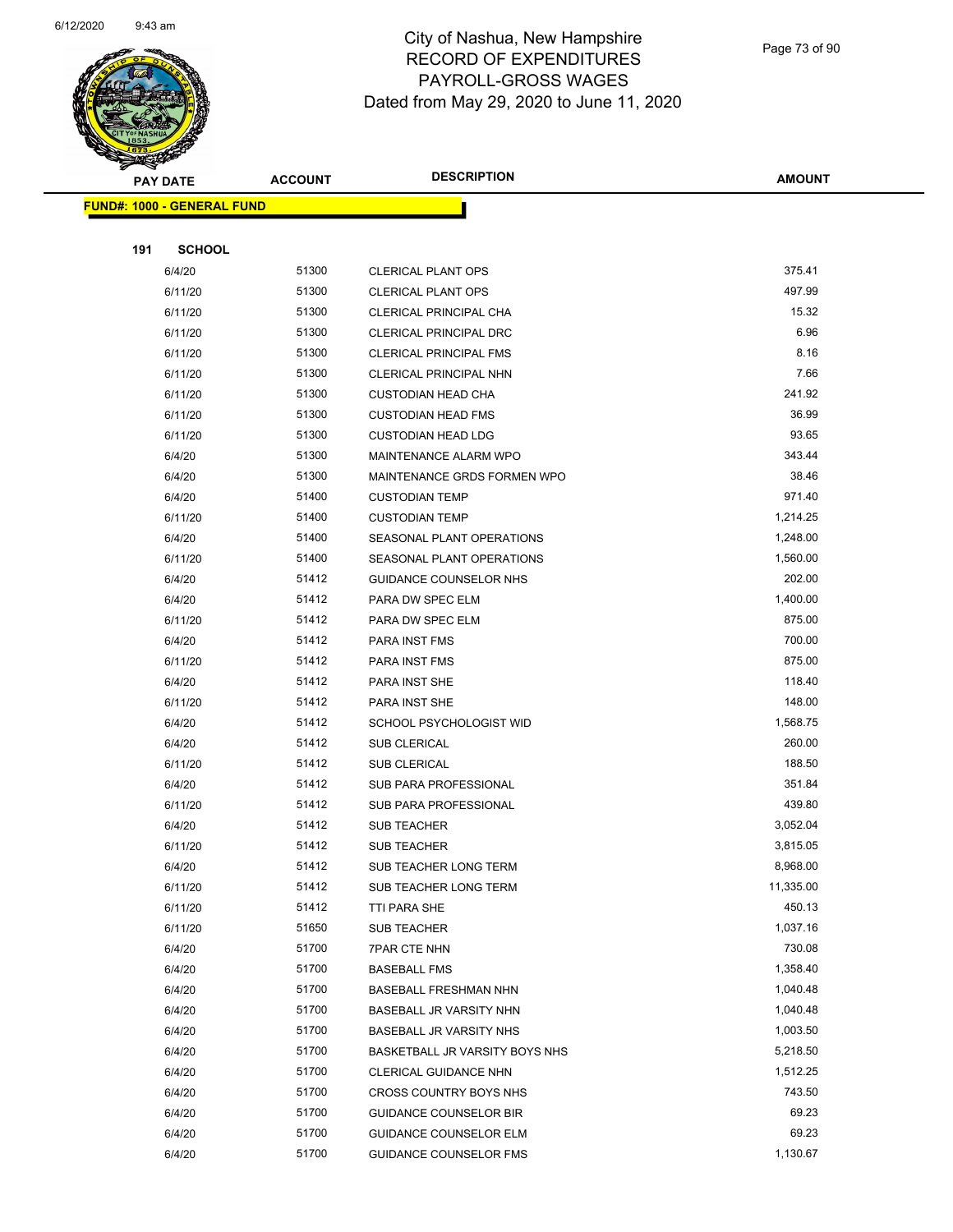

Page 74 of 90

| <b>STARTING START</b>             |                |                                 |                    |
|-----------------------------------|----------------|---------------------------------|--------------------|
| <b>PAY DATE</b>                   | <b>ACCOUNT</b> | <b>DESCRIPTION</b>              | <b>AMOUNT</b>      |
| <b>FUND#: 1000 - GENERAL FUND</b> |                |                                 |                    |
|                                   |                |                                 |                    |
| 191<br><b>SCHOOL</b>              |                |                                 |                    |
| 6/4/20                            | 51700          | GUIDANCE COUNSELOR NHN          | 2,208.86           |
| 6/4/20                            | 51700          | LACROSSE JR VARSITY BOYS NHN    | 1,002.78           |
| 6/4/20                            | 51700          | LACROSSE VARSITY BOYS NHS       | 1,794.38           |
| 6/4/20                            | 51700          | LACROSSE VARSITY GIRLS NHN      | 1,899.94           |
| 6/4/20                            | 51700          | <b>LIBRARIAN NHS</b>            | 81.81              |
| 6/4/20                            | 51700          | <b>NURSE ELM</b>                | 81.81              |
| 6/4/20                            | 51700          | SCHOOL PSYCHOLOGIST WID         | 69.23              |
| 6/4/20                            | 51700          | SOCCER ASST VARSITY GIRLS NHS   | 965.50             |
| 6/4/20                            | 51700          | SOFTBALL VARSITY NHS            | 2,131.20           |
| 6/4/20                            | 51700          | SPEECH LANG PATHOLOGIST WID     | 69.23              |
| 6/4/20                            | 51700          | <b>TEACHER ART CHA</b>          | 34.61              |
| 6/4/20                            | 51700          | <b>TEACHER ART FMS</b>          | 368.00             |
| 6/4/20                            | 51700          | TEACHER ART NHS                 | 34.61              |
| 6/4/20                            | 51700          | <b>TEACHER BUSINESS NHS</b>     | 69.23              |
| 6/4/20                            | 51700          | <b>TEACHER DWSE ELM</b>         | 1,072.73           |
| 6/4/20                            | 51700          | <b>TEACHER ENGLISH NHN</b>      | 69.23              |
| 6/4/20                            | 51700          | TEACHER ENGLISH NHS             | 4,022.30           |
| 6/4/20                            | 51700          | <b>TEACHER ENGLISH PMS</b>      | 1,281.60           |
| 6/4/20                            | 51700          | <b>TEACHER FACS PMS</b>         | 2,170.11           |
| 6/4/20                            | 51700          | <b>TEACHER FOREIGN LANG NHN</b> | 69.23              |
| 6/4/20                            | 51700          | <b>TEACHER FOREIGN LANG NHS</b> | 69.23              |
| 6/4/20                            | 51700          | <b>TEACHER GR6 ELM</b>          | 1,729.23           |
| 6/4/20                            | 51700          | <b>TEACHER GR6 FMS</b>          | 939.63             |
| 6/4/20                            | 51700          | <b>TEACHER GR6 PMS</b>          | 506.23             |
| 6/4/20                            | 51700          | <b>TEACHER HEALTH NHN</b>       | 2,272.32           |
| 6/4/20                            | 51700          | TEACHER IN SCH SUSPENSION NHN   | 1,303.67           |
| 6/4/20                            | 51700          | <b>TEACHER MATH ELM</b>         | 81.81              |
| 6/4/20                            | 51700          | <b>TEACHER MATH FMS</b>         | 69.23              |
| 6/4/20                            | 51700          | <b>TEACHER MATH NHN</b>         | 900.43             |
| 6/4/20                            | 51700          | <b>TEACHER MATH NHS</b>         | 69.23              |
| 6/4/20                            | 51700          | <b>TEACHER MATH PMS</b>         | 69.23              |
| 6/4/20                            | 51700          | <b>TEACHER MUSIC FMS</b>        | 69.23              |
| 6/4/20                            | 51700          | TEACHER PE ELM                  | 1,666.40           |
| 6/4/20                            | 51700          | <b>TEACHER PE MDE</b>           | 34.61              |
| 6/4/20                            | 51700          | TEACHER PE NHN                  | 34.61              |
| 6/4/20                            | 51700          | TEACHER PE NHS                  | 2,146.40           |
| 6/4/20                            | 51700          | TEACHER PE PMS                  | 1,088.00           |
| 6/4/20                            | 51700          | <b>TEACHER SCIENCE ELM</b>      | 69.23              |
| 6/4/20                            | 51700          | <b>TEACHER SCIENCE FMS</b>      | 922.83             |
| 6/4/20                            | 51700          | <b>TEACHER SCIENCE NHN</b>      | 69.23              |
| 6/4/20                            | 51700          | TEACHER SCIENCE NHS             | 577.63<br>1,025.23 |
| 6/4/20                            | 51700          | <b>TEACHER SCIENCE PMS</b>      | 69.23              |
| 6/4/20                            | 51700<br>51700 | TEACHER SOCIAL STUDIES ELM      | 69.23              |
| 6/4/20                            |                | TEACHER SOCIAL STUDIES FMS      |                    |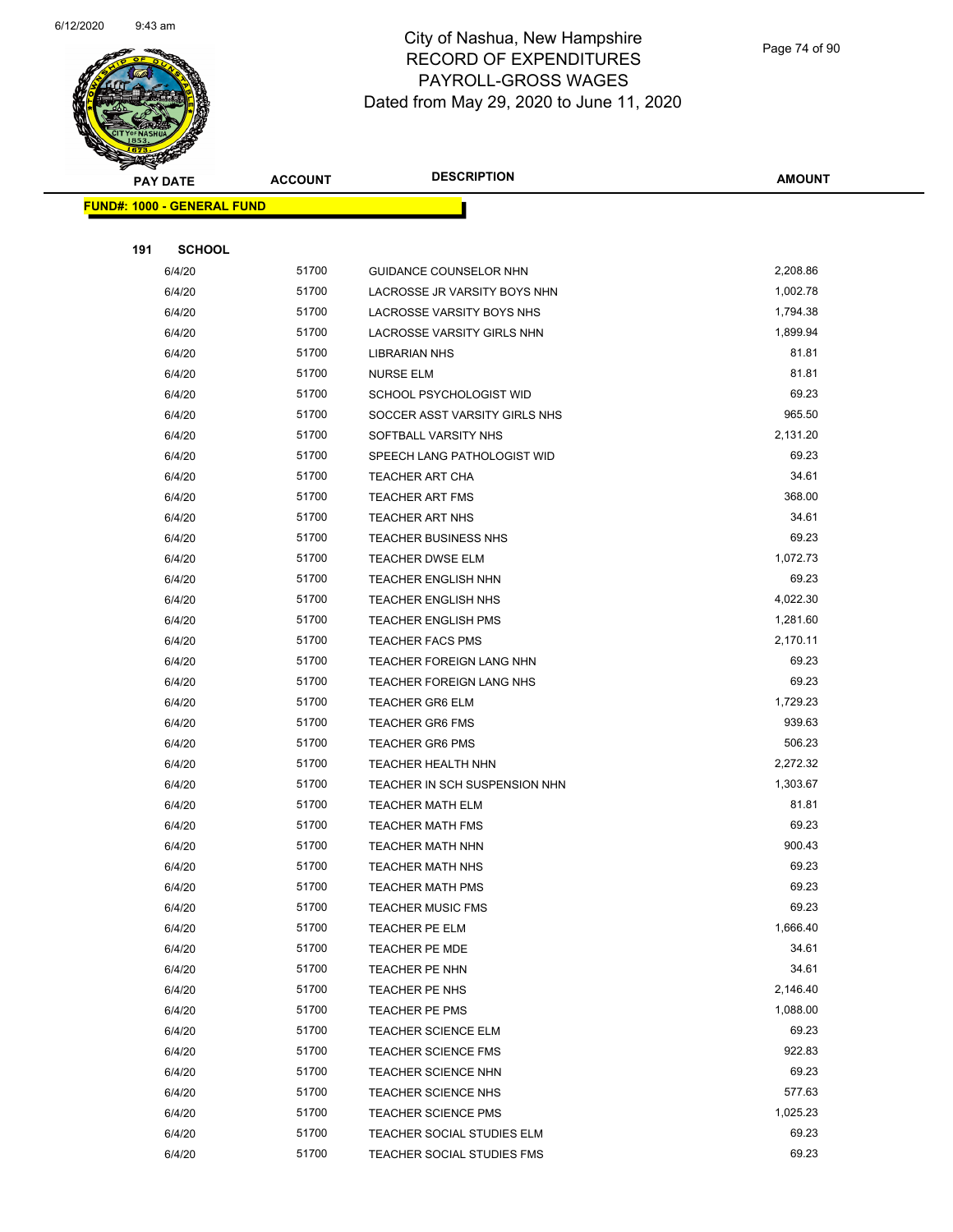

Page 75 of 90

| <b>PAY DATE</b>                       | <b>ACCOUNT</b> | <b>DESCRIPTION</b>                | <b>AMOUNT</b>  |
|---------------------------------------|----------------|-----------------------------------|----------------|
| <b>FUND#: 1000 - GENERAL FUND</b>     |                |                                   |                |
| <b>SCHOOL</b><br>191                  |                |                                   |                |
| 6/4/20                                | 51700          | <b>TEACHER SOCIAL STUDIES NHN</b> | 69.23          |
| 6/4/20                                | 51700          | <b>TEACHER SOCIAL STUDIES NHS</b> | 6,326.83       |
| 6/4/20                                | 51700          | TEACHER SOCIAL STUDIES PMS        | 69.23          |
| 6/4/20                                | 51700          | <b>TEACHER SPED NHN</b>           | 2,734.91       |
| 6/4/20                                | 51700          | <b>TEACHER SPED NHS</b>           | 69.23          |
| 6/4/20                                | 51700          | <b>TEACHER TECHED NHN</b>         | 69.23          |
| 6/4/20                                | 51700          | <b>TENNIS GIRLS NHN</b>           | 1,799.38       |
| 6/4/20                                | 51700          | <b>TRACK BOYS ELM</b>             | 921.60         |
| 6/4/20                                | 51700          | TRACK VS INDR BOYS NHN            | 716.56         |
| 6/4/20                                | 51700          | TRACK VS INDR GIRLS NHS           | 2,120.80       |
| 6/4/20                                | 51700          | TRACK VS OUTDR BOYS NHS           | 2,120.80       |
| <b>TOTAL 191 - SCHOOL</b>             |                |                                   | \$3,442,232.92 |
| <b>TOTAL FUND 1000 - GENERAL FUND</b> |                |                                   | \$5,758,832.45 |

## **FUND#: 2100 - FOOD SERVICES FUND**

| 6/4/20  | 51100 | CLERICAL FOOD SERVICE NHS            | 804.38   |
|---------|-------|--------------------------------------|----------|
| 6/11/20 | 51100 | CLERICAL FOOD SERVICE NHS            | 804.37   |
| 6/4/20  | 51100 | DELIVERY DRIVER FOOD SERVICE         | 602.21   |
| 6/11/20 | 51100 | DELIVERY DRIVER FOOD SERVICE         | 752.76   |
| 6/4/20  | 51100 | DIRECTOR FOOD SERVICE                | 2,956.70 |
| 6/4/20  | 51100 | <b>FOOD SERVICE BUSINESS MANAGER</b> | 2,275.20 |
| 6/4/20  | 51100 | FOOD SERVICE COOK AMH                | 518.35   |
| 6/11/20 | 51100 | FOOD SERVICE COOK AMH                | 518.35   |
| 6/4/20  | 51100 | <b>FOOD SERVICE COOK BIC</b>         | 530.95   |
| 6/11/20 | 51100 | <b>FOOD SERVICE COOK BIC</b>         | 530.95   |
| 6/4/20  | 51100 | <b>FOOD SERVICE COOK BIR</b>         | 535.85   |
| 6/11/20 | 51100 | <b>FOOD SERVICE COOK BIR</b>         | 535.85   |
| 6/4/20  | 51100 | FOOD SERVICE COOK BRO                | 530.95   |
| 6/11/20 | 51100 | FOOD SERVICE COOK BRO                | 530.95   |
| 6/4/20  | 51100 | <b>FOOD SERVICE COOK CHA</b>         | 535.85   |
| 6/11/20 | 51100 | <b>FOOD SERVICE COOK CHA</b>         | 535.85   |
| 6/4/20  | 51100 | FOOD SERVICE COOK DRC                | 535.85   |
| 6/11/20 | 51100 | FOOD SERVICE COOK DRC                | 535.85   |
| 6/4/20  | 51100 | <b>FOOD SERVICE COOK ELM</b>         | 1,026.55 |
| 6/11/20 | 51100 | <b>FOOD SERVICE COOK ELM</b>         | 1,026.55 |
| 6/4/20  | 51100 | <b>FOOD SERVICE COOK FES</b>         | 535.85   |
| 6/11/20 | 51100 | <b>FOOD SERVICE COOK FES</b>         | 535.85   |
| 6/4/20  | 51100 | <b>FOOD SERVICE COOK FMS</b>         | 529.55   |
| 6/11/20 | 51100 | <b>FOOD SERVICE COOK FMS</b>         | 529.55   |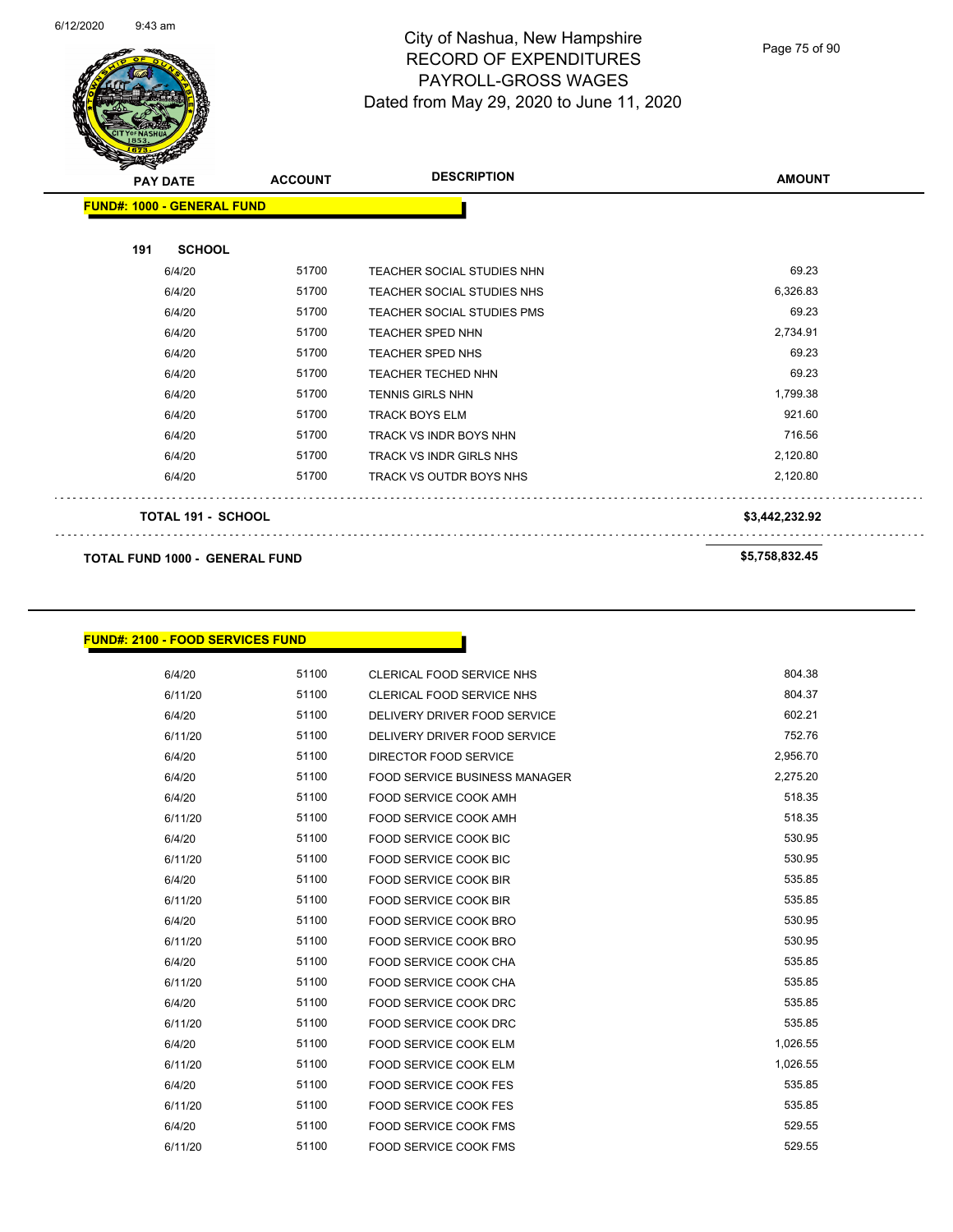

| <b>PAY DATE</b>                         | <b>ACCOUNT</b> | <b>DESCRIPTION</b>              | AMOUNT    |
|-----------------------------------------|----------------|---------------------------------|-----------|
| <b>FUND#: 2100 - FOOD SERVICES FUND</b> |                |                                 |           |
| 6/4/20                                  | 51100          | FOOD SERVICE COOK LDG           | 513.45    |
| 6/11/20                                 | 51100          | <b>FOOD SERVICE COOK LDG</b>    | 513.45    |
| 6/4/20                                  | 51100          | FOOD SERVICE COOK MDE           | 518.35    |
| 6/11/20                                 | 51100          | FOOD SERVICE COOK MDE           | 518.35    |
| 6/4/20                                  | 51100          | FOOD SERVICE COOK NHN           | 1,146.60  |
| 6/11/20                                 | 51100          | FOOD SERVICE COOK NHN           | 1,146.60  |
| 6/4/20                                  | 51100          | FOOD SERVICE COOK NHS           | 1,096.55  |
| 6/11/20                                 | 51100          | FOOD SERVICE COOK NHS           | 1,096.55  |
| 6/4/20                                  | 51100          | FOOD SERVICE COOK NSE           | 530.95    |
| 6/11/20                                 | 51100          | FOOD SERVICE COOK NSE           | 530.95    |
| 6/4/20                                  | 51100          | FOOD SERVICE COOK PMS           | 547.05    |
| 6/11/20                                 | 51100          | FOOD SERVICE COOK PMS           | 547.05    |
| 6/4/20                                  | 51100          | FOOD SERVICE COOK SHE           | 518.35    |
| 6/11/20                                 | 51100          | FOOD SERVICE COOK SHE           | 518.35    |
| 6/4/20                                  | 51100          | FOOD SERVICE SITE CORD          | 12,481.00 |
| 6/4/20                                  | 51100          | <b>FOOD SERVICECOOK MTP</b>     | 513.45    |
| 6/11/20                                 | 51100          | <b>FOOD SERVICECOOK MTP</b>     | 513.45    |
| 6/4/20                                  | 51200          | FOOD SERVICE ASST PT AMH        | 588.50    |
| 6/11/20                                 | 51200          | FOOD SERVICE ASST PT AMH        | 588.50    |
| 6/4/20                                  | 51200          | FOOD SERVICE ASST PT BIC        | 561.98    |
| 6/11/20                                 | 51200          | FOOD SERVICE ASST PT BIC        | 561.98    |
| 6/4/20                                  | 51200          | FOOD SERVICE ASST PT BIR        | 383.70    |
| 6/11/20                                 | 51200          | FOOD SERVICE ASST PT BIR        | 383.70    |
| 6/4/20                                  | 51200          | FOOD SERVICE ASST PT BRO        | 384.00    |
| 6/11/20                                 | 51200          | FOOD SERVICE ASST PT BRO        | 384.00    |
| 6/4/20                                  | 51200          | FOOD SERVICE ASST PT CHA        | 583.35    |
| 6/11/20                                 | 51200          | FOOD SERVICE ASST PT CHA        | 583.35    |
| 6/4/20                                  | 51200          | FOOD SERVICE ASST PT DRC        | 967.84    |
| 6/11/20                                 | 51200          | FOOD SERVICE ASST PT DRC        | 967.84    |
| 6/4/20                                  | 51200          | FOOD SERVICE ASST PT ELM        | 1,771.54  |
| 6/11/20                                 | 51200          | <b>FOOD SERVICE ASST PT ELM</b> | 1,771.54  |
| 6/4/20                                  | 51200          | FOOD SERVICE ASST PT FES        | 983.21    |
| 6/11/20                                 | 51200          | <b>FOOD SERVICE ASST PT FES</b> | 983.21    |
| 6/4/20                                  | 51200          | FOOD SERVICE ASST PT FMS        | 2,366.23  |
| 6/11/20                                 | 51200          | FOOD SERVICE ASST PT FMS        | 2,366.23  |
| 6/4/20                                  | 51200          | FOOD SERVICE ASST PT LDG        | 935.78    |
| 6/11/20                                 | 51200          | FOOD SERVICE ASST PT LDG        | 935.78    |
| 6/4/20                                  | 51200          | FOOD SERVICE ASST PT MDE        | 590.38    |
| 6/11/20                                 | 51200          | FOOD SERVICE ASST PT MDE        | 590.38    |
| 6/4/20                                  | 51200          | FOOD SERVICE ASST PT MTP        | 568.42    |
| 6/11/20                                 | 51200          | <b>FOOD SERVICE ASST PT MTP</b> | 568.42    |
| 6/4/20                                  | 51200          | FOOD SERVICE ASST PT NHN        | 4,709.24  |
| 6/11/20                                 | 51200          | FOOD SERVICE ASST PT NHN        | 4,592.78  |
| 6/4/20                                  | 51200          | FOOD SERVICE ASST PT NHS        | 4,585.43  |
| 6/11/20                                 | 51200          | FOOD SERVICE ASST PT NHS        | 4,585.43  |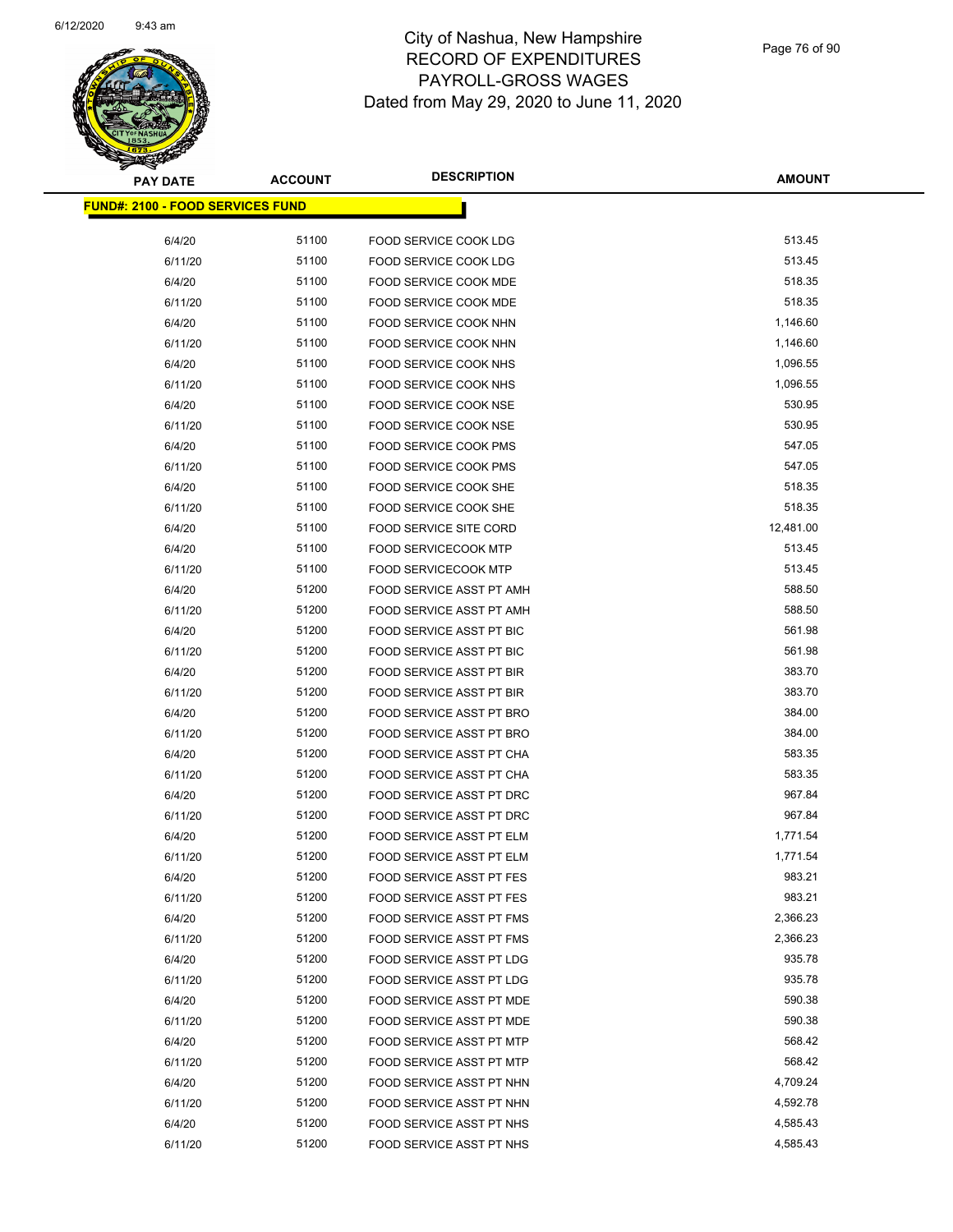

Page 77 of 90

| <b>PAY DATE</b>                                 | <b>ACCOUNT</b> | <b>DESCRIPTION</b>                                       | <b>AMOUNT</b>    |
|-------------------------------------------------|----------------|----------------------------------------------------------|------------------|
| <b>FUND#: 2100 - FOOD SERVICES FUND</b>         |                |                                                          |                  |
| 6/4/20                                          | 51200          | FOOD SERVICE ASST PT NSE                                 | 355.85           |
| 6/11/20                                         | 51200          | FOOD SERVICE ASST PT NSE                                 | 355.85           |
| 6/4/20                                          | 51200          | FOOD SERVICE ASST PT PMS                                 | 2,668.63         |
| 6/11/20                                         | 51200          | FOOD SERVICE ASST PT PMS                                 | 2,383.80         |
| 6/4/20                                          | 51200          | FOOD SERVICE ASST PT SHE                                 | 597.80           |
| 6/11/20                                         | 51200          | FOOD SERVICE ASST PT SHE                                 | 597.80           |
| TOTAL FUND 2100 - FOOD SERVICES FUND            |                |                                                          | \$88,808.09      |
| <b>FUND#: 2201 - DRIVERS EDUCATION FUND</b>     |                |                                                          |                  |
| 6/4/20                                          | 51200          | <b>TEACHER ELL FES</b>                                   | 105.00           |
| <b>TOTAL FUND 2201 - DRIVERS EDUCATION FUND</b> |                |                                                          | \$105.00         |
| <b>FUND#: 2207 - ADULT ED/CONTINUING ED</b>     |                |                                                          |                  |
| 6/4/20                                          | 51100          | CLERICAL ADULT ED NHN                                    | 804.38           |
| 6/11/20                                         | 51100          | CLERICAL ADULT ED NHN                                    | 117.98           |
| 6/4/20                                          | 51200          | ADULT ED DIPOLMA TEACHER                                 | 300.00           |
| 6/4/20                                          | 51200          | <b>TEACHER ENGLISH NHS</b>                               | 100.00           |
| 6/4/20                                          | 51200          | <b>TEACHER MATH NHS</b>                                  | 200.00           |
| 6/4/20                                          | 51200          | <b>TEACHER SCIENCE NHN</b>                               | 100.00           |
| 6/4/20                                          | 51200          | <b>TEACHER SCIENCE NHS</b>                               | 100.00<br>100.00 |
| 6/4/20<br>6/4/20                                | 51200<br>51200 | TEACHER SOCIAL STUDIES NHN<br>TEACHER SOCIAL STUDIES NHS | 100.00           |
| 6/4/20                                          | 51200          | TEACHER SPED NHN                                         | 100.00           |
| 6/4/20                                          | 51200          | <b>TEACHER SPED NHS</b>                                  | 100.00           |
|                                                 |                |                                                          |                  |
| TOTAL FUND 2207 - ADULT ED/CONTINUING ED        |                |                                                          | \$2,122.36       |
| <b>FUND#: 2252 - DAY CARE</b>                   |                |                                                          |                  |
| 6/4/20                                          | 51100          | PANTHER PRESCHOOL DIRECTOR                               | 1,123.60         |

| <b>TOTAL FUND 2252 - DAY CARE</b>     |       |                     |          |  |
|---------------------------------------|-------|---------------------|----------|--|
|                                       |       |                     |          |  |
| <b>FUND#: 2257 - SPECIAL ED LOCAL</b> |       |                     |          |  |
| 6/4/20                                | 51100 | PARA DW SPEC ED NHS | 1,084.38 |  |
| 6/11/20                               | 51100 | PARA DW SPEC ED NHS | 1,084.38 |  |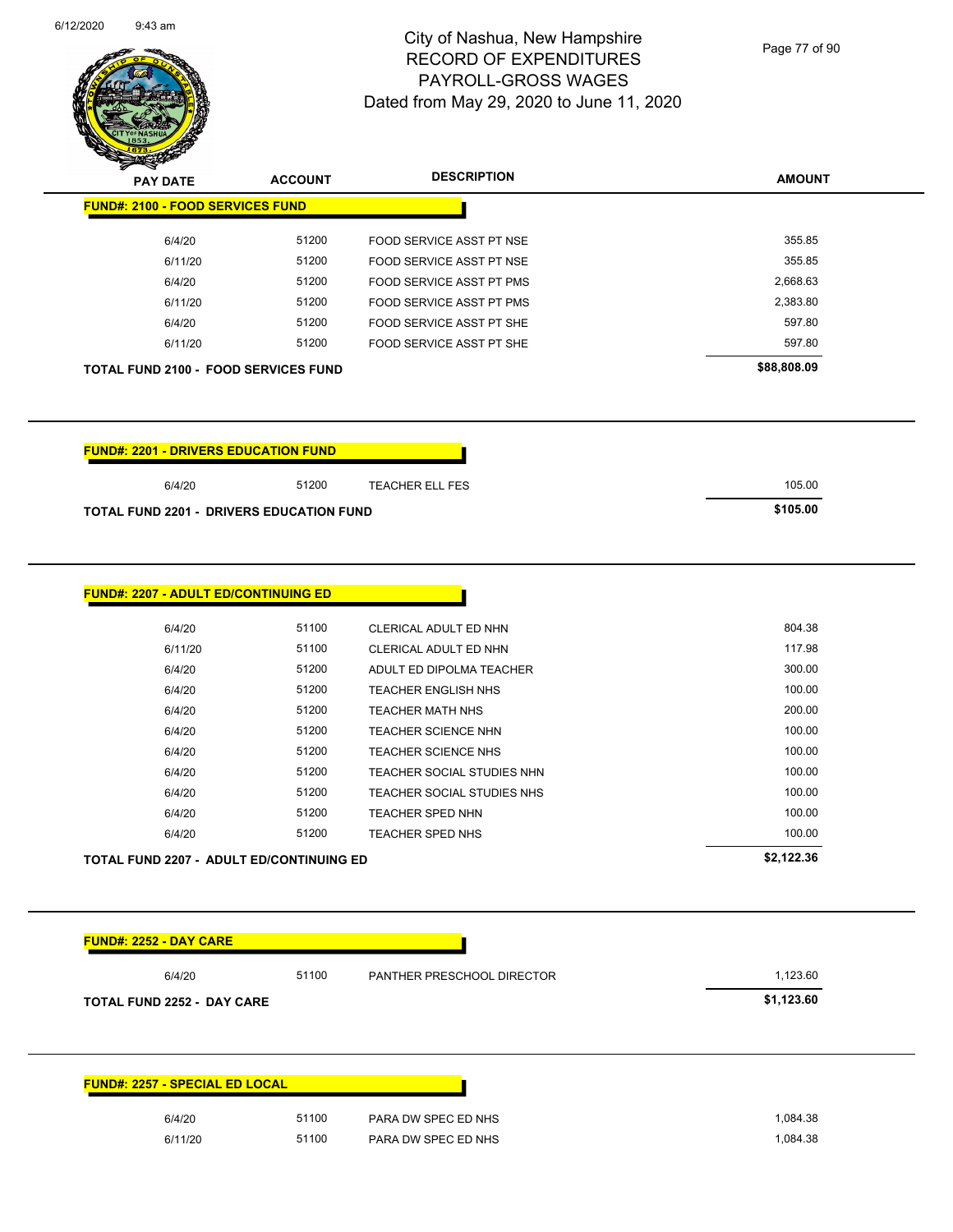

Page 78 of 90

| s<br>$\tilde{\phantom{a}}$<br><b>PAY DATE</b> | <b>ACCOUNT</b> | <b>DESCRIPTION</b>  | <b>AMOUNT</b> |
|-----------------------------------------------|----------------|---------------------|---------------|
| <b>FUND#: 2257 - SPECIAL ED LOCAL</b>         |                |                     |               |
| 6/4/20                                        | 51100          | PARA DW SPEC ED WID | 476.45        |
| 6/11/20                                       | 51100          | PARA DW SPEC ED WID | 476.45        |
| TOTAL FUND 2257 - SPECIAL ED LOCAL            |                |                     | \$3,121.66    |

### **FUND#: 2503 - PARKS & REC PROGRAMS FUND**

| 6/4/20                                                 | 51100    | PROGRAM COORDINATOR | 390.95 |
|--------------------------------------------------------|----------|---------------------|--------|
| 6/11/20                                                | 51100    | PROGRAM COORDINATOR | 390.95 |
| <b>TOTAL FUND 2503 - PARKS &amp; REC PROGRAMS FUND</b> | \$781.90 |                     |        |

## **FUND#: 2505 - PEG ACCESS CHANNELS FUND**

| TOTAL FUND 2505 - PEG ACCESS CHANNELS FUND |         |       |                               | \$6,238,40 |
|--------------------------------------------|---------|-------|-------------------------------|------------|
|                                            | 6/11/20 | 51200 | VIDEOGRAPHER                  | 750.00     |
|                                            | 6/4/20  | 51200 | VIDEOGRAPHER                  | 555.00     |
|                                            | 6/11/20 | 51100 | PEG PROGRAM MANAGER           | 1.282.70   |
|                                            | 6/4/20  | 51100 | PEG PROGRAM MANAGER           | 1,282.70   |
|                                            | 6/11/20 | 51100 | ECHANNEL ACCESS ADMINISTRATOR | 1,184.00   |
|                                            | 6/4/20  | 51100 | ECHANNEL ACCESS ADMINISTRATOR | 1,184.00   |
|                                            |         |       |                               |            |

## **FUND#: 3035 - FEMA DISASTER ASSIST GRANTS**

| 6/4/20  | 51200 | EMERGENCY MANAGEMENT COORDINAT      | 133.96   |
|---------|-------|-------------------------------------|----------|
| 6/11/20 | 51200 | EMERGENCY MANAGEMENT COORDINAT      | 133.96   |
| 6/4/20  | 51300 | ADMINISTRATIVE ASSISTANT II         | 284.42   |
| 6/11/20 | 51300 | ADMINISTRATIVE ASSISTANT II         | 173.82   |
| 6/11/20 | 51300 | BILINGUAL OUTREACH WORKER           | 104.01   |
| 6/4/20  | 51300 | <b>CAPTAIN</b>                      | 493.72   |
| 6/11/20 | 51300 | <b>CAPTAIN</b>                      | 868.76   |
| 6/4/20  | 51300 | CAPTAIN FIRE TRAINING SAFFTY        | 661.44   |
| 6/11/20 | 51300 | <b>CAPTAIN FIRE TRAINING SAFETY</b> | 417.75   |
| 6/4/20  | 51300 | <b>DEPUTY FIRE CHIEF</b>            | 1,103.73 |
| 6/11/20 | 51300 | <b>DEPUTY FIRE CHIEF</b>            | 588.65   |
| 6/4/20  | 51300 | EMERGENCY MANAGEMENT COORDINAT      | 251.18   |
| 6/11/20 | 51300 | EMERGENCY MANAGEMENT COORDINAT      | 452.12   |
| 6/4/20  | 51300 | ENVIRONMENTAL TECH OFFICE MGR       | 356.13   |
| 6/11/20 | 51300 | ENVIRONMENTAL TECH OFFICE MGR       | 366.30   |
| 6/4/20  | 51300 | <b>FIREFIGHTERS ALL RANKS</b>       | 427.64   |
| 6/11/20 | 51300 | <b>FIREFIGHTERS ALL RANKS</b>       | 495.16   |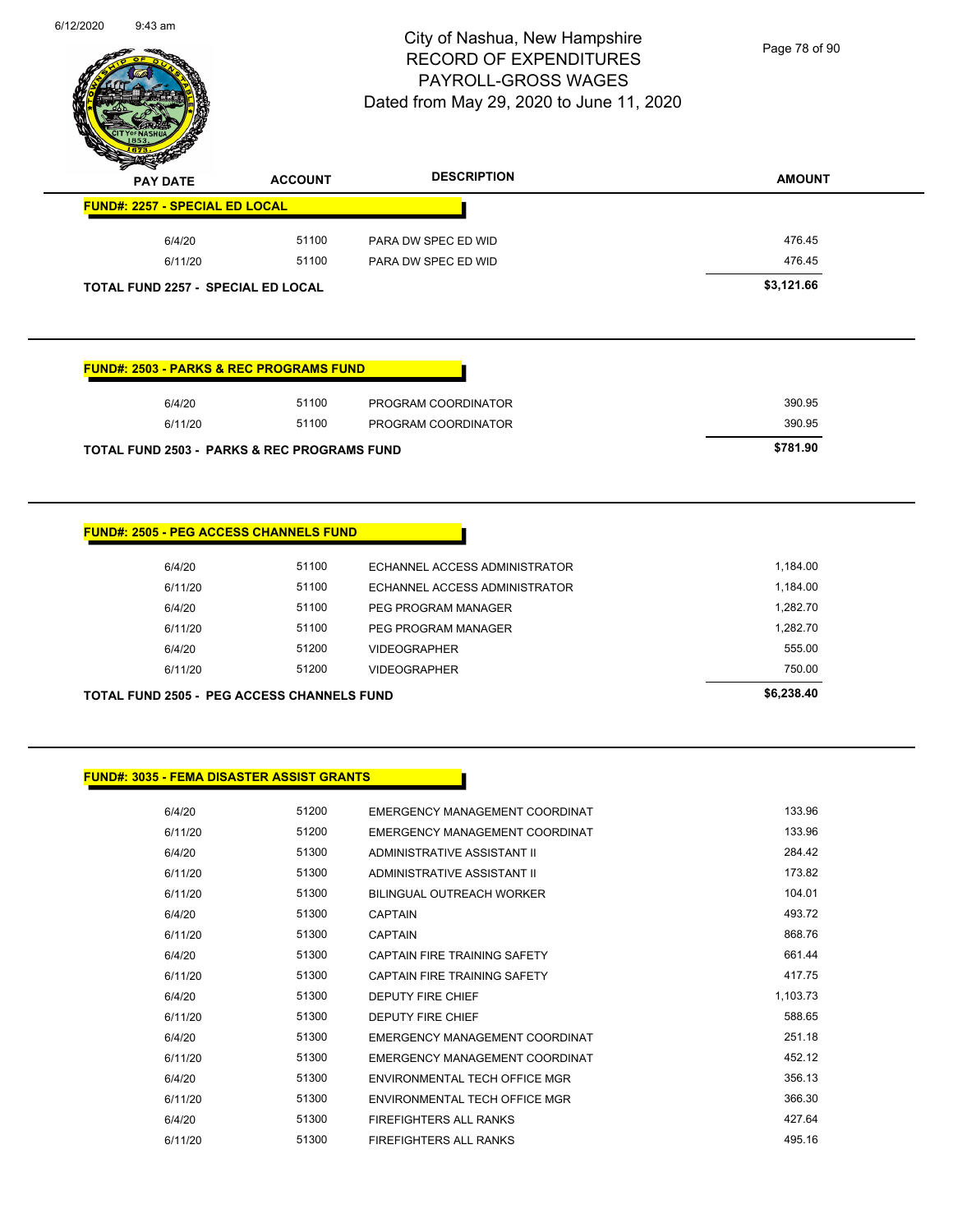

Page 79 of 90

| s<br>$\tilde{\phantom{a}}$<br><b>PAY DATE</b>        | <b>ACCOUNT</b> | <b>DESCRIPTION</b>                 | <b>AMOUNT</b> |
|------------------------------------------------------|----------------|------------------------------------|---------------|
| <b>FUND#: 3035 - FEMA DISASTER ASSIST GRANTS</b>     |                |                                    |               |
| 6/4/20                                               | 51300          | PROGRAM ASSISTANT COMMUNITY HEALTH | 67.16         |
| 6/11/20                                              | 51300          | PROGRAM ASSISTANT COMMUNITY HEALTH | 67.16         |
| <b>TOTAL FUND 3035 - FEMA DISASTER ASSIST GRANTS</b> |                |                                    | \$7,447.07    |

## **FUND#: 3050 - POLICE GRANTS FUND**

| TOTAL FUND 3050 - POLICE GRANTS FUND |       |                            | \$48,615.69 |
|--------------------------------------|-------|----------------------------|-------------|
| 6/4/20                               | 51628 | PATROLMAN ALL RANKS        | 288.19      |
| 6/11/20                              | 51300 | <b>SERGEANT</b>            | 3,025.00    |
| 6/4/20                               | 51300 | <b>SERGEANT</b>            | 4,213.35    |
| 6/11/20                              | 51300 | PATROLMAN ALL RANKS        | 14,226.45   |
| 6/4/20                               | 51300 | PATROLMAN ALL RANKS        | 18,989.50   |
| 6/11/20                              | 51300 | <b>LIEUTENANT</b>          | 1,253.20    |
| 6/4/20                               | 51300 | LIEUTENANT                 | 1,879.80    |
| 6/11/20                              | 51100 | PATROLMAN ALL RANKS        | 1,440.95    |
| 6/4/20                               | 51100 | PATROLMAN ALL RANKS        | 1,440.95    |
| 6/11/20                              | 51100 | DOMESTIC VIOLENCE ADVOCATE | 929.15      |
| 6/4/20                               | 51100 | DOMESTIC VIOLENCE ADVOCATE | 929.15      |
|                                      |       |                            |             |

## **FUND#: 3060 - FIRE GRANTS FUND**

| 6/4/20  | 51700 | <b>ASST FIRE CHIEF</b>              | 300.00    |
|---------|-------|-------------------------------------|-----------|
| 6/11/20 | 51700 | <b>ASST FIRE CHIEF</b>              | 300.00    |
| 6/4/20  | 51700 | ASST SUPERINTENDENT FIRE ALARM      | 300.00    |
| 6/11/20 | 51700 | ASST SUPERINTENDENT FIRE ALARM      | 300.00    |
| 6/4/20  | 51700 | ASST SUPERINTENDENT PREVENTION      | 600.00    |
| 6/11/20 | 51700 | ASST SUPERINTENDENT PREVENTION      | 600.00    |
| 6/4/20  | 51700 | <b>CAPTAIN</b>                      | 2,100.00  |
| 6/11/20 | 51700 | <b>CAPTAIN</b>                      | 2,100.00  |
| 6/4/20  | 51700 | CAPTAIN FIRE TRAINING SAFETY        | 300.00    |
| 6/11/20 | 51700 | <b>CAPTAIN FIRE TRAINING SAFETY</b> | 300.00    |
| 6/4/20  | 51700 | <b>DEPUTY FIRE CHIEF</b>            | 1,200.00  |
| 6/11/20 | 51700 | <b>DEPUTY FIRE CHIEF</b>            | 1,200.00  |
| 6/4/20  | 51700 | <b>FIRE CHIEF</b>                   | 300.00    |
| 6/11/20 | 51700 | <b>FIRE CHIEF</b>                   | 300.00    |
| 6/4/20  | 51700 | <b>FIRE LIEUTENANT</b>              | 7,500.00  |
| 6/11/20 | 51700 | <b>FIRE LIEUTENANT</b>              | 7,500.00  |
| 6/4/20  | 51700 | <b>FIREFIGHTERS ALL RANKS</b>       | 30,600.00 |
| 6/11/20 | 51700 | <b>FIREFIGHTERS ALL RANKS</b>       | 30,600.00 |
| 6/4/20  | 51700 | SUPERINTENDENT FIRE ALARM           | 300.00    |
| 6/11/20 | 51700 | SUPERINTENDENT FIRE ALARM           | 300.00    |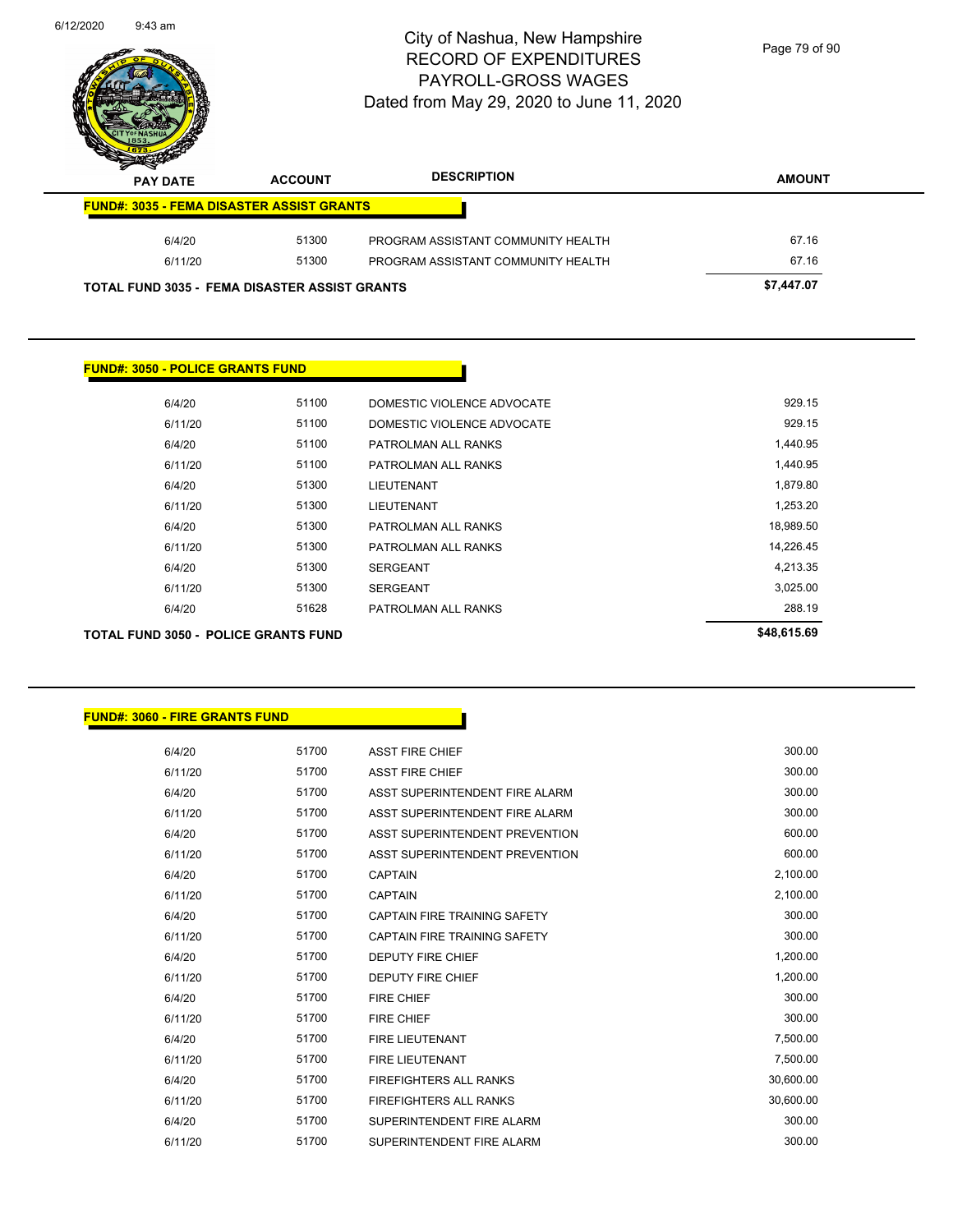

Page 80 of 90

| s<br>$\tilde{\phantom{a}}$<br><b>PAY DATE</b> | <b>ACCOUNT</b> | <b>DESCRIPTION</b>             | <b>AMOUNT</b> |
|-----------------------------------------------|----------------|--------------------------------|---------------|
| <b>FUND#: 3060 - FIRE GRANTS FUND</b>         |                |                                |               |
| 6/4/20                                        | 51700          | SUPERINTENDENT FIRE PREVENTION | 300.00        |
| 6/11/20                                       | 51700          | SUPERINTENDENT FIRE PREVENTION | 300.00        |
| <b>TOTAL FUND 3060 - FIRE GRANTS FUND</b>     |                |                                | \$87,600.00   |

#### **FUND#: 3068 - COMMUNITY SERVICES GRANTS FUND**

|         | <b>TOTAL FUND 3068 - COMMUNITY SERVICES GRANTS FUND</b> |                                                 | \$9,767.72 |
|---------|---------------------------------------------------------|-------------------------------------------------|------------|
| 6/11/20 | 51412                                                   | PUB HEALTH NURSE                                | 60.00      |
| 6/4/20  | 51412                                                   | <b>PUB HEALTH NURSE</b>                         | 172.50     |
| 6/11/20 | 51300                                                   | COMMUNITY SERVICES PROGRAM ADMINISTRATIVE ASSIS | 177.79     |
| 6/4/20  | 51300                                                   | COMMUNITY SERVICES PROGRAM ADMINISTRATIVE ASSIS | 85.03      |
| 6/11/20 | 51100                                                   | SMP PROGRAM COORDINATOR                         | 1,030.95   |
| 6/4/20  | 51100                                                   | SMP PROGRAM COORDINATOR                         | 1,030.95   |
| 6/11/20 | 51100                                                   | PUB HEALTH PREPAREDNESS COORD                   | 1,233.30   |
| 6/4/20  | 51100                                                   | PUB HEALTH PREPAREDNESS COORD                   | 1,233.30   |
| 6/11/20 | 51100                                                   | PUB HEALTH NET SVS COORD                        | 1,392.50   |
| 6/4/20  | 51100                                                   | PUB HEALTH NET SVS COORD                        | 1,392.50   |
| 6/11/20 | 51100                                                   | <b>EPIDEMIOLOGIST</b>                           | 154.90     |
| 6/4/20  | 51100                                                   | <b>EPIDEMIOLOGIST</b>                           | 154.90     |
| 6/11/20 | 51100                                                   | COMMUNITY SERVICES PROGRAM ADMINISTRATIVE ASSIS | 824.55     |
| 6/4/20  | 51100                                                   | COMMUNITY SERVICES PROGRAM ADMINISTRATIVE ASSIS | 824.55     |
|         |                                                         |                                                 |            |

#### **FUND#: 3070 - COMMUNITY HEALTH GRANTS FUND**

6/4/20 51100 PROGRAM ASSISTANT COMMUNITY HEALTH 895.48 6/11/20 61100 PROGRAM ASSISTANT COMMUNITY HEALTH 695.50 6/4/20 51100 PUB HEALTH NURSE 1,140.15 6/11/20 51100 PUB HEALTH NURSE 1,140.15 5/28/20 51300 PROGRAM ASSISTANT COMMUNITY HEALTH (67.16) **TOTAL FUND 3070 - COMMUNITY HEALTH GRANTS FUND \$4,004.12** 

### **FUND#: 3090 - URBAN PROGRAM GRANTS FUND**

| 6/4/20  | 51100 | CODE ENFORCEMENT OFFICER II  | 488.50   |
|---------|-------|------------------------------|----------|
| 6/11/20 | 51100 | CODE ENFORCEMENT OFFICER II  | 488.50   |
| 6/4/20  | 51100 | <b>GRANT MGMT SPECIALIST</b> | 1.103.65 |
| 6/11/20 | 51100 | <b>GRANT MGMT SPECIALIST</b> | 1.103.65 |
| 6/4/20  | 51100 | MANAGER URBAN PROGRAMS       | 1.677.35 |
| 6/11/20 | 51100 | MANAGER URBAN PROGRAMS       | 1.677.35 |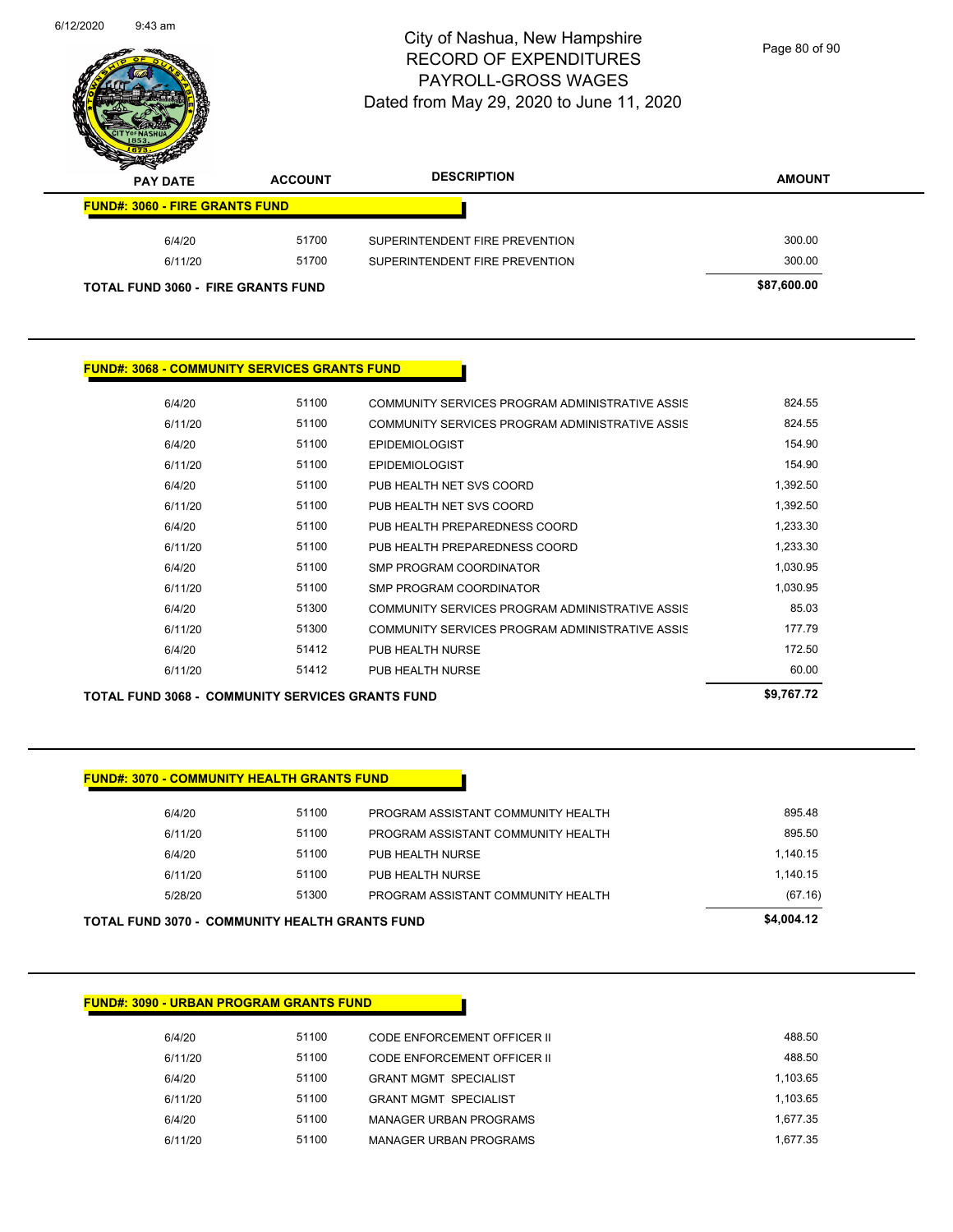

| $\boldsymbol{\nu}$<br><b>PAY DATE</b>              | <b>ACCOUNT</b> | <b>DESCRIPTION</b>             | <b>AMOUNT</b> |
|----------------------------------------------------|----------------|--------------------------------|---------------|
| <b>FUND#: 3090 - URBAN PROGRAM GRANTS FUND</b>     |                |                                |               |
| 6/4/20                                             | 51100          | PROGRAM COORDINATOR LP&HH      | 1,282.35      |
| 6/11/20                                            | 51100          | PROGRAM COORDINATOR LP&HH      | 1,282.35      |
| 6/4/20                                             | 51100          | PROJECT ADMINISTRATOR          | 1,334.15      |
| 6/11/20                                            | 51100          | PROJECT ADMINISTRATOR          | 1,334.15      |
| 6/4/20                                             | 51100          | PROJECT ADMINISTRATOR LP&HH    | 1,257.20      |
| 6/11/20                                            | 51100          | PROJECT ADMINISTRATOR LP&HH    | 1,257.20      |
| 6/4/20                                             | 51100          | PROJECT SPECIALIST URBAN PROGR | 1,196.35      |
| 6/11/20                                            | 51100          | PROJECT SPECIALIST URBAN PROGR | 1,196.35      |
| <b>TOTAL FUND 3090 - URBAN PROGRAM GRANTS FUND</b> |                |                                | \$16,679.10   |

### **FUND#: 3120 - TRANSIT GRANTS FUND**

| 6/4/20  | 51100 | <b>COMMUNICATION SPEC</b>             | 1,083.15 |
|---------|-------|---------------------------------------|----------|
| 6/11/20 | 51100 | <b>COMMUNICATION SPEC</b>             | 1,083.15 |
| 6/4/20  | 51100 | <b>TRANSIT FINANCE COORDINATOR</b>    | 1,308.00 |
| 6/11/20 | 51100 | <b>TRANSIT FINANCE COORDINATOR</b>    | 1,308.00 |
| 6/4/20  | 51100 | <b>TRANSIT FLEET FACILITIES SUPV</b>  | 1,103.65 |
| 6/11/20 | 51100 | <b>TRANSIT FLEET FACILITIES SUPV</b>  | 1,103.65 |
| 6/4/20  | 51100 | <b>TRANSIT MECHANICS</b>              | 2,001.66 |
| 6/11/20 | 51100 | <b>TRANSIT MECHANICS</b>              | 2,001.65 |
| 6/4/20  | 51100 | <b>TRANSIT OPERATIONS COORDINATOR</b> | 990.90   |
| 6/11/20 | 51100 | <b>TRANSIT OPERATIONS COORDINATOR</b> | 990.90   |
| 6/4/20  | 51100 | <b>TRANSIT UTILITY SERVICE WORKER</b> | 1,473.65 |
| 6/11/20 | 51100 | <b>TRANSIT UTILITY SERVICE WORKER</b> | 1,473.65 |
| 6/4/20  | 51100 | <b>TRANSPORTATION DEPT MANAGER</b>    | 1,776.05 |
| 6/11/20 | 51100 | <b>TRANSPORTATION DEPT MANAGER</b>    | 1,776.04 |
| 6/11/20 | 51300 | <b>COMMUNICATION SPEC</b>             | 385.90   |
| 6/4/20  | 51300 | <b>TRANSIT OPERATIONS COORDINATOR</b> | 130.06   |
| 6/11/20 | 51300 | <b>TRANSIT OPERATIONS COORDINATOR</b> | 102.19   |
|         |       |                                       |          |

## **TOTAL FUND 3120 - TRANSIT GRANTS FUND \$20,092.25**

| <b>FUND#: 3800 - SCHOOL GRANTS FUND</b> |       |                                |          |  |  |  |  |
|-----------------------------------------|-------|--------------------------------|----------|--|--|--|--|
|                                         |       |                                |          |  |  |  |  |
| 6/4/20                                  | 51100 | 21 CENTURY ASST COORDINATOR    | 1,971.20 |  |  |  |  |
| 6/4/20                                  | 51100 | 21 CENTURY ELEM MFAM RES COORD | 8,146.10 |  |  |  |  |
| 6/4/20                                  | 51100 | ASSISTANT PRINCIPAL AMH        | 1,581.80 |  |  |  |  |
| 6/4/20                                  | 51100 | ASSISTANT PRINCIPAL BIR        | 1.509.60 |  |  |  |  |

6/4/20 51100 ASSISTANT PRINCIPAL DR CRSP 1,646.50 6/4/20 51100 ASSISTANT PRINCIPAL MTP 6/4/20 51100 ASSISTANT PRINCIPAL SHE 1,461.50 6/4/20 51100 CLERICAL 21 CENTURY 804.38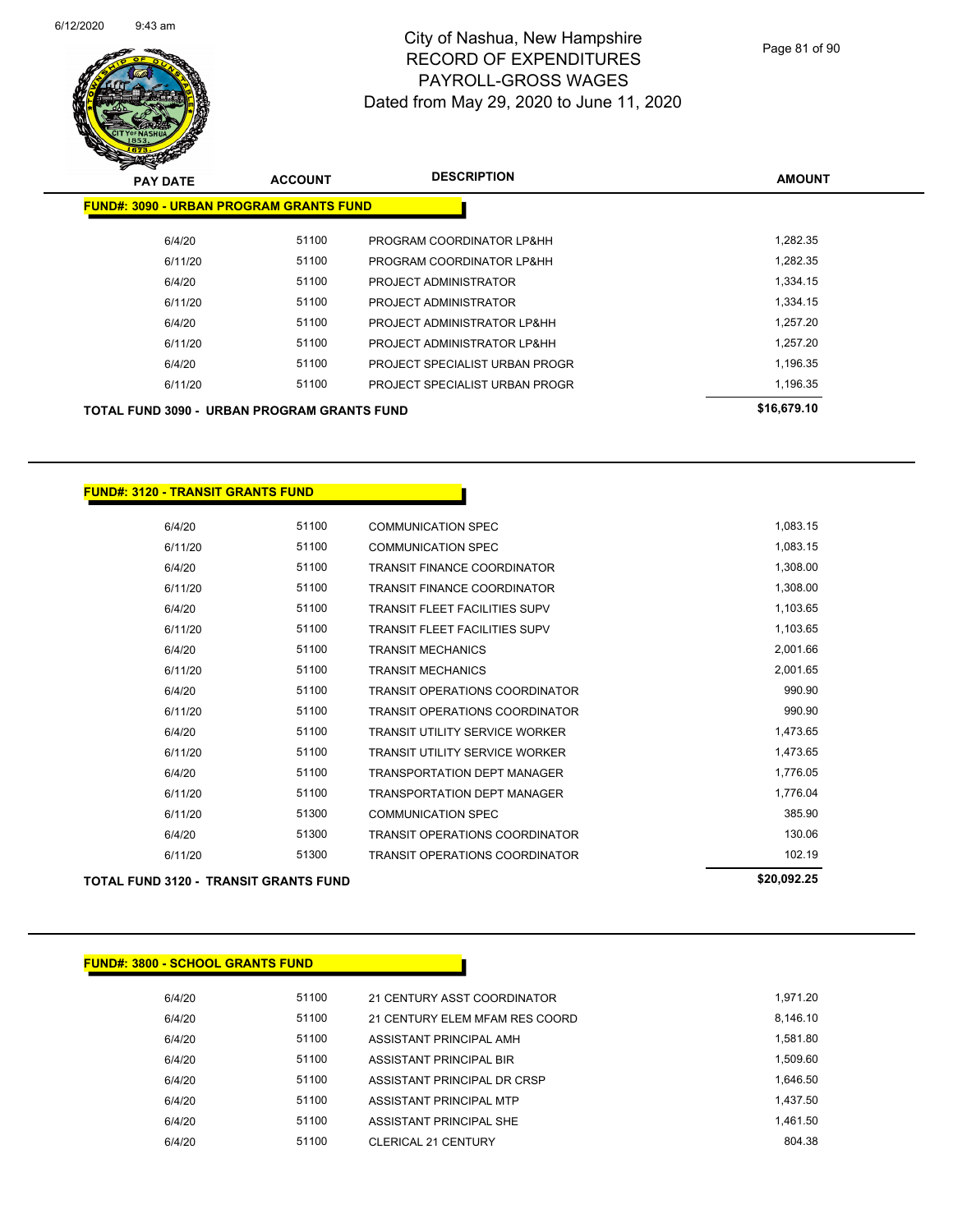

| <b>PAY DATE</b>                         | <b>ACCOUNT</b> | <b>DESCRIPTION</b>             | <b>AMOUNT</b> |
|-----------------------------------------|----------------|--------------------------------|---------------|
| <b>FUND#: 3800 - SCHOOL GRANTS FUND</b> |                |                                |               |
| 6/4/20                                  | 51100          | DIRECTOR TITLE 1               | 3,329.40      |
| 6/4/20                                  | 51100          | ELL OUTREACH WORKER HOURLY     | 1,125.00      |
| 6/11/20                                 | 51100          | ELL OUTREACH WORKER HOURLY     | 1,125.00      |
| 6/4/20                                  | 51100          | <b>HOMELESS LIASION</b>        | 1,157.10      |
| 6/11/20                                 | 51100          | <b>HOMELESS LIASION</b>        | 1,446.38      |
| 6/4/20                                  | 51100          | <b>INTRUCTIONAL LEADER FES</b> | 3,074.40      |
| 6/4/20                                  | 51100          | LICENSED PRACTICAL NURSE NHS   | 1,681.80      |
| 6/4/20                                  | 51100          | OFFICE MANAGER TITLE 1         | 1,583.80      |
| 6/4/20                                  | 51100          | PARA INST SHE                  | 445.65        |
| 6/11/20                                 | 51100          | PARA INST SHE                  | 445.65        |
| 6/4/20                                  | 51100          | PARA TTI AMH                   | 893.53        |
| 6/11/20                                 | 51100          | PARA TTI AMH                   | 893.53        |
| 6/4/20                                  | 51100          | PARA TTI LDG                   | 3,596.40      |
| 6/11/20                                 | 51100          | PARA TTI LDG                   | 3,596.40      |
| 6/4/20                                  | 51100          | PARA TTI MTP                   | 3,817.50      |
| 6/11/20                                 | 51100          | PARA TTI MTP                   | 3,817.50      |
| 6/4/20                                  | 51100          | PARA TTI NURSERY               | 866.87        |
| 6/11/20                                 | 51100          | PARA TTI NURSERY               | 1,083.60      |
| 6/4/20                                  | 51100          | PEER COACH                     | 15,616.40     |
| 6/4/20                                  | 51100          | SIGN LANGUAGE INTERPRETER      | 896.00        |
| 6/11/20                                 | 51100          | SIGN LANGUAGE INTERPRETER      | 1,120.00      |
| 6/4/20                                  | 51100          | <b>SOCIAL WORKER</b>           | 9,076.60      |
| 6/4/20                                  | 51100          | TEACHER BEHAVIOR SPEC WID      | 2,923.70      |
| 6/4/20                                  | 51100          | <b>TEACHER DWSE BRO</b>        | 1,833.00      |
| 6/4/20                                  | 51100          | <b>TEACHER DWSE CHA</b>        | 4,091.40      |
| 6/4/20                                  | 51100          | TEACHER DWSE ELM               | 1,858.10      |
| 6/4/20                                  | 51100          | <b>TEACHER DWSE NHS</b>        | 4,968.20      |
| 6/4/20                                  | 51100          | <b>TEACHER PRESCHOOL NHS</b>   | 2,712.90      |
| 6/4/20                                  | 51100          | <b>TEACHER SPED AMH</b>        | 2,123.50      |
| 6/4/20                                  | 51100          | TEACHER SPED BIC               | 2,123.10      |
| 6/4/20                                  | 51100          | <b>TEACHER SPED BRO</b>        | 1,736.80      |
| 6/4/20                                  | 51100          | TEACHER SPED DRC               | 1,844.20      |
| 6/4/20                                  | 51100          | TEACHER SPED ELM               | 3,574.40      |
| 6/4/20                                  | 51100          | <b>TEACHER SPED FES</b>        | 3,308.70      |
| 6/4/20                                  | 51100          | TEACHER SPED FMS               | 1,736.80      |
| 6/4/20                                  | 51100          | TEACHER SPED LDG               | 1,835.60      |
| 6/4/20                                  | 51100          | TEACHER SPED MDE               | 4,031.00      |
| 6/4/20                                  | 51100          | TEACHER SPED NHN               | 11,370.00     |
| 6/4/20                                  | 51100          | TEACHER SPED NHS               | 6,402.90      |
| 6/4/20                                  | 51100          | TEACHER SPED NSE               | 6,564.50      |
| 6/4/20                                  | 51100          | TEACHER SPED PMS               | 3,962.40      |
| 6/4/20                                  | 51100          | TEACHER TECHED NHN             | 346.00        |
| 6/4/20                                  | 51100          | TITLE ONE PARA FES             | 2,220.00      |
| 6/11/20                                 | 51100          | TITLE ONE PARA FES             | 2,220.00      |
| 6/4/20                                  | 51100          | TTI PARA SHE                   | 450.13        |
|                                         |                |                                |               |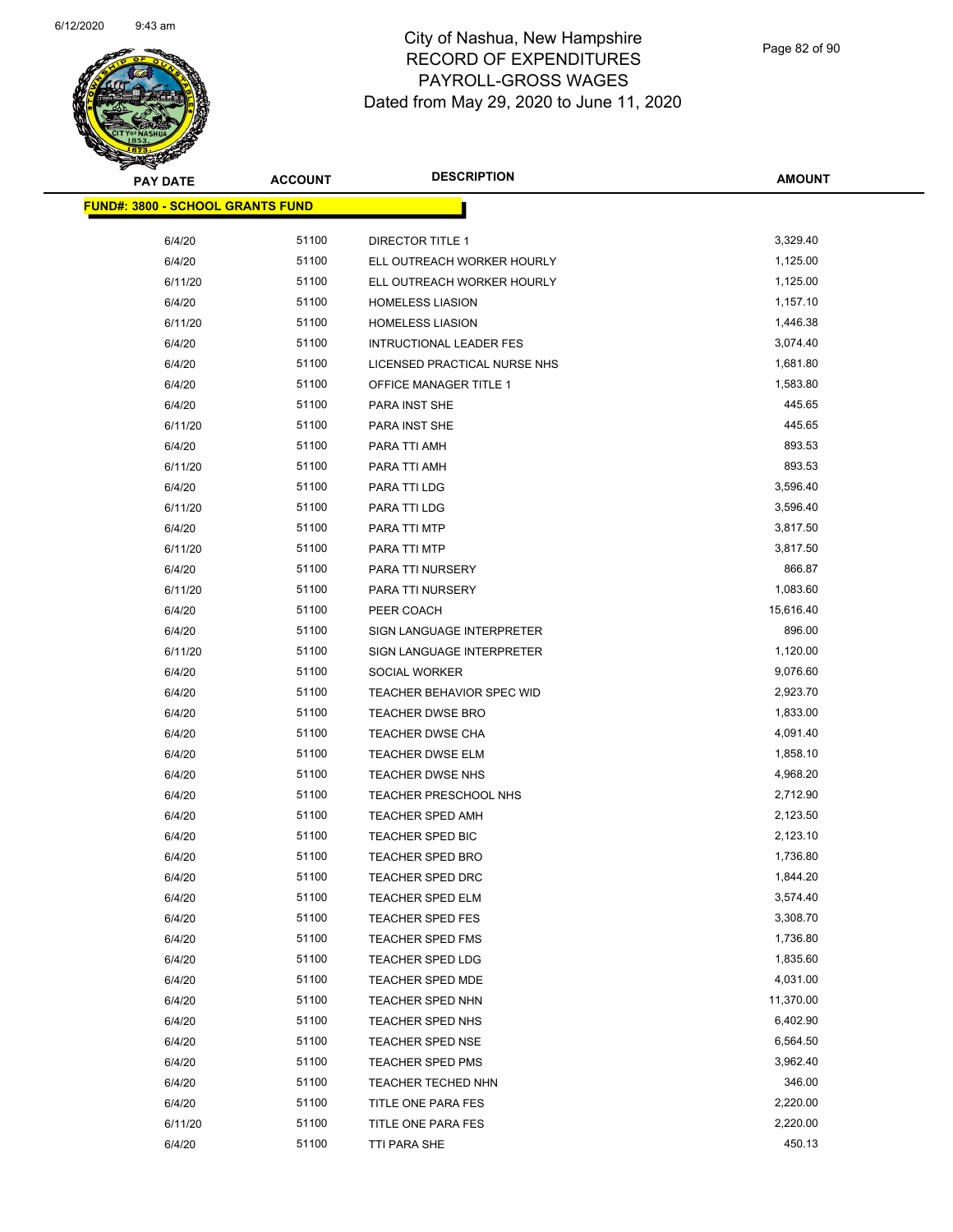

| <b>PAY DATE</b>                          | <b>ACCOUNT</b> | <b>DESCRIPTION</b>          | <b>AMOUNT</b> |
|------------------------------------------|----------------|-----------------------------|---------------|
| <u> FUND#: 3800 - SCHOOL GRANTS FUND</u> |                |                             |               |
|                                          |                |                             |               |
| 6/4/20                                   | 51200          | ELL OUTREACH WORKER HOURLY  | 350.00        |
| 6/11/20                                  | 51200          | ELL OUTREACH WORKER HOURLY  | 387.50        |
| 6/4/20                                   | 51200          | <b>FAMILY LIAISON</b>       | 375.00        |
| 6/11/20                                  | 51200          | <b>FAMILY LIAISON</b>       | 375.00        |
| 6/4/20                                   | 51200          | HOME SCHOOL CORD TTI        | 3,544.00      |
| 6/11/20                                  | 51200          | HOME SCHOOL CORD TTI        | 4,367.50      |
| 6/4/20                                   | 51200          | <b>INTERPRETER</b>          | 275.00        |
| 6/4/20                                   | 51200          | LUNCH MONITOR NHN           | 418.75        |
| 6/11/20                                  | 51200          | LUNCH MONITOR NHN           | 231.25        |
| 6/4/20                                   | 51200          | SUB CLERICAL                | 522.00        |
| 6/11/20                                  | 51200          | SUB CLERICAL                | 326.25        |
| 6/4/20                                   | 51200          | TEACHER TTI AMH             | 10,383.60     |
| 6/4/20                                   | 51200          | <b>TEACHER TTI BIR</b>      | 2,412.60      |
| 6/4/20                                   | 51200          | <b>TEACHER TTI FES</b>      | 1,408.50      |
| 6/4/20                                   | 51200          | <b>TEACHER TTI LDG</b>      | 12,924.59     |
| 6/4/20                                   | 51200          | <b>TEACHER TTI MTP</b>      | 10,507.60     |
| 6/4/20                                   | 51200          | <b>TEACHER TTI NURSERY</b>  | 4,675.80      |
| 6/4/20                                   | 51200          | <b>TEACHER TTI SHE</b>      | 2,339.00      |
| 6/4/20                                   | 51200          | <b>TEACHER TTIDRC</b>       | 6,294.00      |
| 6/4/20                                   | 51200          | TITLE ONE TUTOR             | 137.50        |
| 6/11/20                                  | 51200          | TITLE ONE TUTOR             | 337.50        |
| 6/11/20                                  | 51650          | ADULT ED DIPOLMA TEACHER    | 325.00        |
| 6/11/20                                  | 51650          | ADULT ED INSTRUCTOR         | 50.00         |
| 6/4/20                                   | 51650          | <b>DIRECTOR GUIDANCE</b>    | 100.00        |
| 6/4/20                                   | 51650          | GUIDANCE COUNSELOR NHN      | 100.00        |
| 6/4/20                                   | 51650          | GUIDANCE COUNSELOR NHS      | 1,000.00      |
| 6/4/20                                   | 51650          | <b>INTERPRETER</b>          | 325.00        |
| 6/4/20                                   | 51650          | <b>LIBRARIAN LDG</b>        | 37.50         |
| 6/4/20                                   | 51650          | PARA INST LDG               | 29.75         |
| 6/4/20                                   | 51650          | <b>TEACHER BUSINESS NHS</b> | 3,325.00      |
| 6/4/20                                   | 51650          | <b>TEACHER COMPUTER NHN</b> | 150.00        |
| 6/4/20                                   | 51650          | <b>TEACHER ELL LDG</b>      | 75.00         |
| 6/4/20                                   | 51650          | TEACHER ELL NHS             | 100.00        |
| 6/4/20                                   | 51650          | <b>TEACHER ENGLISH NHN</b>  | 100.00        |
| 6/4/20                                   | 51650          | <b>TEACHER ENGLISH NHS</b>  | 100.00        |
| 6/4/20                                   | 51650          | <b>TEACHER GR1 LDG</b>      | 37.50         |
| 6/4/20                                   | 51650          | <b>TEACHER GR2 LDG</b>      | 37.50         |
| 6/4/20                                   | 51650          | <b>TEACHER GR4 LDG</b>      | 37.50         |
| 6/4/20                                   | 51650          | <b>TEACHER GR5 LDG</b>      | 37.50         |
| 6/4/20                                   | 51650          | <b>TEACHER KIND LDG</b>     | 37.50         |
| 6/4/20                                   | 51650          | <b>TEACHER MATH NHS</b>     | 200.00        |
| 6/4/20                                   | 51650          | TEACHER SCIENCE NHN         | 100.00        |
| 6/4/20                                   | 51650          | <b>TEACHER SCIENCE NHS</b>  | 100.00        |
| 6/4/20                                   | 51650          | TEACHER SOCIAL STUDIES NHN  | 100.00        |
| 6/4/20                                   | 51650          | TEACHER SOCIAL STUDIES NHS  | 200.00        |
|                                          |                |                             |               |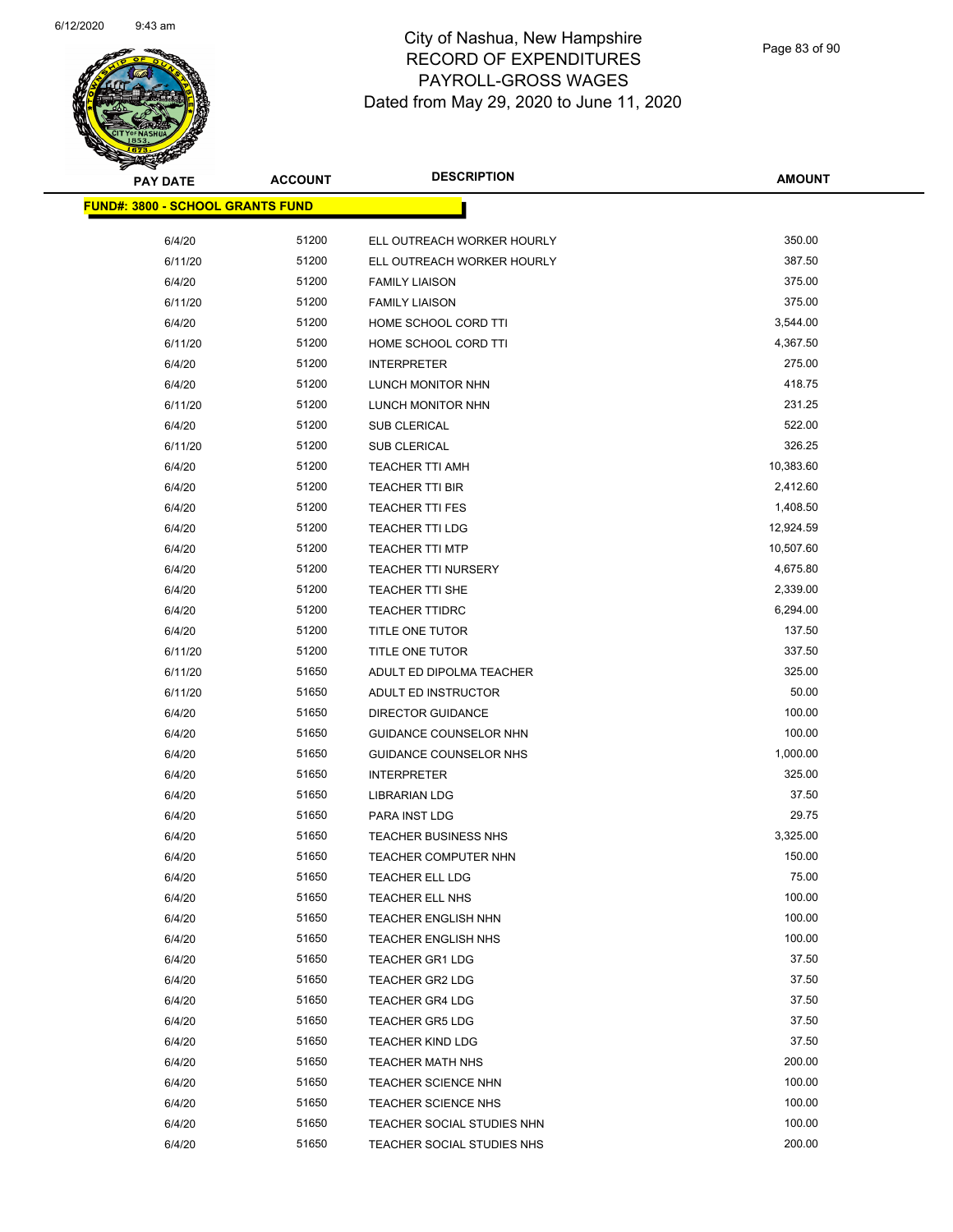

Page 84 of 90

| $\mathscr{D} \rightarrow \mathscr{D}$<br><b>PAY DATE</b> | <b>ACCOUNT</b> | <b>DESCRIPTION</b>         | <b>AMOUNT</b> |
|----------------------------------------------------------|----------------|----------------------------|---------------|
| <b>FUND#: 3800 - SCHOOL GRANTS FUND</b>                  |                |                            |               |
| 6/4/20                                                   | 51650          | <b>TEACHER SPED NHN</b>    | 100.00        |
| 6/4/20                                                   | 51650          | TEACHER SPED NHS           | 1,000.00      |
| 6/4/20                                                   | 51650          | <b>TEACHER TV PROD NHS</b> | 1,625.00      |
| 6/4/20                                                   | 51700          | <b>TEACHER DWSE ELM</b>    | 57.69         |
| <b>TOTAL FUND 3800 - SCHOOL GRANTS FUND</b>              |                |                            | \$225,564.80  |

| <b>FUND#: 4005 - TRAFFIC VIOLATIONS FUND</b>     |            |                                  |          |
|--------------------------------------------------|------------|----------------------------------|----------|
|                                                  |            |                                  |          |
| 6/4/20                                           | 51100      | <b>MVR CLERK I</b>               | 299.19   |
| 6/11/20                                          | 51100      | <b>MVR CLERK I</b>               | 299.16   |
| 6/4/20                                           | 51100      | <b>MVR CLERK II</b>              | 327.95   |
| 6/11/20                                          | 51100      | <b>MVR CLERK II</b>              | 327.96   |
| 6/4/20                                           | 51100      | ORDINANCE VIOLATIONS COORDINATOR | 449.34   |
| 6/11/20                                          | 51100      | ORDINANCE VIOLATIONS COORDINATOR | 449.34   |
| 6/11/20                                          | 51100      | PARKING ENFORCEMENT SPECIALIST   | 575.57   |
| 6/4/20                                           | 51100      | <b>PARKING MANAGER</b>           | 315.85   |
| 6/11/20                                          | 51100      | PARKING MANAGER                  | 315.85   |
| 6/4/20                                           | 51200      | PARKING ENFORCEMENT SPECIALIST   | 1,052.46 |
| 6/11/20                                          | 51200      | PARKING ENFORCEMENT SPECIALIST   | 1,077.13 |
| 6/4/20                                           | 51300      | <b>MVR CLERK I</b>               | 75.73    |
| 6/11/20                                          | 51300      | <b>MVR CLERK I</b>               | 64.51    |
| 6/4/20                                           | 51300      | <b>MVR CLERK II</b>              | 178.35   |
| 6/11/20                                          | 51300      | <b>MVR CLERK II</b>              | 52.28    |
| <b>TOTAL FUND 4005 - TRAFFIC VIOLATIONS FUND</b> | \$5,860.67 |                                  |          |

|                                        | 299.15 |
|----------------------------------------|--------|
| 51100<br>6/11/20<br><b>MVR CLERK I</b> | 299.15 |
| 51300<br>6/4/20<br><b>MVR CLERK I</b>  | 75.72  |
| 51300<br>6/11/20<br><b>MVR CLERK I</b> | 64.50  |

## **FUND#: 4030 - POLICE SPECIAL DETAILS FUND**

| 6/4/20  | 51710 | 1st YR SPECIAL OFFICER CERTIFIED II | 490.08   |
|---------|-------|-------------------------------------|----------|
| 6/11/20 | 51710 | 1st YR SPECIAL OFFICER CERTIFIED II | 490.08   |
| 6/4/20  | 51710 | PATROLMAN ALL RANKS                 | 8.821.44 |
| 6/11/20 | 51710 | PATROLMAN ALL RANKS                 | 5.880.96 |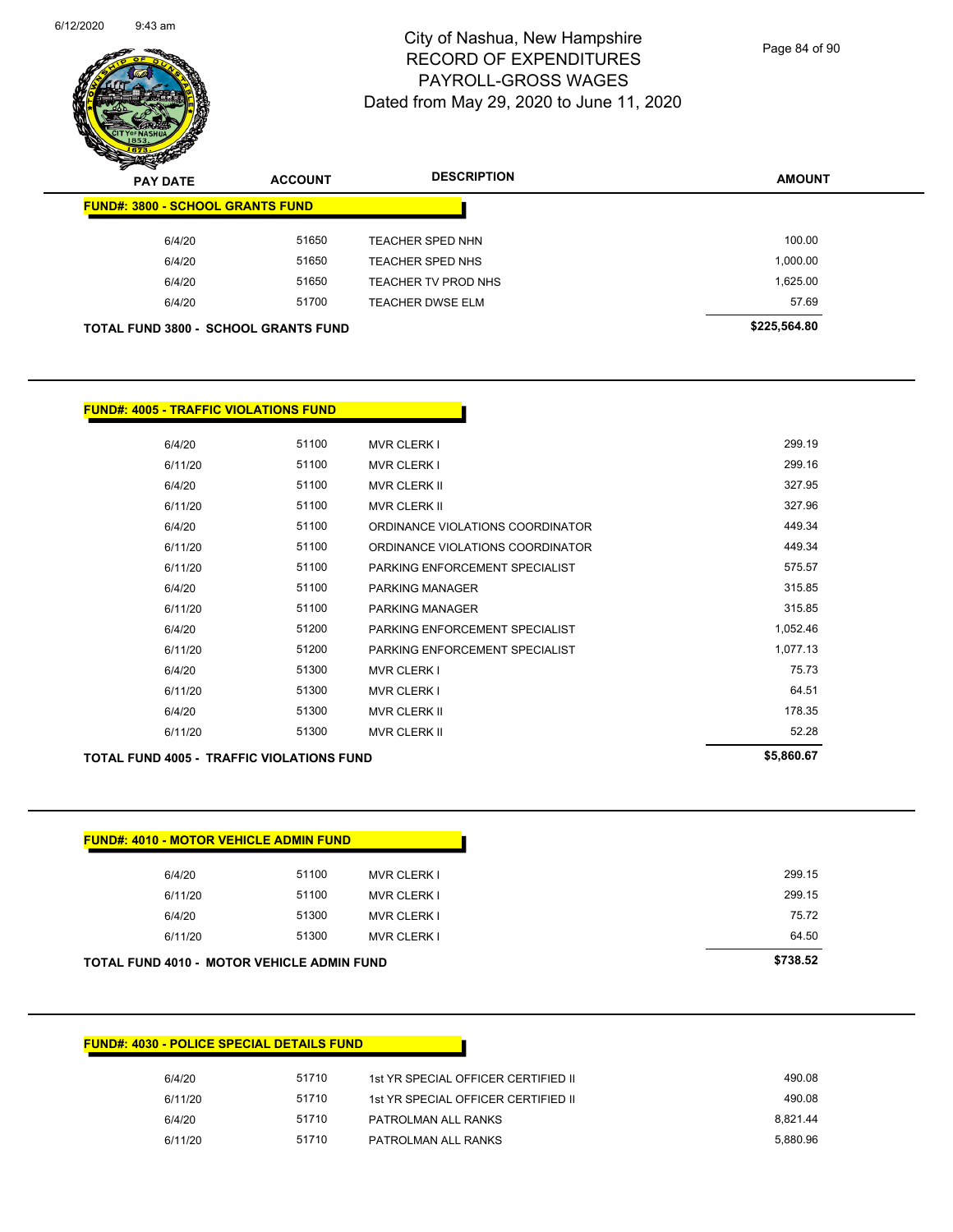

Page 85 of 90

| <b>PAY DATE</b>                                   | <b>ACCOUNT</b> | <b>DESCRIPTION</b>                  | <b>AMOUNT</b> |
|---------------------------------------------------|----------------|-------------------------------------|---------------|
| <b>FUND#: 4030 - POLICE SPECIAL DETAILS FUND</b>  |                |                                     |               |
| 6/11/20                                           | 51712          | 1st YR SPECIAL OFFICER CERTIFIED II | 357.75        |
| 6/4/20                                            | 51712          | <b>LIEUTENANT</b>                   | 381.60        |
| 6/4/20                                            | 51712          | PATROLMAN ALL RANKS                 | 381.60        |
| 6/4/20                                            | 51712          | <b>SERGEANT</b>                     | 1,359.45      |
| 6/11/20                                           | 51712          | <b>SERGEANT</b>                     | 2,838.15      |
| TOTAL FUND 4030 - POLICE SPECIAL DETAILS FUND     |                |                                     | \$21,001.11   |
|                                                   |                |                                     |               |
| <b>FUND#: 4035 - POLICE OVERTIME BILLING FUND</b> |                |                                     |               |
| 6/4/20                                            | 51300          | PATROLMAN ALL RANKS                 | 551.87        |
| 6/11/20                                           | 51300          | PATROLMAN ALL RANKS                 | 606.79        |
| TOTAL FUND 4035 - POLICE OVERTIME BILLING FUND    |                |                                     | \$1,158.66    |
|                                                   |                |                                     |               |
| <b>FUND#: 4065 - FIRE WATCHGUARDS FUND</b>        |                |                                     |               |
| 6/11/20                                           | 51712          | ASST SUPERINTENDENT FIRE ALARM      | 302.27        |
| 6/11/20                                           | 51712          | ASST SUPERINTENDENT FIRE FLEET      | 272.11        |
| 6/11/20                                           | 51712          | ASST SUPERINTENDENT PREVENTION      | 162.29        |
| <b>TOTAL FUND 4065 - FIRE WATCHGUARDS FUND</b>    |                |                                     | \$736.67      |
|                                                   |                |                                     |               |
| <b>FUND#: 4600 - ECON DEV-GREATER NASHUA RLF</b>  |                |                                     |               |
| 6/4/20                                            | 51100          | DWNTWN SPCLST & OED PGRM COOR       | 197.35        |
| 6/11/20                                           | 51100          | DWNTWN SPCLST & OED PGRM COOR       | 197.35        |
| TOTAL FUND 4600 - ECON DEV-GREATER NASHUA RLF     |                |                                     | \$394.70      |
|                                                   |                |                                     |               |
| <u> FUND#: 4610 - ECON DEV-BROWNFIELDS RLF</u>    |                |                                     |               |
| 6/4/20                                            | 51100          | DWNTWN SPCLST & OED PGRM COOR       | 197.35        |
| 6/11/20                                           | 51100          | DWNTWN SPCLST & OED PGRM COOR       | 197.34        |
| <b>TOTAL FUND 4610 - ECON DEV-BROWNFIELDS RLF</b> |                |                                     | \$394.69      |
|                                                   |                |                                     |               |
| <b>FUND#: 6000 - SOLID WASTE FUND</b>             |                |                                     |               |
| 6/4/20                                            | 51100          | ADMINISTRATIVE ASSISTANT II         | 1,637.55      |
| 6/11/20                                           | 51100          | ADMINISTRATIVE ASSISTANT II         | 1,637.55      |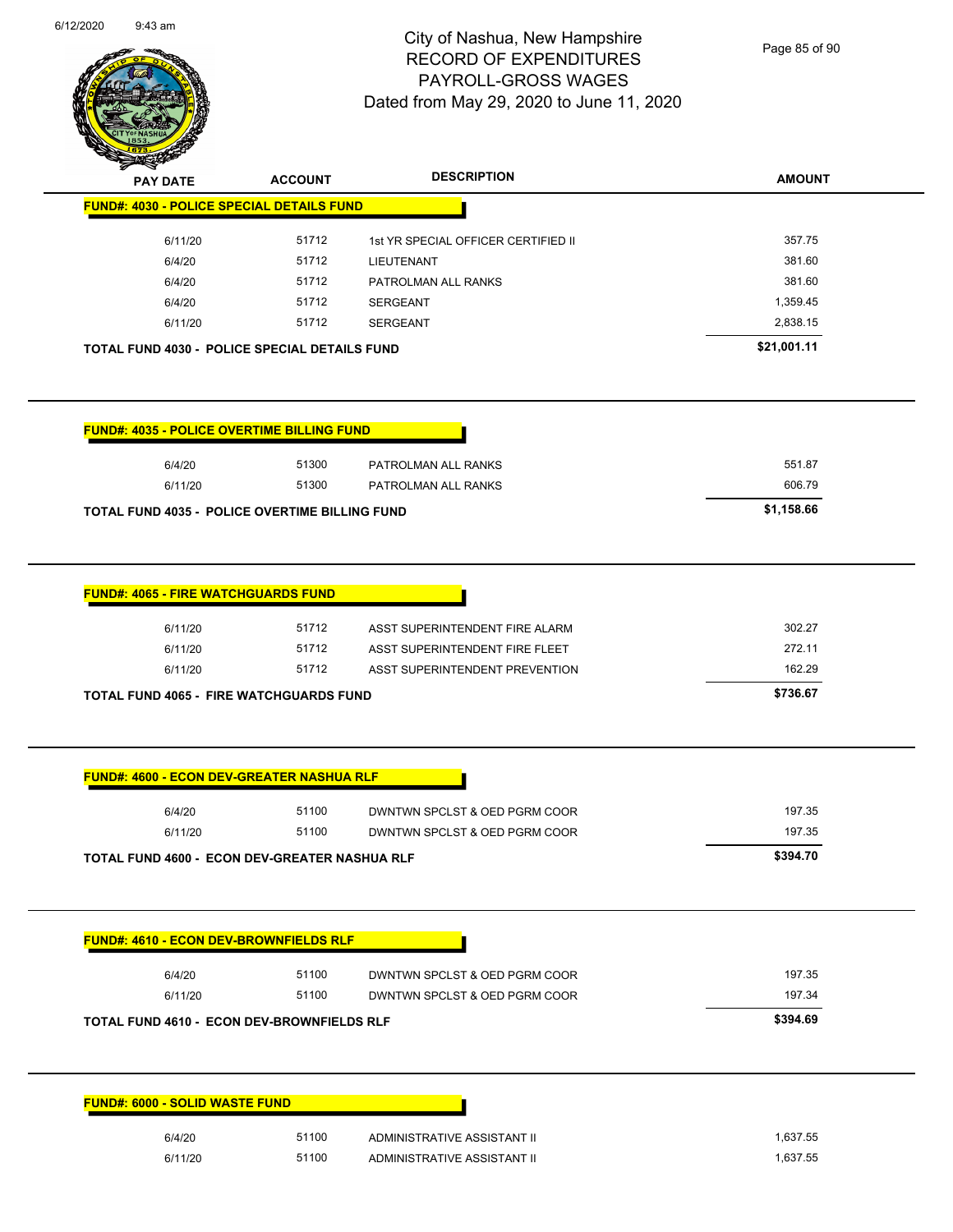

| <b>PAY DATE</b>                       | <b>ACCOUNT</b> | <b>DESCRIPTION</b>                   | <b>AMOUNT</b> |
|---------------------------------------|----------------|--------------------------------------|---------------|
| <b>FUND#: 6000 - SOLID WASTE FUND</b> |                |                                      |               |
| 6/4/20                                | 51100          | ASSISTANT DIRECTOR OF PUBLIC WORKS   | 213.90        |
| 6/11/20                               | 51100          | ASSISTANT DIRECTOR OF PUBLIC WORKS   | 213.90        |
| 6/4/20                                | 51100          | AUTOMATED TRASH COLLECTION OPR       | 4,898.00      |
| 6/11/20                               | 51100          | AUTOMATED TRASH COLLECTION OPR       | 4,898.00      |
| 6/4/20                                | 51100          | <b>CITY ENGINEER</b>                 | 350.25        |
| 6/11/20                               | 51100          | <b>CITY ENGINEER</b>                 | 350.25        |
| 6/4/20                                | 51100          | <b>COLLECTION EQUIP OPR</b>          | 8,358.88      |
| 6/11/20                               | 51100          | <b>COLLECTION EQUIP OPR</b>          | 8,337.60      |
| 6/4/20                                | 51100          | <b>COLLECTION EQUIP OPR LANDFILL</b> | 1,940.80      |
| 6/11/20                               | 51100          | <b>COLLECTION EQUIP OPR LANDFILL</b> | 1,940.80      |
| 6/4/20                                | 51100          | DEP TREASURER TAX COLLECTOR          | 266.40        |
| 6/11/20                               | 51100          | DEP TREASURER TAX COLLECTOR          | 266.40        |
| 6/4/20                                | 51100          | <b>DEPUTY CITY ENGINEER</b>          | 86.70         |
| 6/11/20                               | 51100          | DEPUTY CITY ENGINEER                 | 86.70         |
| 6/4/20                                | 51100          | DIRECTOR PUBLIC WORKS                | 276.30        |
| 6/11/20                               | 51100          | <b>DIRECTOR PUBLIC WORKS</b>         | 276.30        |
| 6/4/20                                | 51100          | DPW BILLING ACCOUNTANT               | 509.80        |
| 6/11/20                               | 51100          | DPW BILLING ACCOUNTANT               | 509.80        |
| 6/4/20                                | 51100          | DPW COLLECTIONS SPEC III             | 414.80        |
| 6/11/20                               | 51100          | DPW COLLECTIONS SPEC III             | 414.82        |
| 6/4/20                                | 51100          | DPW CONTRACT ADMINISTRATOR           | 124.30        |
| 6/11/20                               | 51100          | DPW CONTRACT ADMINISTRATOR           | 124.30        |
| 6/4/20                                | 51100          | <b>ENVIRONMENTAL ENGINEER</b>        | 1,565.25      |
| 6/11/20                               | 51100          | <b>ENVIRONMENTAL ENGINEER</b>        | 1,565.25      |
| 6/4/20                                | 51100          | <b>EQUIPMENT OPR LANDFILL</b>        | 5,916.00      |
| 6/11/20                               | 51100          | <b>EQUIPMENT OPR LANDFILL</b>        | 5,916.00      |
| 6/4/20                                | 51100          | <b>EXECUTIVE ASSISTANT</b>           | 173.75        |
| 6/11/20                               | 51100          | <b>EXECUTIVE ASSISTANT</b>           | 173.75        |
| 6/4/20                                | 51100          | FINANCE AND ADMIN MANAGER            | 444.00        |
| 6/11/20                               | 51100          | <b>FINANCE AND ADMIN MANAGER</b>     | 444.00        |
| 6/4/20                                | 51100          | FLEET MANAGER STREET DEPT            | 352.25        |
| 6/11/20                               | 51100          | FLEET MANAGER STREET DEPT            | 352.25        |
| 6/4/20                                | 51100          | LICENSED SCALE OPERATOR              | 1,760.75      |
| 6/11/20                               | 51100          | LICENSED SCALE OPERATOR              | 1,760.76      |
| 6/4/20                                | 51100          | PUBLIC RELATIONS ADMINISTRATOR       | 173.75        |
| 6/11/20                               | 51100          | PUBLIC RELATIONS ADMINISTRATOR       | 173.75        |
| 6/4/20                                | 51100          | RECYCLING COORDINATOR                | 1,218.50      |
| 6/11/20                               | 51100          | RECYCLING COORDINATOR                | 1,218.50      |
| 6/4/20                                | 51100          | SENIOR STAFF ENGINEER                | 152.00        |
| 6/11/20                               | 51100          | SENIOR STAFF ENGINEER                | 152.00        |
| 6/4/20                                | 51100          | SOLID WASTE FOREMAN                  | 2,649.20      |
| 6/11/20                               | 51100          | <b>SOLID WASTE FOREMAN</b>           | 2,649.20      |
| 6/4/20                                | 51100          | SOLID WASTE TECHNICIAN               | 1,184.00      |
| 6/11/20                               | 51100          | SOLID WASTE TECHNICIAN               | 1,184.00      |
| 6/4/20                                | 51100          | SR MGR ACCT FIN REPORTING            | 197.30        |
|                                       |                |                                      |               |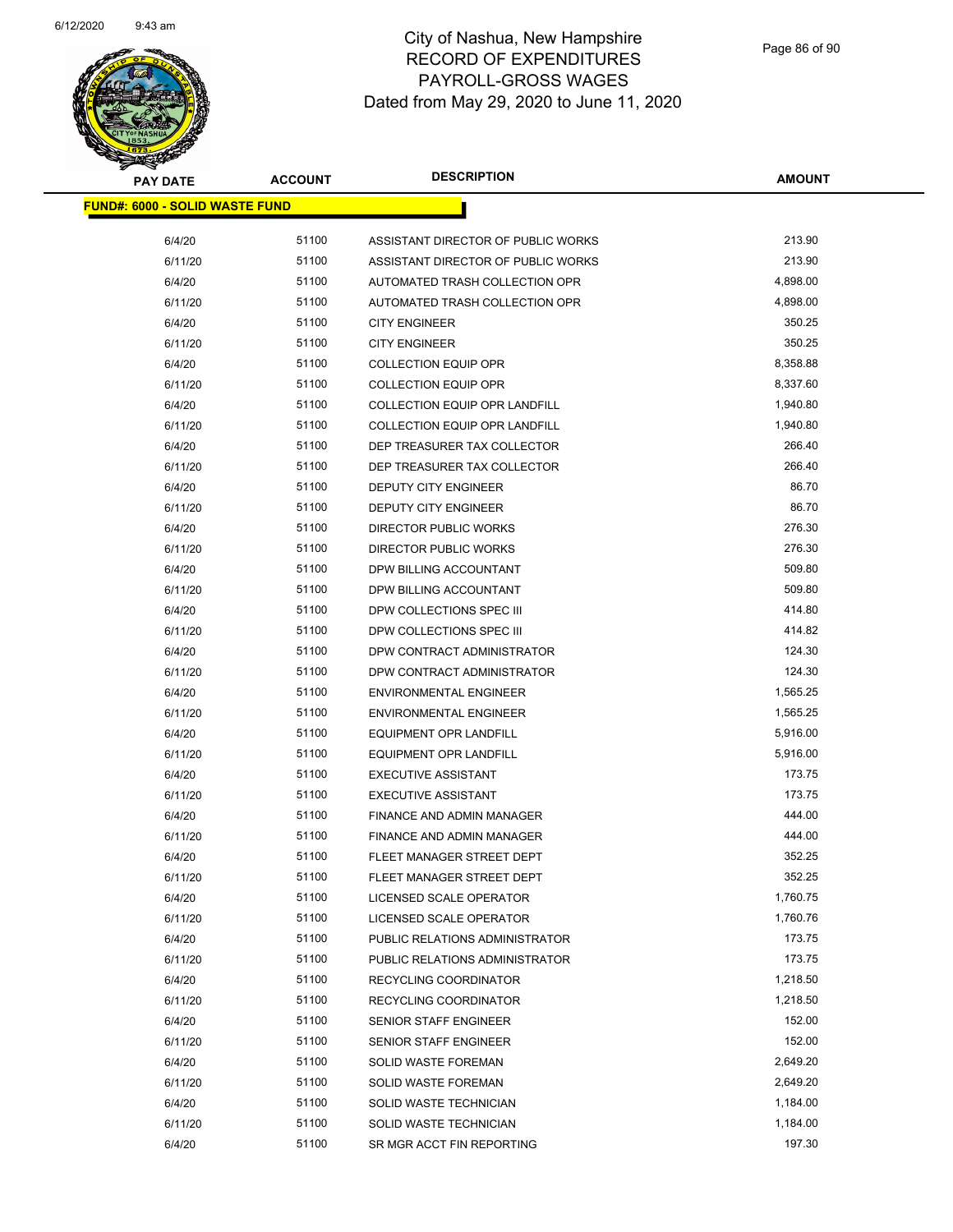

| <b>PAY DATE</b>                       | <b>ACCOUNT</b> | <b>DESCRIPTION</b>                   | <b>AMOUNT</b> |
|---------------------------------------|----------------|--------------------------------------|---------------|
| <b>FUND#: 6000 - SOLID WASTE FUND</b> |                |                                      |               |
| 6/11/20                               | 51100          | SR MGR ACCT FIN REPORTING            | 197.30        |
| 6/4/20                                | 51100          | SUPERINTENDENT OF SOLID WASTE        | 1,907.15      |
| 6/11/20                               | 51100          | SUPERINTENDENT OF SOLID WASTE        | 1,907.15      |
| 6/4/20                                | 51100          | <b>TRUCK DRIVER STREET REPAIR</b>    | 370.56        |
| 6/4/20                                | 51300          | AUTO MECH 1ST CLASS NIGHTS           | 326.52        |
| 6/4/20                                | 51300          | AUTO MECH 2ND CLASS                  | 300.84        |
| 6/4/20                                | 51300          | AUTOMATED TRASH COLLECTION OPR       | 1,349.68      |
| 6/11/20                               | 51300          | AUTOMATED TRASH COLLECTION OPR       | 272.05        |
| 6/4/20                                | 51300          | <b>COLLECTION EQUIP OPR</b>          | 1,914.80      |
| 6/11/20                               | 51300          | <b>COLLECTION EQUIP OPR</b>          | 455.61        |
| 6/4/20                                | 51300          | <b>COLLECTION EQUIP OPR LANDFILL</b> | 593.76        |
| 6/11/20                               | 51300          | <b>COLLECTION EQUIP OPR LANDFILL</b> | 186.30        |
| 6/11/20                               | 51300          | DPW COLLECTIONS SPEC III             | 38.87         |
| 6/4/20                                | 51300          | EQUIP OPR STREET REPAIR              | 587.76        |
| 6/11/20                               | 51300          | <b>EQUIP OPR STREET REPAIR</b>       | 147.96        |
| 6/4/20                                | 51300          | <b>EQUIPMENT OPR LANDFILL</b>        | 1,901.55      |
| 6/11/20                               | 51300          | <b>EQUIPMENT OPR LANDFILL</b>        | 920.46        |
| 6/4/20                                | 51300          | LICENSED SCALE OPERATOR              | 553.25        |
| 6/11/20                               | 51300          | LICENSED SCALE OPERATOR              | 188.28        |
| 6/4/20                                | 51300          | <b>MASON PIPELAYER</b>               | 289.80        |
| 6/4/20                                | 51300          | <b>SIGN MAINTENANCE</b>              | 283.20        |
| 6/4/20                                | 51300          | SOLID WASTE FOREMAN                  | 1,092.78      |
| 6/11/20                               | 51300          | <b>SOLID WASTE FOREMAN</b>           | 819.60        |
| 6/11/20                               | 51300          | <b>STREET FOREMAN</b>                | 99.34         |
| 6/4/20                                | 51300          | <b>TRUCK DRIVER STREET REPAIR</b>    | 833.76        |
| 6/11/20                               | 51300          | TRUCK DRIVER STREET REPAIR           | 269.49        |
| 6/11/20                               | 51300          | <b>WASTEWATER ASSISTANT</b>          | 268.92        |
| 6/4/20                                | 51300          | <b>WELDER FIRST CLASS</b>            | 325.20        |
| 6/4/20                                | 51400          | <b>TEMPORARY RUBBISH COLLECTOR</b>   | 2,312.00      |
| 6/11/20                               | 51400          | TEMPORARY RUBBISH COLLECTOR          | 4,216.00      |
| 6/4/20                                | 51400          | <b>WASTEWATER ASSISTANT</b>          | 544.00        |
| 6/11/20                               | 51400          | <b>WASTEWATER ASSISTANT</b>          | 680.00        |
| TOTAL FUND 6000 - SOLID WASTE FUND    |                |                                      | \$95,664.25   |

#### **FUND#: 6200 - WASTEWATER FUND**

6/4/20 51100 ADMINISTRATIVE ASSISTANT II 760.20 6/11/20 51100 ADMINISTRATIVE ASSISTANT II 760.21 6/4/20 51100 ASSISTANT DIRECTOR OF PUBLIC WORKS 213.95 6/11/20 51100 ASSISTANT DIRECTOR OF PUBLIC WORKS 213.95 6/4/20 51100 CITY ENGINEER 317.30 6/11/20 51100 CITY ENGINEER 817.30 6/4/20 51100 COLLECTION SYSTEMS OPERATOR 1,077.56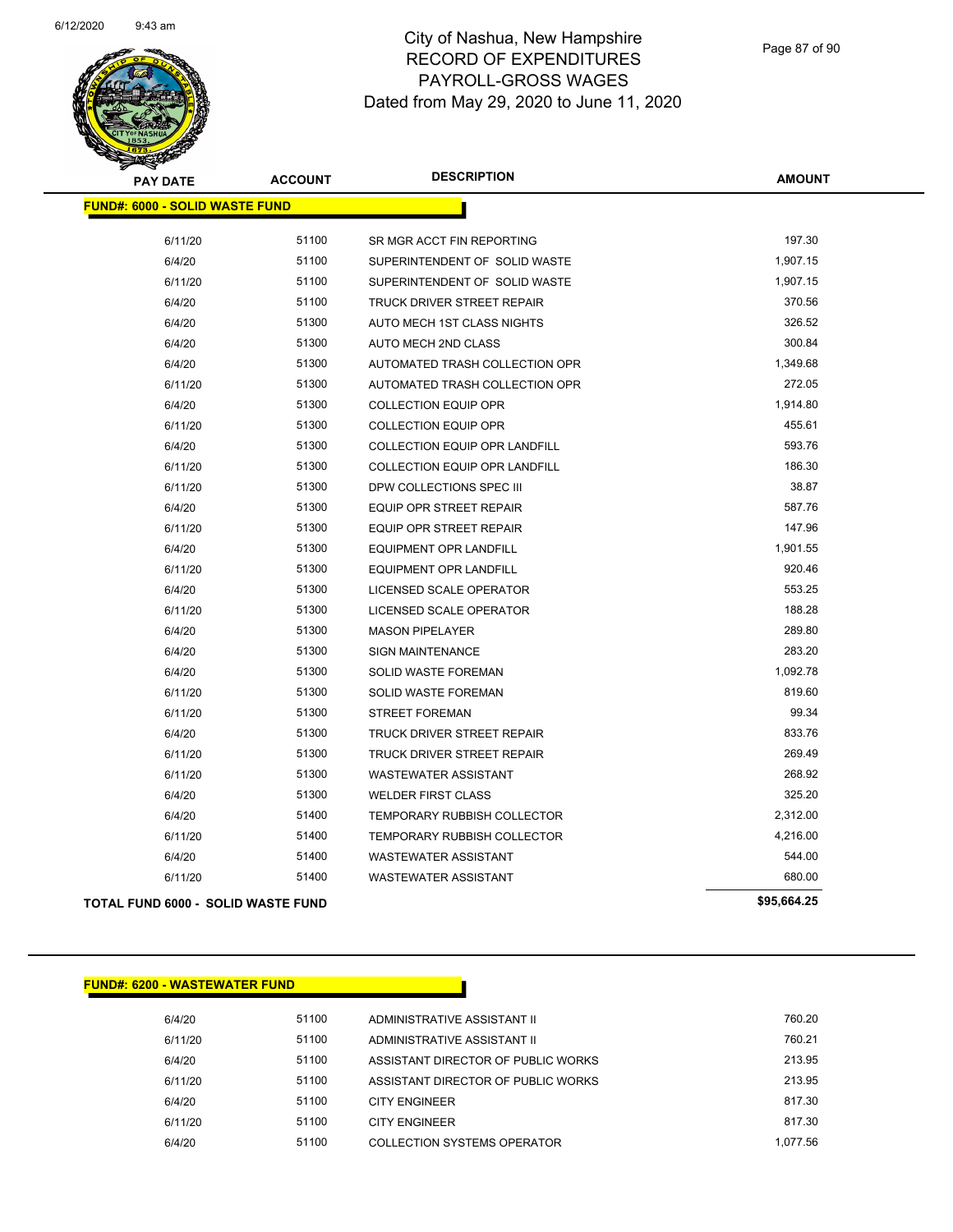

| <b>PAY DATE</b>                      | <b>ACCOUNT</b> | <b>DESCRIPTION</b>                          | <b>AMOUNT</b> |
|--------------------------------------|----------------|---------------------------------------------|---------------|
| <b>FUND#: 6200 - WASTEWATER FUND</b> |                |                                             |               |
|                                      |                |                                             |               |
| 6/11/20                              | 51100          | <b>COLLECTION SYSTEMS OPERATOR</b>          | 1,077.56      |
| 6/4/20                               | 51100          | COLLECTION SYSTEMS TECHNICIAN               | 3,154.80      |
| 6/11/20                              | 51100          | <b>COLLECTION SYSTEMS TECHNICIAN</b>        | 3,154.81      |
| 6/4/20                               | 51100          | DEP TREASURER TAX COLLECTOR                 | 266.40        |
| 6/11/20                              | 51100          | DEP TREASURER TAX COLLECTOR                 | 266.40        |
| 6/4/20                               | 51100          | <b>DEPUTY CITY ENGINEER</b>                 | 867.15        |
| 6/11/20                              | 51100          | DEPUTY CITY ENGINEER                        | 867.15        |
| 6/4/20                               | 51100          | <b>DIRECTOR PUBLIC WORKS</b>                | 552.50        |
| 6/11/20                              | 51100          | <b>DIRECTOR PUBLIC WORKS</b>                | 552.50        |
| 6/4/20                               | 51100          | DPW BILLING ACCOUNTANT                      | 509.75        |
| 6/11/20                              | 51100          | DPW BILLING ACCOUNTANT                      | 509.75        |
| 6/4/20                               | 51100          | DPW COLLECTIONS SPEC III                    | 414.85        |
| 6/11/20                              | 51100          | DPW COLLECTIONS SPEC III                    | 414.83        |
| 6/4/20                               | 51100          | DPW CONTRACT ADMINISTRATOR                  | 745.70        |
| 6/11/20                              | 51100          | DPW CONTRACT ADMINISTRATOR                  | 745.70        |
| 6/4/20                               | 51100          | ELECTRICAL DIAGNOSTIC TECH I                | 1,120.00      |
| 6/11/20                              | 51100          | ELECTRICAL DIAGNOSTIC TECH I                | 2,240.00      |
| 6/4/20                               | 51100          | ENVIRONMENTAL PERMIT & PROGRAMS COORDINATOR | 1,360.80      |
| 6/11/20                              | 51100          | ENVIRONMENTAL PERMIT & PROGRAMS COORDINATOR | 1,360.80      |
| 6/4/20                               | 51100          | <b>EXECUTIVE ASSISTANT</b>                  | 173.75        |
| 6/11/20                              | 51100          | <b>EXECUTIVE ASSISTANT</b>                  | 173.75        |
| 6/4/20                               | 51100          | FINANCE AND ADMIN MANAGER                   | 444.00        |
| 6/11/20                              | 51100          | FINANCE AND ADMIN MANAGER                   | 444.00        |
| 6/4/20                               | 51100          | FLEET MANAGER STREET DEPT                   | 117.40        |
| 6/11/20                              | 51100          | FLEET MANAGER STREET DEPT                   | 117.40        |
| 6/4/20                               | 51100          | <b>GIS SPECIALIST</b>                       | 719.60        |
| 6/11/20                              | 51100          | <b>GIS SPECIALIST</b>                       | 719.60        |
| 6/4/20                               | 51100          | <b>MECHANIC WWTP 1ST CLASS</b>              | 4,315.20      |
| 6/11/20                              | 51100          | MECHANIC WWTP 1ST CLASS                     | 4,315.21      |
| 6/4/20                               | 51100          | OPERATOR II WWTP 1st                        | 4,293.60      |
| 6/11/20                              | 51100          | <b>OPERATOR II WWTP 1st</b>                 | 4,293.60      |
| 6/4/20                               | 51100          | OPERATOR II WWTP 2nd                        | 1,966.90      |
| 6/11/20                              | 51100          | OPERATOR II WWTP 2nd                        | 2,172.81      |
| 6/4/20                               | 51100          | OPERATOR II WWTP 3rd                        | 2,180.83      |
| 6/11/20                              | 51100          | OPERATOR II WWTP 3rd                        | 2,180.83      |
| 6/4/20                               | 51100          | OPERATOR III WWTP 1st                       | 2,263.20      |
| 6/11/20                              | 51100          | OPERATOR III WWTP 1st                       | 2,265.60      |
| 6/4/20                               | 51100          | PLANT OPERATIONS SUPERVISOR                 | 1,523.20      |
| 6/11/20                              | 51100          | PLANT OPERATIONS SUPERVISOR                 | 1,523.20      |
| 6/4/20                               | 51100          | PROCESS CHEMIST                             | 1,002.50      |
| 6/11/20                              | 51100          | <b>PROCESS CHEMIST</b>                      | 1,002.50      |
| 6/4/20                               | 51100          | PUBLIC RELATIONS ADMINISTRATOR              | 231.65        |
| 6/11/20                              | 51100          | PUBLIC RELATIONS ADMINISTRATOR              | 231.65        |
| 6/4/20                               | 51100          | <b>SENIOR STAFF ENGINEER</b>                | 2,380.90      |
| 6/11/20                              | 51100          | SENIOR STAFF ENGINEER                       | 2,380.90      |
|                                      |                |                                             |               |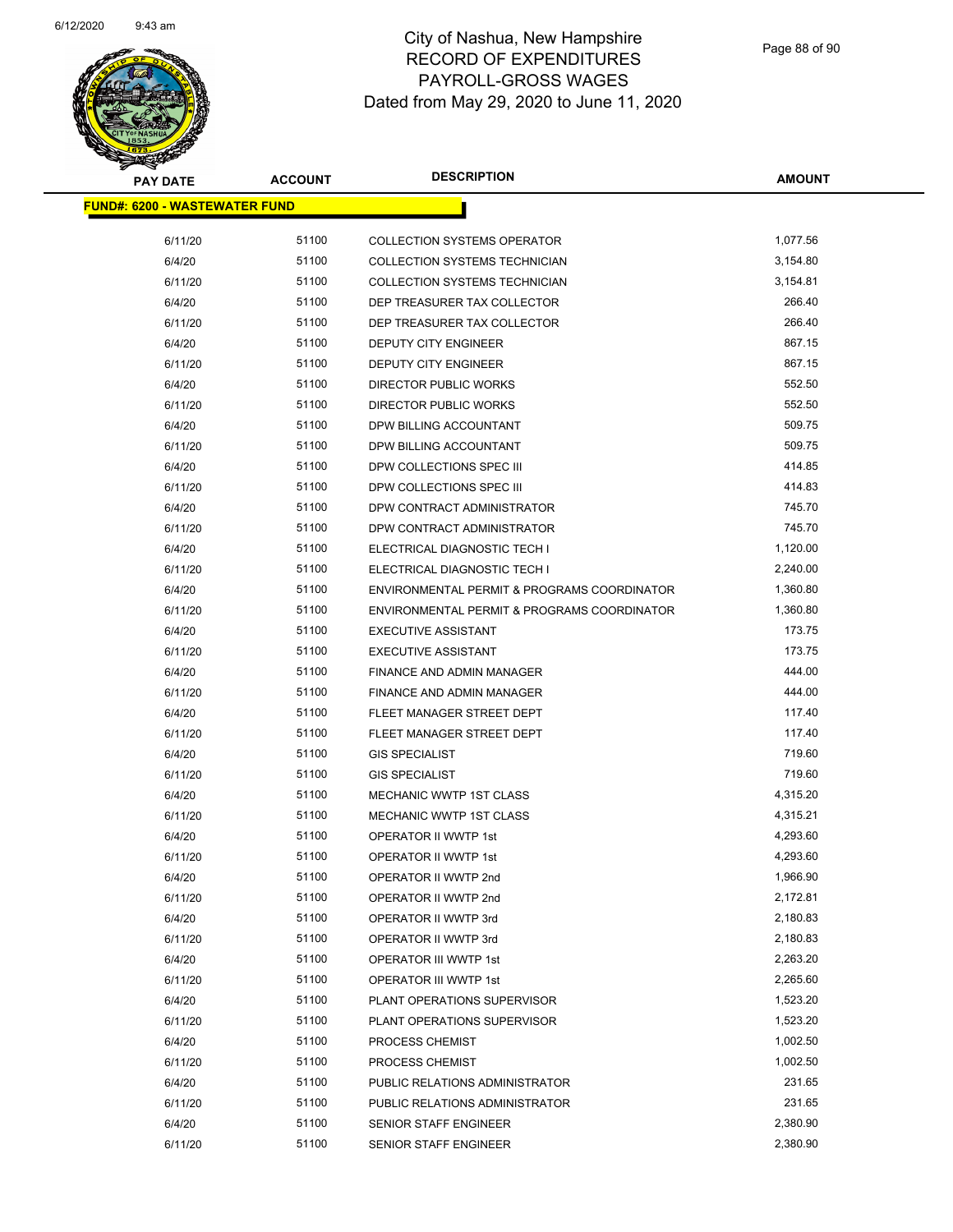

| <b>PAY DATE</b>                      | <b>ACCOUNT</b> | <b>DESCRIPTION</b>                   | <b>AMOUNT</b> |
|--------------------------------------|----------------|--------------------------------------|---------------|
| <b>FUND#: 6200 - WASTEWATER FUND</b> |                |                                      |               |
| 6/4/20                               | 51100          | SR MGR ACCT FIN REPORTING            | 394.70        |
| 6/11/20                              | 51100          | SR MGR ACCT FIN REPORTING            | 394.70        |
| 6/4/20                               | 51100          | <b>STAFF ENGINEER</b>                | 1,124.60      |
| 6/11/20                              | 51100          | <b>STAFF ENGINEER</b>                | 1,124.60      |
| 6/4/20                               | 51100          | SUPERINTENDENT OF WASTEWATER         | 1,998.09      |
| 6/11/20                              | 51100          | SUPERINTENDENT OF WASTEWATER         | 1,998.10      |
| 6/4/20                               | 51100          | <b>SUPV LABORATORY</b>               | 1,237.60      |
| 6/11/20                              | 51100          | <b>SUPV LABORATORY</b>               | 1,539.26      |
| 6/4/20                               | 51100          | TRUCK DRIVER STREET REPAIR           | 917.20        |
| 6/11/20                              | 51100          | TRUCK DRIVER STREET REPAIR           | 918.40        |
| 6/4/20                               | 51100          | <b>WASTEWATER ASSISTANT</b>          | 1,792.80      |
| 6/11/20                              | 51100          | <b>WASTEWATER ASSISTANT</b>          | 1,792.80      |
| 6/4/20                               | 51100          | <b>WASTEWATER FOREMAN</b>            | 2,649.17      |
| 6/11/20                              | 51100          | <b>WASTEWATER FOREMAN</b>            | 2,649.19      |
| 6/4/20                               | 51100          | <b>WASTEWATER PROJECT ENGINEER</b>   | 1,578.70      |
| 6/11/20                              | 51100          | WASTEWATER PROJECT ENGINEER          | 1,578.70      |
| 6/11/20                              | 51300          | <b>COLLECTION SYSTEMS TECHNICIAN</b> | 119.16        |
| 6/11/20                              | 51300          | DPW COLLECTIONS SPEC III             | 38.91         |
| 6/4/20                               | 51300          | ELECTRICAL DIAGNOSTIC TECH I         | 380.58        |
| 6/4/20                               | 51300          | <b>MECHANIC WWTP 1ST CLASS</b>       | 487.19        |
| 6/11/20                              | 51300          | <b>MECHANIC WWTP 1ST CLASS</b>       | 121.37        |
| 6/4/20                               | 51300          | OPERATOR II WWTP 1st                 | 2,276.04      |
| 6/11/20                              | 51300          | OPERATOR II WWTP 1st                 | 994.64        |
| 6/4/20                               | 51300          | OPERATOR II WWTP 2nd                 | 500.48        |
| 6/11/20                              | 51300          | OPERATOR II WWTP 2nd                 | 327.13        |
| 6/4/20                               | 51300          | OPERATOR II WWTP 3rd                 | 981.37        |
| 6/11/20                              | 51300          | OPERATOR II WWTP 3rd                 | 983.64        |
| 6/4/20                               | 51300          | OPERATOR III WWTP 1st                | 348.12        |
| 6/4/20                               | 51300          | PROCESS CHEMIST                      | 159.78        |
| 6/4/20                               | 51300          | WASTEWATER ASSISTANT                 | 100.85        |
| 6/4/20                               | 51300          | <b>WASTEWATER FOREMAN</b>            | 509.16        |
| 6/11/20                              | 51300          | <b>WASTEWATER FOREMAN</b>            | 521.58        |
| 6/4/20                               | 51400          | SEASONAL                             | 1,088.00      |
| 6/11/20                              | 51400          | SEASONAL                             | 1,360.00      |
| 6/4/20                               | 51400          | <b>TEMPORARY LAB ASSISTANT</b>       | 544.00        |
| 6/11/20                              | 51400          | TEMPORARY LAB ASSISTANT              | 680.00        |
| 6/11/20                              | 51600          | MECHANIC WWTP 1ST CLASS              | 400.00        |
| 6/11/20                              | 51600          | OPERATOR II WWTP 3rd                 | 400.00        |
| 6/11/20                              | 51600          | <b>OPERATOR III WWTP 1st</b>         | 966.58        |
| 6/11/20                              | 51750          | <b>OPERATOR III WWTP 1st</b>         | 405.95        |
| TOTAL FUND 6200 - WASTEWATER FUND    |                |                                      | \$106,658.84  |